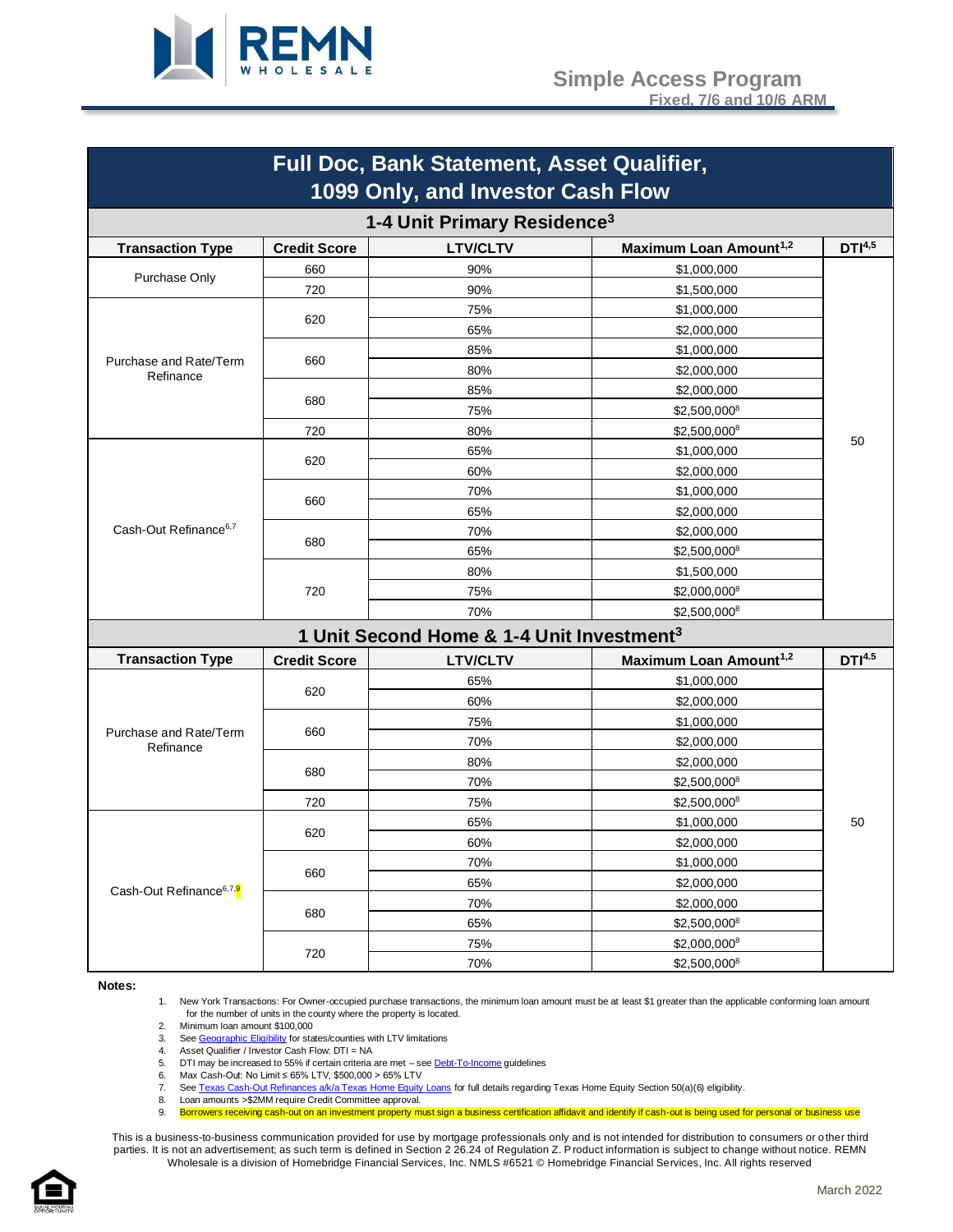

| <b>Foreign National Borrowers</b><br>(Asset Qualifier and Investor Cash Flow Only)<br>1 Unit Second Home & 1-4 Unit Investment <sup>3</sup> |     |     |                          |
|---------------------------------------------------------------------------------------------------------------------------------------------|-----|-----|--------------------------|
|                                                                                                                                             |     |     | <b>Transaction Type</b>  |
| Purchase Only                                                                                                                               | 660 | 75% | \$1,000,000              |
|                                                                                                                                             | 680 | 75% | \$2,000,000              |
|                                                                                                                                             |     | 65% | \$1,000,000              |
| Purchase and Rate/Term                                                                                                                      | 620 | 60% | \$2,000,000              |
| Refinance                                                                                                                                   | 660 | 70% | \$2,000,000              |
|                                                                                                                                             | 680 | 70% | \$2,500,000 <sup>6</sup> |
|                                                                                                                                             |     | 65% | \$1,000,000              |
|                                                                                                                                             | 620 | 60% | \$2,000,000              |
| Cash-Out Refinance <sup>4,5</sup>                                                                                                           |     | 70% | \$1,000,000              |
|                                                                                                                                             | 660 | 65% | \$2,000,000              |
|                                                                                                                                             |     | 70% | \$2,000,000              |
|                                                                                                                                             | 680 | 65% | \$2,500,0006             |

#### **Notes:**

1. New York Transactions: For Owner-occupied purchase transactions, the minimum loan amount must be at least \$1 greater than the applicable conforming loan amount for the number of units in the county where the property is located.

2. Minimum loan amount \$100,000

3. Se[e Geographic Eligibility](#page-9-0) for states/counties with LTV limitations

4. Max Cash-Out: No Limit ≤ 65% LTV, \$500,000 > 65% LTV

5. Se[e Texas Cash-Out Refinances a/k/a Texas Home Equity Loans](#page-11-0) for full details regarding Texas Home Equity Section 50(a)(6) eligibility.

6. Loan amounts >\$2MM require Credit Committee approval.

7. If no US FICO, use 680 for guidelines purposes only.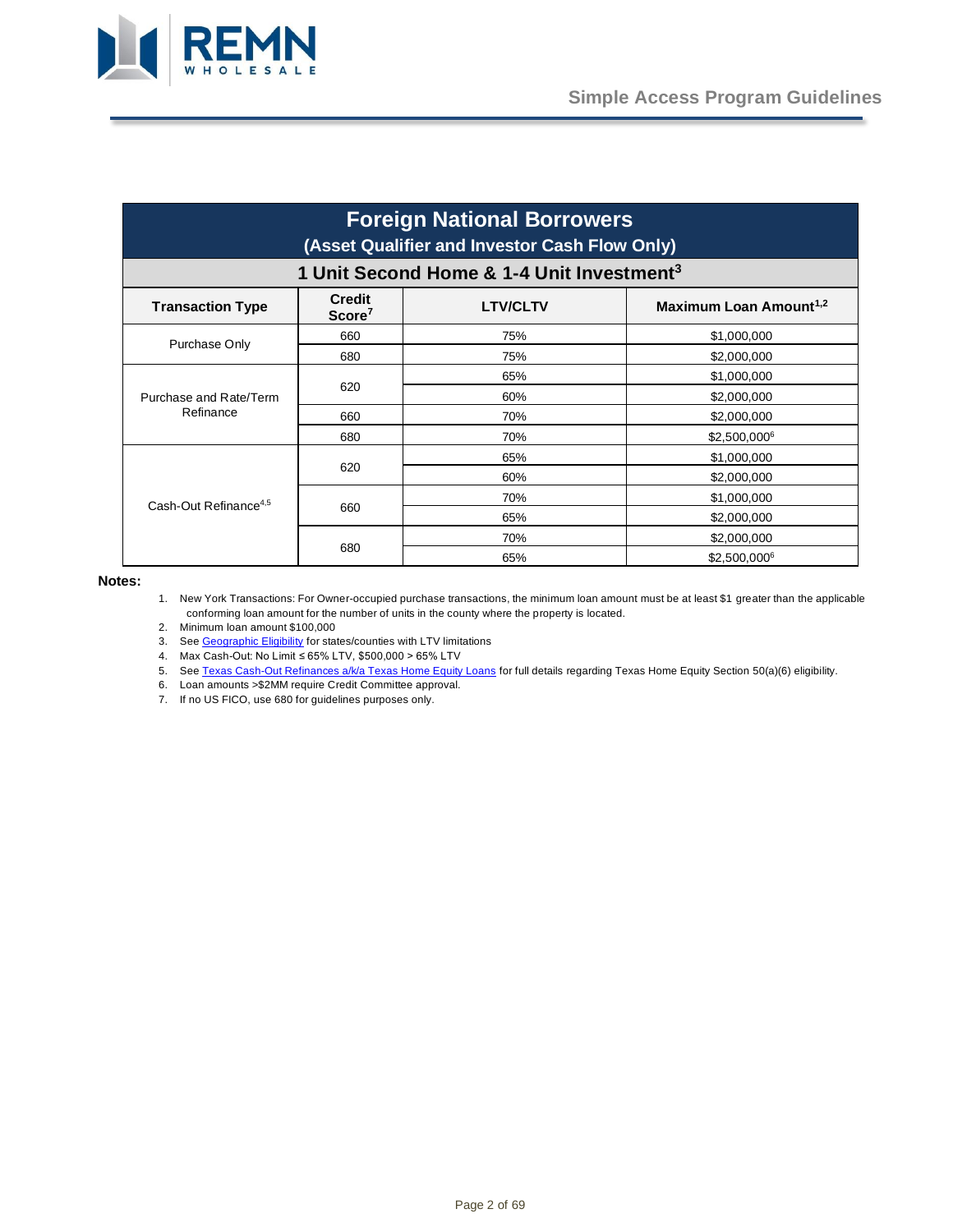

| Texas Cash-Out Refinances a/k/a Texas Home       |  |
|--------------------------------------------------|--|
|                                                  |  |
| Refinancing an Existing Texas Home Equity Loan14 |  |
|                                                  |  |
|                                                  |  |
|                                                  |  |
| Limitations on Other Real Estate Owned 16        |  |
|                                                  |  |
|                                                  |  |
|                                                  |  |
|                                                  |  |
|                                                  |  |

| Self-Employed Borrowers 22                          |  |
|-----------------------------------------------------|--|
|                                                     |  |
|                                                     |  |
| Ineligible Sources of Income 31                     |  |
|                                                     |  |
| Income - Bank Statements 32                         |  |
|                                                     |  |
| Non-Sufficient Funds (NSFs)  34                     |  |
|                                                     |  |
|                                                     |  |
|                                                     |  |
|                                                     |  |
|                                                     |  |
|                                                     |  |
| Income - Investor Cash Flow  40                     |  |
|                                                     |  |
| Interest Only Payment Qualification 40              |  |
|                                                     |  |
|                                                     |  |
|                                                     |  |
|                                                     |  |
|                                                     |  |
|                                                     |  |
|                                                     |  |
| Interested Party Contributions  46                  |  |
|                                                     |  |
|                                                     |  |
| Acceptable Bank List for Foreign Credit/Assets . 48 |  |
|                                                     |  |
|                                                     |  |
|                                                     |  |

Income – [Full Documentation...........................](#page-18-1) 19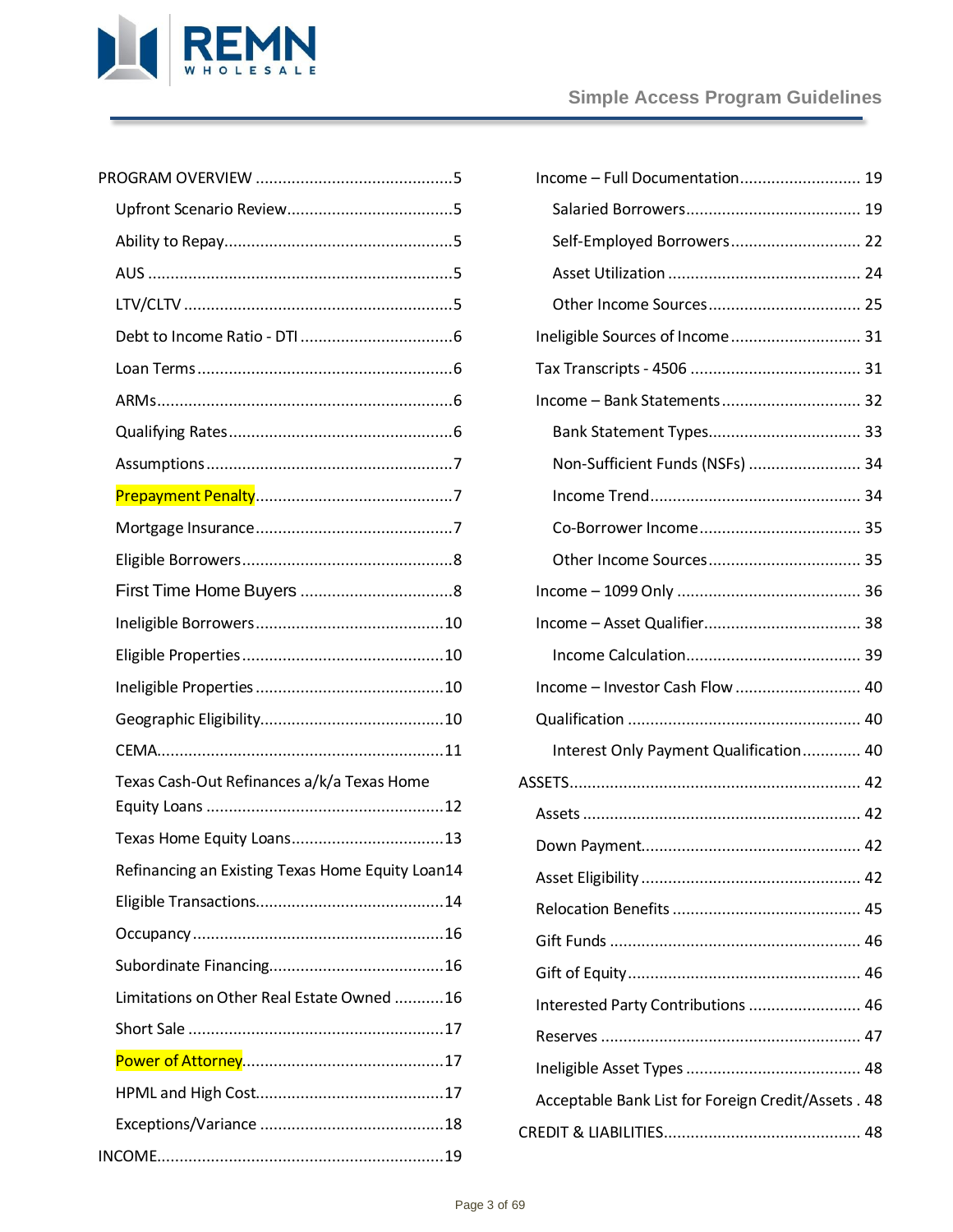

| Credit Scores Used for Underwriting 49       |  |
|----------------------------------------------|--|
|                                              |  |
|                                              |  |
| Significant Derogatory Credit Events 50      |  |
|                                              |  |
|                                              |  |
|                                              |  |
|                                              |  |
|                                              |  |
|                                              |  |
|                                              |  |
| Alimony/Child Support/Separate Maintenance52 |  |
| Installment Debt (including Mortgages)52     |  |
| Revolving Debt (including HELOC) 52          |  |
|                                              |  |
|                                              |  |
| Business Debt in Borrower's Name52           |  |
| Court-Ordered Assignment of Debt53           |  |
|                                              |  |
|                                              |  |
|                                              |  |
| Deferred Installment Debts53                 |  |
| Loans Secured by Financial Assets53          |  |
| Non-Reimbursed Employee Expenses54           |  |
| Sale of Departing Residence54                |  |
| APPRAISAL, PROPERTY, TITLE & INSURANCE54     |  |
|                                              |  |
|                                              |  |
|                                              |  |
| Appraisal Management Companies (AMC) 56      |  |

# **Simple Access Program Guidelines**

| Agriculturally Zoned Properties  57             |  |
|-------------------------------------------------|--|
|                                                 |  |
|                                                 |  |
|                                                 |  |
| Properties with Security Bars 58                |  |
| Deed Restricted Properties 58                   |  |
|                                                 |  |
|                                                 |  |
|                                                 |  |
|                                                 |  |
| Title Vesting - Borrower Ownership Interest  60 |  |
|                                                 |  |
|                                                 |  |
| Condo Insurance Requirements 65                 |  |
|                                                 |  |
|                                                 |  |
|                                                 |  |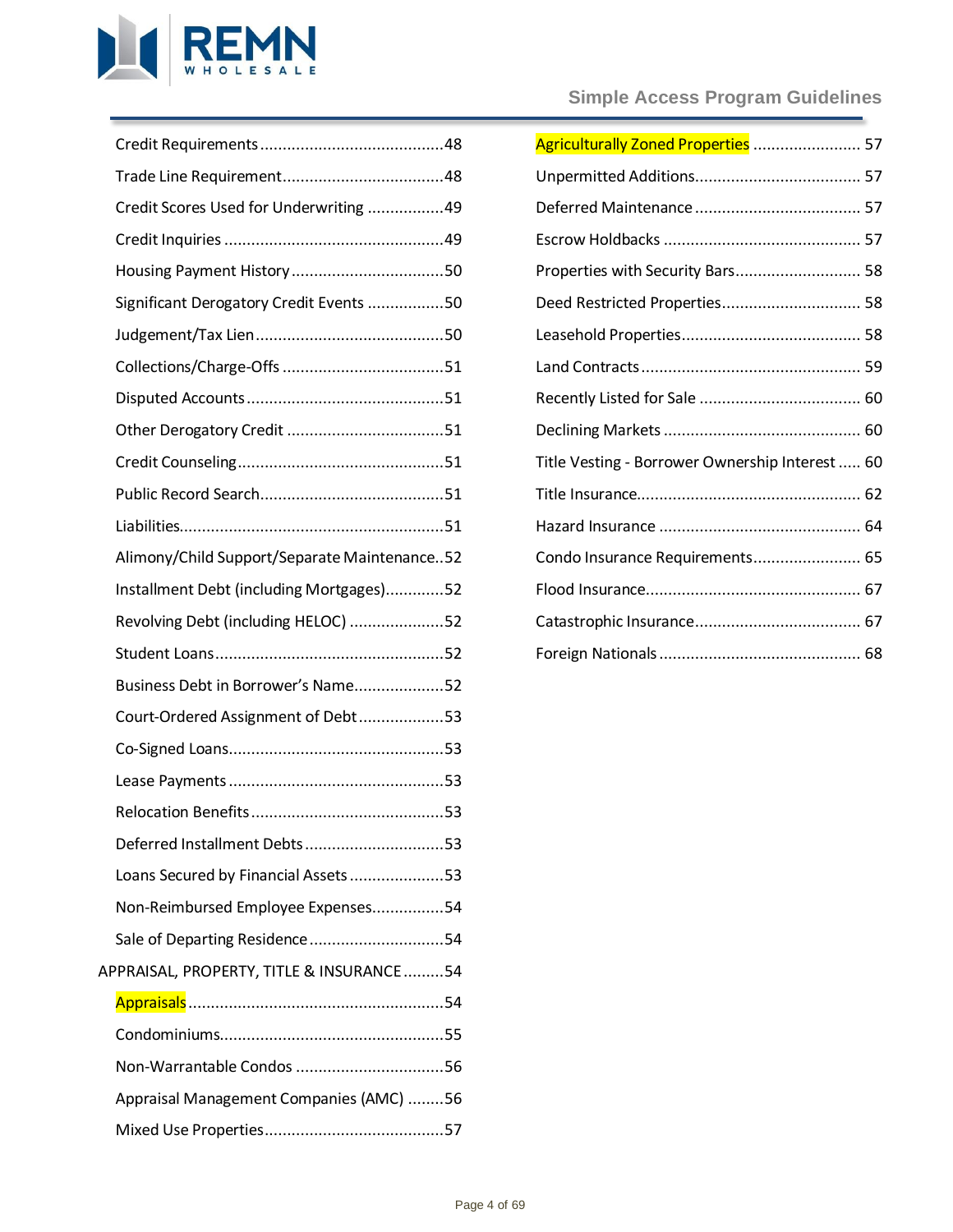

<span id="page-4-4"></span><span id="page-4-3"></span><span id="page-4-2"></span><span id="page-4-1"></span><span id="page-4-0"></span>

|                                                    | <b>Simple Access Underwriting Guidelines</b>                                                                                                                                                                                                                                                                                                                                                                                                                                                                  |  |  |  |
|----------------------------------------------------|---------------------------------------------------------------------------------------------------------------------------------------------------------------------------------------------------------------------------------------------------------------------------------------------------------------------------------------------------------------------------------------------------------------------------------------------------------------------------------------------------------------|--|--|--|
| <b>PROGRAM OVERVIEW</b>                            |                                                                                                                                                                                                                                                                                                                                                                                                                                                                                                               |  |  |  |
| <b>Upfront</b><br><b>Scenario</b><br><b>Review</b> | The following scenarios are case-by-case and require upfront review and approval with the<br>$\bullet$<br>investor by REMN Wholesale. Clients should submit their scenario request via REMN's Help<br>Desk ticketing system.<br>Use of unemployment compensation as qualifying income<br>$\circ$<br>Use of part-time or 2nd job income<br>$\circ$<br>Use of seasonal income for qualification<br>$\circ$<br>Using proposed income to qualify if new employment/income starts after loan<br>$\circ$<br>closing |  |  |  |
| <b>Ability to</b><br><b>Repay</b>                  | The Simple Access program is designed for loans that are not eligible under Fannie<br>٠<br>Mae/Freddie Mac guidelines<br>The loan file must include documentation of the borrower's ability to repay.<br>$\bullet$                                                                                                                                                                                                                                                                                            |  |  |  |
|                                                    | The General ATR Option consists of eight minimum underwriting considerations as defined below<br>and requirements for verifying the information used to underwrite the loan. The considerations<br>are:<br>• The consumer's current or reasonably expected income or assets, other than the value of the<br>dwelling, including any real property attached to the dwelling, that secures the loan;                                                                                                            |  |  |  |
|                                                    | • If the creditor relies on income from the consumer's employment in determining repayment<br>ability, the consumer's current employment status;                                                                                                                                                                                                                                                                                                                                                              |  |  |  |
|                                                    | • The consumer's monthly payment on the covered transaction, calculated in accordance with<br>these guidelines;                                                                                                                                                                                                                                                                                                                                                                                               |  |  |  |
|                                                    | • The consumer's monthly payment on any simultaneous loan that the creditor knows or has<br>reason to know will be made, calculated in accordance with these guidelines;                                                                                                                                                                                                                                                                                                                                      |  |  |  |
|                                                    | • The consumer's monthly payment for mortgage-related obligations;                                                                                                                                                                                                                                                                                                                                                                                                                                            |  |  |  |
|                                                    | • The consumer's current debt obligations, alimony, and child support;                                                                                                                                                                                                                                                                                                                                                                                                                                        |  |  |  |
|                                                    | • The consumer's monthly debt-to-income ratio or residual income determined in accordance with<br>these guidelines; and                                                                                                                                                                                                                                                                                                                                                                                       |  |  |  |
|                                                    | • The consumer's credit history                                                                                                                                                                                                                                                                                                                                                                                                                                                                               |  |  |  |
| <b>AUS</b>                                         | Loans are not required to be run through an AUS<br>٠                                                                                                                                                                                                                                                                                                                                                                                                                                                          |  |  |  |
|                                                    | Compliance with Ability to Repay (ATR) requirements must be documented and included in<br>$\bullet$<br>the loan file along with the loan approval.                                                                                                                                                                                                                                                                                                                                                            |  |  |  |
| LTV/CLTV                                           | REMN WS must determine if the loan meets the LTV and CLTV eligibility requirements for the<br>specific loan being reviewed. LTV and CLTV calculations are below.<br><b>LTV Ratio</b>                                                                                                                                                                                                                                                                                                                          |  |  |  |
|                                                    | The LTV of a property is the relationship of the mortgage amount(s) to the property's value. For<br>this calculation the property value is the lower of the sales price, documented cost or the current<br>appraised value. LTV plays an important role in the overall analysis of the loan request and final<br>disposition.                                                                                                                                                                                 |  |  |  |
|                                                    | Unless otherwise noted in the Guidelines, the LTV ratio calculation depends on whether the<br>transaction is a purchase or refinance transaction.                                                                                                                                                                                                                                                                                                                                                             |  |  |  |
|                                                    | • Purchase Money Transactions: Loan Amount /Lower of sales price or appraisal value                                                                                                                                                                                                                                                                                                                                                                                                                           |  |  |  |
|                                                    | • Refinance Transaction: Loan Amount/Value utilized for underwriting                                                                                                                                                                                                                                                                                                                                                                                                                                          |  |  |  |
|                                                    | <b>CLTV Ratio</b>                                                                                                                                                                                                                                                                                                                                                                                                                                                                                             |  |  |  |
|                                                    | Where the Borrower has subordinate financing, the combined or total LTV (CLTV/TLTV) of the<br>junior liens and first lien must be considered in determining if the loan request falls within the<br>product or program parameters. The CLTV ratio is calculated by dividing the total of all liens (First<br>Mortgage Loan Amount + all subordinate financing, including the credit limit of any Home Equity<br>Lines of Credit regardless of amount drawn) by the value to be utilized for the transaction.  |  |  |  |
|                                                    | <b>Determining Collateral Value</b>                                                                                                                                                                                                                                                                                                                                                                                                                                                                           |  |  |  |
|                                                    | Collateral valuations impact the determination of the loan-to-value ratios, as well as approval and<br>identification of exceptions. Loans wherein the best usage is as a "tear down and replace" are not                                                                                                                                                                                                                                                                                                     |  |  |  |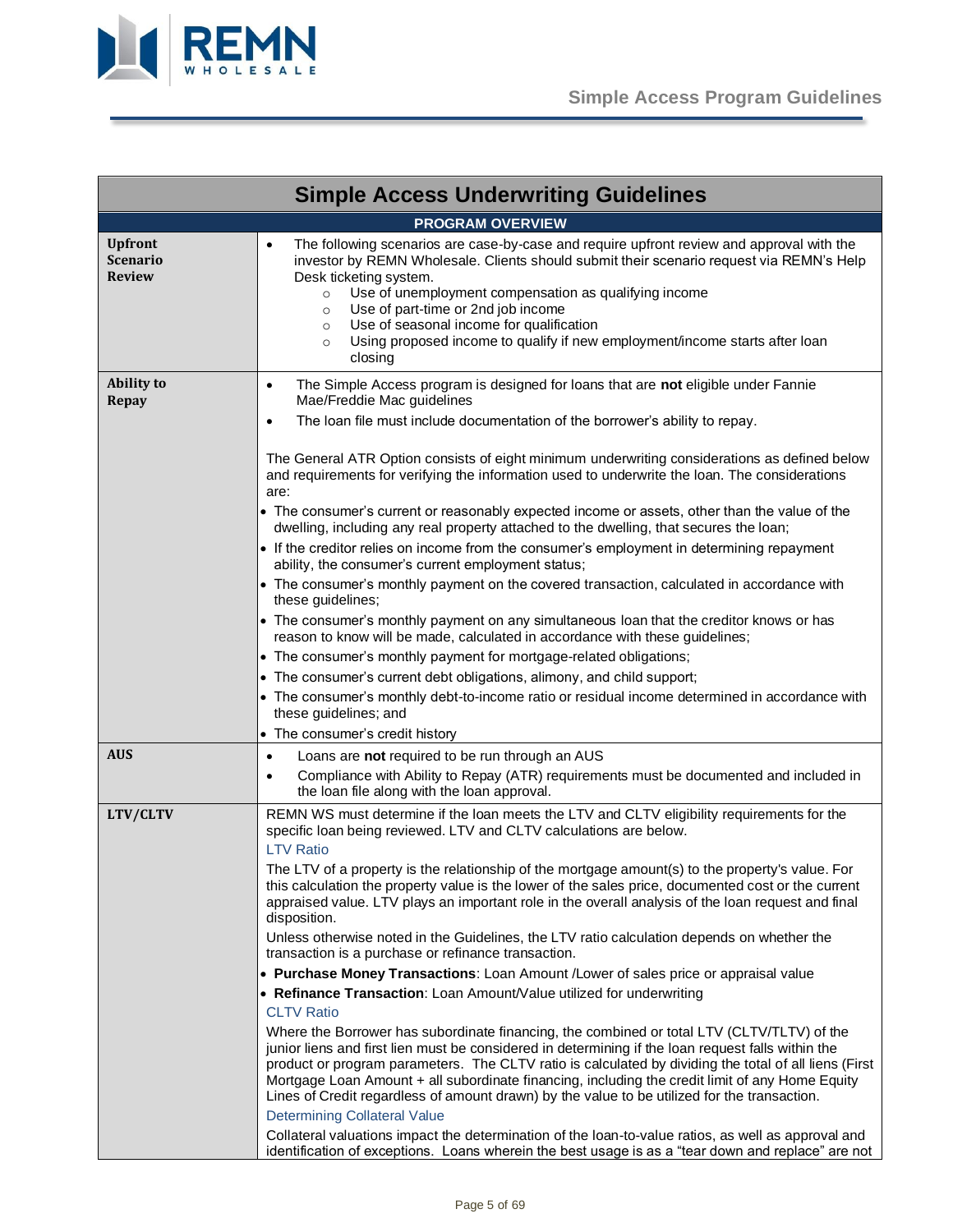

<span id="page-5-3"></span><span id="page-5-2"></span><span id="page-5-1"></span><span id="page-5-0"></span>

|                                         | eligible. The methods for determining collateral value are different for purchase versus refinance<br>transactions. In instances where two full appraisals are completed, utilize the lower of the two.                                                                                                                                                                                                                                                                                                                                                                                                                                                                                                                                                                                                                                                                                                                                                                                                                                                                                                                                                                                                                                                                                                                                                                                                                                                                                                                                                                                                                                                                                                                                                                                                                                                                                                                                                                                                                                    |
|-----------------------------------------|--------------------------------------------------------------------------------------------------------------------------------------------------------------------------------------------------------------------------------------------------------------------------------------------------------------------------------------------------------------------------------------------------------------------------------------------------------------------------------------------------------------------------------------------------------------------------------------------------------------------------------------------------------------------------------------------------------------------------------------------------------------------------------------------------------------------------------------------------------------------------------------------------------------------------------------------------------------------------------------------------------------------------------------------------------------------------------------------------------------------------------------------------------------------------------------------------------------------------------------------------------------------------------------------------------------------------------------------------------------------------------------------------------------------------------------------------------------------------------------------------------------------------------------------------------------------------------------------------------------------------------------------------------------------------------------------------------------------------------------------------------------------------------------------------------------------------------------------------------------------------------------------------------------------------------------------------------------------------------------------------------------------------------------------|
| Debt to<br><b>Income Ratio</b><br>- DTI | To determine the DTI on a file (when applicable), divide the gross monthly expenses by the gross<br>monthly income. Note that the DTI is a precise calculation & may not be rounded down to qualify.<br>The maximum DTI on Full Doc, Bank Statement, and 1099 Only is 50%<br>The DTI may be increased to 55% when the following requirements are met<br>$\bullet$<br>Min FICO 680<br>$\bullet$<br>Max LTV 70%<br>$\bullet$<br>Min Residual Income: greater of 0.5% of the loan amount or \$2k<br>$\bullet$<br>Purchase/Rate-Term Refi Only<br>$\bullet$<br>When the DTI is 43.001 or above the underwriter must also document that the residual income on<br>the file meets or exceeds \$1,500 per month. In instances where a file has a DTI >50.000 and<br>residual income meets or exceed \$1,500 per month but does not meet or exceed the greater of<br>\$2k or .5% of the loan amount, an additional 6 months of PITIA reserves on the subject property<br>may be documented in lieu of the higher residual income requirement being met. In all cases<br>where DTI is >43.000, the file must have at least \$1,500 per month. Utilize the Simple Access<br>Residual Income Calculator this requirement.<br><b>Lock Desk Notification of DTI Change</b><br>It the loan was locked at:<br>≤43%: The desk must be notified if the DTI goes over 43%<br>$\bullet$<br>43.01% - 50%: The desk must be notified if the DTI goes over 50%<br>≥50.01%: The desk must be notified if the DTI goes over the allowable DTI for the program.<br>$\bullet$<br>Broker must email remnlock@remn.com for DTI change notification<br>$\bullet$<br>No DTI is developed for either the Asset Qualifier or Investor Cash Flow products.<br>The residual income for the Asset Qualifier product must meet or exceed \$1,500 per month. For<br>purposes of the product, gross income is determined by taking assets to be utilized for Asset<br>Qualification and dividing by 48 months. Do not impute tax deductions when determining residual<br>income. |
| <b>Loan Terms</b>                       | The standard loan term under the Simple Access product is 15 or 30 years. 40-year term loans<br>are eligible for ARM loans with an interest only payment feature, a maximum LTV of 80, and on all<br>doc types other than Investor Cash Flow. Foreign National borrowers are not eligible for 40-year<br>term.                                                                                                                                                                                                                                                                                                                                                                                                                                                                                                                                                                                                                                                                                                                                                                                                                                                                                                                                                                                                                                                                                                                                                                                                                                                                                                                                                                                                                                                                                                                                                                                                                                                                                                                             |
| <b>ARMs</b>                             | Cap structure: 2/1/5<br>Index: 30 Day SOFR<br>Adjustment Period: 6 Months<br>Floor rate = Note Rate<br>Margin<br>Full Documentation: 4.000%<br>$\bullet$<br>Bank Statements/1099 Only/Asset Qualifier: 4.250%<br>$\bullet$<br>Investor Cash Flow: 4.500%                                                                                                                                                                                                                                                                                                                                                                                                                                                                                                                                                                                                                                                                                                                                                                                                                                                                                                                                                                                                                                                                                                                                                                                                                                                                                                                                                                                                                                                                                                                                                                                                                                                                                                                                                                                   |
| Qualifying<br>Rates                     | Note that these requirements are superseded by any regulatory requirements such as HPML,<br>unless exempt by definition.<br><b>Fixed Rate Loans</b><br>Fixed rate loans are qualified at the note rate.<br><b>Amortizing ARM Loans</b><br>Full Documentation, Bank Statements, 1099 Only, and Asset Qualifier<br>Amortizing ARM Loans Qualify at the greater of the start or the Fully Indexed Rate (index +<br>margin) over the life of the loan.<br><b>Investor Cash Flow</b><br>Qualify the borrower at the start rate based on a 30 year term, unless the loan qualifies to utilize<br>the Interest Only payment to calculate the DSCR.<br><b>Interest Only Loans</b>                                                                                                                                                                                                                                                                                                                                                                                                                                                                                                                                                                                                                                                                                                                                                                                                                                                                                                                                                                                                                                                                                                                                                                                                                                                                                                                                                                  |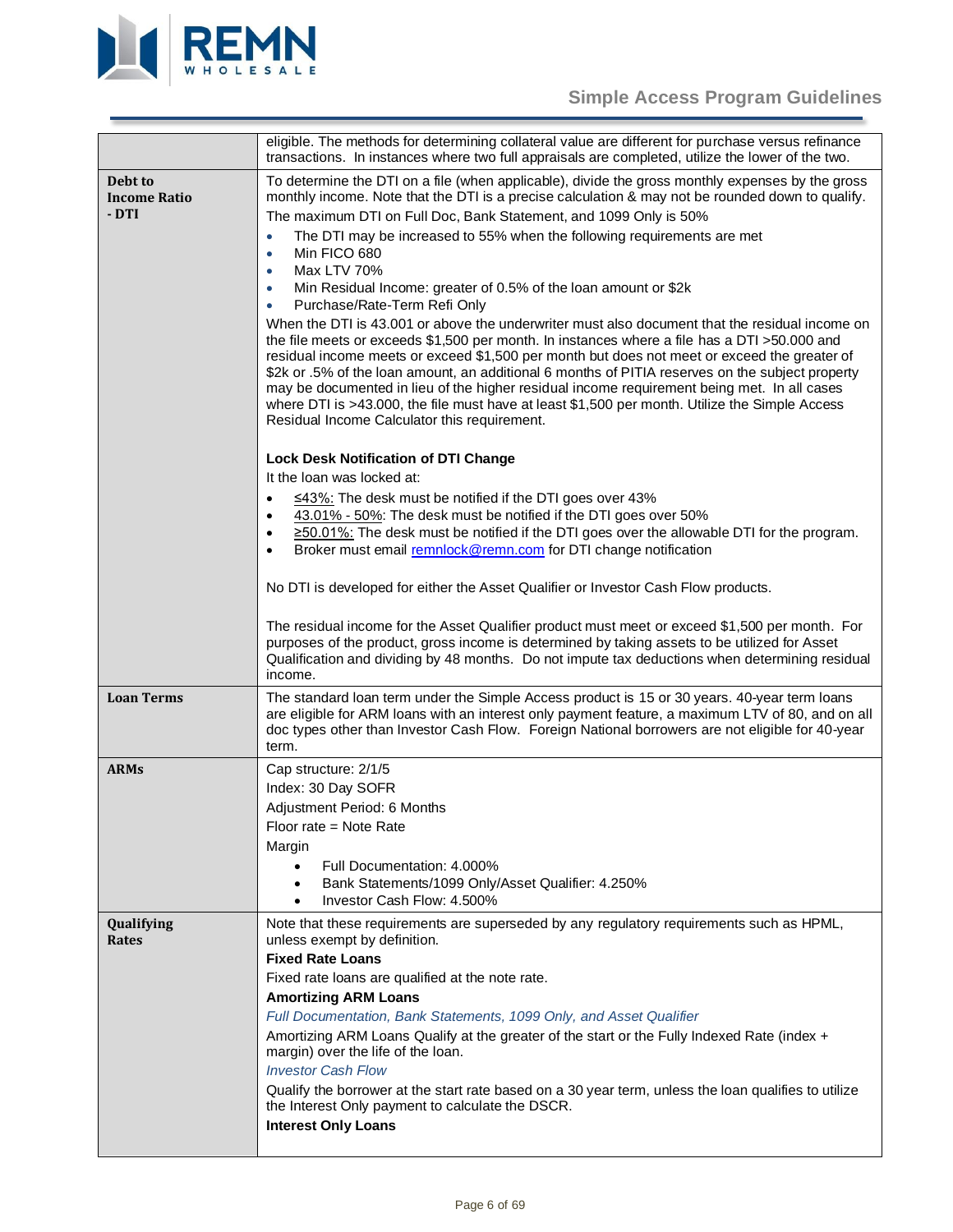

<span id="page-6-2"></span><span id="page-6-1"></span><span id="page-6-0"></span>

|                              | Full Documentation, Bank Statements, 1099 Only, and Asset Qualifier                                                                                                                                                                                                                                                                                                                                                                                                                                                                                                                                                                                                                                                                                                                                                                                                                                                                                                                                                                                                                                                                                                                                                                                                                                                                                                                                                    |                                                  |                                                                                                      |                                               |
|------------------------------|------------------------------------------------------------------------------------------------------------------------------------------------------------------------------------------------------------------------------------------------------------------------------------------------------------------------------------------------------------------------------------------------------------------------------------------------------------------------------------------------------------------------------------------------------------------------------------------------------------------------------------------------------------------------------------------------------------------------------------------------------------------------------------------------------------------------------------------------------------------------------------------------------------------------------------------------------------------------------------------------------------------------------------------------------------------------------------------------------------------------------------------------------------------------------------------------------------------------------------------------------------------------------------------------------------------------------------------------------------------------------------------------------------------------|--------------------------------------------------|------------------------------------------------------------------------------------------------------|-----------------------------------------------|
|                              | Qualify at the applicable FRM/ARM rate (see above) based on the amortizing term of the loan.                                                                                                                                                                                                                                                                                                                                                                                                                                                                                                                                                                                                                                                                                                                                                                                                                                                                                                                                                                                                                                                                                                                                                                                                                                                                                                                           |                                                  |                                                                                                      |                                               |
|                              | The interest only term is ten (10) years. The following amortization terms would be used for                                                                                                                                                                                                                                                                                                                                                                                                                                                                                                                                                                                                                                                                                                                                                                                                                                                                                                                                                                                                                                                                                                                                                                                                                                                                                                                           |                                                  |                                                                                                      |                                               |
|                              | qualifying on a 30-year term loan product. See the below table which references the IO period &                                                                                                                                                                                                                                                                                                                                                                                                                                                                                                                                                                                                                                                                                                                                                                                                                                                                                                                                                                                                                                                                                                                                                                                                                                                                                                                        |                                                  |                                                                                                      |                                               |
|                              | qualifying payment criteria based on 30yr term. A 40 year term loan would qualify based on a 30                                                                                                                                                                                                                                                                                                                                                                                                                                                                                                                                                                                                                                                                                                                                                                                                                                                                                                                                                                                                                                                                                                                                                                                                                                                                                                                        |                                                  |                                                                                                      |                                               |
|                              | year term. Foreign National borrowers are not eligible for 40-year term.                                                                                                                                                                                                                                                                                                                                                                                                                                                                                                                                                                                                                                                                                                                                                                                                                                                                                                                                                                                                                                                                                                                                                                                                                                                                                                                                               |                                                  |                                                                                                      |                                               |
|                              |                                                                                                                                                                                                                                                                                                                                                                                                                                                                                                                                                                                                                                                                                                                                                                                                                                                                                                                                                                                                                                                                                                                                                                                                                                                                                                                                                                                                                        |                                                  | Note: Interest-Only is not eligible for Texas Home Equity Section 50(a)(6) loans.                    |                                               |
|                              |                                                                                                                                                                                                                                                                                                                                                                                                                                                                                                                                                                                                                                                                                                                                                                                                                                                                                                                                                                                                                                                                                                                                                                                                                                                                                                                                                                                                                        |                                                  |                                                                                                      |                                               |
|                              | <b>Product</b>                                                                                                                                                                                                                                                                                                                                                                                                                                                                                                                                                                                                                                                                                                                                                                                                                                                                                                                                                                                                                                                                                                                                                                                                                                                                                                                                                                                                         | Interest-Only (IO)<br><b>Period</b>              | <b>Qualifying Payment for</b><br>30yr IO Loan                                                        | <b>Qualifying Payment</b><br>for 40yr IO Loan |
|                              | <b>7/6 IO ARM</b>                                                                                                                                                                                                                                                                                                                                                                                                                                                                                                                                                                                                                                                                                                                                                                                                                                                                                                                                                                                                                                                                                                                                                                                                                                                                                                                                                                                                      | 10-year IO                                       | 20yr fully-amortized                                                                                 | 30yr fully-amortized                          |
|                              | <b>10/6 IO ARM</b>                                                                                                                                                                                                                                                                                                                                                                                                                                                                                                                                                                                                                                                                                                                                                                                                                                                                                                                                                                                                                                                                                                                                                                                                                                                                                                                                                                                                     | 10-year IO                                       | 20yr fully-amortized                                                                                 | 30yr fully-amortized                          |
|                              | <b>30yr Fixed</b><br>Rate IO                                                                                                                                                                                                                                                                                                                                                                                                                                                                                                                                                                                                                                                                                                                                                                                                                                                                                                                                                                                                                                                                                                                                                                                                                                                                                                                                                                                           | 10-year IO                                       | 20yr fully-amortized                                                                                 | N/A                                           |
|                              | <b>Investor Cash Flow</b>                                                                                                                                                                                                                                                                                                                                                                                                                                                                                                                                                                                                                                                                                                                                                                                                                                                                                                                                                                                                                                                                                                                                                                                                                                                                                                                                                                                              |                                                  |                                                                                                      |                                               |
|                              |                                                                                                                                                                                                                                                                                                                                                                                                                                                                                                                                                                                                                                                                                                                                                                                                                                                                                                                                                                                                                                                                                                                                                                                                                                                                                                                                                                                                                        |                                                  | Qualify the borrower at the start rate based on a 30 year term, unless the loan qualifies to utilize |                                               |
|                              |                                                                                                                                                                                                                                                                                                                                                                                                                                                                                                                                                                                                                                                                                                                                                                                                                                                                                                                                                                                                                                                                                                                                                                                                                                                                                                                                                                                                                        | the Interest Only payment to calculate the DSCR. |                                                                                                      |                                               |
| <b>Assumptions</b>           |                                                                                                                                                                                                                                                                                                                                                                                                                                                                                                                                                                                                                                                                                                                                                                                                                                                                                                                                                                                                                                                                                                                                                                                                                                                                                                                                                                                                                        | ARMs - Allowed, subject to certain conditions    |                                                                                                      |                                               |
|                              |                                                                                                                                                                                                                                                                                                                                                                                                                                                                                                                                                                                                                                                                                                                                                                                                                                                                                                                                                                                                                                                                                                                                                                                                                                                                                                                                                                                                                        |                                                  |                                                                                                      |                                               |
| Prepayment<br><b>Penalty</b> | Fixed Rate - Not allowed<br>Prepayment penalties may be placed on investment properties (all documentation types) where<br>allowed and to the extent permitted by state and federal law. Except as otherwise specified or<br>directed, the prepayment penalty placed shall be for a term of at least 1 year and permit the<br>Borrower to pay down up to 20% of the original principal balance per 12-month period. Any pay<br>downs (including complete payoff) which exceed 20% per year are penalized in an amount not<br>less than 2.5% of the amount prepaid which exceeds 20% of the original principal balance, unless<br>restricted by state/federal law. Any loan which has a prepayment penalty must be a business<br>purpose loan as defined in 12 CFR 1026.3(a). This includes cash-out refinance transactions,<br>where the cash-out proceeds must be used solely for business purposes. Pricing implications may<br>apply in the event that a PPP shorter than three years or no PPP is placed. Investor Cash Flow<br>Loans with a DSCR <1.0 and LTV >70 must have at least a one-year PPP. 70.01-75% LTV for<br>DSCR < 1.0 is only allowed for those states currently approved for prepayment penalties.<br>Eligible states for PPP are: AL, AR, AZ, CA, CO, CT, DC, DE, FL, GA, HI, IA, ID, IL, IN, KS, KY,<br>LA, MA, ME, MD, MO, MT, NC, ND, NE, NH, NV, NY, OK, OR, PA, SC, SD, TN, TX, UT, VA, VT, |                                                  |                                                                                                      |                                               |
| Mortgage<br><b>Insurance</b> | Not required                                                                                                                                                                                                                                                                                                                                                                                                                                                                                                                                                                                                                                                                                                                                                                                                                                                                                                                                                                                                                                                                                                                                                                                                                                                                                                                                                                                                           |                                                  |                                                                                                      |                                               |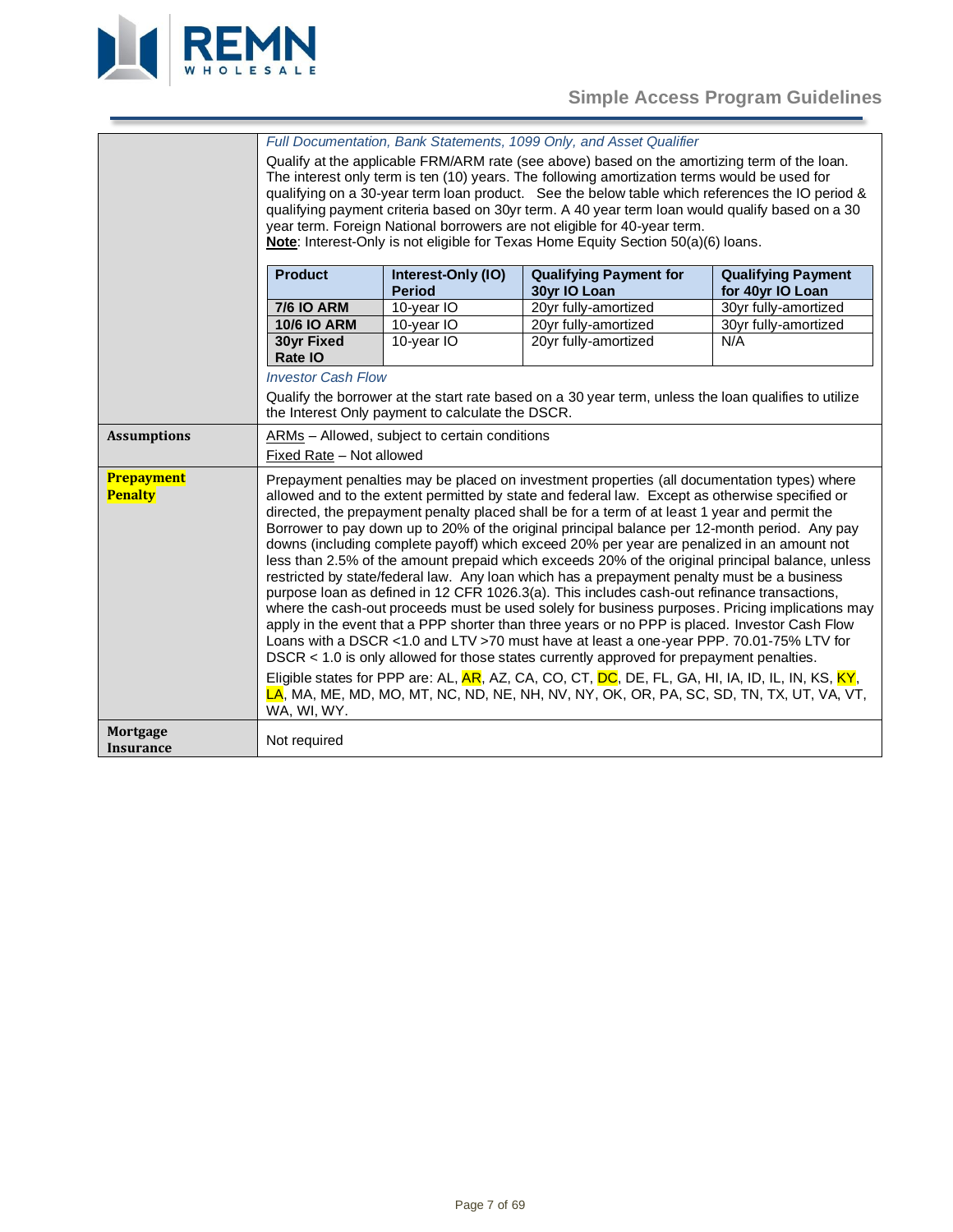



<span id="page-7-1"></span><span id="page-7-0"></span>

| Eligible<br><b>Borrowers</b> | <b>United States Citizens</b><br>United States Citizens are: individuals born in the United States, Puerto Rico, Guam, Northern<br>Mariana Islands, Virgin Islands, American Samoa, or Swain's Island; Foreign-born children, under<br>age 18, residing in the U.S. with their birth or adoptive parents, at least one of whom is a U.S.<br>citizen by birth or naturalization; and individuals granted citizenship status by Immigration and<br>Naturalization Services (INS).                                                                                                                     |
|------------------------------|-----------------------------------------------------------------------------------------------------------------------------------------------------------------------------------------------------------------------------------------------------------------------------------------------------------------------------------------------------------------------------------------------------------------------------------------------------------------------------------------------------------------------------------------------------------------------------------------------------|
|                              | <b>Permanent Resident Aliens:</b> A Permanent Resident Alien holds an I-551 Permanent Resident<br>Card (a.k.a. "Green Card") issued by the Department of Homeland Security (DHS) U.S.<br>Citizenship & Immigration Services (USCIS). This documents that the individual has been<br>awarded permanent residency in the United States. The borrower must present either an<br>unexpired I-551 card or temporary I-551 stamp on an unexpired foreign passport.                                                                                                                                        |
|                              | Non-Permanent Resident Aliens: Holder(s) of following visa categories are eligible for<br>financing: E, G, H, L, O, P, and TN visa. Borrowers must have been living and working in US for<br>at least 2 years, must have valid Social Security Number(s), have established credit history, have<br>filed tax returns in the U.S. for two years (for borrowers relying on full documentation income to<br>qualify) and meet all other Simple Access guidelines based on the specific product. Non-<br>Permanent Resident Aliens are eligible for the Investor Cash Flow product at a maximum 65 LTV. |
|                              | <b>First Time Home Buyers</b><br>A First Time Home Buyer is defined as an individual who has not had individual ownership<br>interest in a residential property within the last three years. First Time Home Buyers are eligible<br>for financing under the Simple Access programs under the following criteria. These guidelines<br>only apply when all borrowers are First Time Homebuyers, except as otherwise specified.                                                                                                                                                                        |
|                              | -Full Documentation<br>Eligible with one of the following:                                                                                                                                                                                                                                                                                                                                                                                                                                                                                                                                          |
|                              | • Document a 12-month rental history within the three years prior to application showing 0x30, or<br>• If living rent free, max 75 LTV, a contribution from the Borrower of at least 10% of the<br>purchase price from own funds, primary residence or second home only                                                                                                                                                                                                                                                                                                                             |
|                              | -Bank Statement<br>Eligible with one of the following:                                                                                                                                                                                                                                                                                                                                                                                                                                                                                                                                              |
|                              | • Document a 12-month rental history within the three years prior to application showing 0x30, or<br>• If living rent free, max 75 LTV, a contribution from the Borrower of at least 10% of the<br>purchase price from own funds, primary residence or second home only                                                                                                                                                                                                                                                                                                                             |
|                              | -1099 Only<br>Eligible with one of the following:                                                                                                                                                                                                                                                                                                                                                                                                                                                                                                                                                   |
|                              | • Document a 12-month rental history within the three years prior to application showing 0x30, or<br>• If living rent free, max 75 LTV, a contribution from the Borrower of at least 10% of the<br>purchase price from own funds, primary residence or second home only                                                                                                                                                                                                                                                                                                                             |
|                              | -Asset Qualifier<br>Eligible with one of the following:                                                                                                                                                                                                                                                                                                                                                                                                                                                                                                                                             |
|                              | • Document a 12-month rental history within the three years prior to application showing 0x30, or<br>• If living rent free, max 75 LTV, a contribution from the Borrower of at least 10% of the<br>purchase price from own funds, primary residence or second home only                                                                                                                                                                                                                                                                                                                             |
|                              | <b>-Investor Cash Flow</b><br>Not allowed. Instances where one or more borrower is a first-time home buyer require scenario<br>rough prior to cloging. Additionally, at logat and berrought must beyo a 12 month                                                                                                                                                                                                                                                                                                                                                                                    |

review and approval prior to closing. Additionally, at least one borrower must have a 12 month history of managing rental properties. The history does not need to be in the most recent three year period.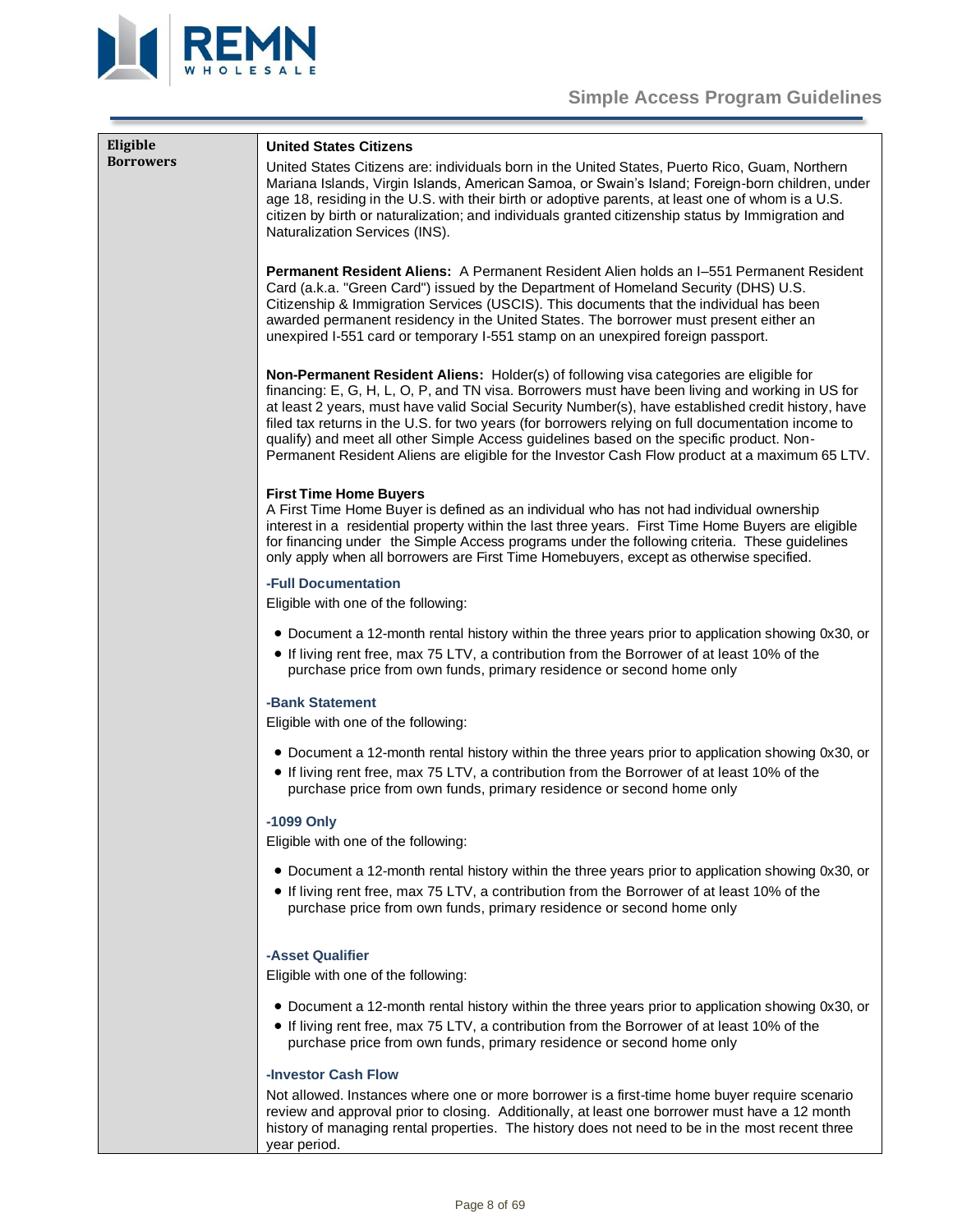

# **Non-Occupant Co-Borrower**

Loans with non-occupant co-borrowers are eligible for financing under the Simple Access product suite. A non-occupant co-borrower is defined as an individual who provides additional financial strength and stability to a borrower who is unable to qualify on their own based on the underwriting guidelines.

They may, but are not required to, take title to the subject property along with the occupant borrower. All borrowers must meet credit requirements outlined in the *Credit* section of the Seller Guide. The product specific requirements for a non-occupant co-borrower are as follows:

#### **-Full Documentation**

- **Method One |** Reduce LTV by 5% (max 75%). Fully blend income and assets, or
- **Method Two |** Occupant borrower contributes 5% of own funds to transaction if a purchase. Front end ratio not to exceed 60% HTI on all transactions. No reduction to LTV. Blend income to determine back end ratio, non-occupant co-borrower may contribute remaining funds to close and reserves.

#### **-Bank Statements**

- **Method One |** Reduce LTV by 5% (max 75%). Fully blend income and assets, or
- Method Two | Occupant borrower contributes 5% of own funds to transaction if a purchase. Front end ratio not to exceed 60% HTI on all transactions. No reduction to LTV. Blend income to determine back end ratio, non-occupant co-borrower may contribute remaining funds to close and reserves.

#### **-1099 Only**

- **Method One |** Reduce LTV by 5% (max 75%). Fully blend income and assets, or
- Method Two | Occupant borrower contributes 5% of own funds to transaction if a purchase. Front end ratio not to exceed 60% HTI on all transactions. No reduction to LTV. Blend income to determine back end ratio, non-occupant co-borrower may contribute remaining funds to close and reserves.

#### **-Asset Qualifier**

Non-occupant co-borrower must be a relative. For purposes of these guidelines, a relative is defined as someone who had a relationship to the primary borrower by blood, law, or marriage. Non-occupant co- borrower's debt service must be included in debt service calculation for determining qualification. Only permissible on a purchase or rate and term refinance transaction.

- **Method One |** LTV reduced by 5% (max 75%). Utilize all assets, or
- Method Two | Occupant borrower must contribute 5% of own funds to transaction (purchase transaction only)

# **-Investor Cash Flow**

Not applicable

#### **-Foreign Nationals**

Foreign Nationals are eligible. See [Foreign National](#page-67-0) section for details and requirements.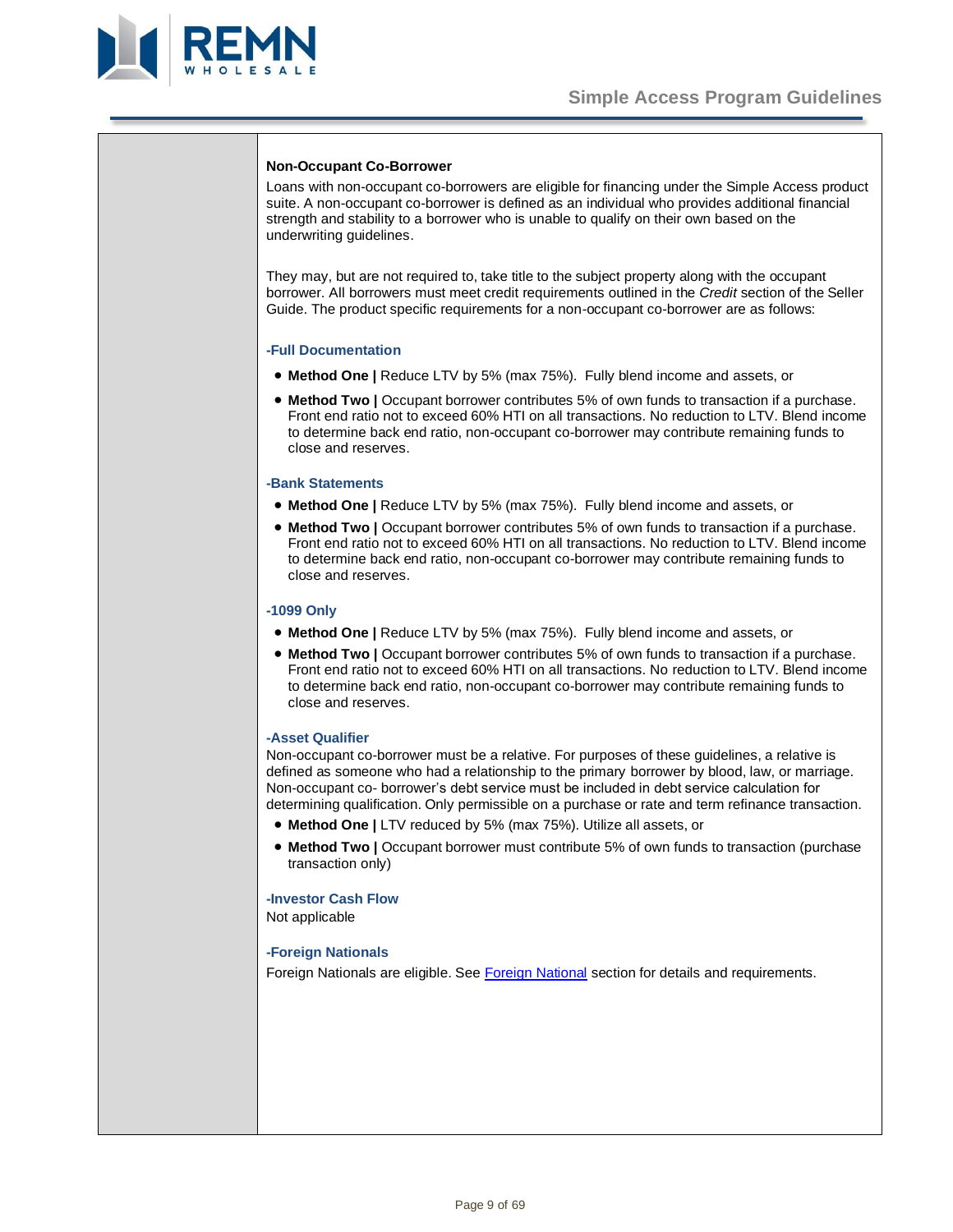# **Simple Access Program Guidelines**



<span id="page-9-3"></span><span id="page-9-2"></span><span id="page-9-1"></span><span id="page-9-0"></span>

| Ineligible<br><b>Borrowers</b> | Borrowers with diplomatic immunity<br>$\bullet$                                                                                                                                           |
|--------------------------------|-------------------------------------------------------------------------------------------------------------------------------------------------------------------------------------------|
|                                | Borrowers without a social security number or a number that cannot be validated with the<br>$\bullet$<br>SSA.                                                                             |
|                                | Borrowers with non-traditional credit<br>$\bullet$                                                                                                                                        |
|                                | <b>Life Estates</b><br>$\bullet$                                                                                                                                                          |
|                                | Non-revocable trusts - no exceptions<br>$\bullet$                                                                                                                                         |
|                                | Guardianships<br>٠                                                                                                                                                                        |
|                                | Borrowers previously convicted of mortgage fraud<br>$\bullet$                                                                                                                             |
|                                | Broker company employees and owners<br>$\bullet$                                                                                                                                          |
| Eligible                       | 1-4 unit attached and detached properties<br>$\bullet$                                                                                                                                    |
| <b>Properties</b>              | Attached and detached PUDs<br>$\bullet$                                                                                                                                                   |
|                                | Attached and detached Condos which are warrantable under Fannie Mae criteria.<br>$\bullet$                                                                                                |
|                                | Non-Warrantable Condos with one Non-Warrantable feature (see Non-Warrantable Condo<br>$\bullet$<br>section). Max 65% LTV. Pricing adjustments apply.                                      |
|                                | Mixed-Use properties acceptable per Fannie Mae's guidelines<br>$\bullet$                                                                                                                  |
|                                | TBD Properties (file must be resubmitted when property address is found - valid change of<br>$\bullet$<br>circumstance to add the property address is ineligible for this product)        |
|                                | Agriculturally Zoned Properties (up to 20ac)<br>$\bullet$                                                                                                                                 |
| Ineligible                     | Acreage greater than 20 acres (appraisal must include total acreage)<br>$\bullet$                                                                                                         |
| <b>Properties</b>              | Condo units located in a condo hotel<br>$\bullet$                                                                                                                                         |
|                                | <b>Hobby Farms</b><br>٠                                                                                                                                                                   |
|                                | Non-residential income producing properties<br>$\bullet$                                                                                                                                  |
|                                | Log Homes<br>$\bullet$                                                                                                                                                                    |
|                                | Manufactured housing<br>$\bullet$                                                                                                                                                         |
|                                | Modular homes<br>$\bullet$                                                                                                                                                                |
|                                | Properties subject to oil and/or gas leases<br>$\bullet$                                                                                                                                  |
|                                | Unique properties<br>$\bullet$                                                                                                                                                            |
|                                | Working farms, ranches or orchards                                                                                                                                                        |
|                                | Co-ops<br>٠                                                                                                                                                                               |
|                                | Properties with a condition rating of C5 or C6                                                                                                                                            |
| Geographic                     | The Simple Access product suite is eligible in ALL states, provided the Originator is licensed to                                                                                         |
| Eligibility                    | originate in the subject property state. Geographic eligibility is based on the originator's licensure.                                                                                   |
|                                | No state subprime or equivalent allowed.                                                                                                                                                  |
|                                | <b>Additional Restrictions:</b>                                                                                                                                                           |
|                                | Declining Markets: New York (NY), Queens (NY), Kings (NY), Bronx (NY), Richmond (NY),                                                                                                     |
|                                | Essex (NJ), San Francisco (CA) Counties:                                                                                                                                                  |
|                                | Rate and Term Refinance: Max 75 LTV<br>$\circ$                                                                                                                                            |
|                                | Cash Out Refinance: Max 70 LTV<br>$\circ$                                                                                                                                                 |
|                                | Max Appraisal Age: 60 days, may be extended 60 days with recertification of value<br>$\circ$                                                                                              |
|                                | confirming no decline in value                                                                                                                                                            |
|                                | Loans >60% LTV are subject to upfront scenario review and approval with the<br>$\circ$                                                                                                    |
|                                | investor by the Product Help group, as well as Underwriting Manager review to                                                                                                             |
|                                | compensate for the enhanced declining market risk.                                                                                                                                        |
|                                |                                                                                                                                                                                           |
|                                | Loans that fall under the definition of New York Subprime Home Loan are not eligible for the<br>product. NY Subprime is defined as a primary residence where the loan amount is under the |
|                                | county's conforming limit (high balance if a high cost county, standard if not) where the APR is                                                                                          |
|                                | more than 1.75% above the comparable rate based on the Freddie Mac Mortgage Survey. This<br>applies only to Full Documentation, Bank Statements, 1099 Only, and Asset Qualifier. See NY   |
|                                | Banking Law §6-M for additional information.                                                                                                                                              |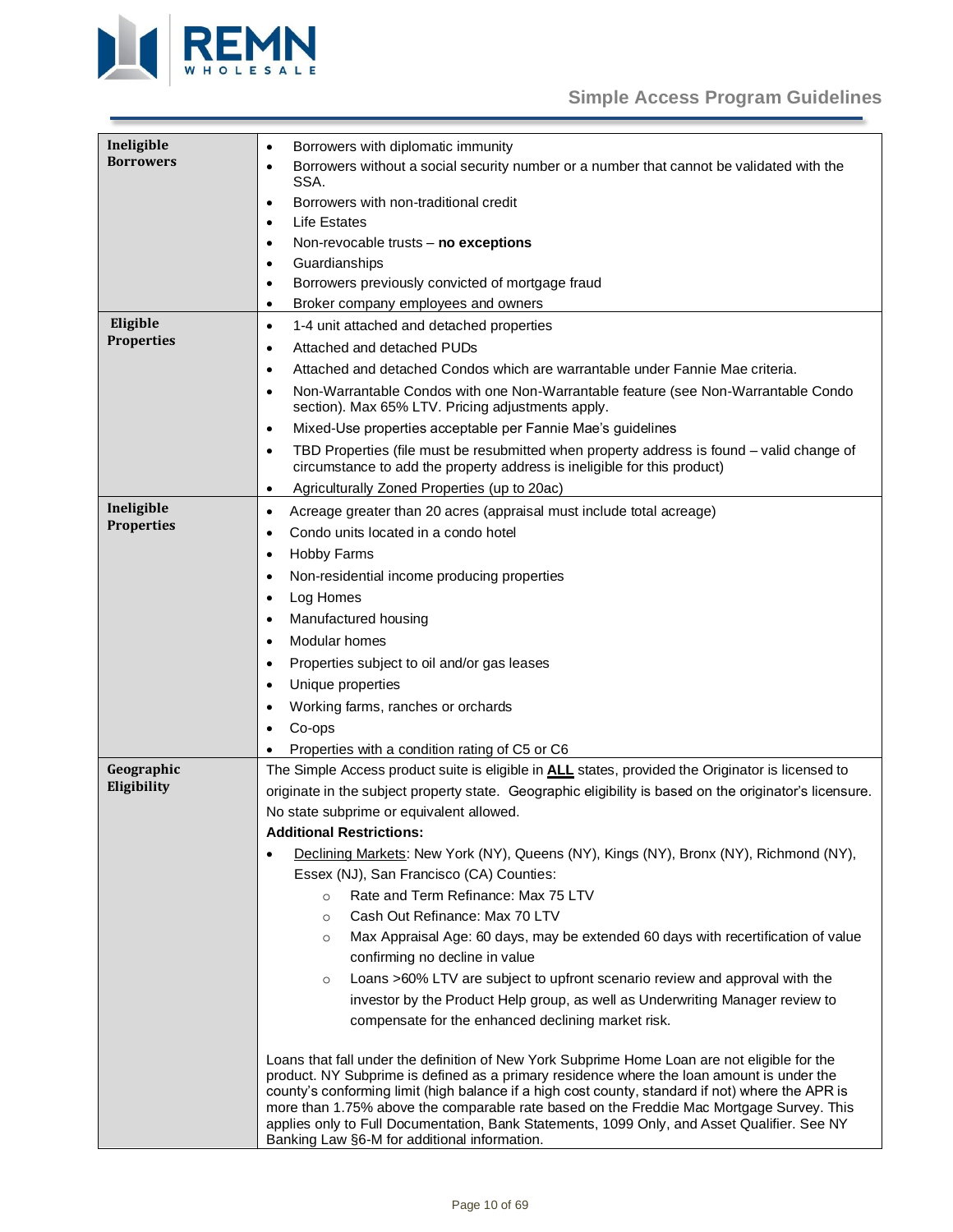



<span id="page-10-0"></span>

| <b>CEMA</b> | New York Consolidation, Extension & Modification Agreement (CEMA)<br>For all REMN WS Simple Access products, property located in the state of New York may be<br>structured as a Consolidation, Extension, and Modification Agreement (CEMA) transaction.<br>The most current version of Fannie Mae/Freddie Mac Uniform Instrument (Form 3172) must<br>be used. The following documentation must be provided:<br>• NY Consolidation, Extension and Modification Agreement (Form 3172)<br>• Original Note(s) – Original documents signed by the borrower<br>• Gap Note and Gap Mortgage, if applicable<br>• Consolidated Note – Original documents signed by the borrower<br>$\bullet$ Exhibit A – Listing of all Notes & Mortgages being consolidated, extended and modified<br>$\bullet$ Exhibit B – Legal description of the subject property<br>$\bullet$ Exhibit C – Copy of the consolidated Note<br>$\bullet$ Exhibit D – Copy of the consolidated Mortgage<br>Lost Note Affidavits are not acceptable. |
|-------------|---------------------------------------------------------------------------------------------------------------------------------------------------------------------------------------------------------------------------------------------------------------------------------------------------------------------------------------------------------------------------------------------------------------------------------------------------------------------------------------------------------------------------------------------------------------------------------------------------------------------------------------------------------------------------------------------------------------------------------------------------------------------------------------------------------------------------------------------------------------------------------------------------------------------------------------------------------------------------------------------------------------|
|             | It is in the investors sole discretion to determine the acceptability of the CEMA and related<br>documents.                                                                                                                                                                                                                                                                                                                                                                                                                                                                                                                                                                                                                                                                                                                                                                                                                                                                                                   |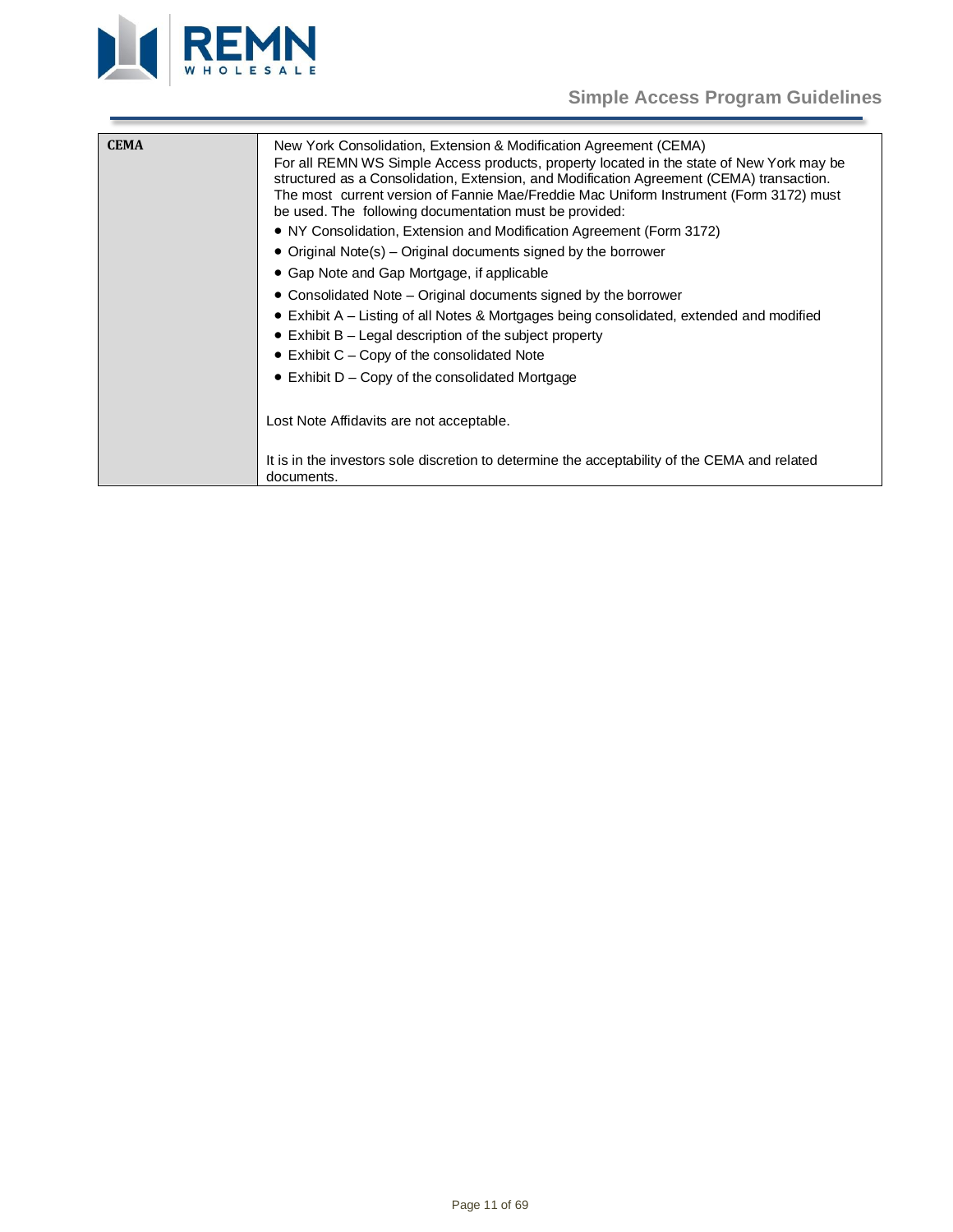

<span id="page-11-0"></span>

| Texas Cash-Out<br>Refinances a/k/a<br><b>Texas Home Equity</b><br>Loans | Texas Cash-Out Refinances are eligible under the Simple Access product. Any loan which<br>falls under the scope of Section XVI, Article 50 must meet all applicable state law<br>requirements – see the applicable statutes for additional information. The following<br>requirements also apply (in the event of conflict between these guidelines and applicable<br>state law, the state law shall govern):<br>Max LTV/CLTV - 80% (existing subordinate financing may be resubordinated<br>$\bullet$<br>except for a HELOC or reverse mortgage, which must be paid off)<br>Max Points/Fees - 2% (see statutes for exclusions)<br>$\bullet$<br>All borrowers must be on title/occupy the subject property<br>$\bullet$<br>All closing documents must be reviewed by a licensed Texas attorney<br>$\bullet$<br>Interest-Only is not allowed on Texas Home Equity 50(a)(6) loans.<br>$\bullet$<br>The property must be residential in nature. See Property for additional<br>$\bullet$<br>information/<br>A survey must be completed confirming the following:<br>$\bullet$<br>Lot size<br>$\circ$<br>Evidence homestead property and any adjacent land are separate<br>$\circ$<br>Evidence of homestead and property is a separately platted and<br>$\circ$<br>subdivided lot for which full ingress/egress is available<br>Properties must be served by municipal utilities, fire and police<br>$\circ$<br>protection<br>Homestead must be a separate parcel within permissible acreage<br>$\circ$<br>A title insurance policy written on Texas Land Title Association (standard or<br>$\bullet$<br>short) including T42 and T42.1 endorsements. For self-employed borrowers |
|-------------------------------------------------------------------------|-------------------------------------------------------------------------------------------------------------------------------------------------------------------------------------------------------------------------------------------------------------------------------------------------------------------------------------------------------------------------------------------------------------------------------------------------------------------------------------------------------------------------------------------------------------------------------------------------------------------------------------------------------------------------------------------------------------------------------------------------------------------------------------------------------------------------------------------------------------------------------------------------------------------------------------------------------------------------------------------------------------------------------------------------------------------------------------------------------------------------------------------------------------------------------------------------------------------------------------------------------------------------------------------------------------------------------------------------------------------------------------------------------------------------------------------------------------------------------------------------------------------------------------------------------------------------------------------------------------------------------------------------------------------------------|
|                                                                         | operating a business from the homestead property, the title company must issue<br>a T42.1 endorsement without exception or deletion. The title policy may not<br>include language that:<br>Excludes coverage for a title defect that arises because financed<br>$\circ$<br>origination expenses are held not to be "reasonable costs necessary to<br>refinance"; or<br>Defines the "reasonable costs necessary to refinance" requirement as a<br>$\circ$<br>"consumer credit protection" law since the standard title policy excludes<br>coverage when lien validity is questioned due to a failure to comply with                                                                                                                                                                                                                                                                                                                                                                                                                                                                                                                                                                                                                                                                                                                                                                                                                                                                                                                                                                                                                                                            |
|                                                                         | consumer credit protection laws.<br>The loan must be closed must be closed in a Texas title company's office or<br>$\bullet$<br>attorney's office. Mobile notaries are NOT permitted.<br>All title holders must execute the loan application and Texas Home Equity<br>$\bullet$<br>Notice.<br>Non-borrowing spouses must execute the following:<br>$\bullet$<br>Notice Concerning Extension of Credit<br>$\circ$<br>Security Instrument (including any Riders)<br>$\circ$<br>Federal Truth-in-Lending (TIL) Disclosure Statement<br>$\circ$<br><b>Right of Rescission Notice</b><br>$\circ$<br><b>Discount Point Disclosure</b><br>$\circ$<br>Acknowledgment of Fair Market Value<br>$\circ$<br>Premium Pricing Disclosure<br>$\circ$<br>Notice of Presentment of DC One Day Before Closing<br>$\circ$<br>Texas Home Equity Affidavit and Agreement<br>$\circ$<br>Owner's Affidavit of Compliance<br>$\circ$<br>Receipt of Copies of Documents<br>$\circ$<br>Certification of Non-Cancellation of Loan<br>$\circ$                                                                                                                                                                                                                                                                                                                                                                                                                                                                                                                                                                                                                                                             |
|                                                                         | REMN WS certifies with respect to all of the Texas Section 50(a)(6) mortgages delivered<br>to the investor:<br>All Texas Section 50(a)(6) mortgages were (or will be) originated pursuant to<br>written processes and procedures that comply with the provisions of the Texas<br>Constitution applicable to mortgage loans authorized by Section 50(a)(6), Article<br>XVI of the Texas Constitution, as amended from time to time.<br>REMN WS has in place a specific process for the receipt, handling and<br>$\bullet$<br>monitoring of notices from borrowers that REMN WS failed to comply with the<br>provisions of the law applicable to Texas Section 50(a)(6) mortgages. Such<br>process must be adequate to ensure that REMN WS will correct the failure to                                                                                                                                                                                                                                                                                                                                                                                                                                                                                                                                                                                                                                                                                                                                                                                                                                                                                                          |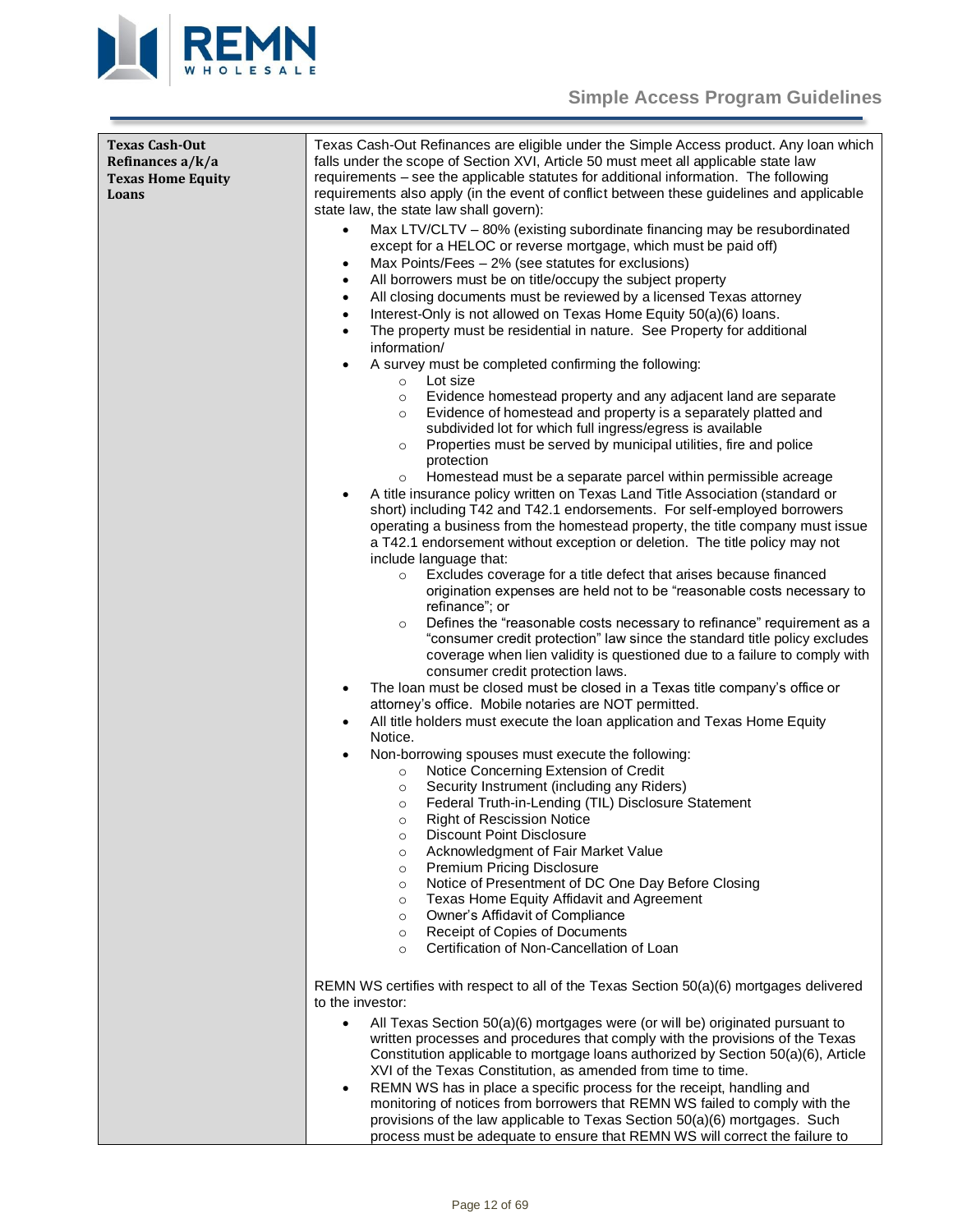

comply by one of the authorized means no later than the 60<sup>th</sup> day after the date REMN WS is notified of the failure to comply by the borrower.

<span id="page-12-0"></span>

|                                   | REMN WS is notified of the failure to comply by the borrower.<br>An attorney familiar with the provisions of Section 50(a)(6), Article XVI of the<br>$\bullet$<br>Texas Constitution was consulted (or will be consulted prior to origination of the<br>Texas Section 50(a)(6) mortgages) in connection with the development and<br>implementation of the processes and procedures used for the origination of the<br>Texas Section 50(a)(6) mortgages.<br>To ensure ongoing compliance with the law applicable to mortgage loans<br>authorized by Section 50(a)(6), Article XVI of the Texas Constitution, the<br>processes and procedures used for the origination of the Texas Section 50(a)(6)<br>mortgages will be reviewed by REMN WS regularly and will be updated and<br>revised as appropriate pursuant to clarifications of the law on a regular and<br>continual basis.<br>REMN WS certifies that it is lawfully authorized to make loans described by<br>$\bullet$<br>Section 50(a)(6), Article XVI of the Texas Constitution.<br>The matters certified herein are representations and warranties of REMN WS<br>given to the investor in connection with each Texas Section 50(a)(6) mortgage.                                                                                                                                                                                                                                                                          |
|-----------------------------------|-------------------------------------------------------------------------------------------------------------------------------------------------------------------------------------------------------------------------------------------------------------------------------------------------------------------------------------------------------------------------------------------------------------------------------------------------------------------------------------------------------------------------------------------------------------------------------------------------------------------------------------------------------------------------------------------------------------------------------------------------------------------------------------------------------------------------------------------------------------------------------------------------------------------------------------------------------------------------------------------------------------------------------------------------------------------------------------------------------------------------------------------------------------------------------------------------------------------------------------------------------------------------------------------------------------------------------------------------------------------------------------------------------------------------------------------------------------------------------------|
|                                   | <b>Closed Loan Documentation Requirements</b>                                                                                                                                                                                                                                                                                                                                                                                                                                                                                                                                                                                                                                                                                                                                                                                                                                                                                                                                                                                                                                                                                                                                                                                                                                                                                                                                                                                                                                       |
|                                   | The following additional Texas Home Equity specific documents must be included in the<br>closing package:                                                                                                                                                                                                                                                                                                                                                                                                                                                                                                                                                                                                                                                                                                                                                                                                                                                                                                                                                                                                                                                                                                                                                                                                                                                                                                                                                                           |
|                                   | Notice Concerning Extension of Credit Defined by Section 50(a)(6) (signed by<br>$\bullet$<br>each owner of the property and each spouse of an owner)<br>Acknowledgment of Fair Market Value of Homestead Property (borrower and<br>٠<br>seller must sign at closing with an appraisal attached to the Acknowledgment).<br>Notice of Right to Cancel (signed by each owner of the property and each<br>$\bullet$<br>spouse of an owner)<br>Texas Home Equity Security Instrument (Form 3044.1)<br>$\bullet$<br>Texas Home Equity Note (Form 3244.1)<br>٠<br>Texas Home Equity Affidavit and Agreement (Form 3185)<br>$\bullet$<br>Texas Home Equity Condo Rider (Form 3140.44), if applicable<br>$\bullet$<br>Texas Home Equity PUD Rider (Form 3150.44) if applicable<br>$\bullet$<br>Texas Home Equity Certificate from Originating Lender's Regarding Compliance<br>$\bullet$<br>with Section 50(a)(6), Article XVI of the Texas Constitution signed by the Seller's<br>Attorney<br>Texas Home Equity Discount Point Acknowledgment, if applicable<br>$\bullet$<br>Affidavit of Non-Homestead for all other dwellings, if the borrower(s) own more<br>$\bullet$<br>than one<br>Detailed closing instruction letter acknowledged by title company (Compliance<br>٠<br>Requirements for Texas Home Equity Loans).<br>Note for any re-subordinating second mortgage (cannot be an (a)(6) note, a new<br>$\bullet$<br>loan or a HELOC) with a subordination agreement, if applicable. |
| <b>Texas Home Equity</b><br>Loans | The following additional requirements apply to Texas Home Equity Loans which are<br>subject to Article XVI, Section 50(a)(6). See the relevant guideline section for additional<br>information.<br>The property must be residential in nature. Properties used for agricultural<br>$\bullet$<br>purposes are not allowed.<br>Single Family Residences only<br>٠<br>The property's tax certification and exemptions must be reviewed and confirm<br>the following:<br>Property must be borrower's homestead in the state of Texas.<br>$\circ$<br>Agriculturally designated homesteads are not eligible<br>All separate structures must be included in the homestead exemption<br>$\circ$<br>Only the parcel designated as the homestead parcel may secure the<br>$\circ$<br>loan allowed (property may have to be surveyed out prior to the<br>appraisal being ordered)<br>The homestead parcel, as identified on the county appraisal district<br>$\circ$<br>records, must include ingress/egress to a properly identified public road.<br>The new lien may only be secured by the homestead parcel and the<br>$\circ$<br>market value for LTV calculation can only be assessed on that parcel.<br>Properties deemed to be urban may not exceed ten (10) acres. Properties<br>deemed to be rural may not exceed twenty (20) acres, and those that exceed 10                                                                                                                         |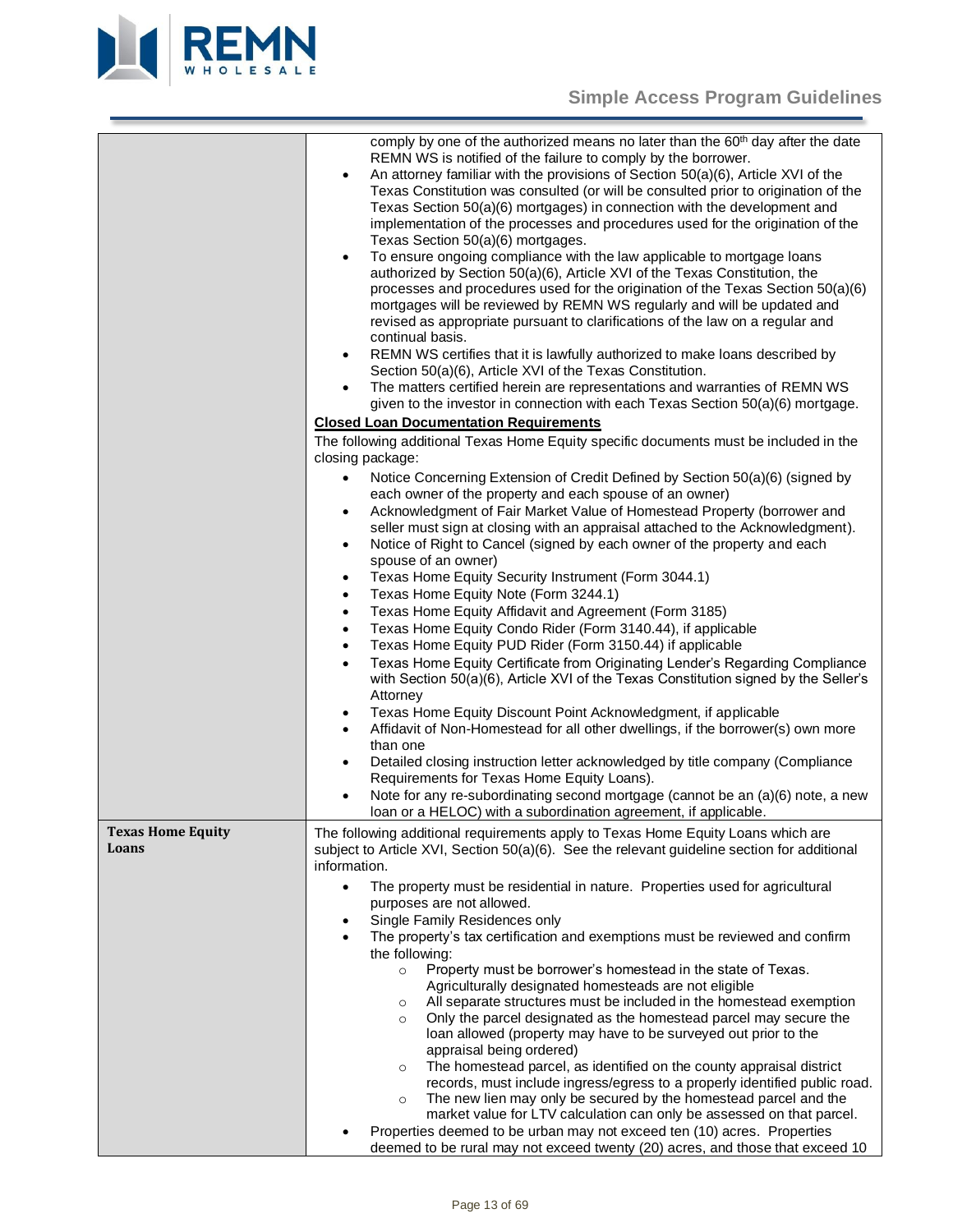

<span id="page-13-1"></span><span id="page-13-0"></span>

|                                                  | acres must be common and customary to area with highest and best use as<br>residential.<br>Urban properties are defined as follows:<br>$\circ$<br>No more than ten (10) acres<br>Property must be located within municipal boundaries, a<br>٠<br>municipality's extraterritorial jurisdiction, or a platted<br>subdivision<br>Served by police and paid or volunteer fire protection, and<br>٠<br>Have at least three (3) of the following services provided by a<br>٠<br>municipality or under contract to a municipality:<br>Electric<br>$\overline{\phantom{0}}$<br><b>Natural Gas</b><br>Sewer<br><b>Storm Sewer</b><br>Water<br>Rural properties are defined as follows:<br>$\circ$<br>No more than twenty (20) acres, those that exceed 10 acres<br>must be shown to be common/customary and highest and best<br>use<br>Property is not located within municipal boundaries or a<br>٠<br>municipality's extraterritorial jurisdiction or, if the property is<br>located within one of those areas, it is not served by police<br>protection or fire protection provided by the municipality or<br>under contract to a municipality, and                                                                                                                                                                                                                                                                                                                                                                                                                                                                                                                                                                                                                                                                                                          |
|--------------------------------------------------|--------------------------------------------------------------------------------------------------------------------------------------------------------------------------------------------------------------------------------------------------------------------------------------------------------------------------------------------------------------------------------------------------------------------------------------------------------------------------------------------------------------------------------------------------------------------------------------------------------------------------------------------------------------------------------------------------------------------------------------------------------------------------------------------------------------------------------------------------------------------------------------------------------------------------------------------------------------------------------------------------------------------------------------------------------------------------------------------------------------------------------------------------------------------------------------------------------------------------------------------------------------------------------------------------------------------------------------------------------------------------------------------------------------------------------------------------------------------------------------------------------------------------------------------------------------------------------------------------------------------------------------------------------------------------------------------------------------------------------------------------------------------------------------------------------------------------------------------------------|
|                                                  | The municipality provides directly or under contract less than<br>٠<br>three (3) of the following services:                                                                                                                                                                                                                                                                                                                                                                                                                                                                                                                                                                                                                                                                                                                                                                                                                                                                                                                                                                                                                                                                                                                                                                                                                                                                                                                                                                                                                                                                                                                                                                                                                                                                                                                                            |
|                                                  | Electric<br>$-$                                                                                                                                                                                                                                                                                                                                                                                                                                                                                                                                                                                                                                                                                                                                                                                                                                                                                                                                                                                                                                                                                                                                                                                                                                                                                                                                                                                                                                                                                                                                                                                                                                                                                                                                                                                                                                        |
|                                                  | <b>Natural Gas</b><br>Sewer                                                                                                                                                                                                                                                                                                                                                                                                                                                                                                                                                                                                                                                                                                                                                                                                                                                                                                                                                                                                                                                                                                                                                                                                                                                                                                                                                                                                                                                                                                                                                                                                                                                                                                                                                                                                                            |
|                                                  | <b>Storm Sewer</b><br>Water<br>$\overline{\phantom{0}}$                                                                                                                                                                                                                                                                                                                                                                                                                                                                                                                                                                                                                                                                                                                                                                                                                                                                                                                                                                                                                                                                                                                                                                                                                                                                                                                                                                                                                                                                                                                                                                                                                                                                                                                                                                                                |
| Refinancing an                                   | An existing Texas Home Equity Loan may be refinanced as a non-home equity loan and                                                                                                                                                                                                                                                                                                                                                                                                                                                                                                                                                                                                                                                                                                                                                                                                                                                                                                                                                                                                                                                                                                                                                                                                                                                                                                                                                                                                                                                                                                                                                                                                                                                                                                                                                                     |
| <b>Existing Texas Home</b><br><b>Equity Loan</b> | secured with a loan against the subject property when the following conditions are met:<br>The refinance occurs at least a year after the Home Equity Loan was closed<br>$\bullet$<br>The additional loan amount covers only costs of refinancing and does not provide<br>$\bullet$<br>the Borrower with cash proceeds<br>The LTV/CLTV does not exceed 80%<br>$\bullet$<br>REMN WS provides all titleholder(s) the written notice required under Section<br>$\bullet$<br>$(f)(2)(D)$ on a separate document no later than the third business day after the<br>date the loan application is submitted and not less than twelve (12) days before                                                                                                                                                                                                                                                                                                                                                                                                                                                                                                                                                                                                                                                                                                                                                                                                                                                                                                                                                                                                                                                                                                                                                                                                         |
|                                                  | closing of the refinance.                                                                                                                                                                                                                                                                                                                                                                                                                                                                                                                                                                                                                                                                                                                                                                                                                                                                                                                                                                                                                                                                                                                                                                                                                                                                                                                                                                                                                                                                                                                                                                                                                                                                                                                                                                                                                              |
| Eligible<br><b>Transactions</b>                  | <b>Purchase Money Transaction</b><br>For a mortgage loan to be considered a Purchase Money Transaction, the proceeds from<br>the mortgage loan must be used to finance the acquisition of the subject property or to<br>pay off the outstanding balance of a land contract or contract for deed. Proceeds from the<br>mortgage loan may not be used to give the borrower cash back other than an amount<br>representing reimbursement for the borrower's overpayment of fees and/or a legitimate<br>pro-rated insurance premiums and real estate tax credit in locales where real estate taxes<br>are paid in arrears, if any. A purchase transaction where there is no defined relationship<br>between the buyer and seller is deemed to be arm's length in nature. REMN WS will allow<br>a borrower to have a purchase contract assigned to them. The purchase price to be<br>utilized to underwrite will be the original purchase price of the property per the purchase<br>agreement, any assignment fees must be paid by the borrower.<br>Non-Arm's Length Purchase<br>A Non-Arm's Length transaction is one in which there is a direct personal or financial<br>relationship amongst the parties, including but not limited to the buyer, the seller, the real<br>estate agent, the appraiser, the realtor, the mortgage loan originator and/or the originating<br>entity. Generally, the following transactions are typically considered to be "Arm's Length"<br>in nature even though they are between relative, such as - spousal buyout due to divorce;<br>interest buyout of an inherited property, a gift of down payment when the source is from a<br>relative's equity in the sale of the subject property. The borrower may not have multiple<br>roles in the transaction i.e. they may not be both the builder of the property and the |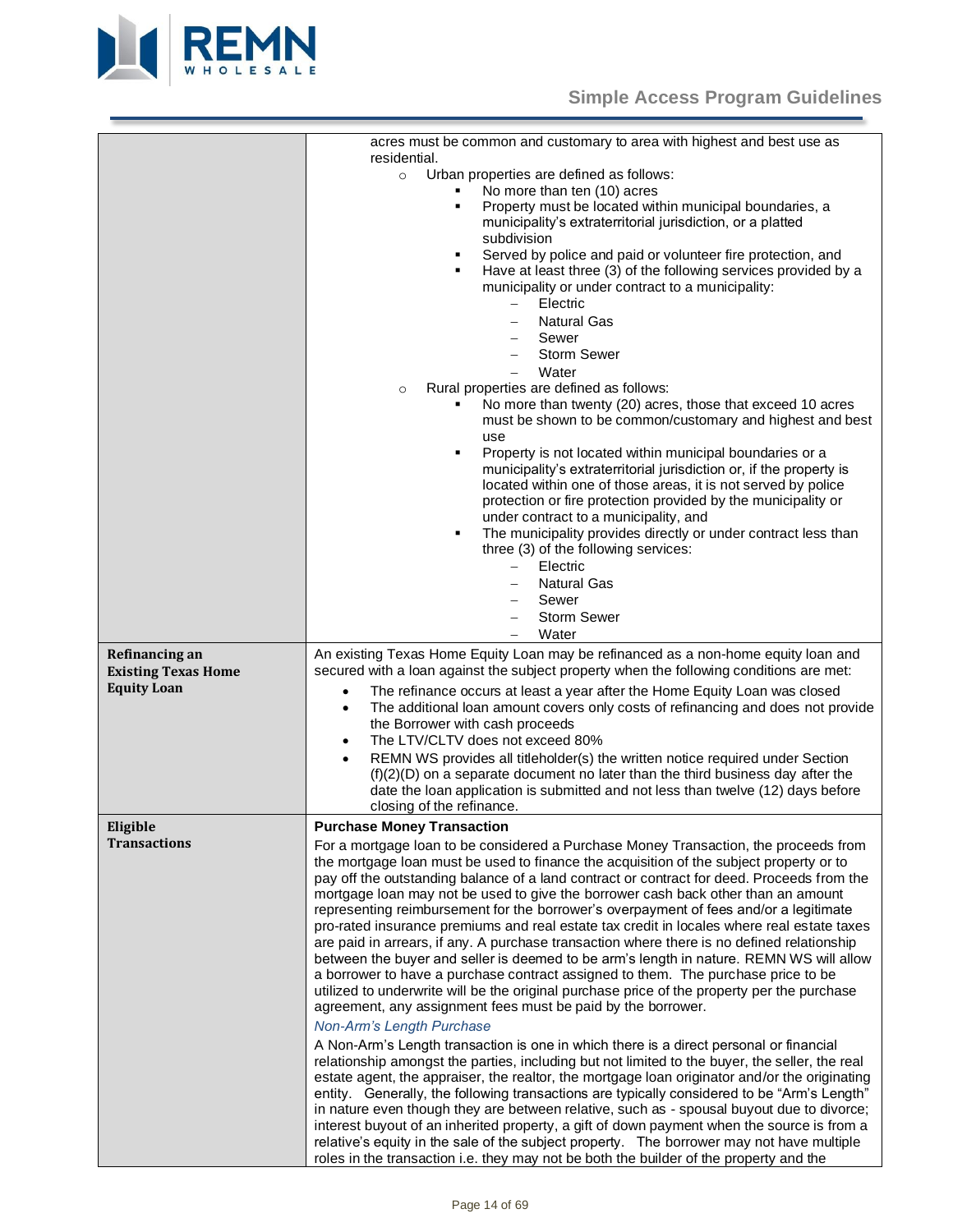

borrower on the transaction. A gift of equity is acceptable as a source of funds to close. The borrower must state their relationship to the seller. If the seller is a relative, they must also document the most recent 12 months' payment history on the property's existing mortgage, if any. See *[Gifts](#page-45-0)* for additional information on this section.

# **Rate/Term Refinance Transaction**

A Rate/Term Refinance Transaction is utilized to pay off an existing first mortgage plus any junior lien loans against the subject property by obtaining a new first mortgage loan secured by the same property. All refinances must meet any and all Net Tangible Benefit requirements in accordance with applicable state and federal regulation, as determined by REMN WS. There is no title seasoning requirement for a rate and term refinance. A transaction which meets one of the below criteria may be deemed a Rate/Term Refinance Transaction:

- Paying off the unpaid principal balance of the existing first mortgage loan including closing costs, prepaid items and points,
- Paying off any subordinate lien(s) used to purchase the property may also be included and paid off with proceeds from the new mortgage loan.
- Paying off any subordinate lien or equity line of credit (HELOC) seasoned more than 6 months that has not had draws > \$5,000 in the past 6 months,
- The maximum cash out cannot exceed the lesser of 2% of the balance of the new refinance mortgage loan, or \$5,000,
- Buying out a co-owner or beneficiary pursuant to an agreement acceptable in its form to REMN WS. A stipulation of settlement and/or divorce decree is acceptable to meet this requirement. The borrower does not need to be a signer on the current note,
- A Technical Refinance: Recoupment of funds expended to purchase a property acquired for cash within the 6 months prior to application date. The closing statement evidencing a cash sale must be provided and evidence of the source of funds used to purchase must be documented as the borrower's own. Recoupment of gift funds is deemed to be cash out. Max proceeds not to exceed borrower's documented investment. The value utilized for LTV calculation will be the lower of the purchase price or appraisal value unless appraiser can justify and support an increase in value, or
- Recoupment of funds expended to improve the subject property. Improvements must have been completed within the last six months preceding the application date, funds must have been borrowers own. Cash out amount not to exceed documented improvement costs, otherwise the transaction will be deemed cash out and the amount of cash out measured by the proceeds to the borrower above and beyond the documented costs. Value utilized for LTV calculation would be the current appraised value. Acceptable documentation would include copies of invoices for work completed along with proof of payment by the borrower.

The last two bullets may be combined, and the transaction treated as a rate and term refinance provided cash proceeds to the Borrower do not exceed the Borrower's documented cash investment.

#### **Cash-Out Refinance Transaction**

If the proceeds to the Borrower exceed the lesser of \$5,000 or 2% of the new mortgage loan balance, OR if the transaction does not meet the rate/term criteria above it is considered a cash-out refinance. There is no limit to the amount of cash out a borrower may receive at LTVs up to 65. Above 65 LTV, the maximum permitted cash out to the borrower is \$500,000. Amounts used to pay off an unseasoned subordinate lien are deemed part of the cash out proceeds regardless of amount of cash in hand borrower receives. A 6-month seasoning requirement applies measured from the date that the borrower takes title to application date. Transfers from a trust, LLC, partnership, or corporation where the borrower is a 50% or greater owner are exempt from the 6-month waiting period.

All refinances must meet any and all Net Tangible Benefit requirements in accordance with applicable state and federal regulation.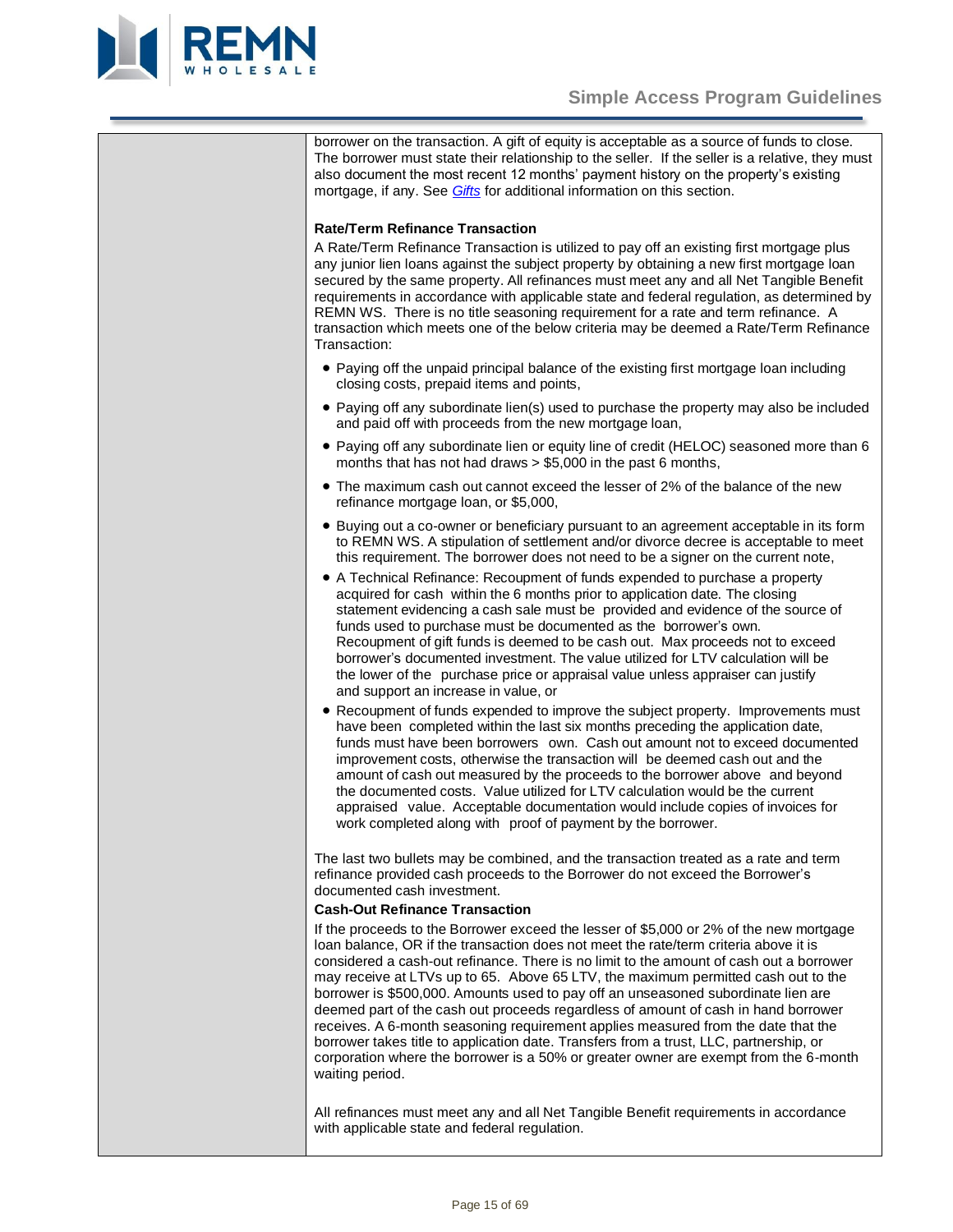

<span id="page-15-2"></span><span id="page-15-1"></span><span id="page-15-0"></span>

| <b>Occupancy</b>                | <b>Primary Residence</b>                                                                                                                                                                                                                                                                                                                                                                                                                                                                                                                                                                                                                     |
|---------------------------------|----------------------------------------------------------------------------------------------------------------------------------------------------------------------------------------------------------------------------------------------------------------------------------------------------------------------------------------------------------------------------------------------------------------------------------------------------------------------------------------------------------------------------------------------------------------------------------------------------------------------------------------------|
|                                 | Borrower(s) are limited to one (1) Primary Residence. A Primary Residence is defined as:<br>the property occupied (or intended to be occupied) the majority of the year by the<br>borrower, usually located in the same general area as the borrower's income source, and<br>typically, this is also the address of record used in filing the borrower's Individual Income<br>Tax Return Form 1040.                                                                                                                                                                                                                                          |
|                                 |                                                                                                                                                                                                                                                                                                                                                                                                                                                                                                                                                                                                                                              |
|                                 | <b>Second Home</b><br>A Second Home is defined as a residence the owner uses in addition to his/her/their<br>primary residence. Second Homes are most commonly utilized as vacation home, or as a<br>secondary property located in a central city when the primary home is located in a suburb,<br>but the owner works in the city. Generally, the property should be located in a natural<br>second home market typically located at least 50 miles from the borrower's primary<br>residence. Note that a borrower may have more than one second home, so long as each<br>is in a separate geographic rea and meets the below requirements. |
|                                 | • The property may not be leased or rented, or intended for lease or rental, other than<br>on an occasional basis,                                                                                                                                                                                                                                                                                                                                                                                                                                                                                                                           |
|                                 | • The property must be suitable for year-round residence. Any appraisal comment to the<br>contrary (e.g., lack of year-round necessities or access), shall constitute reason for<br>unacceptable collateral,                                                                                                                                                                                                                                                                                                                                                                                                                                 |
|                                 | • Property should be in a typical second home area, otherwise satisfactorily justified by<br>the borrowers as a second home,                                                                                                                                                                                                                                                                                                                                                                                                                                                                                                                 |
|                                 | • Second Homes are not allowed on $2 - 4$ multifamily property types, and                                                                                                                                                                                                                                                                                                                                                                                                                                                                                                                                                                    |
|                                 | • No rental income can be used to qualify the borrower.                                                                                                                                                                                                                                                                                                                                                                                                                                                                                                                                                                                      |
|                                 | <b>Investment Property</b>                                                                                                                                                                                                                                                                                                                                                                                                                                                                                                                                                                                                                   |
|                                 | Properties that do not meet the definition of Primary Residence or Second Home are<br>considered Investment Properties. REMN WS Simple Access provides financing for<br>Investment Properties.                                                                                                                                                                                                                                                                                                                                                                                                                                               |
| Subordinate<br><b>Financing</b> | Subordinate financing is eligible for this product. See the liabilities section of this guide for<br>payments to be utilized. The CLTV (as calculated above) must comply with the product<br>guidelines. New and existing subordinate financing is permitted. Subordinate financing<br>does not need to be institutional in nature, but it must comply with the below guidelines:                                                                                                                                                                                                                                                            |
|                                 | • Variable payment mortgages that comply with the details below.                                                                                                                                                                                                                                                                                                                                                                                                                                                                                                                                                                             |
|                                 | • Mortgages with regular payments that cover at least the interest due so that negative<br>amortization does not occur.                                                                                                                                                                                                                                                                                                                                                                                                                                                                                                                      |
|                                 | • Mortgages with deferred payments only in connection with employer subordinate<br>financing (see below).                                                                                                                                                                                                                                                                                                                                                                                                                                                                                                                                    |
|                                 | • Mortgage terms that require interest at a market rate. If the note does not contain a rate<br>of interest (i.e. a seller held second), impute a market rate of interest with an interest only<br>payment calculation.                                                                                                                                                                                                                                                                                                                                                                                                                      |
|                                 | The following are unacceptable subordinate financing features:                                                                                                                                                                                                                                                                                                                                                                                                                                                                                                                                                                               |
|                                 | • May not contain negative amortization                                                                                                                                                                                                                                                                                                                                                                                                                                                                                                                                                                                                      |
|                                 | • Subordinate financing that does not fully amortize under a level monthly payment plan<br>where the maturity or balloon payment date is less than five years after the note date of<br>the new first mortgage (with the exception of employer subordinate financing that has<br>deferred payments).                                                                                                                                                                                                                                                                                                                                         |
|                                 | Subordinate financing with either of the last two features may be acceptable when the<br>amount of the debt relative to the Borrower's financial assets and credit profile is of<br>minimal impact.                                                                                                                                                                                                                                                                                                                                                                                                                                          |
| <b>Limitations on Other</b>     | Loan/Property restrictions per borrower are as follows:                                                                                                                                                                                                                                                                                                                                                                                                                                                                                                                                                                                      |
| <b>Real Estate Owned</b>        | • Borrowers are collectively limited to eight (8) loans either issued or purchased by REMN<br>WS not to exceed \$10,000,000.                                                                                                                                                                                                                                                                                                                                                                                                                                                                                                                 |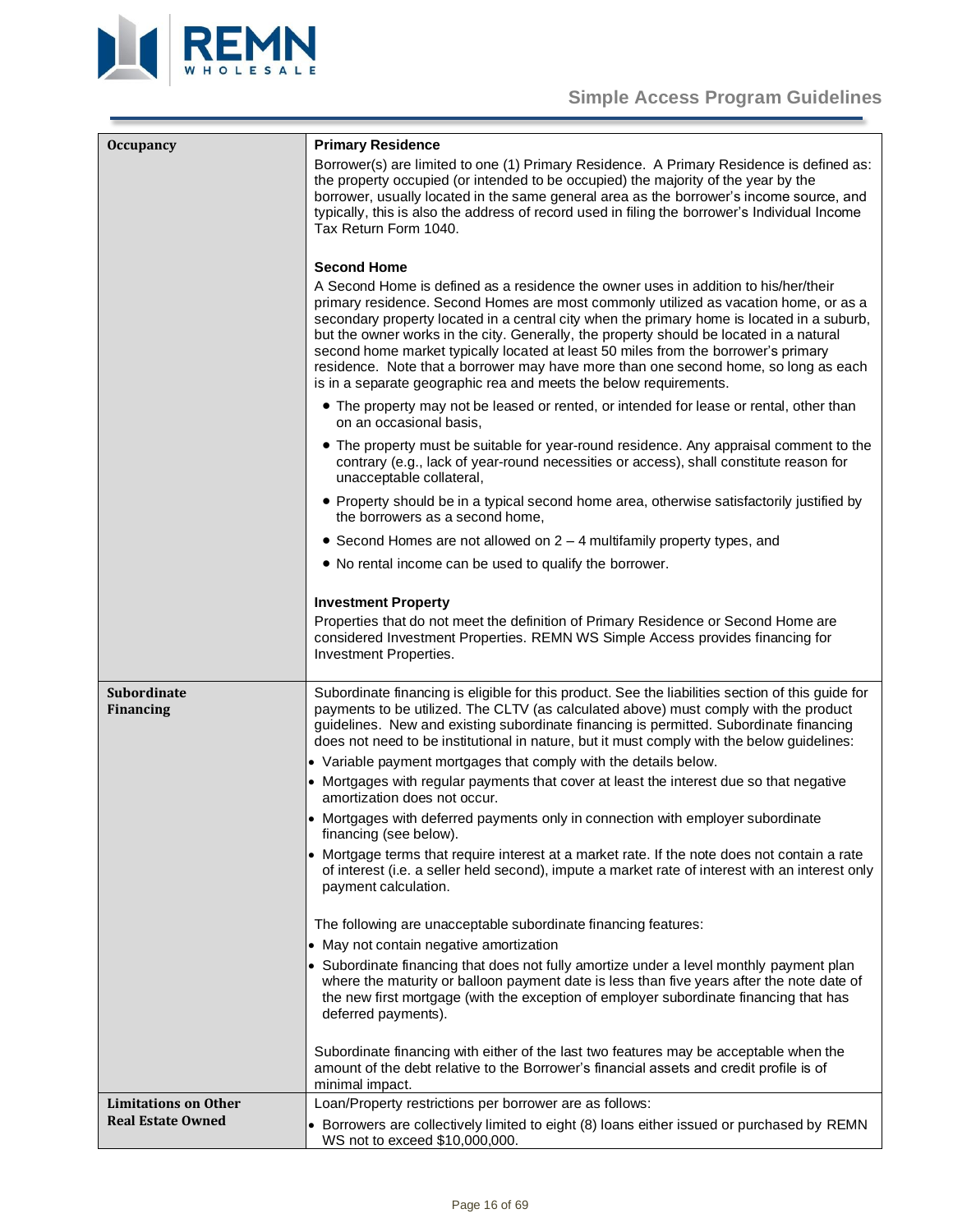

<span id="page-16-2"></span><span id="page-16-1"></span><span id="page-16-0"></span>

|                           | • For Full Doc, Asset Qualifier, 1099 Only, and Bank Statement loans: Borrower(s) with<br>>10 properties are ineligible. For Investor Cash Flow loans: Borrower(s) with >15<br>properties are ineligible. The property limit is cumulative for all borrowers and includes<br>properties financed; owned free and clear; properties held in an LLC; and commercial<br>properties.                                                                                                                                                                                                                                                                                                                                         |
|---------------------------|--------------------------------------------------------------------------------------------------------------------------------------------------------------------------------------------------------------------------------------------------------------------------------------------------------------------------------------------------------------------------------------------------------------------------------------------------------------------------------------------------------------------------------------------------------------------------------------------------------------------------------------------------------------------------------------------------------------------------|
|                           | • Multiple simultaneous loan submissions require an approval from REMN WS<br>Management prior to loan submission.                                                                                                                                                                                                                                                                                                                                                                                                                                                                                                                                                                                                        |
|                           | • Borrowers may have REMN WS financing on a maximum of 10% of the properties in a<br>PUD or condominium project.                                                                                                                                                                                                                                                                                                                                                                                                                                                                                                                                                                                                         |
|                           | • For projects $\leq 10$ total units, financing on a maximum of 1 unit is allowed                                                                                                                                                                                                                                                                                                                                                                                                                                                                                                                                                                                                                                        |
|                           | REMN WS financing is limited to a maximum overall concentration of 20% in any Florida<br>condominium project. This limitation is per project and not per borrower.                                                                                                                                                                                                                                                                                                                                                                                                                                                                                                                                                       |
| <b>Short Sale</b>         | Homes purchased through a short sale may be eligible for financing. The underwriter must<br>diligently review purchase transactions for possible red flags that could indicate suspicious<br>activity related to the short sale and that would subsequently render the loan ineligible.<br><b>Short Sale Fee Documentation</b>                                                                                                                                                                                                                                                                                                                                                                                           |
|                           | The following documentation is required in the mortgage loan application file:                                                                                                                                                                                                                                                                                                                                                                                                                                                                                                                                                                                                                                           |
|                           | • Written details provided to the borrower outlining the additional fees or payments and the<br>additional necessary funds to complete the transaction.                                                                                                                                                                                                                                                                                                                                                                                                                                                                                                                                                                  |
|                           | • The servicer who is agreeing to the short sale must provide confirmation that they have<br>the option of renegotiating the payoff amount to release its lien.                                                                                                                                                                                                                                                                                                                                                                                                                                                                                                                                                          |
|                           | • All parties (buyer, seller, and servicer) must provide their written agreement to the final<br>details of the transaction, including the additional fees or payments. This can be<br>accomplished by using the Request for Approval of Short Sale form or any alternative<br>form or addendum that clearly indicates that all parties (buyer, seller and servicer) agree<br>to the final details of the transaction, including any additional fees.                                                                                                                                                                                                                                                                    |
|                           | • The Closing Settlement Statement must include all fees and payment included in the<br>transaction.                                                                                                                                                                                                                                                                                                                                                                                                                                                                                                                                                                                                                     |
| <b>Power of Attorney</b>  | A power of attorney is allowed. Except as otherwise required by applicable law, or unless<br>they are the borrower's relative (or a person who is a fiancé, fiancée, or domestic partner<br>of the borrower), none of the following persons connected to the transaction shall sign the<br>security instrument or note as the attorney-in-fact or agent under a power of attorney:                                                                                                                                                                                                                                                                                                                                       |
|                           | • The lender,                                                                                                                                                                                                                                                                                                                                                                                                                                                                                                                                                                                                                                                                                                            |
|                           | • Any affiliate of the lender,                                                                                                                                                                                                                                                                                                                                                                                                                                                                                                                                                                                                                                                                                           |
|                           | • Any employee of the lender or any other affiliate of the lender,                                                                                                                                                                                                                                                                                                                                                                                                                                                                                                                                                                                                                                                       |
|                           | • The loan originator,                                                                                                                                                                                                                                                                                                                                                                                                                                                                                                                                                                                                                                                                                                   |
|                           | • The employer of the loan originator,                                                                                                                                                                                                                                                                                                                                                                                                                                                                                                                                                                                                                                                                                   |
|                           | • Any employee of the employer of the loan originator,                                                                                                                                                                                                                                                                                                                                                                                                                                                                                                                                                                                                                                                                   |
|                           | • The title insurance company providing the title insurance policy or any affiliate of such<br>title insurance company (including, but not limited to, the title agency closing the loan), or<br>any employee of either such title insurance company or any such affiliate, or                                                                                                                                                                                                                                                                                                                                                                                                                                           |
|                           | • Any real estate agent that has a financial interest in the transaction or any person<br>affiliated with such real estate agent.                                                                                                                                                                                                                                                                                                                                                                                                                                                                                                                                                                                        |
|                           | A Power of Attorney (POA) is ineligible cash-out refinance loans, or loans where title is<br>closed in a trust or LLC/Partnership/Corporation.                                                                                                                                                                                                                                                                                                                                                                                                                                                                                                                                                                           |
|                           | In the event there is only one Borrower on the loan, the appointed individual signing on<br>behalf of the Borrower must be either a relative or their attorney at law.                                                                                                                                                                                                                                                                                                                                                                                                                                                                                                                                                   |
| <b>HPML and High Cost</b> | Higher Priced Mortgage Loan (HPML)<br>A Higher Priced Mortgage Loan (HPML, better defined in 12 CFR 1026.35) is a loan<br>secured by a borrower's principal residence where the Annual Percentage Rate (APR)<br>exceeds the Average Prime Offer Rate (APOR) by 1.5% or more for a loan whose<br>principal balance under or equal to maximum amount loan amount that would be<br>purchased by Freddie Mac based on the property's type and location or where the APR<br>exceeds the APOR by 2.5% or more for loan balances greater than those which would be<br>purchased by Freddie Mac based on the property's type and location.<br>The following requirements apply (these are examples and not an exhaustive list of |
|                           | requirements)                                                                                                                                                                                                                                                                                                                                                                                                                                                                                                                                                                                                                                                                                                            |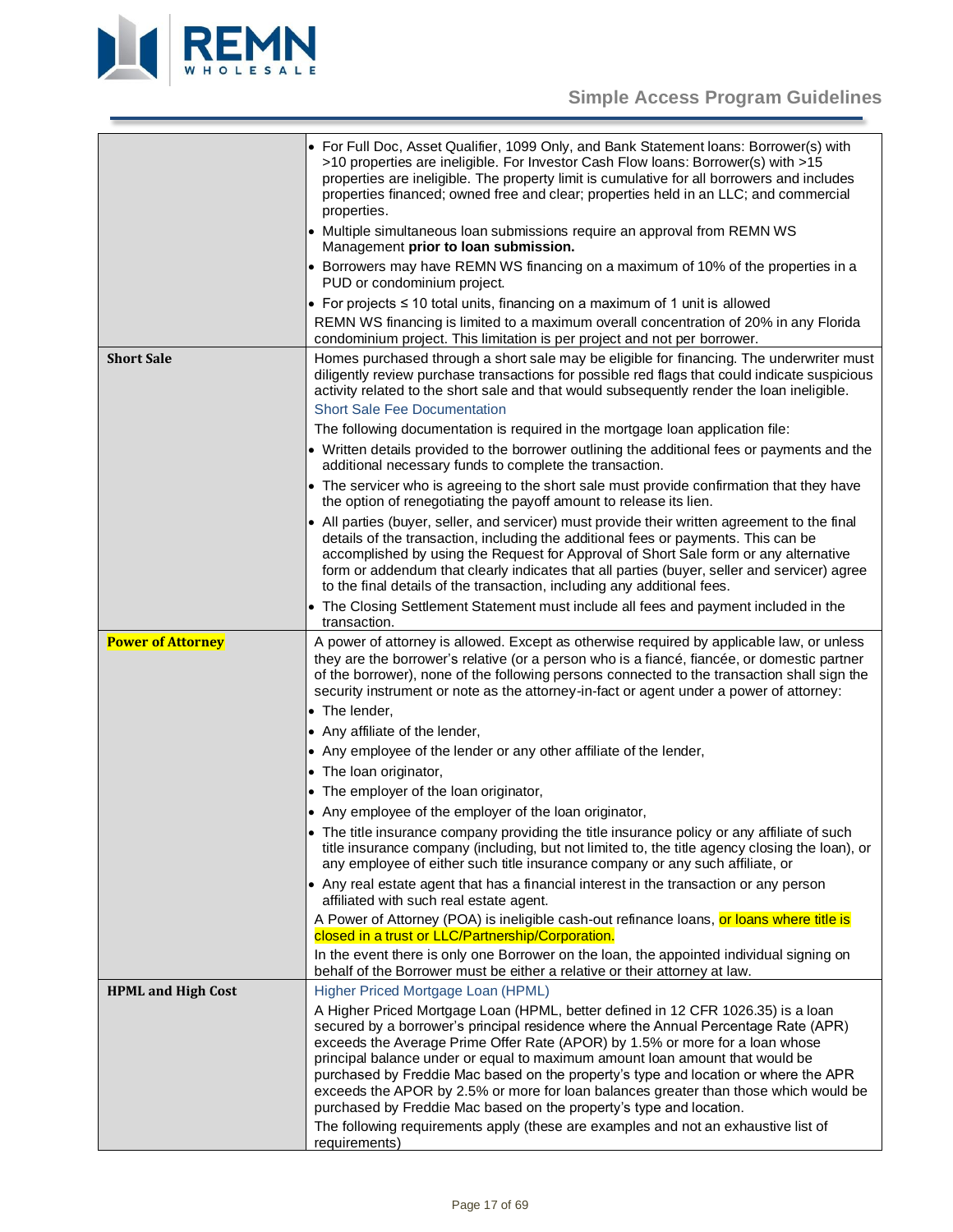

<span id="page-17-0"></span>

| • Compliance with ATR must be fully documented                                                                                                                                                                                                                                                                                                                                                                                                                                                                                                                                                                                                                                                      |
|-----------------------------------------------------------------------------------------------------------------------------------------------------------------------------------------------------------------------------------------------------------------------------------------------------------------------------------------------------------------------------------------------------------------------------------------------------------------------------------------------------------------------------------------------------------------------------------------------------------------------------------------------------------------------------------------------------|
| • Escrows are mandatory for a minimum of 5 years                                                                                                                                                                                                                                                                                                                                                                                                                                                                                                                                                                                                                                                    |
| • No prepayment penalties allowed                                                                                                                                                                                                                                                                                                                                                                                                                                                                                                                                                                                                                                                                   |
| • A second appraisal is required if the seller of a property acquired the property less than<br>90 days prior the new contract date and there is an increase in value of 10% or more;<br>OR if the seller acquired less than 180 days ago and there is an increase in value of 20%<br>or more.                                                                                                                                                                                                                                                                                                                                                                                                      |
| In the event of any conflict between these guidelines and/or state and federal regulations,<br>those regulations shall govern.                                                                                                                                                                                                                                                                                                                                                                                                                                                                                                                                                                      |
| <b>High Cost Loans</b>                                                                                                                                                                                                                                                                                                                                                                                                                                                                                                                                                                                                                                                                              |
| Loans which are deemed High Cost Loans are not eligible for this program.                                                                                                                                                                                                                                                                                                                                                                                                                                                                                                                                                                                                                           |
| <b>Maximum Points and Fees</b>                                                                                                                                                                                                                                                                                                                                                                                                                                                                                                                                                                                                                                                                      |
| The maximum points and fees allowed on a loan is 5%. Calculate points and fees based<br>on the amount financed in compliance with 12 CFR 1026.32. The maximum prepayment<br>penalty is excluded from the points and fees total for Simple Access Ioans.                                                                                                                                                                                                                                                                                                                                                                                                                                             |
| If the approval of a loan constitutes a deviation from the Underwriting Guideline, the<br>deviation will be classified either as an exception or as a variance. The exception or<br>variance should be requested prior to submission of the file, if possible. The exception<br>approval should be maintained with the file. If the details of the file should change<br>adversely from the original exception, the exception must be re-approved prior to closing.<br>If the exception results in a pricing add-on, and the loan has been previously disclosed to<br>the borrower, the adjusted pricing must be promptly re-disclosed to the borrower within<br>the applicable three-day timeframe |
|                                                                                                                                                                                                                                                                                                                                                                                                                                                                                                                                                                                                                                                                                                     |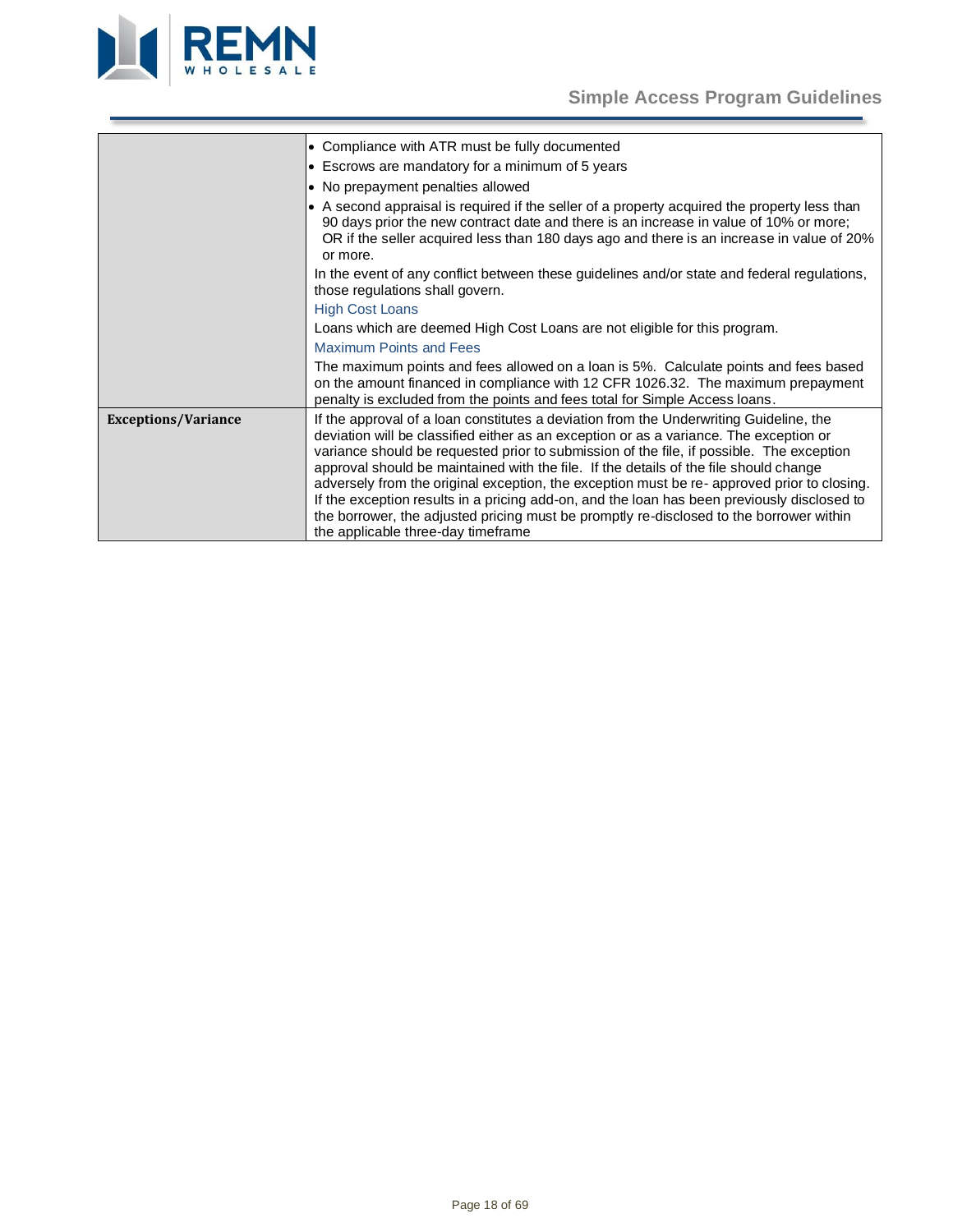



<span id="page-18-2"></span><span id="page-18-1"></span><span id="page-18-0"></span>

|                      | <b>INCOME</b>                                                                                                                                                                                                                                                                                                                                                                                                                                                                                                                                                                                                                                                                                                                                                                                                                                                                                                |  |
|----------------------|--------------------------------------------------------------------------------------------------------------------------------------------------------------------------------------------------------------------------------------------------------------------------------------------------------------------------------------------------------------------------------------------------------------------------------------------------------------------------------------------------------------------------------------------------------------------------------------------------------------------------------------------------------------------------------------------------------------------------------------------------------------------------------------------------------------------------------------------------------------------------------------------------------------|--|
| Income - Full        | Acceptable income documentation and calculation methods are as follows:                                                                                                                                                                                                                                                                                                                                                                                                                                                                                                                                                                                                                                                                                                                                                                                                                                      |  |
| <b>Documentation</b> |                                                                                                                                                                                                                                                                                                                                                                                                                                                                                                                                                                                                                                                                                                                                                                                                                                                                                                              |  |
|                      | <b>Full Documentation</b>                                                                                                                                                                                                                                                                                                                                                                                                                                                                                                                                                                                                                                                                                                                                                                                                                                                                                    |  |
|                      | -General Policy                                                                                                                                                                                                                                                                                                                                                                                                                                                                                                                                                                                                                                                                                                                                                                                                                                                                                              |  |
|                      | The income of each borrower who will be obligated for the mortgage debt must be analyzed to<br>determine whether his/her income level can be reasonably expected to continue through at<br>least the first three years of the mortgage loan. Income from other sources can be considered<br>when properly verified and documented. All sources of income included in the loan qualification<br>must be stable, with a reasonable expectation that at least the same level of income will<br>continue for a minimum of three years. In no case can income be used for qualification if there<br>is any knowledge or documentation indicating that the income will terminate within the first three<br>years of the loan.                                                                                                                                                                                      |  |
|                      | <b>Salaried Borrowers</b>                                                                                                                                                                                                                                                                                                                                                                                                                                                                                                                                                                                                                                                                                                                                                                                                                                                                                    |  |
|                      | For purposes of this section, salaried borrowers are defined as those who own less than 25% of<br>the business which is their primary income source.                                                                                                                                                                                                                                                                                                                                                                                                                                                                                                                                                                                                                                                                                                                                                         |  |
|                      | <b>Employment History &amp; Stability Requirements:</b>                                                                                                                                                                                                                                                                                                                                                                                                                                                                                                                                                                                                                                                                                                                                                                                                                                                      |  |
|                      | Borrowers must generally have a two-year history in their line of work. If a borrower has less<br>than 2 years' experience in their line of work, training or education in the same field is<br>considered an acceptable substitute. Gaps of employment greater than 90 days must be<br>explained in writing by the borrower. Gaps of employment greater than 6 months require an<br>explanation from the borrower which will be acceptable in its form to REMN WS must be<br>provided and a minimum two-year history in the line of work prior to the gap documented. Job<br>changes within the same line of work are not considered adverse factors so long as income is<br>stable or increasing and gaps are addressed. Borrowers who are subject to a furlough or a<br>salary reduction are case-by-case and require upfront scenario review and approval with the<br>investor by the Product Help group |  |
|                      | <b>Minimum Documentation Requirements:</b>                                                                                                                                                                                                                                                                                                                                                                                                                                                                                                                                                                                                                                                                                                                                                                                                                                                                   |  |
|                      | The following documentation must be present in the file to make a determination of a salaried<br>borrower's income                                                                                                                                                                                                                                                                                                                                                                                                                                                                                                                                                                                                                                                                                                                                                                                           |  |
|                      | • 30 consecutive days of paystubs, the most recent one dated within 120 calendar days of the<br>note date, including year to date income and which support income used to qualify.                                                                                                                                                                                                                                                                                                                                                                                                                                                                                                                                                                                                                                                                                                                           |  |
|                      | • Last two years' W-2s                                                                                                                                                                                                                                                                                                                                                                                                                                                                                                                                                                                                                                                                                                                                                                                                                                                                                       |  |
|                      | • Written VOE (as necessary to determine any variable income sources)                                                                                                                                                                                                                                                                                                                                                                                                                                                                                                                                                                                                                                                                                                                                                                                                                                        |  |
|                      | In all cases, a Verbal VOE (dated within 10 days of the note date) must be completed                                                                                                                                                                                                                                                                                                                                                                                                                                                                                                                                                                                                                                                                                                                                                                                                                         |  |
|                      | Note that REMN WS reserves the right to request tax returns and/or other documentation on any<br>borrower if in its discretion they are required to make an accurate determination of the<br>borrower's income.                                                                                                                                                                                                                                                                                                                                                                                                                                                                                                                                                                                                                                                                                              |  |
|                      | <b>Age of Documents</b>                                                                                                                                                                                                                                                                                                                                                                                                                                                                                                                                                                                                                                                                                                                                                                                                                                                                                      |  |
|                      | Paystubs, Written VOE: 120 days / Verbal VOE: 10 days                                                                                                                                                                                                                                                                                                                                                                                                                                                                                                                                                                                                                                                                                                                                                                                                                                                        |  |
|                      | <b>Treatment of Income Sources</b>                                                                                                                                                                                                                                                                                                                                                                                                                                                                                                                                                                                                                                                                                                                                                                                                                                                                           |  |
|                      | <b>Base Income</b>                                                                                                                                                                                                                                                                                                                                                                                                                                                                                                                                                                                                                                                                                                                                                                                                                                                                                           |  |
|                      | Use 30 days' worth of paystubs to develop an average of income. Compare with year to date<br>income and address any discrepancies. Paystubs current through the loan's funding are<br>necessary to the extent they are required to support the Borrower's income. Borrowers who are<br>subject to a temporary salary reduction must be able to qualify on the income most recently<br>documented in file as of the closing date.                                                                                                                                                                                                                                                                                                                                                                                                                                                                             |  |
|                      |                                                                                                                                                                                                                                                                                                                                                                                                                                                                                                                                                                                                                                                                                                                                                                                                                                                                                                              |  |
|                      | <b>Bonus Income</b><br>Generally, a borrower must have a two-year history of bonus income from the same employer<br>in order to consider the bonus as part of the qualifying income. If a borrower has a 1-2-year<br>history of earning bonus income, it may be considered acceptable on with favorable factors to                                                                                                                                                                                                                                                                                                                                                                                                                                                                                                                                                                                           |  |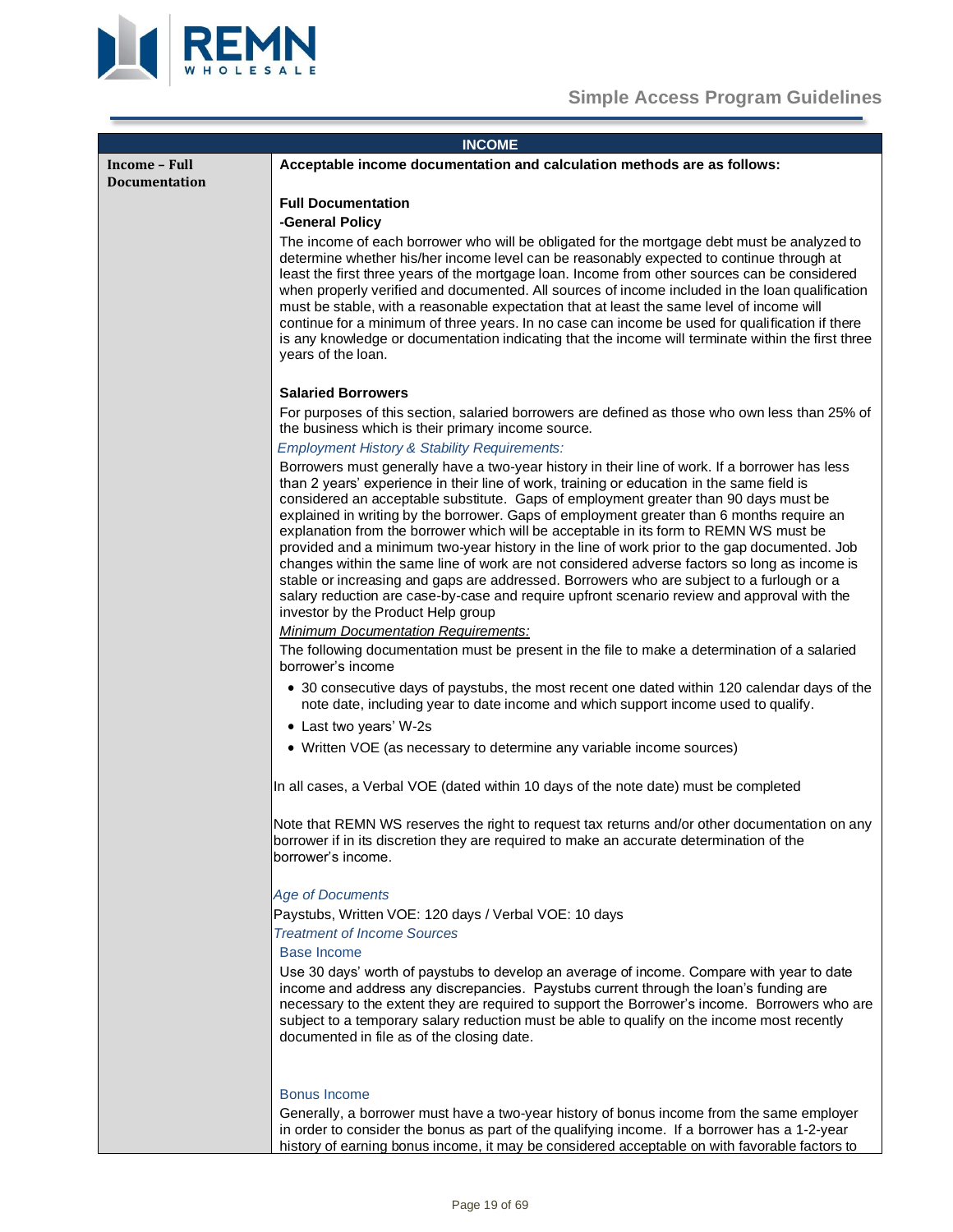

offset. For example, a borrower who switched jobs within the same line of work and has received one bonus from their current employer may be acceptable provided the borrower can document a likelihood of continuance of bonus income at the new employer. A borrower who has a history of receiving bonuses and switches within the same line of work may have their previous bonus considered qualifying income if the new employer provides documentation on an expectation of bonus at the new job. Bonus income must be separately documented and calculated.

### Overtime Income

Overtime income can be used to qualify the borrower if he/she has received this income for the past two years, and it will likely continue. If the employment verification states that the overtime income is unlikely to continue, it may not be used in qualifying. Develop an average of overtime income for the past two years. Justification for the use of overtime income received less than two years must be documented in the file in a form acceptable to REMN WS. In all cases, document receipt of year to date overtime income in line with or greater than the average being used to qualify.

### Commission Income

A commissioned borrower is one who receives more than 25 percent of his/her annual income from commissions. Commission income may fluctuate from year to year and therefore, an average of the last two years of income should be used in qualifying the borrower. To include commission income as qualifying income the borrower must have a consecutive, and most recent two-year history in the same field and the commission income must be determined and separately stated for the two-year period.

Annual earnings should be level or increasing from one year to the next. If the trend for the commission earnings shows a decline, an explanation must be provided by the borrower and it may be disqualified from consideration. Borrowers whose commission income was received for more than one year, but less than two years, may be considered favorably if the likelihood of continuance can be documented in the file. Commission income earned for less than one year is not considered effective income. Exceptions may be made for situations in which the borrower's compensation was changed from salary to commission within a similar position with the same employer. In all cases, document receipt of year to date commission income in line with or greater than the average being used to qualify.

# Restricted Stock Units

Restricted stock units are shares offered by a borrower's employer to a borrower as an additional form of compensation. The shares typically vest over a period of time. Once vested the borrower may then liquidate them at any time. Restricted stock units are acceptable as a form of income provided the borrower has a two-year history of receipt and three-year expectation of vesting continuance.

# Stock Options

Corporate stock options are frequently used by an employer as an incentive to attract new hires or to compensate employees with a more direct interest in the success of the company. Stock options may be utilized as income if a two-year history of vesting, and exercise can be documented and three-year expectation of continuance.

#### Partial Year Paid Borrowers

Certain borrowers (such as teachers or forest fire fighters) may be paid for only part of the year. The underwriter must ensure that the monthly qualifying income calculation incorporates this partial-year employment. To determine a partial year paid borrower's qualifying income, the monthly salary is multiplied by the number of months the borrower is paid and divided by 12.

#### Part-time or Second-job Income

For qualifying purposes, "part-time" income refers to employment taken to supplement the borrower's income from regular employment. Part-time employment is not a primary job and it is generally worked less than 40 hours.

- Part-time and seasonal income can be used to qualify the borrower if it is documented that the borrower has worked the part-time job consistently for the past two years and plans to continue.
- Part-time income received for less than two years may be included as qualifying income, provided that the underwriter justifies and documents that the income is likely to continue.

Part-time income not meeting these requirements may not be used in qualifying. Use of parttime or second job income is case-by-case and requires upfront scenario review and approval with the investor by the Product Help group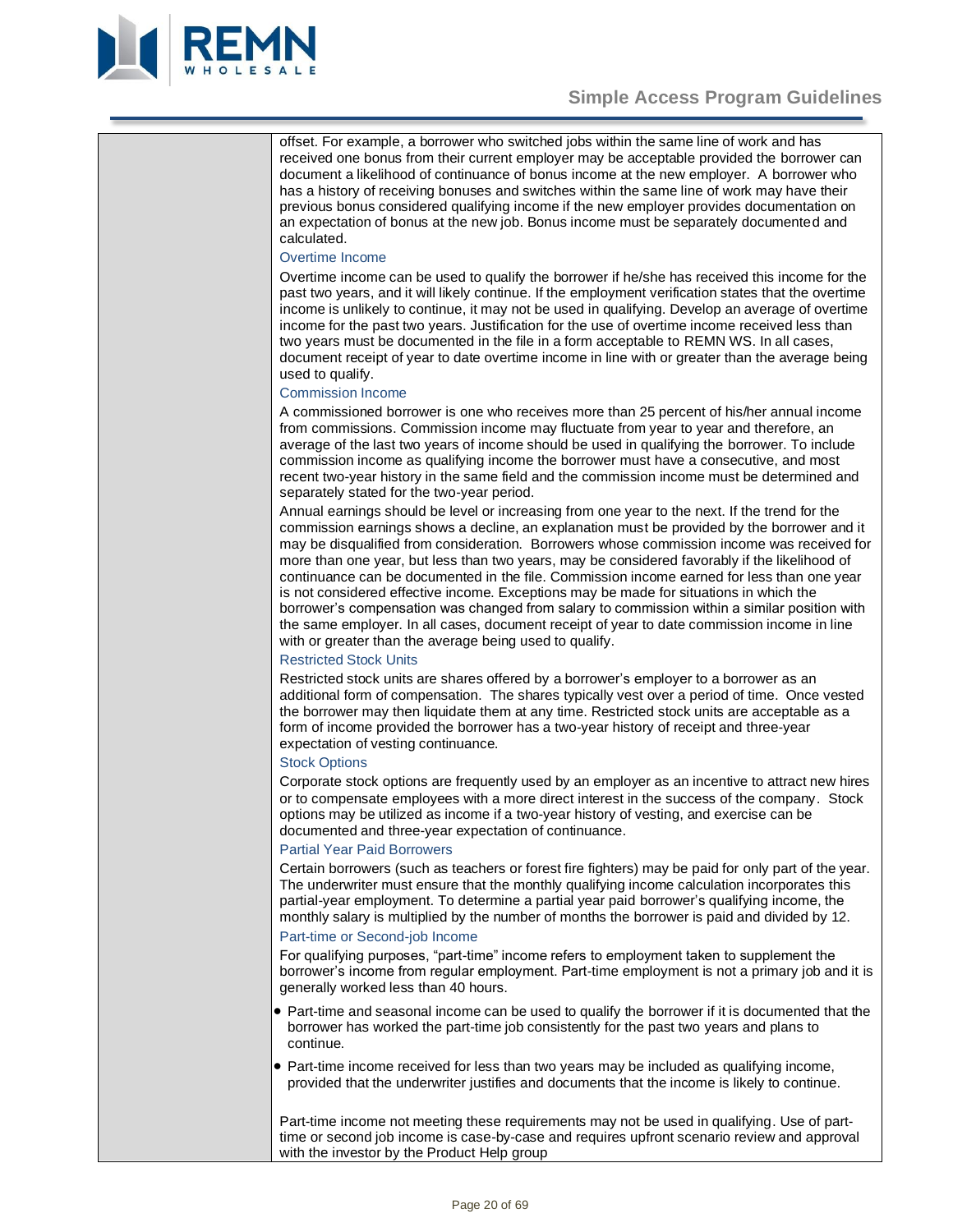

#### Gratuities and Tips

Gratuities and tips can only be included in qualifying income if they have been included in the prior two years of taxable income. This income source is usually found on W-2s or 1040s. The income should be reported to the IRS and averaged, unless declining. Current receipt of tip income must be verified and be consistent with the tip income received in the previous two years.

#### Seasonal Income

In order to use seasonal job income (i.e., income based on annually recurring but temporary circumstance) as qualifying income, the income should have a two-year historical record and be verified via the borrower's most recent pay stub and previous year's W2s. Examples of seasonal employment include: umpiring baseball games in the summer; or working at a department store during the holiday shopping season. Seasonal income is considered uninterrupted, and may be used to qualify the borrower, if it can be documented that the borrower has worked the same job for the past two years and expects to be rehired the next season. Additionally, if a borrower has a history of seasonal employment and seasonal unemployment income, the unemployment income may be considered effective income per the requirements listed in the Unemployment Compensation section. Use of seasonal income is case-by-case and requires upfront scenario review and approval with the investor by the Product Help group.

#### Employment Contracts/Raises

An employment contract is a legally enforceable written document executed jointly by the employer and employee. Employment agreements and offer letters are additional forms of acceptable employment documentation, provided they are fully executed by all parties and afford the same information as previously described. The contract (including employment agreements and offer letters) should define pertinent employment details including employment start date, the borrower's length of employment and salary. The contract terms should be reasonable relative to the role. The borrower must also meet employment stability standards as outlined above. Guaranteed performance raises and bonuses from a borrower's current employer may also be considered under this section. Qualify a borrower utilizing the income documented in the employment contract as defined provided:

- The employment contract is fully executed by the employer and employee and does not contain contingencies, and
- The borrower will start employment or begin receipt of the income (as applicable) within 60 days of closing

#### Family Owned Business

A borrower who is employed by a family owned business (but is not self-employed) or employed by an interested party to the property sale, purchase, or financing transaction may represent a less predictable source of income. In addition to normal employment verification, a borrower employed by a family owned business is required to provide evidence that he/she is not an owner of the business, which may include: copies of signed personal federal tax returns, or a signed copy of the corporate federal tax return showing ownership percentage. Recent Conversion from W-2 to 1099

A borrower who has converted from a W-2 employee to a 1099 employee and does not yet have filed tax returns available may be considered under this program provided the following:

- They are in the same or a substantially similar role in a contractor position as they were in a W-2 employee,
- They are in the same industry, and
- They can provide a contract(s) which are customary to their industry stating their new terms of employment

When all of these conditions are met, the income may be considered stable. The borrower must provide their last two year's tax returns in all cases as well as a year-end and/or year to date profit and loss statement and balance sheet (as applicable). The new 1099 income should be greater than or equal to their previous W-2 income. The underwriter should utilize the borrower's last two year's W-2 income less 2106 expenses claimed to develop an average of income which the profit and loss statements should support. Expenses claimed on the profit and loss statement should be reasonable to the borrower's line of work, provided they are not reimbursed per the borrower's contractor. Two years employment in the same line of work prior to the conversion should also be verified.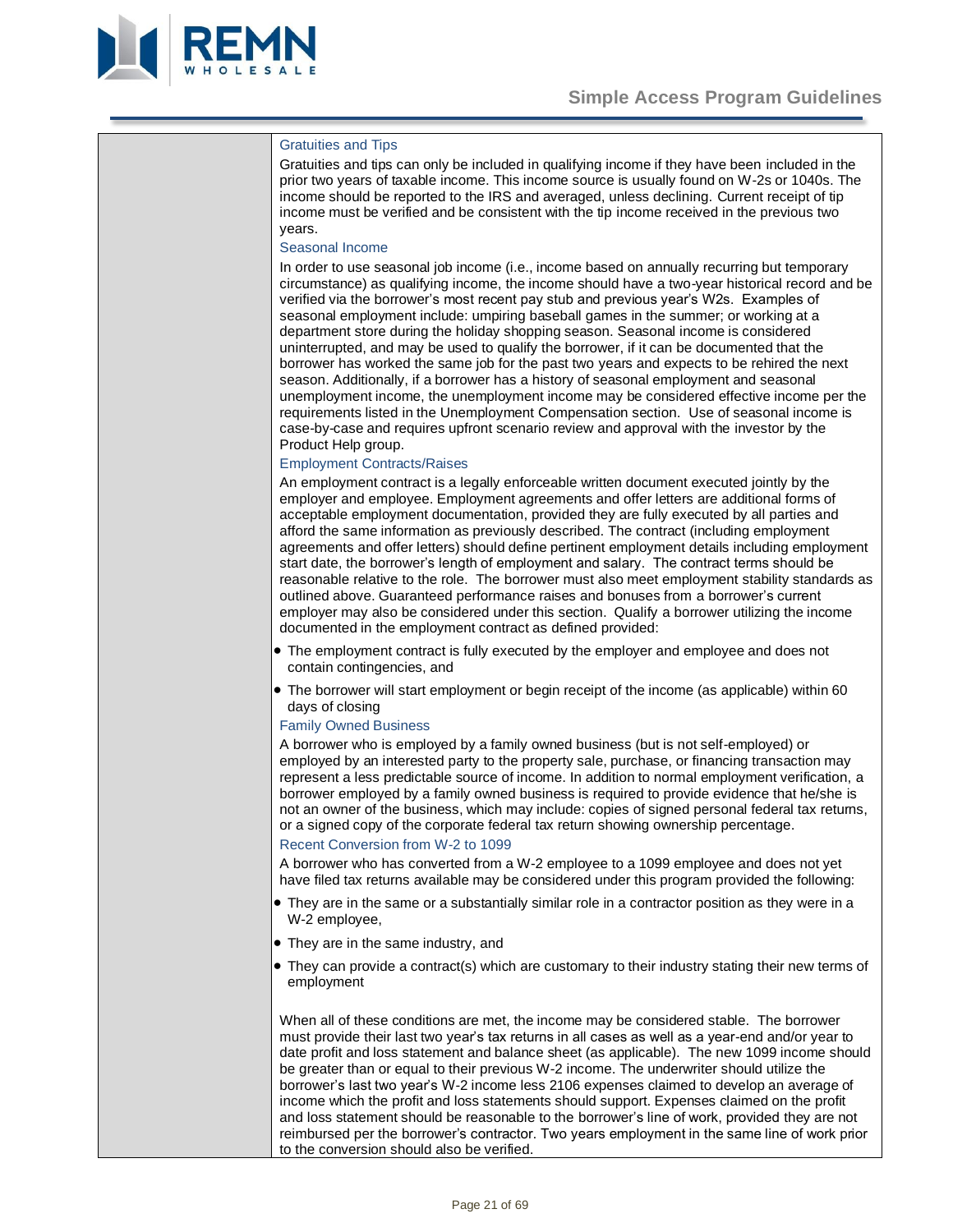

#### Borrowers Recently Converted to K-1

A borrower who has recently been made a partner in their employer (typically but not necessarily a law firm, accounting firm, etc.) may also have their income considered stable. Borrowers must provide their most recent two year's tax returns with all supporting documents and a copy of their partnership agreement. Income shall be calculated based on the most recent two years' W-2 income compared with any guaranteed payments they are to receive under their new compensation structure. Guaranteed payments must be in line with previous salary utilized to qualify. A minimum of two years of employment in the same line of work must be verified.

Borrowers who are switching employers AND changing from a W-2 to K-1 position may be considered under this guideline, provided the ownership interest in the new firm is of a minimal nature. The calculation of the income in this situation shall be the more conservative of guaranteed payments or historic income. A minimum of two years of employment in the same line of work must be verified.

Borrowers who become a partner in their current employer with an ownership interest greater than or equal to 25% may also be considered under this guideline. In addition to two years of personal income tax returns, the company's most recent two years of tax returns must be provided to ensure no losses were incurred by the business which would need to be taken into account. A minimum of two years of employment in the same line of work must be verified.

### <span id="page-21-0"></span>**Self-Employed Borrowers**

For purposes of this section, a borrower is deemed to be self-employed when their primary income source is from a business that they have an ownership interest in which is 25% or greater.

# *Employment History & Stability Requirements*

Borrowers must generally have a two-year history in their line of work. If a borrower has less than 2 years' self-employment, a lesser history with a general minimum of one year may be acceptable provided the borrower has a minimum 2-year previous history in the same line of work. Gaps of employment greater than 90 days must be explained in writing by the borrower. Gaps of employment greater than 6 months require an explanation from the borrower and a minimum two-year history in the line of work prior to the gap. A CPA, EA, or licensed tax preparer letter used to verify self-employment addressed to REMN WS (or To Whom it May Concern) is acceptable. The letter will be re-verified either verbally or in writing prior to investor purchase. The reverification will be good for 30 days from the date it was completed. *Minimum Documentation Requirements*

The following documentation must be present in the file to make a determination of a selfemployed borrower's income:

- Most recent one or two year's personal federal tax returns (depending on the below),
- Any K-1s relating to self-employment listed on personal federal tax return(s) provided,
- Most recent one- or two-year's business federal tax returns (depending on the below) for primary business(s) relied upon for qualifying, and
- Year end and/or year to date profit and loss statement and balance sheet for primary business(es) relied upon for qualifying, if the Note date of the file will be more than 4 months removed from the end date of the most recent tax returns provided.

#### *Age of Documents*

Paystubs (if utilized): 120 days Profit and loss statement/balance sheet: 120 days CPA letter or equivalent: 60 days

*Treatment of Income Sources* **Method One | One Year's Returns**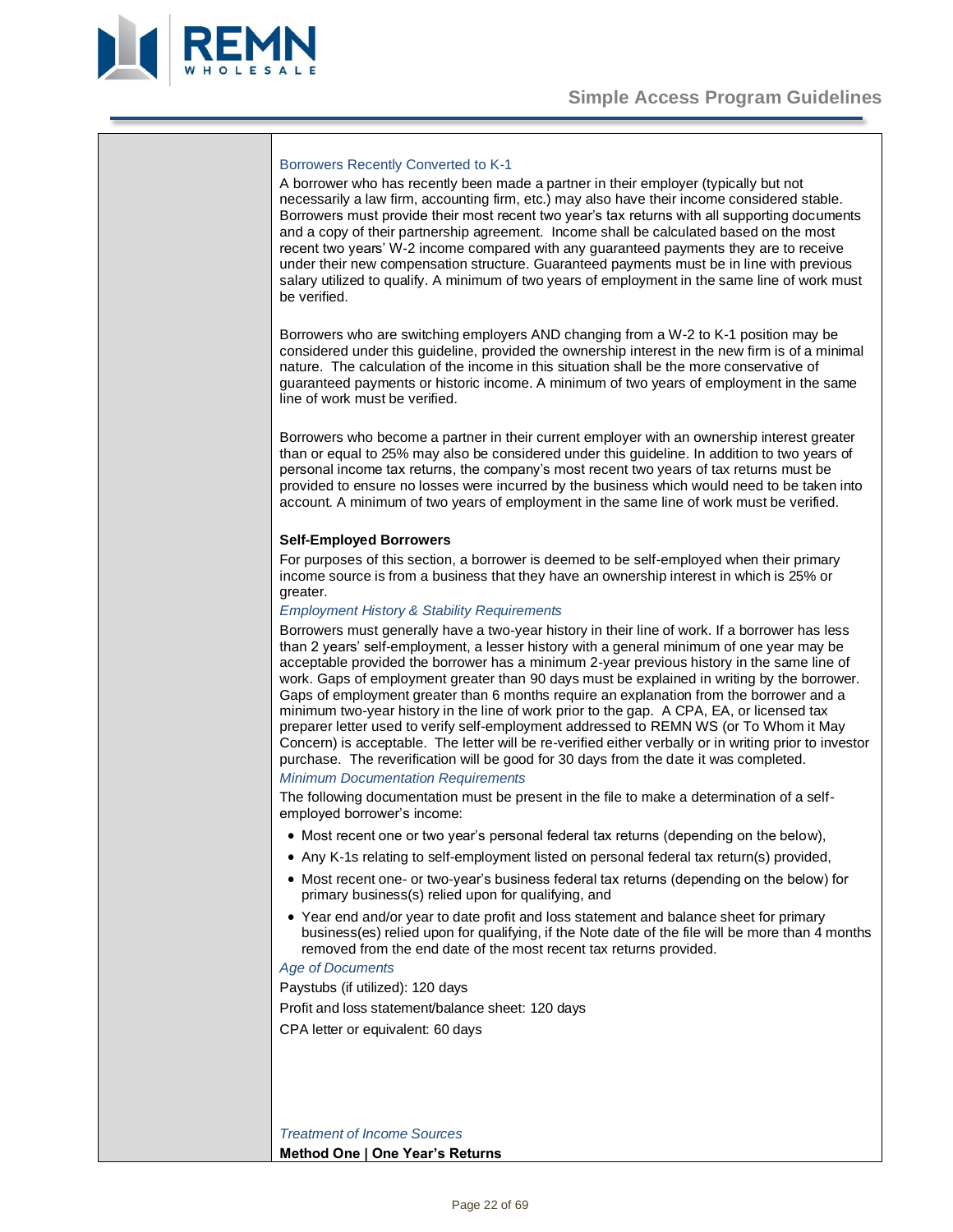

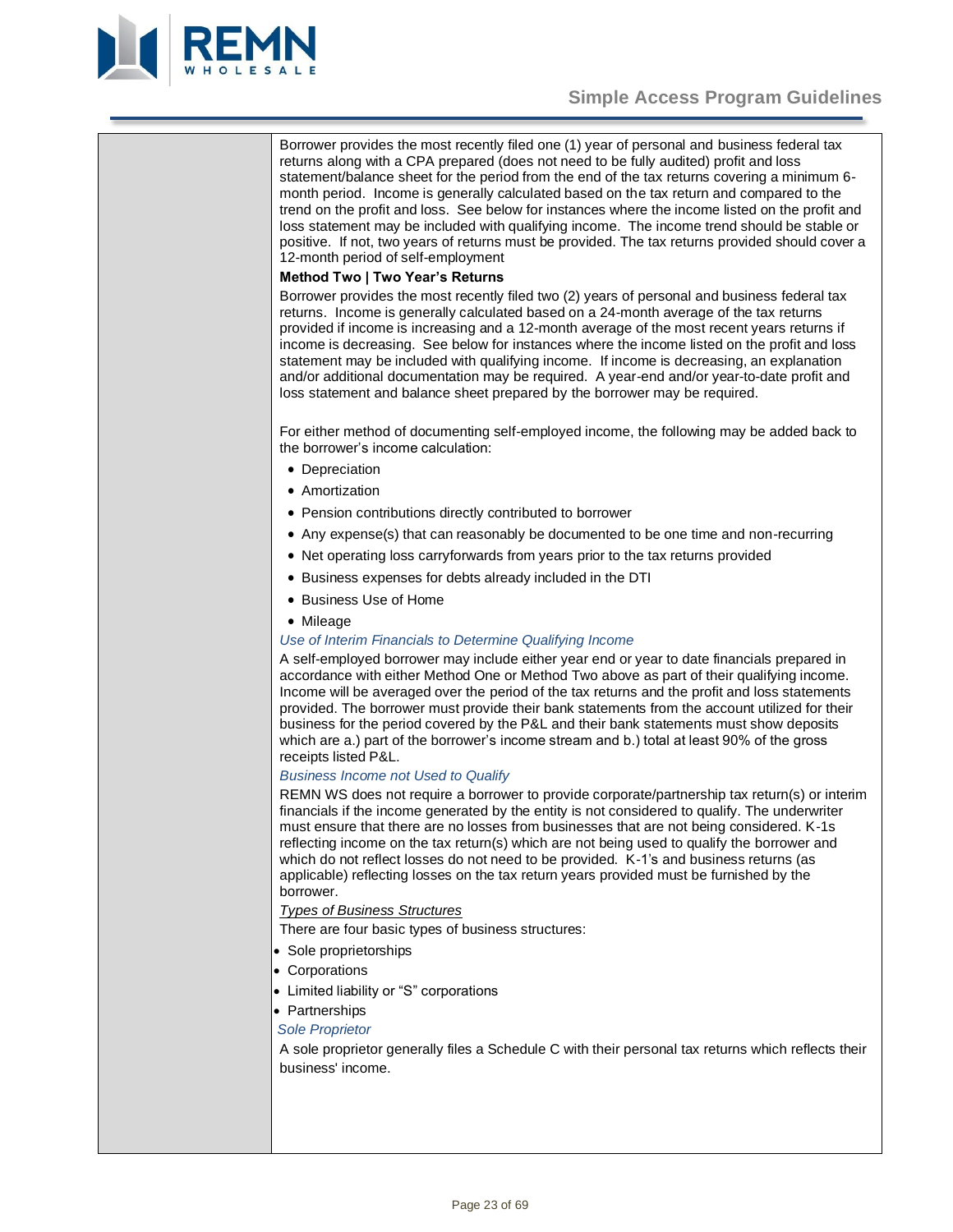

# *Partnership*

Partnership income is generally shown on Schedule K-1 and is filed with the borrower's personal federal tax returns as well as with the partnership returns. If the borrower or borrowers combined controls 25% or more of the business entity, the borrower(s) will need to provide the entity(s) tax returns.

#### *Corporation*

If the borrower, or borrowers combined, control 25% or more of the business entity, the borrower(s) will need to provide the entity(s) tax returns.

#### Use of Profits from a Corporation

In addition to the self-employed income or salary paid to the borrower(s) by the Corporation, net income from the corporation may be considered as additional qualifying income. In order to use business "net profits" from a Corporation as a qualifying income source, the borrower(s) on the loan application must document receipt of the income during the time period of tax returns the borrower provides. Additionally, the following requirements must also be met:

- The borrower(s) must have a legal right to the additional income by obtaining a corporate resolution or other comparable document that establishes that right,
- Verification from the accountant for the company indicating that the business can support the ongoing distribution of the corporate profits at the same or increasing level,
- REMN WS analysis of the business must also support that the business is capable of providing the borrower(s) with the additional income.

Note that these requirements do not apply to an "S" Corp. Receipt of net income for those businesses is sufficiently documented by the K-1 the borrower(s) receive.

#### *Limited Liability Company (LLC)*

Limited Liability Companies file taxes using partnership tax returns. The partnership tax return requirements listed above apply to these companies.

# <span id="page-23-0"></span>**Asset Utilization**

#### *Distributions from Non-Retirement Accounts*

Non-retirement assets may be set up for regular distribution payments and used as qualifying income. Regular distributions from non-retirement assets must be set up and one month's distribution received prior to closing. The following requirements must be met:

• Borrower(s) can provide supporting documentation verifying that they have had ownership of financial assets for a minimum of 12 months and that they have unrestricted access. Any deposits

>10% of the face value of the account as of the most recent statement must be sourced and documented. Gift funds or other unacceptable deposits will be deducted from the total assets available.

- Distribution income cannot be used for qualification if there is any knowledge or documentation indicating that the distribution will terminate within the next three years.
- Assets accounts utilized to derive income (distributions) cannot be used for reserves or down payment, nor may income generated from the accounts (i.e. interest, dividends, capital gains) be used for qualifying in addition to distributions.
- Distribution income from financial assets must be verified by providing all of the following:
	- o Year-end statements for most recent year to evidence ownership and value of the assets,
	- o Written verification from the financial institution managing the assets to evidence that regular monthly distributions have been set up. It must provide amount, frequency and duration of the distributions.
	- o Most recent two months' statements for account(s) utilized for distribution

Qualifying Balances

- Checking/Savings: 100%
- Marketable securities: 80%
- Retirement assets: See Below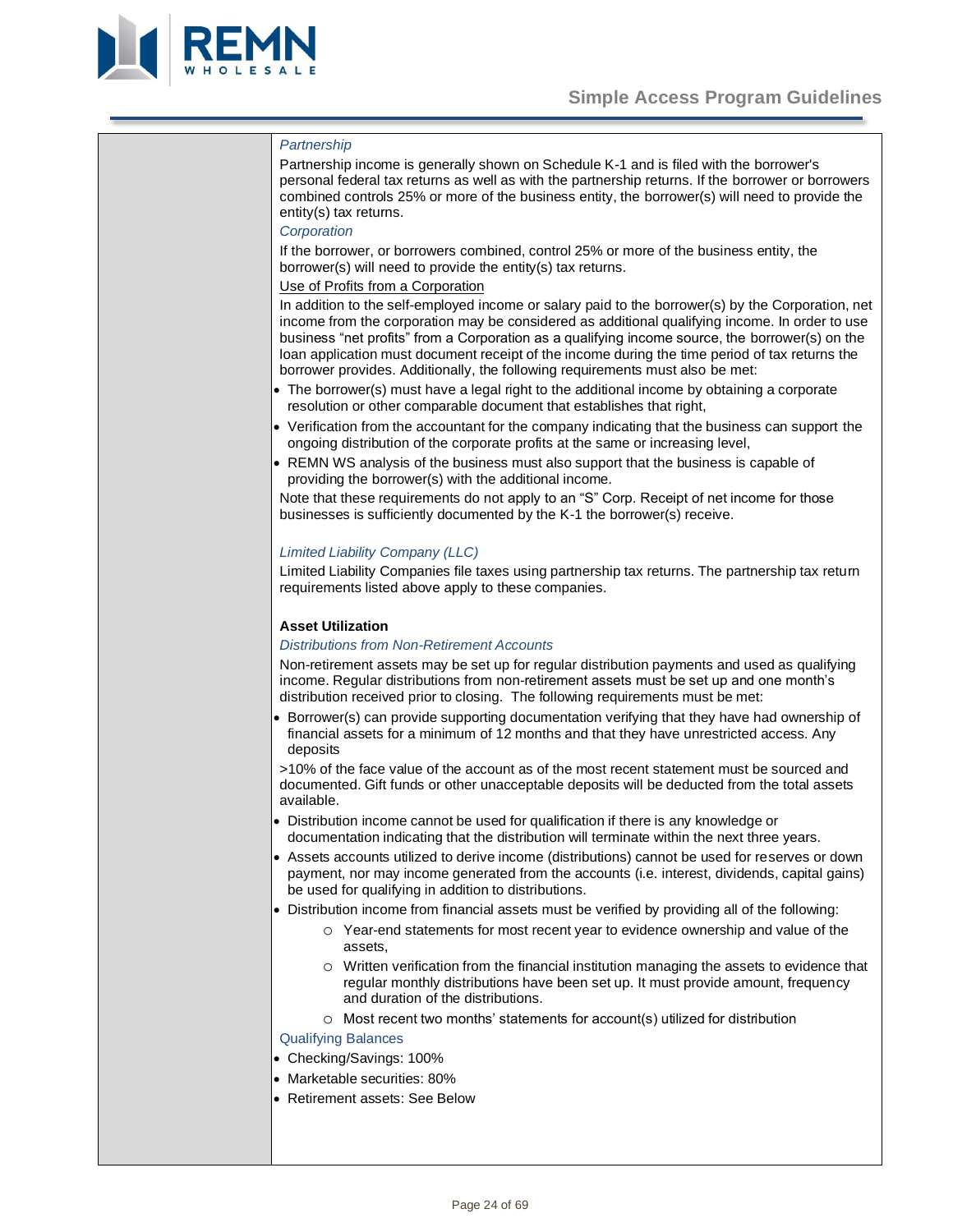

#### Calculation Method

Any distribution set up must have 84 months of continuance. Example: a borrower has \$700,000 in qualified assets. The maximum distribution that can be utilized would be \$8,333 per month (\$100,000 per year). Account balances must be verified within 120 days of the note date, via statements or other verification of the account balance.

#### *Distributions from Retirement Accounts*

Retirement assets may be set up for regular distribution payments and used as qualifying income. Regular distributions from retirement assets must be set up and one month's distribution received prior to closing. The distribution must have at least 3 years' worth of continuance at the time of closing based on qualifying balance. Utilize 80% of the vested value to determine the qualifying balance. The borrower utilizing this income must be of retirement age. The most recent full month's statement available as of the closing date must be provided. If statements are issued quarterly, provided a balance within 120 days of the note date, via statements or other verification of the account balance.

#### *Passive Asset Utilization*

Borrowers with accumulated liquid assets who do not wish to set up asset distributions may be qualified by utilizing their assets divided by a 10-year (120 month) term. In order to determine the assets available under this guideline, calculate the qualified liquid assets available to the Borrower(s) less the funds needed for the transaction's funds to close and reserves. Utilize the haircuts calculated under the Asset section of this Underwriting Guideline. Assets utilized must be financial assets (cash/cash equivalents, marketable securities, retirement assets, etc.). Accounts utilized for Passive Asset Utilization may not be used for dividends, interest, capital gains, or other income sources. The most recent full month's statement available as of the closing date must be provided. Account balances must be verified within 120 days of the note date, via statements of other verification of the account balance.

#### <span id="page-24-0"></span>**Other Income Sources**

#### *Annuity*

Annuity income is acceptable with a copy of the annuity contract or letters from the organization providing the income. The income must continue for three years from the closing date. Provide one of the following showing receipt of the income:

- The most recent year's W-2s, 1099s, or Federal Income Tax Returns, or
- 12 months bank statements reflecting regular deposits of the annuity income.

#### *Capital Gains*

If capital gains income is customary for borrower's occupation and/or the borrower has a constant turnover of assets resulting in gains or losses, capital gains may be considered as qualifying income. A two-year history of capital gains income/losses must be documented by obtaining copies of the borrower's signed federal income tax returns (Schedule D) to determine earning trend. If trend results in a gain, it may be added as effective income, or consistently shows a loss, it must be deducted from the total income. The underwriter must be able to document that the Borrower has an "inventory" of assets to continue to sell in order to generate gains in the future. The assets in the "inventory" must be of the same class as the assets which were generating the gain(s) being utilized to qualify.

Example: REMN WS can consider the capital gains for an individual who purchases old houses, remodels them and sells them for profit.

#### *Interest/Dividends*

Investment income may be used as stable monthly income. When markets are stable, documented earnings may generally be used. During periods of volatility or when verified earnings do not appear to be supported by current market conditions, the underwriter may use an earnings rate of 3%. To include interest or dividend income from cash or marketable securities in qualifying income, the following guidelines will be used:

- The income has been received for the past two years as verified by tax returns.
- Verification that the underlying cash deposits and/or securities still exist must be obtained within 30 days of closing,
- Any required funds necessary for closing on the subject transaction must be subtracted prior to the calculation of interest/dividend income. If using the accounts for funds to close, impute a 3% return on the remaining assets with no amortization of the account balance.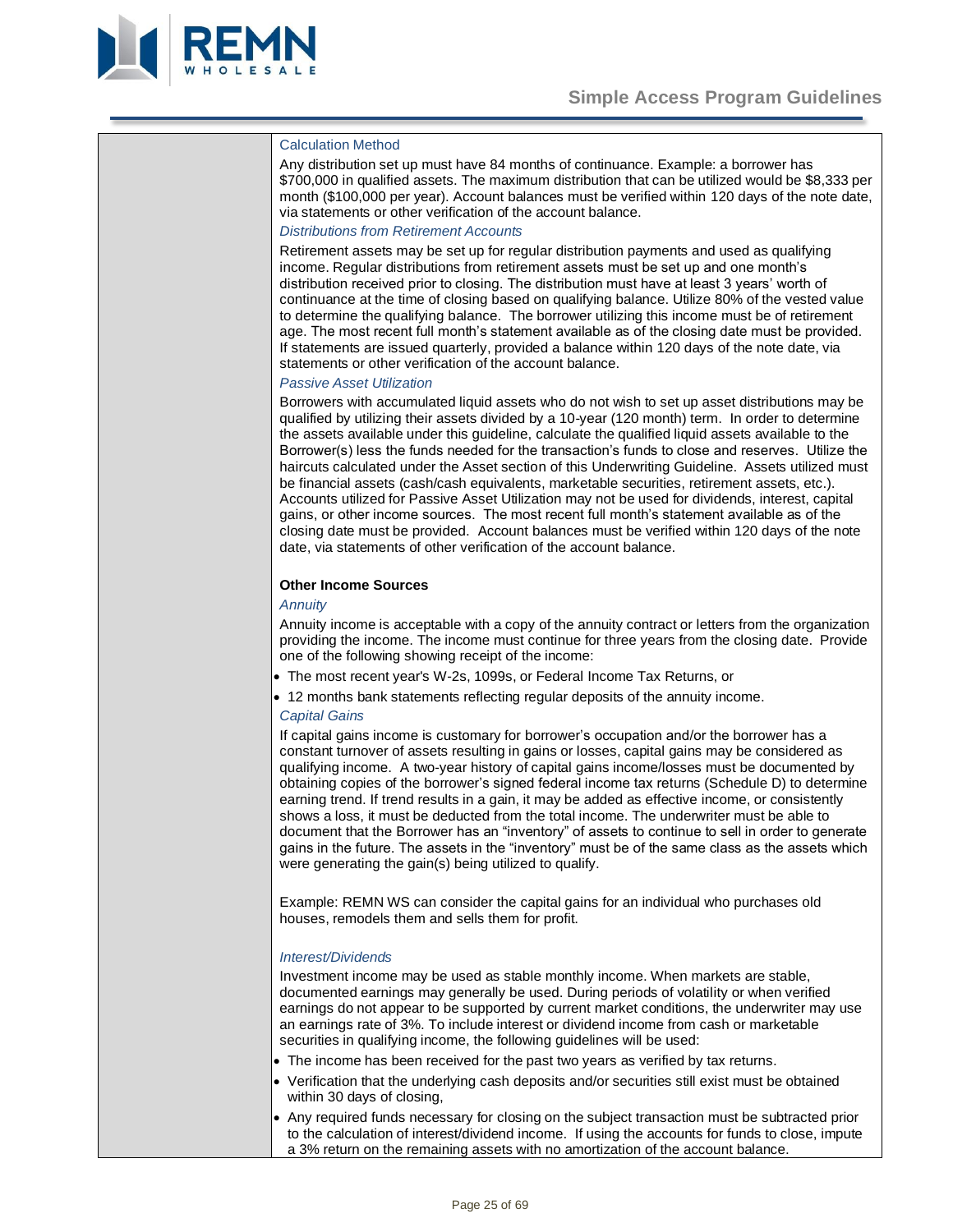

#### Additionally:

- Year-to-date interest and dividend income should be averaged with the last two years as verified by the borrowers' tax returns, unless declining,
- Year-to-date earnings can be imputed by applying a realistic market-rate of interest to the account balances and averaging over the number of months,
- Do not include margined securities in the calculation of interest/dividend income.
- Interest from pass-through tax entities (partnerships and S corporations) may be included provided the borrower can document they still own the interest producing the income in question

# *K-1 Income*

A borrower who is relying on K-1 income from an entity as part of their qualifying income does not need to document a history of receipt of distributions from said entity to utilize the income to qualify.

#### *Notes-Receivable Income*

Interest income from a note receivable can be used to qualify. The note must evidence continuance for

at least three years. In order to include notes receivable income to qualify a borrower, he/she must provide:

- A copy of the note to establish the amount and length of payment (minimum three years), and
- Evidence that these payments have been consistently received for the last 12 months through deposit slips or cancelled checks and tax returns.

If the borrower is not the original payee on the note, it must be established that the borrower is now a holder in due course and able to enforce the note.

# *Rental/Investment Property Income*

Rental income can be utilized as qualifying income by borrowers who own investment properties. The following are the acceptable methods of calculation. Generally, the Borrower does not need a history of managing properties in order to rely on rental income, except as otherwise specified.

#### **Method One | Tax Returns**

Utilize the net figure on schedule E page 1 of most recent year's tax return adding back depreciation, amortization and interest claimed. Deduct the principal and interest component of the mortgage payment(s) tied to the property (if any). Current property tax, property insurance and homeowner's association dues expenses do not need to be documented. For purposes of determining PITIA on non-subject rental properties owned, 1/12th of expenses claimed on the 1040's may be used.

#### **Method Two | Lease**

Use 75% of current lease less documented PITIA (principal, interest, taxes, insurance and homeowner's association dues). If lease is materially greater than income listed on tax return(s), borrower to provide supporting explanation/documentation. An expired lease which has converted to month-to-month is acceptable for this purpose. Document current receipt of the lease income within 60 calendar days of the note date with the most recent one month's check in all cases where a lease is utilized.

Any leases provided must be a minimum 12-month term. Short term rents will be averaged over the most recent 12-month period. Gaps are acceptable however the leases will still be averaged over a 12-month period. In the event the subject transaction is a purchase transaction and an executed lease is not available, monthly rental income can be obtained from Comparable Rent Schedule less 25% for vacancy factor. When relying upon either leases or the appraiser's opinion of market rents, the lower of the two figures must be used and a 25% vacancy factor must be applied to the gross rents.

#### Rental Income from Borrower Occupied Property

The rent for multiple unit property where the borrower resides in one or more units and charges rent to tenants of other units may be used for qualifying purposes. Calculate as described in the preceding section. No management history is required.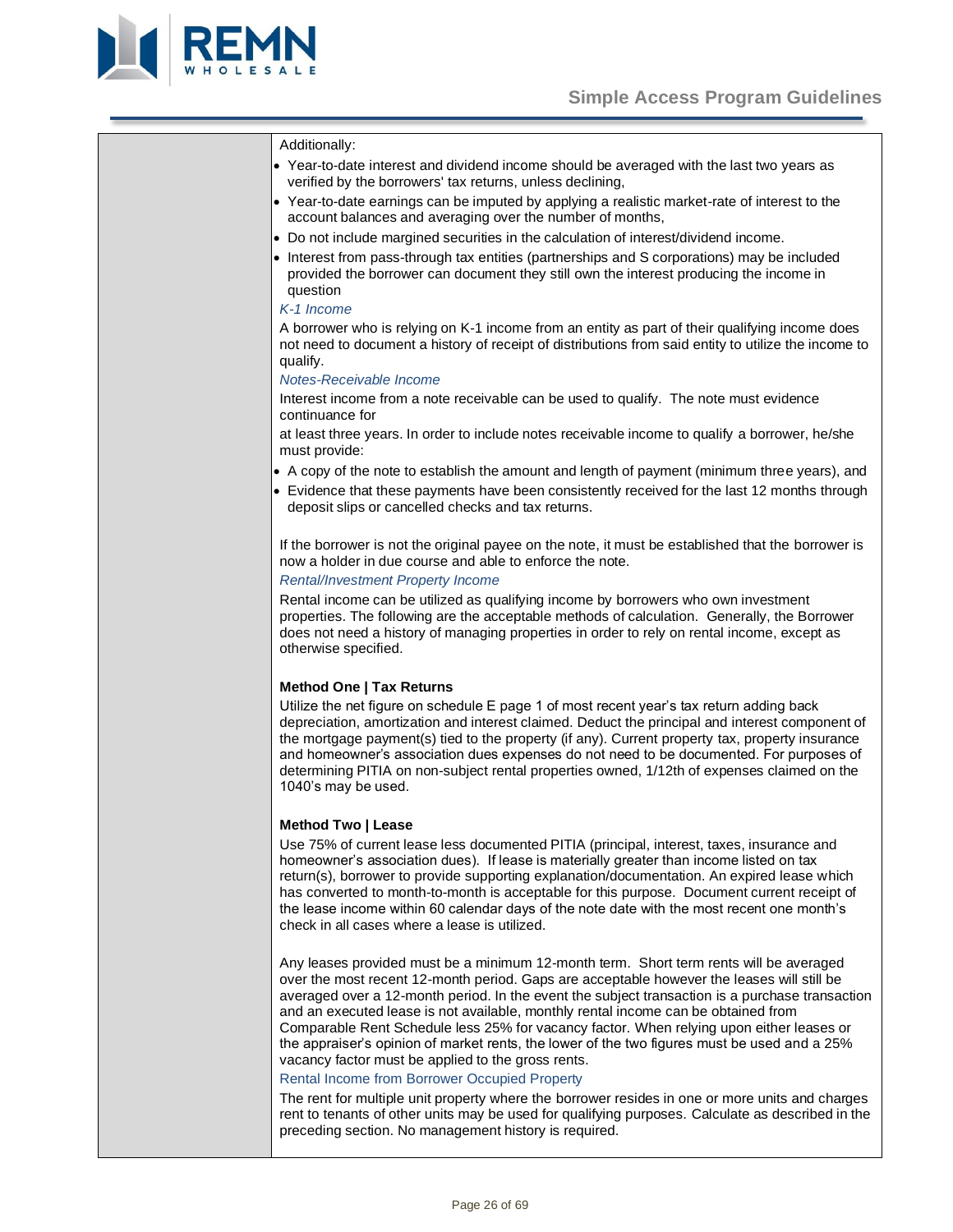

| Projected rent for the tenant-occupied units only may be considered:                                                                                                                                                                                                                                                                                                                                                                                                                                                                                                                                                                                                                                                                                                                                                                                                                                                        |
|-----------------------------------------------------------------------------------------------------------------------------------------------------------------------------------------------------------------------------------------------------------------------------------------------------------------------------------------------------------------------------------------------------------------------------------------------------------------------------------------------------------------------------------------------------------------------------------------------------------------------------------------------------------------------------------------------------------------------------------------------------------------------------------------------------------------------------------------------------------------------------------------------------------------------------|
| • Gross income, only after deducting vacancy and maintenance factors, and                                                                                                                                                                                                                                                                                                                                                                                                                                                                                                                                                                                                                                                                                                                                                                                                                                                   |
| • Not to be used as a direct offset to the mortgage payment. No management history is<br>required.                                                                                                                                                                                                                                                                                                                                                                                                                                                                                                                                                                                                                                                                                                                                                                                                                          |
| Income from Roommates in a Single-Family Property                                                                                                                                                                                                                                                                                                                                                                                                                                                                                                                                                                                                                                                                                                                                                                                                                                                                           |
| Income from roommates in a single-family property occupied as the borrower's primary<br>residence is not acceptable. Rental income from boarders, however, is acceptable if the<br>boarders are related by blood, marriage or law. The rental income may be considered effective<br>if shown on the borrower's tax return. If not on the tax return, rental income paid by the boarder<br>may not be used in qualifying. Document receipt of rents within 60 calendar days of the Note<br>Date if relying on a lease for qualification.<br><b>Accessory Unit Rental Income</b>                                                                                                                                                                                                                                                                                                                                              |
| Rental income from an accessory unit may be utilized towards qualifying income. On a                                                                                                                                                                                                                                                                                                                                                                                                                                                                                                                                                                                                                                                                                                                                                                                                                                        |
| purchase transaction, the 75% of the appraiser's opinion of market rent may be utilized. On a<br>refinance transaction, the rental income must be listed on the applicant's tax returns AND<br>supported by a lease, unless the underwriter can justify reliance upon a lease alone in which<br>case 75% of the rents may be utilized. Verify receipt of rents within 60 calendar days of the note<br>date if relying on a lease for qualification. When used on the subject property, the appraiser<br>must be able to verify with the building department that the accessory unit is a.) legal and b.)<br>may legally be rented.<br>Principal Residence Being Vacated by a borrower                                                                                                                                                                                                                                       |
| When a borrower vacates a principal residence in favor of another principal residence, the                                                                                                                                                                                                                                                                                                                                                                                                                                                                                                                                                                                                                                                                                                                                                                                                                                  |
| rental income, reduced by the appropriate vacancy factor, may be considered in the<br>underwriting analysis. The borrower needs to evidence sufficient equity in the vacated property<br>defined by an LTV ratio of 75% or less. . Equity can be evidenced by a residential appraisal no<br>more than 6 months old, an automated valuation tool run by the seller and from a service<br>acceptable to REMN WS, or by comparing the unpaid principal balance against the original<br>purchase price of the property. 75% of the monthly gross rental income less the property's<br>PITIA is utilized for qualification. A properly executed lease agreement (that is, a lease signed<br>by the borrower and the lessee) of at least one year's duration after the loan is closed is<br>required. Evidence of the security deposit and/or evidence the first month's rent was paid to the<br>homeowner must also be provided. |
| Royalty/Lease Income (Other than Real Estate)                                                                                                                                                                                                                                                                                                                                                                                                                                                                                                                                                                                                                                                                                                                                                                                                                                                                               |
| REMN WS must carefully consider the source and method in quantifying this type of income<br>and develop a comfort as to its reasonableness and continuity. Royalty/lease income is found<br>on Schedule E of the personal tax return. To use royalty or lease income:                                                                                                                                                                                                                                                                                                                                                                                                                                                                                                                                                                                                                                                       |
| • Copies of the contracts or leases should be obtained. The payers of the leases/contracts<br>should be identified,                                                                                                                                                                                                                                                                                                                                                                                                                                                                                                                                                                                                                                                                                                                                                                                                         |
| • The income should have a two-year minimum track record,                                                                                                                                                                                                                                                                                                                                                                                                                                                                                                                                                                                                                                                                                                                                                                                                                                                                   |
| • A two-year average of the income should be used, unless declining, and                                                                                                                                                                                                                                                                                                                                                                                                                                                                                                                                                                                                                                                                                                                                                                                                                                                    |
| • Evidence of at least three (3) year continuance is required.                                                                                                                                                                                                                                                                                                                                                                                                                                                                                                                                                                                                                                                                                                                                                                                                                                                              |
| <b>Trust Income</b>                                                                                                                                                                                                                                                                                                                                                                                                                                                                                                                                                                                                                                                                                                                                                                                                                                                                                                         |
| Trust income is an acceptable source of income and can be verified via K-1 Statements,<br>Schedule B, Schedule D or Schedule E of the personal federal tax return depending on the<br>composition of the trust assets.                                                                                                                                                                                                                                                                                                                                                                                                                                                                                                                                                                                                                                                                                                      |
| • Income from trusts may be used if guaranteed and if constant payments will continue for at<br>least the first three years of the mortgage term.                                                                                                                                                                                                                                                                                                                                                                                                                                                                                                                                                                                                                                                                                                                                                                           |
| • Required trust income documentation includes a copy of the Trust Agreement or other trustee<br>statement, confirming the:                                                                                                                                                                                                                                                                                                                                                                                                                                                                                                                                                                                                                                                                                                                                                                                                 |
| O Amount of the trust,                                                                                                                                                                                                                                                                                                                                                                                                                                                                                                                                                                                                                                                                                                                                                                                                                                                                                                      |
| Frequency of distribution, and<br>$\circ$                                                                                                                                                                                                                                                                                                                                                                                                                                                                                                                                                                                                                                                                                                                                                                                                                                                                                   |
| Duration of payments.<br>$\circ$                                                                                                                                                                                                                                                                                                                                                                                                                                                                                                                                                                                                                                                                                                                                                                                                                                                                                            |
| Trust account funds may be used for the required cash investment if the borrower provides<br>adequate documentation that the withdrawal of funds will not negatively affect income.                                                                                                                                                                                                                                                                                                                                                                                                                                                                                                                                                                                                                                                                                                                                         |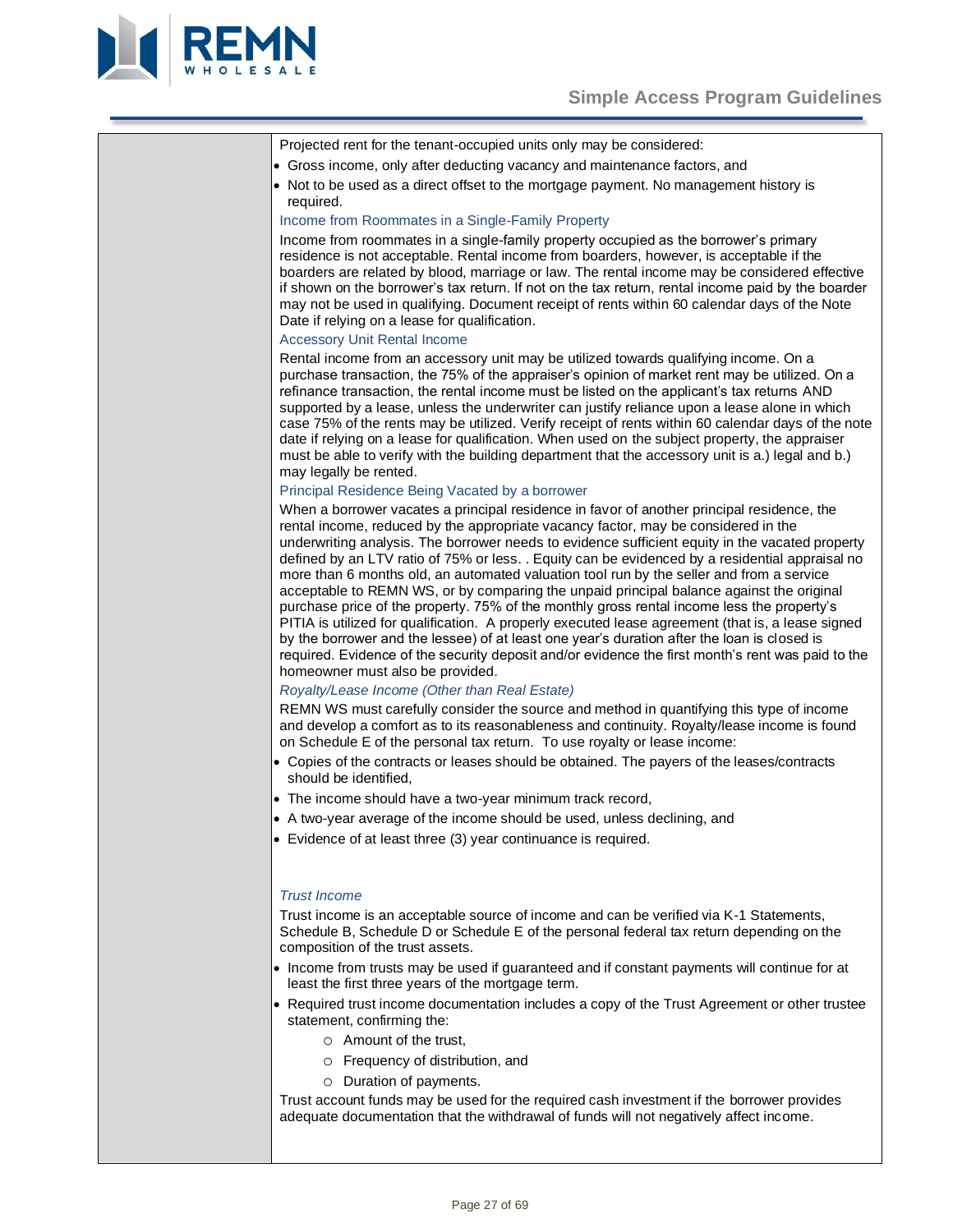

# *Alimony, Child Support and Separate Maintenance Income*

Generally, REMN WS requires proof of payment obligation for the past 6 months as evidenced by the divorce decree, a signed separation agreement, or a notarized agreement signed as is dictated by local custom. There must be an expectation of continuance for at least three years from the closing date in order to utilize the income.

- Alimony, child support or maintenance income may be considered effective, if:
- Payments are likely to be received consistently for the first three years of the mortgage,
- The borrower provides the required documentation, which includes one of the following:
	- o Final divorce decree,
	- o Legal separation agreement,
	- o Court order, or
	- o Voluntary payment agreement; and
- The borrower can provide acceptable evidence that payments have been received during the last 6 months, such as:
	- o Cancelled checks,
	- o Deposit slips,
	- o Tax returns,
	- o Court records.

#### Notes:

• Child support and non-taxable Alimony may be "grossed up" under the same provisions as non-taxable income sources.

#### *Automobile Allowance and Expense Account Payments*

An automobile allowance may be included in qualifying income provided evidence of receipt for two years is verified via either a written verification received from the Borrower's employer or paystubs reflecting receipt. The Borrower's employer must confirm the payments will continue. The full amount of the allowance is added to the Borrower's monthly income and the full amount of the lease/loan payment is added to liabilities.

#### *Disability Income*

Disability income may be included as qualifying income provided the borrower's current eligibility, including the amount and terms of the disability payment income, is verified through a copy of the awards letter, or other verification provided by: the employer, insurance company or government agency (e.g., Social Security Administration, Department of Veterans Affairs). The underwriter may not request any medical documentation or make any inquiry regarding the nature of the disability or its duration. Any discussion regarding a borrower's disability should be limited to a request for the above- required documentation.

#### *Foster Care Income*

Foster care income may be included as qualifying income provided: proof of receipt for the previous 24 months and the income for providing foster parent care services to foster children is paid to the borrower by a governmental agency and is verified by copies of checks or contracts/agreements with the governmental agency.

#### *Housing Allowance*

In some cases, borrowers may be able to use certain housing allowances (such as military and clergy) as qualifying income provided:

- The housing allowance has a history of being a part of the historical salary,
- The amount of the allowance must be verified in writing by the employer, and
- There is proof of receipt of the income for the most recent 12 months. This requirement is only for non-military housing allowances

In some instances, this income is non-taxable (such as clergy). If documented as non-taxable via most recent two years tax returns, the non-taxable portion may be grossed up by 1.25% for qualification purposes.

#### *Government Assistance Programs*

Income received from government assistance programs is acceptable as long as the income has been received for the previous 24 months and the paying agency provides documentation indicating that the income is expected to continue for at least three years. Copies of checks, award letters or grant statements are acceptable documentation.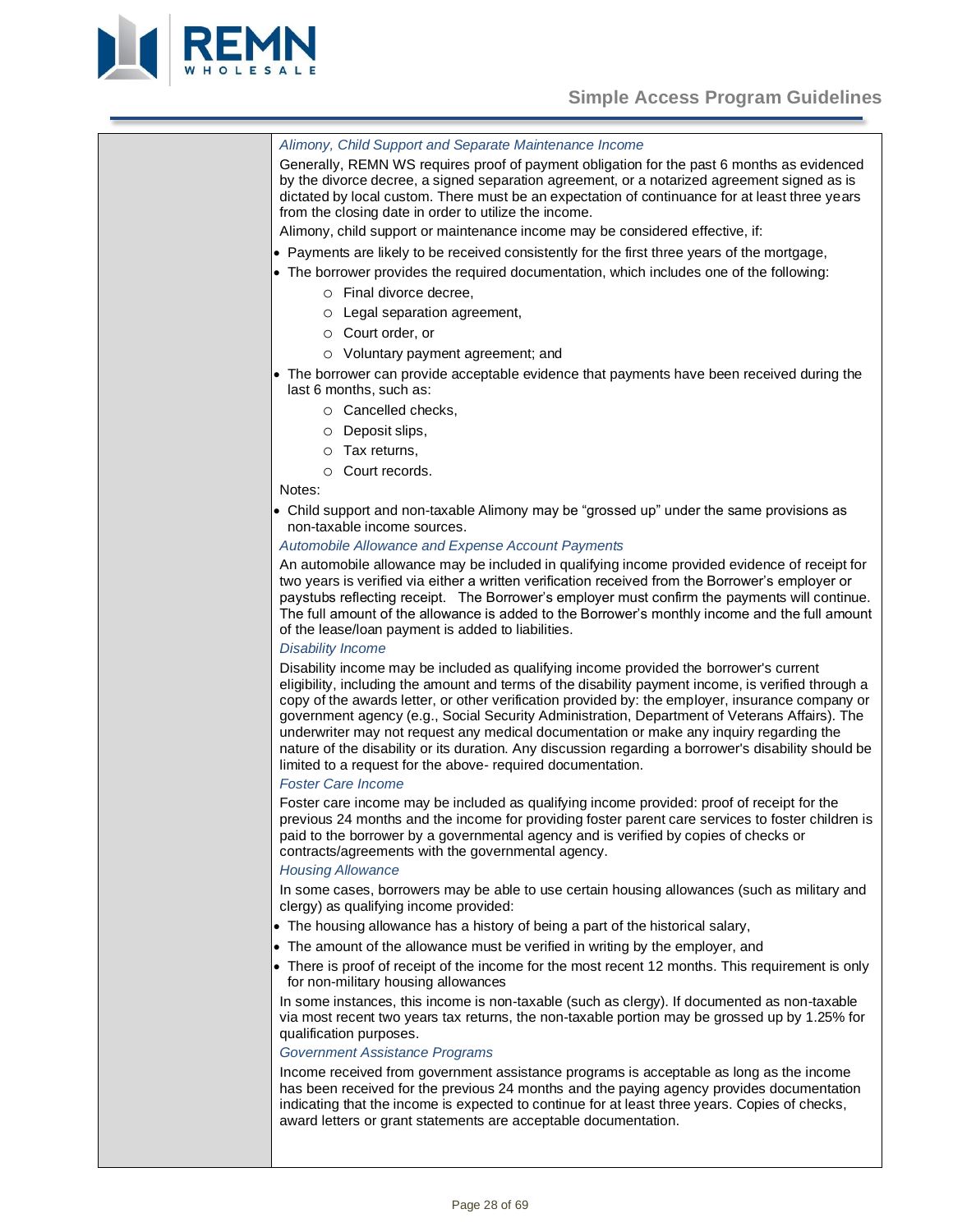$\ddot{\phantom{a}}$ 



| <b>Mortgage Credit Certificates</b>                                                                                                                                                                                                                                                                                                                                                                                     |  |
|-------------------------------------------------------------------------------------------------------------------------------------------------------------------------------------------------------------------------------------------------------------------------------------------------------------------------------------------------------------------------------------------------------------------------|--|
| If a government entity subsidizes the mortgage payments either through direct payments or tax<br>rebates, these payments may be considered as acceptable income. Either type of subsidy may<br>be added to gross income, or used directly to offset the mortgage payment, before calculating<br>the <b>Qualifying Ratios.</b><br><b>Homeownership Subsidies</b>                                                         |  |
| A monthly subsidy may be treated as income, if a borrower is receiving subsidies under the<br>housing choice voucher home ownership option from a public housing agency (PHA). Although<br>continuation of the homeownership voucher subsidy beyond the first year is subject to<br>Congressional appropriation, for the purposes of underwriting, the subsidy will be assumed to<br>continue for at least three years. |  |
| • If the borrower is receiving the subsidy directly, the amount received is treated as income. The<br>amount received may also be treated as nontaxable income and be "grossed up" by 25<br>percent, which means that the amount of the subsidy, plus 25 percent of that subsidy may be<br>added to the borrower's income from employment and/or other sources.                                                         |  |
| • REMN WS may treat this subsidy as an "offset" to the monthly mortgage payment (that is,<br>reduce the monthly mortgage payment by the amount of the home ownership assistance<br>payment before dividing by the monthly income to determine the payment-to-income and debt-<br>to- income ratios). The subsidy payment must not pass through the borrower's hands.                                                    |  |
| • The assistance payment must be:                                                                                                                                                                                                                                                                                                                                                                                       |  |
| o Paid directly to the servicing creditor, or                                                                                                                                                                                                                                                                                                                                                                           |  |
| O Placed in an account that only the servicing creditor may access.                                                                                                                                                                                                                                                                                                                                                     |  |
| Note: Assistance payments made directly to the borrower must be treated as income.                                                                                                                                                                                                                                                                                                                                      |  |
| <b>Retirement/Pension Income</b>                                                                                                                                                                                                                                                                                                                                                                                        |  |
| Retirement income must be verified from the former employer, custodian or from federal tax<br>returns. If any retirement income will cease within the first full three years of the mortgage loan,<br>it may not be used in qualifying.                                                                                                                                                                                 |  |
| Retirement income and/or pension income must be verified using one of the following options:                                                                                                                                                                                                                                                                                                                            |  |
| • Written verification from the financial institution holding the assets/organization/company<br>supplying the income,                                                                                                                                                                                                                                                                                                  |  |
| • Copy of most recent award letter,                                                                                                                                                                                                                                                                                                                                                                                     |  |
| • Copies of the most recent 3 months check stubs evidencing consistent receipt of the income,                                                                                                                                                                                                                                                                                                                           |  |
| • Copies of the most recent 3 months bank statements that verify receipt of the direct deposit,                                                                                                                                                                                                                                                                                                                         |  |
| • Most recent 2 years 1099 tax forms, or                                                                                                                                                                                                                                                                                                                                                                                |  |
| • Most recent 2 years personal tax returns.<br><b>Social Security Income</b>                                                                                                                                                                                                                                                                                                                                            |  |
| Social Security income must be verified with the Social Security Administration or on Federal<br>tax returns. If any benefits expire within the first full three years of the loan, the income source<br>may not be used in qualifying. Any portion of the Social Security Income which is non-taxable<br>can be grossed up by 25%.                                                                                     |  |
| Social Security income can be used as qualifying income provided the income is verified via<br>one of the following:                                                                                                                                                                                                                                                                                                    |  |
| • A copy of the Social Security Administration Award Letter,                                                                                                                                                                                                                                                                                                                                                            |  |
| • 3 months bank statements that verify receipt of the benefits via direct deposit,                                                                                                                                                                                                                                                                                                                                      |  |
| • 3 months most recent check stubs,                                                                                                                                                                                                                                                                                                                                                                                     |  |
| • Most recent 2 year's 1099 tax forms, or                                                                                                                                                                                                                                                                                                                                                                               |  |
| • Most recent 2 year's personal tax returns. Social Security income is found on the front page of<br>the personal tax return.                                                                                                                                                                                                                                                                                           |  |
| The following suffixes to the social security number will indicate what type of social security<br>benefit is being received:                                                                                                                                                                                                                                                                                           |  |
| Suffix<br>Description                                                                                                                                                                                                                                                                                                                                                                                                   |  |
| A. Disability or retirement benefit                                                                                                                                                                                                                                                                                                                                                                                     |  |
| В.<br>The person is still alive, and the spouse is receiving the benefit                                                                                                                                                                                                                                                                                                                                                |  |
| C.<br>Child beneficiary                                                                                                                                                                                                                                                                                                                                                                                                 |  |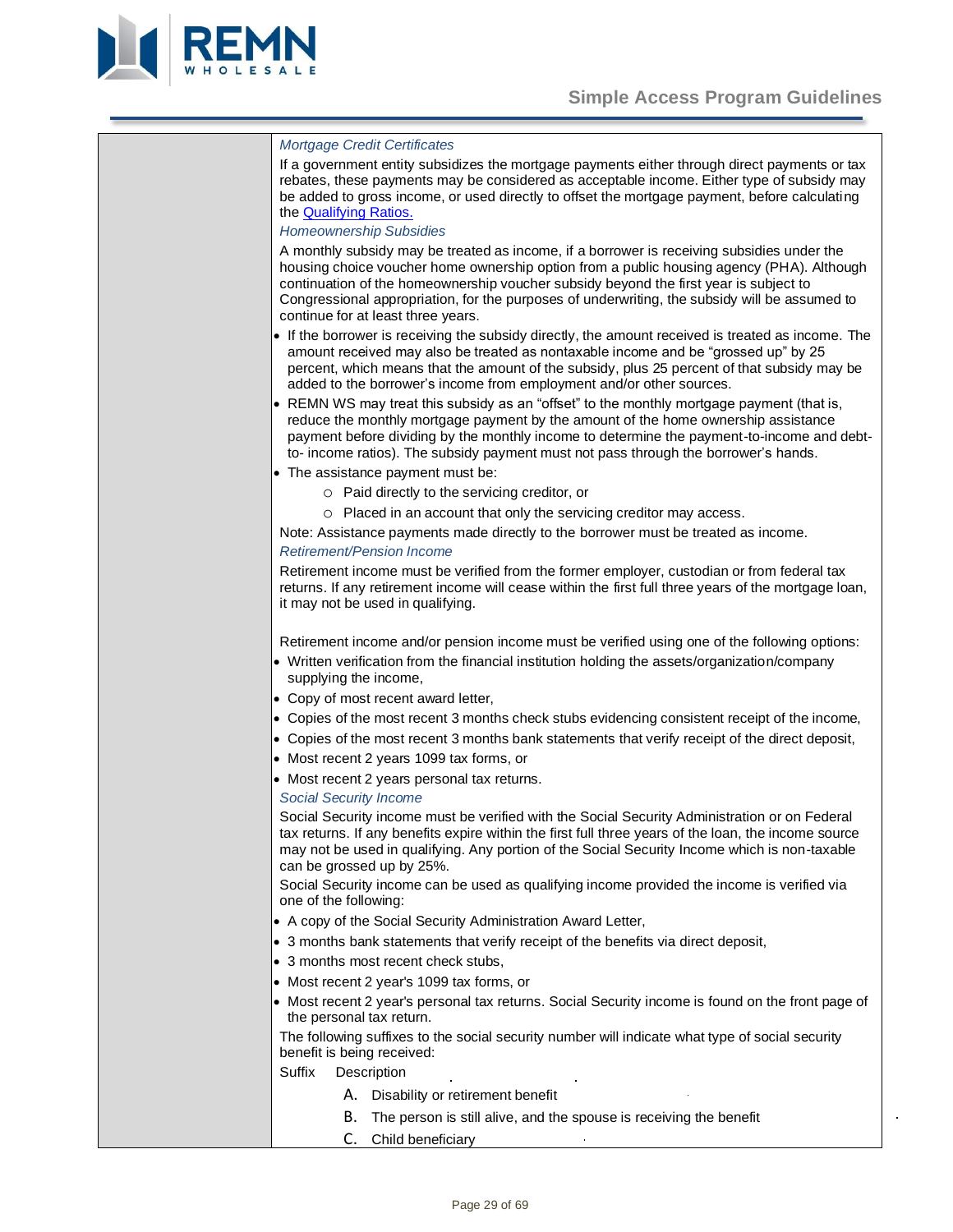

D. The person is deceased, and the surviving spouse is receiving the benefit *Supplemental Security Income* 

Supplemental Security Income may be included as qualifying income provided verification can be obtained by one of the following:

- A copy of the awards letter,
- 3 months bank statements that verify receipt of the benefits via direct deposit, or
- 3 months most recent monthly disbursement checks.
- Continuance of at least three years for Supplemental Social Security Income for "child beneficiary" must be evidenced.

If any benefits expire within the first full three years of the loan, the income source may not be used in qualifying.

# *Unemployment Compensation*

Unemployment compensation (such as that received by seasonal workers) may be considered as acceptable stable income provided it is properly documented, has been received for the past two years and is predictable and likely to continue. Unemployment income is found on the front page of the personal tax return. The use of unemployment compensations is case-by-case and requires upfront scenario review and approval with the investor by the Product Help group. *Veterans Benefits* 

Veterans benefits, other than educational assistance, can be included as qualifying income provided the income is verified via one of the following; a letter or distribution form or a Statement of Earnings from the Department of Veterans Affairs (VA).

- Direct compensation for service-related disabilities from the Department of Veterans Affairs (VA) is acceptable, provided that REMN WS obtained documentation from the VA.
- Education benefits used to offset education expenses are not acceptable.

If any benefits expire within the first full three years of the loan, the income source may not be used in qualifying.

# *Temporary Leave Income*

Temporary leave from work is generally short in duration and for reasons of maternity or parental leave, short-term medical disability, or other temporary leave types that are acceptable by law or the borrower's employer. Borrowers on temporary leave may or may not be paid during their absence from work. If REMN WS is made aware that a borrower will be on temporary leave at the time of closing of the mortgage loan and that borrower's income is needed to qualify for the loan, REMN WS must determine allowable income and confirm employment as described below:

- The borrower's employment and income history must meet standard eligibility requirements as described above.
- The borrower must provide written confirmation of his or her intent to return to work.
- Document the borrower's agreed-upon date of return by obtaining verification either from the borrower or directly from the employer (or a designee of the employer when the employer is using the services of a third party to administer employee leave). See FNMA's Selling Guide for examples of acceptable documentation. This documentation does not have to comply with the Allowable Age of Credit Documents policy.
- REMN WS must receive no evidence or information from the borrower's employer indicating that the borrower does not have the right to return to work after the leave period.
- REMN WS must obtain a verbal verification of employment. If the employer confirms the borrower is currently on temporary leave, REMN WS must consider the borrower employed.
- REMN WS must verify the borrower's income in accordance with the other provisions of this guide. REMN WS must obtain the amount and duration of the borrower's "temporary leave income," which may require multiple documents or sources depending on the type and duration of the leave period and "regular employment income." The latter may include but is not limited to, the income the borrower receives from employment on a regular basis that is eligible for qualifying purposes (for example, base pay, commissions, and bonus).

**Note:** Income verification may be provided by the borrower, by the borrower's employer or by a third- party employment verification vendor.

Requirements for Calculating Income Used for Qualifying

If the borrower will return to work as of the first mortgage payment date, REMN WS can consider the borrower's regular employment income in qualifying.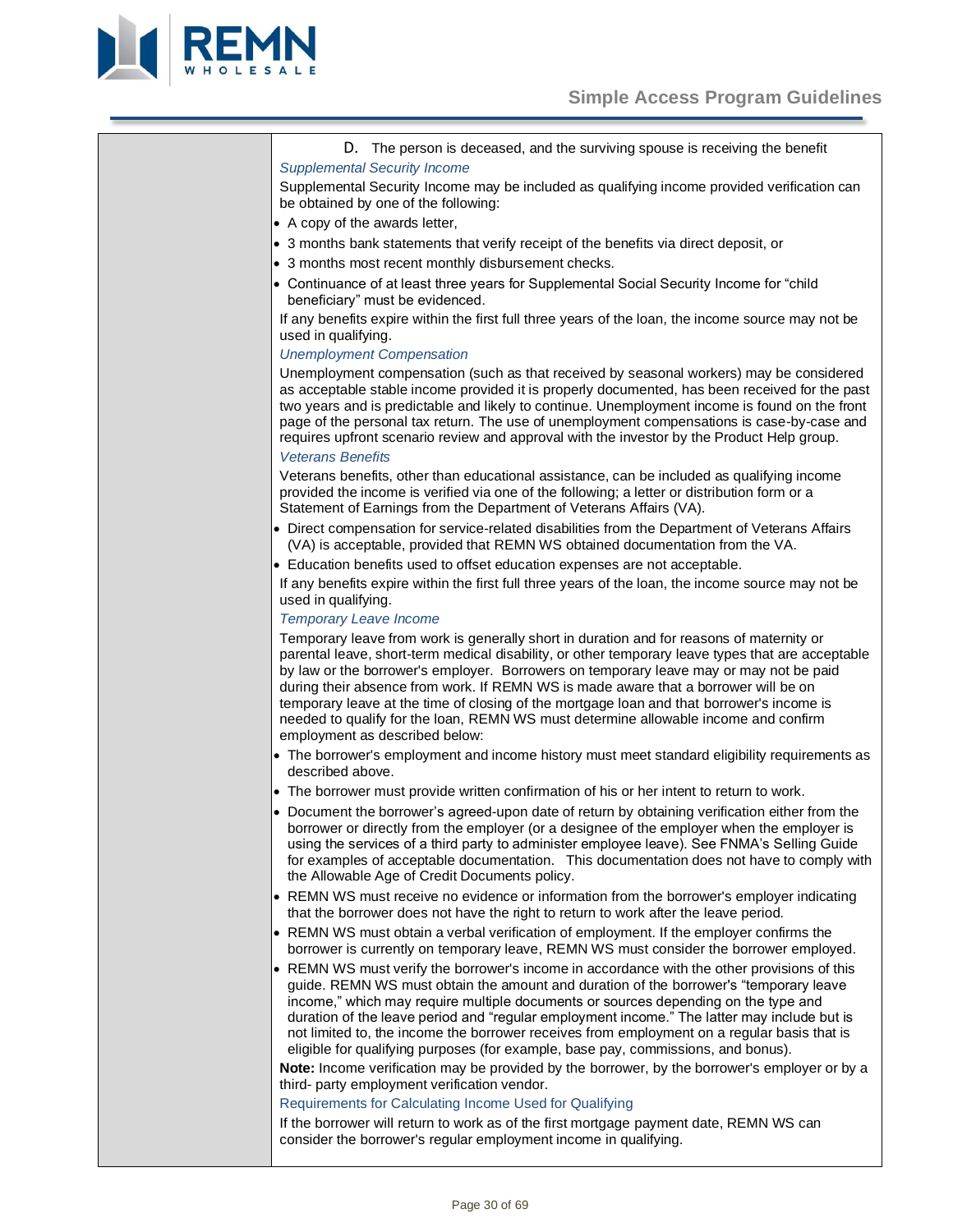

# **Simple Access Program Guidelines**

<span id="page-30-1"></span><span id="page-30-0"></span>

|                              | If the borrower will not return to work as of the first mortgage payment date, REMN WS must<br>use the lesser of the borrower's temporary leave income (if any) or regular employment income.<br>If the borrower's temporary leave income is less than his or her regular employment income,<br>REMN WS may supplement the temporary leave income with available liquid financial reserves.<br>Note that these reserves would be in addition to any other reserves required under this guide.<br>Following are instructions on how to calculate the "supplemental income":                                                                                                                                                                                                                                                                                                                                                                                                                                            |
|------------------------------|-----------------------------------------------------------------------------------------------------------------------------------------------------------------------------------------------------------------------------------------------------------------------------------------------------------------------------------------------------------------------------------------------------------------------------------------------------------------------------------------------------------------------------------------------------------------------------------------------------------------------------------------------------------------------------------------------------------------------------------------------------------------------------------------------------------------------------------------------------------------------------------------------------------------------------------------------------------------------------------------------------------------------|
|                              | Supplemental income amount = available liquid reserves divided by the number of months of<br>supplemental income                                                                                                                                                                                                                                                                                                                                                                                                                                                                                                                                                                                                                                                                                                                                                                                                                                                                                                      |
|                              | Total qualifying income = supplemental income plus the temporary leave income                                                                                                                                                                                                                                                                                                                                                                                                                                                                                                                                                                                                                                                                                                                                                                                                                                                                                                                                         |
|                              | Available liquid reserves = subtract any funds needed to complete the transaction (down<br>payment, closing costs, other required debt payoff, escrows, and minimum required reserves)<br>from the total verified liquid asset amount.<br>Number of months of supplemental income: the number of months from the first mortgage                                                                                                                                                                                                                                                                                                                                                                                                                                                                                                                                                                                                                                                                                       |
|                              | payment date to the date the borrower will begin receiving his or her regular employment<br>income, rounded up to the next whole number.                                                                                                                                                                                                                                                                                                                                                                                                                                                                                                                                                                                                                                                                                                                                                                                                                                                                              |
|                              | After determining the supplemental income, REMN WS must calculate the total qualifying<br>income. The total qualifying income that results may not exceed the borrower's regular<br>employment income.                                                                                                                                                                                                                                                                                                                                                                                                                                                                                                                                                                                                                                                                                                                                                                                                                |
|                              | The same assets utilized to meet the liquid reserve requirement for this section may not be<br>used for asset distribution.<br>Other Income                                                                                                                                                                                                                                                                                                                                                                                                                                                                                                                                                                                                                                                                                                                                                                                                                                                                           |
|                              | Other income sources, whether taxable or non-taxable, must be verified unless otherwise<br>indicated in the specific Product Profile. Non-taxable income should be distinguished from non-<br>reported income as non-taxable income sources are not taxed, the "value" to the borrower is<br>greater. Unless otherwise noted, all non-taxable income sources may be grossed up by a factor<br>of 25% provided the non-taxable status of the income is verified. All sources of income<br>included in the loan qualification must be stable, with a reasonable expectation that at least the<br>same level of income will continue to be received for a minimum of three years. Provided there<br>is no evidence that the income source will cease within the next three years, it can be<br>reasonably assumed that the income will continue. In no case can income be used for<br>qualification if there is any knowledge or documentation indicating that the income will terminate<br>within the next three years. |
| Ineligible                   | Examples include, but are not limited to, the following:                                                                                                                                                                                                                                                                                                                                                                                                                                                                                                                                                                                                                                                                                                                                                                                                                                                                                                                                                              |
| <b>Sources of</b>            | • Temporary or non-recurring income                                                                                                                                                                                                                                                                                                                                                                                                                                                                                                                                                                                                                                                                                                                                                                                                                                                                                                                                                                                   |
| Income                       | • Retained Earnings                                                                                                                                                                                                                                                                                                                                                                                                                                                                                                                                                                                                                                                                                                                                                                                                                                                                                                                                                                                                   |
|                              | • Educational Benefits                                                                                                                                                                                                                                                                                                                                                                                                                                                                                                                                                                                                                                                                                                                                                                                                                                                                                                                                                                                                |
|                              | • Trailing Spouse/Co-borrower income                                                                                                                                                                                                                                                                                                                                                                                                                                                                                                                                                                                                                                                                                                                                                                                                                                                                                                                                                                                  |
|                              | • Income that cannot be verified, is not stable or will not continue.                                                                                                                                                                                                                                                                                                                                                                                                                                                                                                                                                                                                                                                                                                                                                                                                                                                                                                                                                 |
|                              | • Non-reported income (also known as undocumented income) cannot be used as a qualifying<br>income source. Gift income, even if received on a regular and on-going basis, is not eligible<br>income.                                                                                                                                                                                                                                                                                                                                                                                                                                                                                                                                                                                                                                                                                                                                                                                                                  |
|                              | • Income derived from Medical Marijuana dispensaries or any business or activity related to<br>recreational marijuana use, growing, selling or supplying of marijuana, even if legally permitted<br>under state or local law.                                                                                                                                                                                                                                                                                                                                                                                                                                                                                                                                                                                                                                                                                                                                                                                         |
|                              | • Any income sources that are illegal under local, state law and/or federal law.<br>• Gains from trading cryptocurrency                                                                                                                                                                                                                                                                                                                                                                                                                                                                                                                                                                                                                                                                                                                                                                                                                                                                                               |
| Tax<br>Transcripts -<br>4506 | The W-2's, 1099's, and tax returns provided by a borrower must be verified by the IRS. In the<br>event the most recent year's information cannot be verified due to a recent filing, the income<br>may be considered in accordance with the Full Documentation guidelines with the following<br>documentation:                                                                                                                                                                                                                                                                                                                                                                                                                                                                                                                                                                                                                                                                                                        |
|                              | • Previous year's (or two years') W-2's, 1099's, and or tax returns                                                                                                                                                                                                                                                                                                                                                                                                                                                                                                                                                                                                                                                                                                                                                                                                                                                                                                                                                   |
|                              | • Previous year's (or two years') W-2's, 1099's, and tax return or transcripts                                                                                                                                                                                                                                                                                                                                                                                                                                                                                                                                                                                                                                                                                                                                                                                                                                                                                                                                        |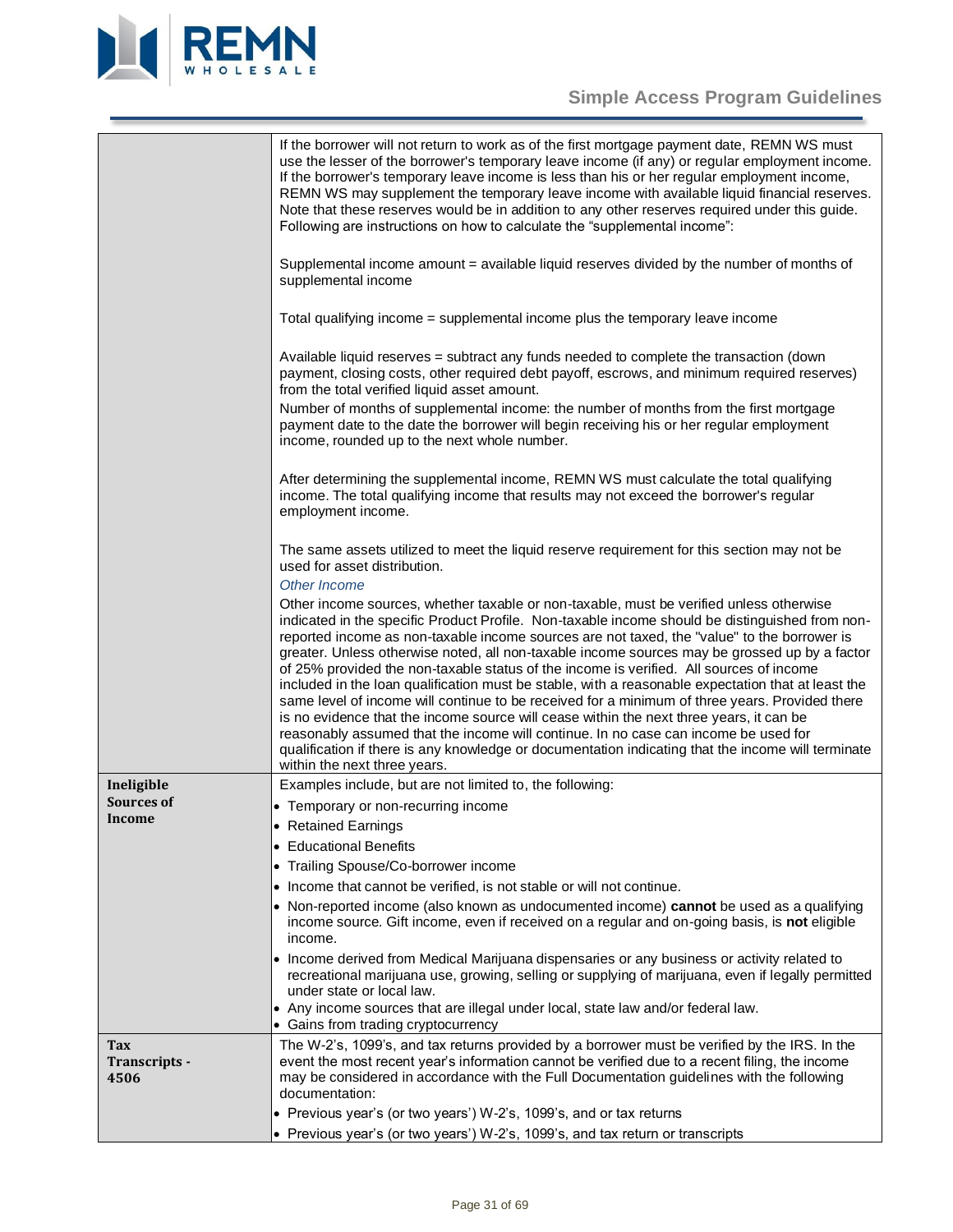

<span id="page-31-0"></span>

|                      | • In the case of tax returns, proof of electronic filing or stamped copy showing received by the<br><b>IRS</b>                                                                                                                                                                                                                                                                                                                                                                                                                                                                                                                                                                                                                                                                                                                                                                                                                                                                                                                                                                                                                                                                                                                                                                                                                                                                                                                     |
|----------------------|------------------------------------------------------------------------------------------------------------------------------------------------------------------------------------------------------------------------------------------------------------------------------------------------------------------------------------------------------------------------------------------------------------------------------------------------------------------------------------------------------------------------------------------------------------------------------------------------------------------------------------------------------------------------------------------------------------------------------------------------------------------------------------------------------------------------------------------------------------------------------------------------------------------------------------------------------------------------------------------------------------------------------------------------------------------------------------------------------------------------------------------------------------------------------------------------------------------------------------------------------------------------------------------------------------------------------------------------------------------------------------------------------------------------------------|
|                      | • In the case of tax returns, proof of payment of any liability due                                                                                                                                                                                                                                                                                                                                                                                                                                                                                                                                                                                                                                                                                                                                                                                                                                                                                                                                                                                                                                                                                                                                                                                                                                                                                                                                                                |
|                      | • In the case of tax returns, if for a self-employed borrower a substantial increase in income is                                                                                                                                                                                                                                                                                                                                                                                                                                                                                                                                                                                                                                                                                                                                                                                                                                                                                                                                                                                                                                                                                                                                                                                                                                                                                                                                  |
|                      | sought to be utilized for qualifying the borrower an explanation must be provided.<br>Documentation to substantiate the income shown on the returns, such as a CPA audited profit<br>and loss statement or 12 months business bank statements must be provided.                                                                                                                                                                                                                                                                                                                                                                                                                                                                                                                                                                                                                                                                                                                                                                                                                                                                                                                                                                                                                                                                                                                                                                    |
|                      | Transcripts are required for the broadest category of documentation provided. If a borrower<br>provides solely W-2s or 1099s, those documents need to be validated. If a borrower provides<br>1040s in addition to W-2s or 1099s, then only the 1040s need to be validated.                                                                                                                                                                                                                                                                                                                                                                                                                                                                                                                                                                                                                                                                                                                                                                                                                                                                                                                                                                                                                                                                                                                                                        |
| <b>Income - Bank</b> | <b>Product Eligibility</b>                                                                                                                                                                                                                                                                                                                                                                                                                                                                                                                                                                                                                                                                                                                                                                                                                                                                                                                                                                                                                                                                                                                                                                                                                                                                                                                                                                                                         |
| <b>Statements</b>    | In order to be eligible for the Bank Statements product, at least one borrower on the file must<br>derive their primary income source from a self-employed activity. Self-employed is defined as<br>ownership interest of 25% or greater.                                                                                                                                                                                                                                                                                                                                                                                                                                                                                                                                                                                                                                                                                                                                                                                                                                                                                                                                                                                                                                                                                                                                                                                          |
|                      | Borrowers generally must have been self-employed for at least two years in the same business.<br>Co-borrowers who are not self-employed may provide supplemental income from other income<br>sources. Borrowers who have been self-employed less than two years, but not less than one<br>year prior to application, are eligible with an additional six months of reserves and two years of<br>previous experience in the same line of work. The borrower must provide at least 12 months of<br>bank statements supporting their self-employment. Borrowers self-employed less than two<br>years must be underwritten with 12 months of bank statements.                                                                                                                                                                                                                                                                                                                                                                                                                                                                                                                                                                                                                                                                                                                                                                          |
|                      | A CPA, EA, or licensed tax preparer letter or equivalent document verifying self-employment<br>must be provided in all cases. The letter is valid for 60 days, The letter shall state the name of<br>the business (if there is one), the borrower's percentage ownership, the length of self-<br>employment, and that the business/borrower are active and/or in good standing as may be the<br>case per state reporting. Proof of existence of the business must be verified prior to closing and<br>will be re-verified by the investor prior to purchase. A letter addressed to REMN WS (or To<br>Whom it May Concern) is acceptable provided the information in the letter is re-verified either<br>verbally or in writing by the investor prior to purchase. The re-verification will be good for 30<br>days from its effective date. The business' operations and revenues must be re-verified prior to<br>closing to show consistency with the historic average shown on the bank statements used to<br>underwrite the loan. The newest bank statements in the file must be no more than 120 calendar<br>days old as of the note date, based on the end date of the statement.                                                                                                                                                                                                                                              |
|                      | Gift income is not eligible as a source of income under this product.                                                                                                                                                                                                                                                                                                                                                                                                                                                                                                                                                                                                                                                                                                                                                                                                                                                                                                                                                                                                                                                                                                                                                                                                                                                                                                                                                              |
|                      | Any income sources that are illegal under local, state and/or federal law are not eligible under<br>this product.                                                                                                                                                                                                                                                                                                                                                                                                                                                                                                                                                                                                                                                                                                                                                                                                                                                                                                                                                                                                                                                                                                                                                                                                                                                                                                                  |
|                      | Income from Investments<br>A Borrower who is not truly self-employed but receives income from investments that they own<br>(i.e. interest, dividends, trusts, distributions from partnerships where the Borrower is a limited<br>partner, rental real estate, etc.) may be eligible for this program. There should not be evidence<br>of significant employment income for the Borrower who is seeking eligibility for the bank<br>statement program. Significant employment income appearing on the bank statements should<br>only be from a Co-Borrower. A Borrower who falls under this guideline may only utilize personal<br>bank statements. A CPA letter is not required to validate self-employment. 24 months of bank<br>statements are required for this guideline. The Borrower must be able to document the source<br>of their investments to show continuance of income. The below represents acceptable<br>documentation:<br>If the Borrower's income is derived primarily from dividends, interest, or capital gains,<br>$\bullet$<br>the Borrower should provide brokerage account statements confirming ownership of<br>the assets,<br>If the Borrower's income is derived primarily from trusts, the Borrower should provide a<br>$\bullet$<br>copy of the trust agreement and/or trustee's statements, or<br>If the Borrower's income is derived through other sources such as passive investments<br>$\bullet$ |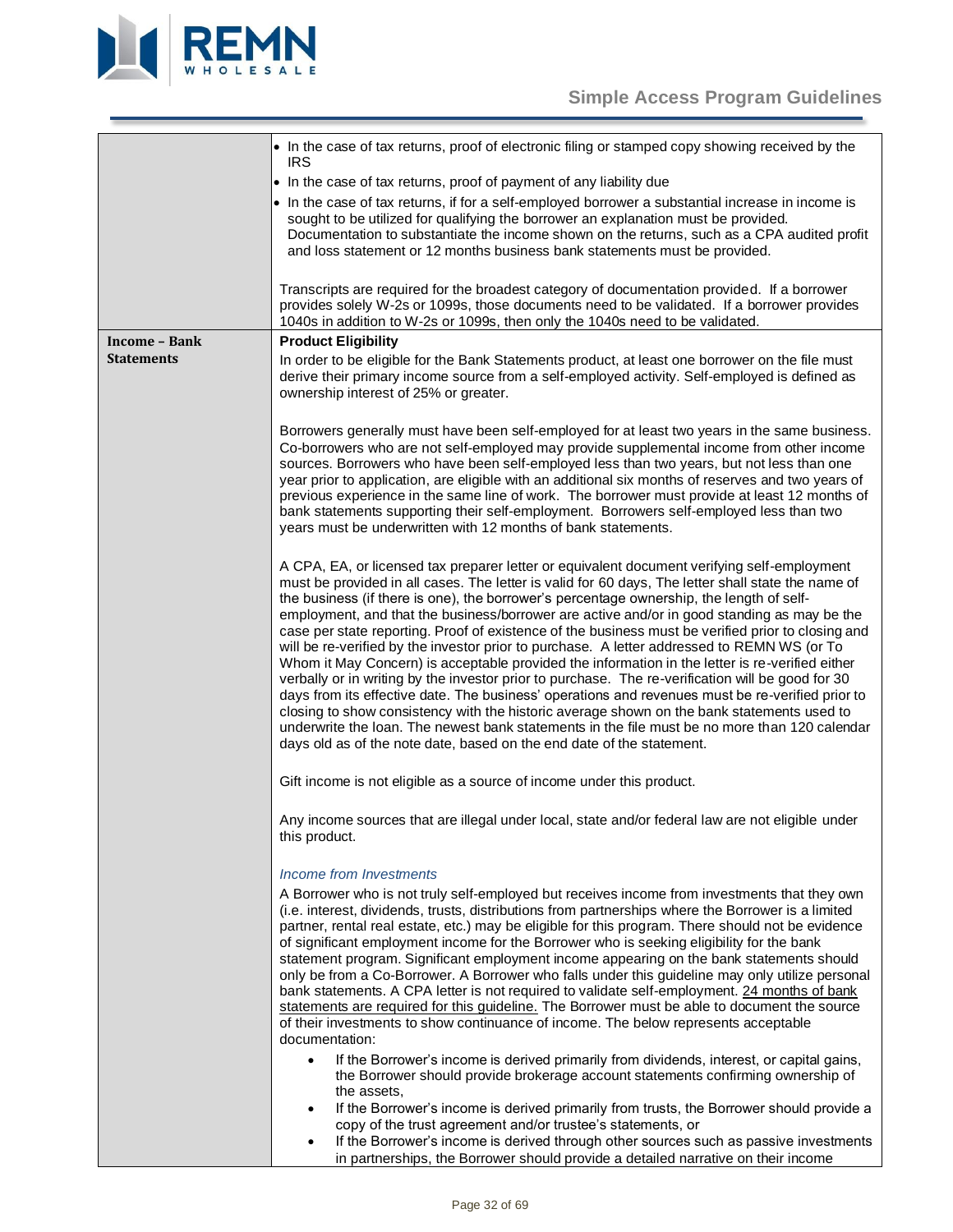

stream and a CPA's letter confirming that the Borrower owns the assets generating the income.

#### *1099 Contractor*

A borrower who is a contractor and compensated on a 1099 basis may be considered selfemployed for this program with confirmation from a CPA, EA, or Licensed Tax Preparer that the borrower is a 1099 contractor and files Schedule C or Schedule E with the IRS (personal tax returns). If a borrower receives some W-2 income as part of their independent contractor employment, that income may be considered so long as their CPA confirms it is part of their self-employed income

# *Service & Tip Industry*

Due to the cash nature of the service and tip industry, borrowers employed therein may participate in the Bank Statements program. Employment must be verified through traditional means. Base salary is verified with pay stubs and W2s. Qualified tips are averaged over time. Utilize the bank statement analysis to determine tip income. At least two corporate reference letters are required. 12 months' bank statement deposits will be utilized to calculate tip income. Neither a P&L nor a business license is required. Current receipt of tip income must be verified prior to closing.

### <span id="page-32-0"></span>**Bank Statement Types**

# *Personal*

Provide the most recent 12 months of personal bank statements. Evaluate deposits to verify that they are part of the borrower's income stream. Any deposits that are abnormal to the borrower's typical deposits must be sourced/documented to be considered as part of income. Total all eligible deposits and divide by 12 to determine monthly income. Provide the most recent 3 months of business statements to verify that income is coming from borrower's business and the business is providing positive cash flow. Transfers coming from only one (1) business may be utilized to qualify. Transfers between personal accounts are not considered as part of a borrower's income stream. Transfers from a business account to a borrower's personal account may be utilized in the income calculation provided they meet the other requirements of this section. Significant and/or repeated transfers from a borrower's personal account to their business account should be scrutinized carefully as they may be indicators of poor financial health. If a Borrower does not document a separate business account from which utilized deposits originate, the account will be underwritten as a business account per the Comingled Account guidelines. Updated statements through funding may be required at underwriter's discretion.

24 months of statements may also be provided. Where 24 months are provided, complete the analysis described over a 24-month period. 24 months of statements are required for DTI's > 50%.

# *Business*

Provide the most recent 12 months of business bank statements. Three options for evaluating business bank statements are available. Multiple accounts may be utilized for calculating the business' cash flow, however, the same method must be applied to all accounts. Transfers between a borrower's business accounts are not considered deposits. Any abnormal deposits will need to be sourced and documented. The Borrower(s) combined must own 25% or more of the business to utilize business bank statements. Updated statements through funding may be required at underwriter's discretion.

24 months of statements may also be provided. Where 24 months are provided, complete the analysis described over a 24-month period.

# **Method One | Uniform Expense Ratio**

Multiply eligible deposits received by a 50% expense ratio. Then multiply the result by borrower's ownership percentage and divide by 12. As long as this expense ratio is reasonable to the borrower's line of work and the borrower qualifies, no further information is required.

# **Method Two| Profit and Loss Statement**

Provide a CPA, EA, or licensed tax preparer prepared profit and loss statement covering the most recent 12-month period. As long as the deposits on the business statements support at least 75% of the gross receipts listed on the P&L, use the P&L for qualifying based on the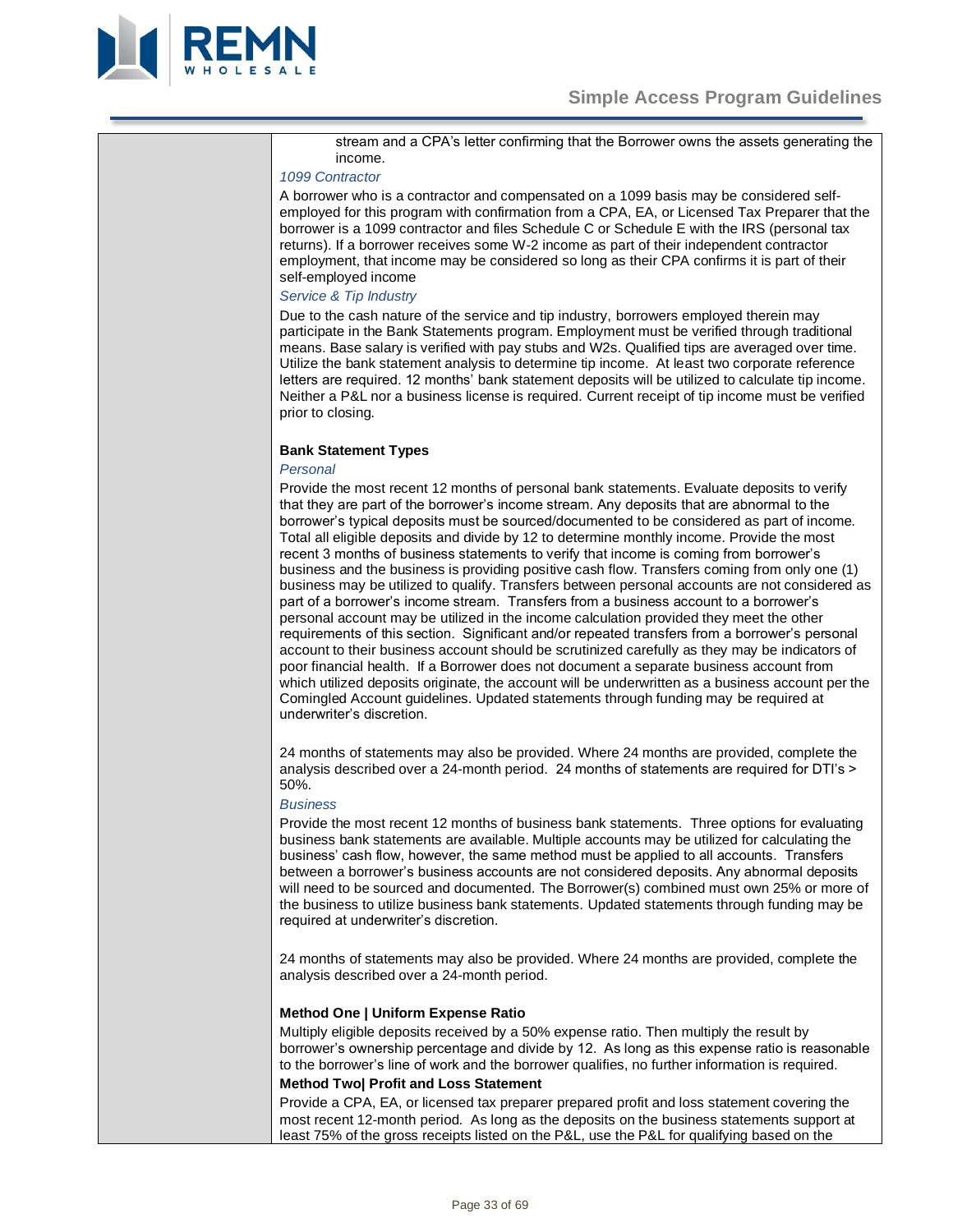

<span id="page-33-0"></span>

| borrower's pro-rate share of ownership. The resulting income should be reasonable to the<br>borrower's line of work.                                                                                                                                                                                                                                                                                                                                                                                                                                                                                                           |
|--------------------------------------------------------------------------------------------------------------------------------------------------------------------------------------------------------------------------------------------------------------------------------------------------------------------------------------------------------------------------------------------------------------------------------------------------------------------------------------------------------------------------------------------------------------------------------------------------------------------------------|
| Method Three   CPA Letter for Expense Ratio                                                                                                                                                                                                                                                                                                                                                                                                                                                                                                                                                                                    |
| Provide a CPA, EA, or licensed tax preparer letter stating the business' expense ratio based on<br>the most recent year's tax return. The CPA letter may not include any exculpatory language.<br>Multiply the expense ratio by the business' total deposits over the 12-month period shown on<br>bank statements. Deduct that figure from the total deposits. Multiply net deposits by the<br>borrower's pro-rata ownership percentage and divide by 12. The resulting income should be<br>reasonable to the borrower's line of work.                                                                                         |
|                                                                                                                                                                                                                                                                                                                                                                                                                                                                                                                                                                                                                                |
| <b>Comingled Accounts</b><br>Comingled accounts refer to borrowers who do not maintain separate business and personal<br>accounts. These accounts will be treated as business accounts for purposes of determining<br>income. Utilize one of the above methods to calculate income.                                                                                                                                                                                                                                                                                                                                            |
| <b>Non-Sufficient Funds (NSFs)</b>                                                                                                                                                                                                                                                                                                                                                                                                                                                                                                                                                                                             |
| Non-Sufficient Funds (NSF) is a term used to indicate that a demand for payment (a check)<br>cannot be honored because insufficient funds are available in the account on which the<br>instrument was drawn. In simplified terms, a check has been presented for clearance, but the<br>amount written on the check exceeds the available balance in the account. An NSF will be<br>counted against the borrower when the borrower's account is overdrawn. Returned check<br>situations that result in NSFs will be considered separately. Returned checks that do not result<br>in a negative balance are not considered NSFs. |
| A distinction is made between overdrafts and NSFs covered with borrower's own funds (e.g.,<br>savings accounts, "sweep" accounts) versus use of a line of credit or credit card accounts to<br>cover NSFs. In order to avoid treatment as an NSF, there cannot be a fee associated with<br>curing an overdraft.                                                                                                                                                                                                                                                                                                                |
| NSFs are countered on an "instance" basis. An instance is defined as one time that an account<br>is overdrawn and subsequently brough current. One instance may have multiple NSFs;<br>however, it is still the same instance until the account is brought current. If the account is<br>brought current and becomes overdrawn again, the second time would be considered a second<br>instance. A maximum of three (3) instances are allowed with twelve (12) months of statements<br>and six (6) are allowed with 24 months. A significant number of NSFs in a single instance will<br>be subject to scrutiny.                |
|                                                                                                                                                                                                                                                                                                                                                                                                                                                                                                                                                                                                                                |
| <b>Income Trend</b><br>Bank statements should show a stable or increasing trend of deposits. If the trend is declining<br>and/or irregular, additional documentation should be provided to support the stability of the<br>borrower's income.                                                                                                                                                                                                                                                                                                                                                                                  |
| Acceptable Variance Levels                                                                                                                                                                                                                                                                                                                                                                                                                                                                                                                                                                                                     |
| In the event that 12 months of statements are provided, a decline in deposits 6 months over 6<br>months of up to 10% is allowed. Beyond 10%, an additional 12 months of statements is<br>required. In the event that 24 months of bank statements are utilized to determine the<br>borrower's income, variances year over year are likely to occur. If the deposit trend is<br>increasing or stable, no additional review is required. If the eligible deposits are declining, it<br>should be addressed as per below. If the decline of deposits is greater than 10% year over                                                |

The deposit trend is measured by calculating the percent change from year one (months 13-24 on the worksheet, previous year) to year two (months 1-12 on the worksheet, most recent year). Eligible deposits from year one should be subtracted from year two, and the difference divided by year one's eligible deposits to determine the change. For example, if year one eligible

<span id="page-33-1"></span>year then the account is ineligible for use in the income calculation.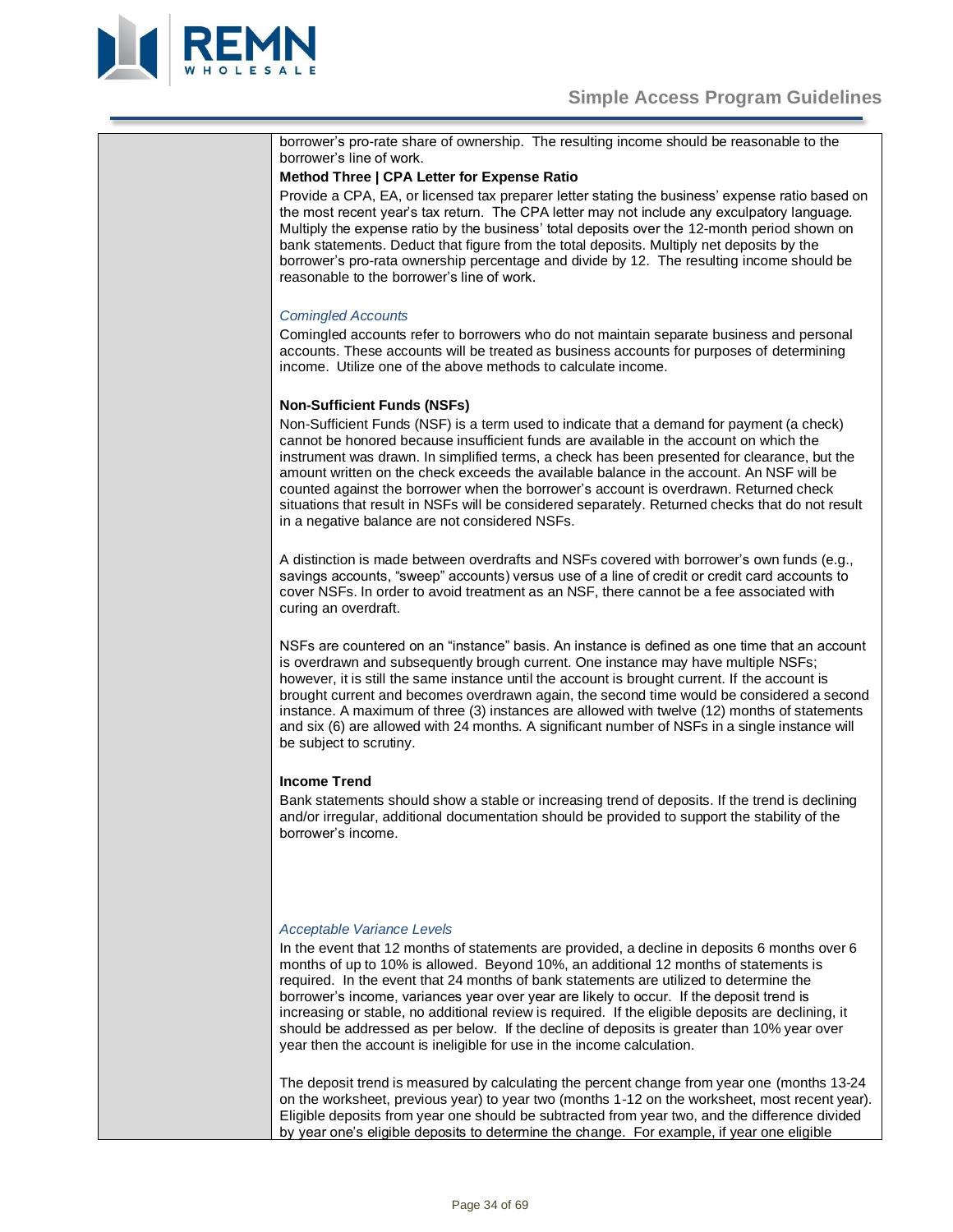

deposits are \$100,000 and year two eligible deposits are \$80,000, the percent change would be a 20% decline (\$80,000 - \$100,000/\$100,000) = 20%

A declining deposit trend should be underwritten as follows:

- 1. If the eligible deposits declined year over year by less than 5%, utilize a 24-month average
- 2. If the eligible deposits declined by greater than 5% up to 10% year over year, utilize a 12-month average of the most recent year's eligible deposits. In the event the borrower is utilizing method 2 to qualify, a revised P&L should be provided covering only the most recent 12-month period and used for determining the borrower's income.
- 3. If the eligible deposits declined year over year by more than 10%, the account is ineligible.

The borrower must provide a written explanation for a decline >5% in year over year eligible deposits. The explanation must address the reason for the decline and whether or not this event will continue into the future.

### <span id="page-34-0"></span>**Co-Borrower Income**

Full documentation from a co-borrower who is not self-employed may be used to supplement bank statement income. See full documentation guidelines for additional information on acceptable sources and requirements. Taxable income is counted on a "gross" amount regardless of the net deposit shown on bank statements. Deposits resulting from these income sources should be deducted from the bank statement analysis. Non-Taxable income may be grossed up by 25%.

#### <span id="page-34-1"></span>**Other Income Sources**

# *Rental Income*

#### Purchase

Utilize the appraiser's opinion of market rent to determine rental income. Utilize a 25% vacancy factor to determine gross rental income. No lease is required, however if a lease is in place then utilize the lesser of the lease or the appraiser's opinion of market rent. If the property is a primary residence (i.e. 2-4-unit property), add the rental income to gross income and do not offset the PITIA. If the property is an investment property, calculate the subject property's rental income on a net basis. No rental management history is required. Rental income may not be utilized on a second home.

#### Subject Property Refinance

Utilize 75% of the current lease income. Do not include rental deposits as part of the income stream. If the property is a primary residence (i.e. 2-4-unit property), add the rental income to gross income and do not offset the PITIA. If the property is an investment property, calculate the subject property's rental income on a net basis. No rental management history is required, except as otherwise specified; however, the property must be currently leased to utilize the income. A lease that has expired and converted to month-to-month is acceptable for this purpose. The Borrower must document one (1) months' receipt of rental income in all cases, dated within 60 calendar days of the Note Date. Properties that have historically been rented on a short term basis are subject to case by case review to utilize the income. If allowed, income would be averaged over the most recent 12-month period. Gaps are acceptable however the leases will still be averaged over a 12-month period. A 25% vacancy factor still applies.

#### Non-Subject Property

Utilize 75% of the current rental income less documented PITIA to qualify. Do not include rental deposits as part of the income stream. No rental management history is required; however, the property must be currently leased to utilize the income. A lease that has expired and converted to month-to-month is acceptable for this purpose. The Borrower must document the most recent one (1) months' rental income in all cases within 60 days of the note date. Rental income may not be utilized on a second home. Properties that have historically been rented on a short term basis will have their rents averaged over the most recent 12-month period. Gaps are acceptable however the leases will still be averaged over a 12-month period. A 25% vacancy factor still applies.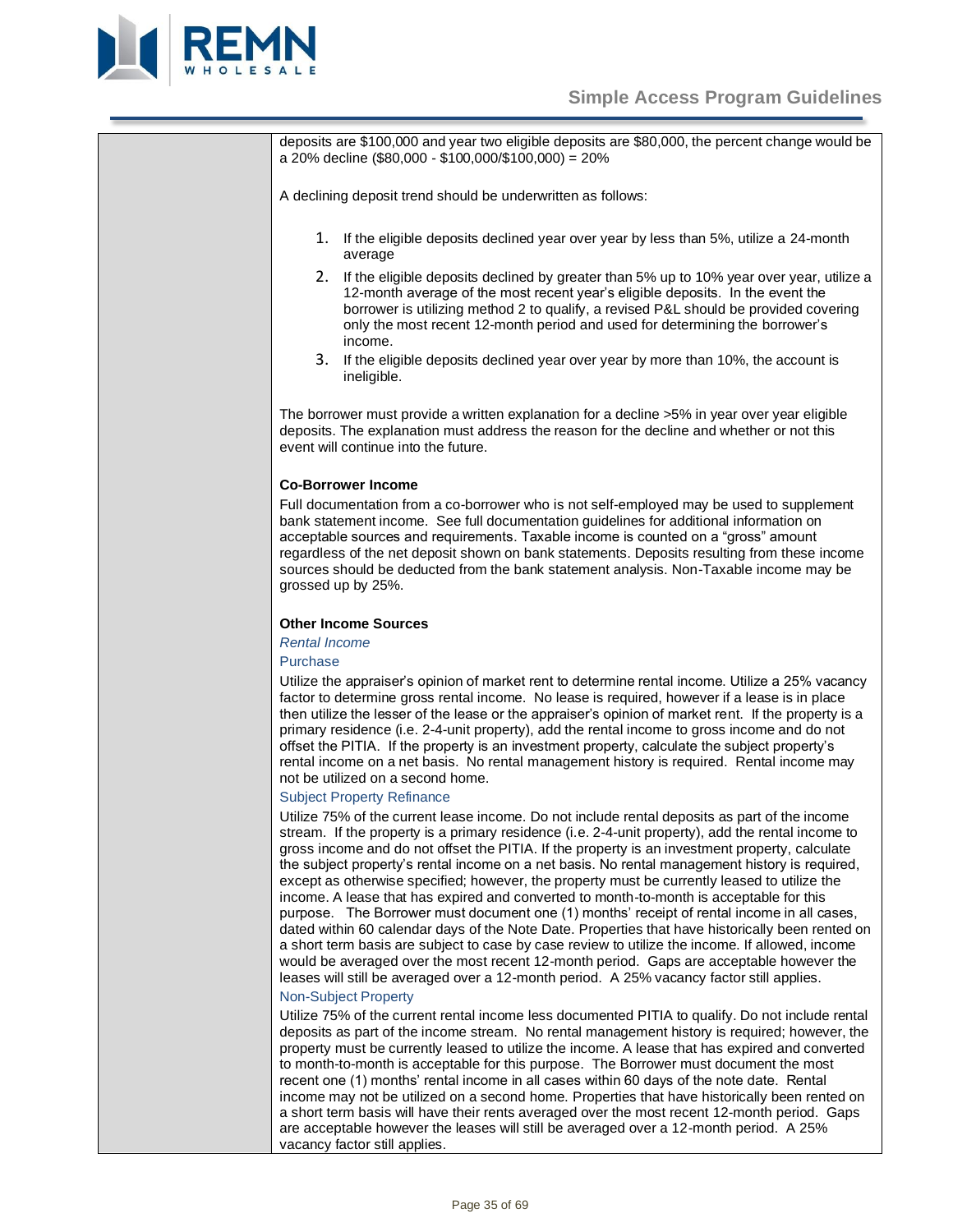

<span id="page-35-0"></span>

|                      | Income from Roommate in a Single-Family Residence                                                                                                                                                                                                                                                                                                                                                                                                                                                                                                                                                                                                                                                                                                                                                                                                                                                                                                                                                                                                                                                     |
|----------------------|-------------------------------------------------------------------------------------------------------------------------------------------------------------------------------------------------------------------------------------------------------------------------------------------------------------------------------------------------------------------------------------------------------------------------------------------------------------------------------------------------------------------------------------------------------------------------------------------------------------------------------------------------------------------------------------------------------------------------------------------------------------------------------------------------------------------------------------------------------------------------------------------------------------------------------------------------------------------------------------------------------------------------------------------------------------------------------------------------------|
|                      | See Full Documentation guidelines for guidance. Note that tax return requirement listed in that<br>section does not apply. Show 12 months' receipt of boarder income to consider it effective<br>income.                                                                                                                                                                                                                                                                                                                                                                                                                                                                                                                                                                                                                                                                                                                                                                                                                                                                                              |
|                      | <b>Accessory Unit Rental Income</b>                                                                                                                                                                                                                                                                                                                                                                                                                                                                                                                                                                                                                                                                                                                                                                                                                                                                                                                                                                                                                                                                   |
|                      | Rental income from an accessory unit may be utilized towards qualifying income. 75% of the<br>rents may be utilized. On a purchase transaction, the appraiser's opinion of market rent may be<br>utilized. On a refinance transaction, the rental income must be documented by a lease, and<br>proof of receipt of most recent one month's rental income dated within 60 calendar days of the<br>Note Date. In all cases, the appraiser must be able to verify with the building department that<br>the accessory unit is a.) legal and b.) may legally be rented.                                                                                                                                                                                                                                                                                                                                                                                                                                                                                                                                    |
|                      | Principal Residence Being Vacated by a Borrower (a/k/a Departing Residence)                                                                                                                                                                                                                                                                                                                                                                                                                                                                                                                                                                                                                                                                                                                                                                                                                                                                                                                                                                                                                           |
|                      | When a Borrower vacates a principal residence in favor of another principal residence, the<br>rental income, reduced by the appropriate vacancy factor, may be considered in the<br>underwriting analysis. 75% of the monthly gross rental income less the property's PITIA is<br>utilized for qualification. A properly executed lease agreement (that is, a lease signed by the<br>Borrower and the lessee) of at least one year's duration after the loan is closed is required.<br>Evidence of the security deposit and/or evidence the first month's rent was paid to the<br>homeowner must also be provided. The Borrower needs to evidence sufficient equity in the<br>vacated property defined by an LTV ratio of 75% or less. Equity can be evidenced by a<br>residential appraisal no more than six (6) months old, an automated valuation tool run by Seller<br>and from a service acceptable to REMN WS, or by comparing the unpaid principle balance<br>against the original purchase price of the property.                                                                             |
|                      | Full Documentation Supplemental Income Sources                                                                                                                                                                                                                                                                                                                                                                                                                                                                                                                                                                                                                                                                                                                                                                                                                                                                                                                                                                                                                                                        |
|                      | Borrowers relying on bank statements to calculate DTI may supplement their income with the<br>following sources: Social Security, Pension, Asset Utilization/Distribution, alimony, child<br>support, and second job income. Utilize the full documentation guidelines for documentation<br>requirements and calculation methods. Provide W-2's and 1099's as applicable, but do not<br>provide tax returns. Self-Employed income as calculated via bank statements must still be the<br>Borrower's primary income source.                                                                                                                                                                                                                                                                                                                                                                                                                                                                                                                                                                            |
| <b>Income - 1099</b> | <b>Product Eligibility</b>                                                                                                                                                                                                                                                                                                                                                                                                                                                                                                                                                                                                                                                                                                                                                                                                                                                                                                                                                                                                                                                                            |
| Only                 | The 1099 Only product is designed for Borrowers who receive compensation either in the form<br>of commission or on an independent contractor basis and receive IRS form 1099 at year end. In<br>order to be eligible, the Borrower's primary income source (>50% of qualifying income) must be<br>income as calculated on 1099(s) provided less applicable expense ratio. The 1099(s) provided<br>should cover a complete calendar year. In the event that the Borrower converted from W-2 to<br>1099 during the previous year, the W-2 to 1099 guidelines should be utilized. A borrower who is<br>an independent contractor and receives a portion of their independent contractor income as W-<br>2 may have the W-2 income included in the income calculation as long as a CPA/EA/licensed<br>tax preparer letter is provided verifying the W-2 income is not the result of employment income.<br>The letter will be good for 30 days. Two year's employment history must be verified via either a<br>written VOE, CPA's letter, or other documentation relevant to the Borrower's circumstances. |
|                      | The following documentation is required for this program:<br>• Most recent one or two years of 1099(s)                                                                                                                                                                                                                                                                                                                                                                                                                                                                                                                                                                                                                                                                                                                                                                                                                                                                                                                                                                                                |
|                      | • Documentation of receipt of year to date income within 120 calendar days of the note date via<br>one of the following:                                                                                                                                                                                                                                                                                                                                                                                                                                                                                                                                                                                                                                                                                                                                                                                                                                                                                                                                                                              |
|                      | o A check stub or checks showing receipt of YTD income, or                                                                                                                                                                                                                                                                                                                                                                                                                                                                                                                                                                                                                                                                                                                                                                                                                                                                                                                                                                                                                                            |
|                      | o Bank statements showing receipt of YTD income<br>• A CPA, EA or licensed tax preparer completed profit and loss statement or expense ratio                                                                                                                                                                                                                                                                                                                                                                                                                                                                                                                                                                                                                                                                                                                                                                                                                                                                                                                                                          |
|                      | letter, as applicable<br>• Transcripts of the 1099s/W-2's provided by the IRS                                                                                                                                                                                                                                                                                                                                                                                                                                                                                                                                                                                                                                                                                                                                                                                                                                                                                                                                                                                                                         |
|                      | Any income sources that are illegal under local, state and/or federal law are not eligible under<br>this product.                                                                                                                                                                                                                                                                                                                                                                                                                                                                                                                                                                                                                                                                                                                                                                                                                                                                                                                                                                                     |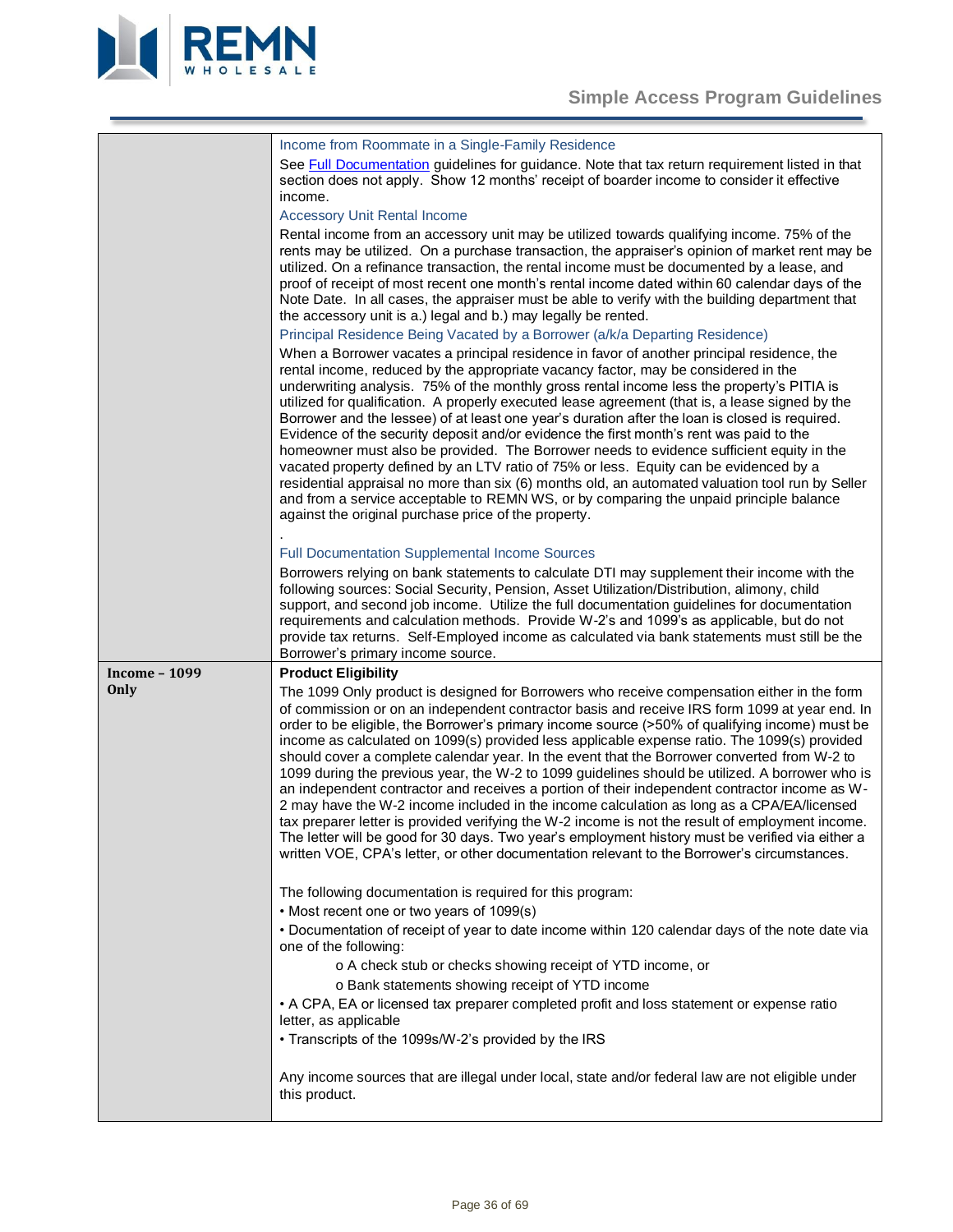

In the event that 1099(s) are issued to an entity, the borrower's ownership interest in the entity must be 100% as documented via a CPA/EA/tax preparer letter or equivalent or equivalent documentation.

# Income Calculation Method

Qualifying income is based on the 1099(s) provided less an applicable expense ratio using one of the methods described. In the event two years of 1099s are provided, a 24 month average of net income shall be utilized in the event of stable or increasing gross receipts. A 12 month average of net income shall be utilized in the event of declining gross receipts. Year to date gross receipts should support the 1099s supplied and relied upon to qualify.

# **Method One | Uniform Expense Factor**

Apply a 25% expense factor to all eligible gross receipts. So long as this expense ratio is reasonable to Borrower's line of work and Borrower qualifies, no further information is required.

# **Method Two | Profit and Loss Statement**

Provide a CPA, EA, or licensed tax preparer prepared profit and loss statement covering the most recent one or two calendar years, depending on the 1099s provided. As long as the gross receipts on the 1099s support at least 90% of the gross receipts listed on the P&L, use the net income on the P&L for qualifying income. The resulting income should be reasonable to the Borrower's line of work. If two years of 1099s are provided and the gross receipt trend is declining, a profit and loss statement covering the most recent calendar year must be provided and utilized to qualify.

# **Method Three | CPA Letter for Expense Ratio**

Provide a CPA, EA, or licensed tax preparer letter stating the Borrower's expense ratio based on their most recent year's tax return. The letter may not include any exculpatory language. Multiply the expense ratio by the gross receipts shown on the 1099s relied upon for qualification. Deduct that figure from the gross receipts listed on the 1099(s) and use the resulting number to qualify, averaged over the number of months of income provided. The resulting income should be reasonable to the Borrower's line of work. If two years of 1099s are provided and the gross receipt trend is declining, the income shall be calculated based on the most recent year's 1099(s) only less the stated expense ratio.

# Co-borrower Income

Full documentation from a Co-Borrower who is does not rely on 1099s may be used to supplement the 1099 income. See full documentation guidelines for additional information on acceptable sources and requirements. Taxable income is counted on a "gross" amount. Non-Taxable income may be grossed up by 25%.

# **Other Income Sources**

# *Rental Income*

#### Purchase

Utilize the appraiser's opinion of market rent to determine rental income. Utilize a 25% vacancy factor to determine gross rental income. No lease is required, however if a lease is in place then utilize the lesser of the lease or the appraiser's opinion of market rent. If the property is a primary residence (i.e. 2-4-unit property), add the rental income to gross income and do not offset the PITIA. If the property is an investment property, calculate the subject property's rental income on a net basis. No rental management history is required. Rental income may not be utilized on a second home.

# Subject Property Refinance

Utilize 75% of the current lease income. Do not include rental deposits as part of the income stream. If the property is a primary residence (i.e. 2-4-unit property), add the rental income to gross income and do not offset the PITIA. If the property is an investment property, calculate the subject property's rental income on a net basis. No rental management history is required, however the property must be currently leased to utilize the income. Rental income may not be utilized on a second home. A lease that has expired and converted to month-to-month is acceptable for this purpose. In the event the tenancy is at will with no formal lease agreement in place, a letter form borrower outlining terms may be accepted. The Borrower must document one months' receipt of rental income, dated within 60 calendar days of the note date, in all cases. Properties that have historically been rented on a short-term basis will have their rents averaged over the most recent 12-month period. Gaps are acceptable however the leases will still be averaged over a 12-month period.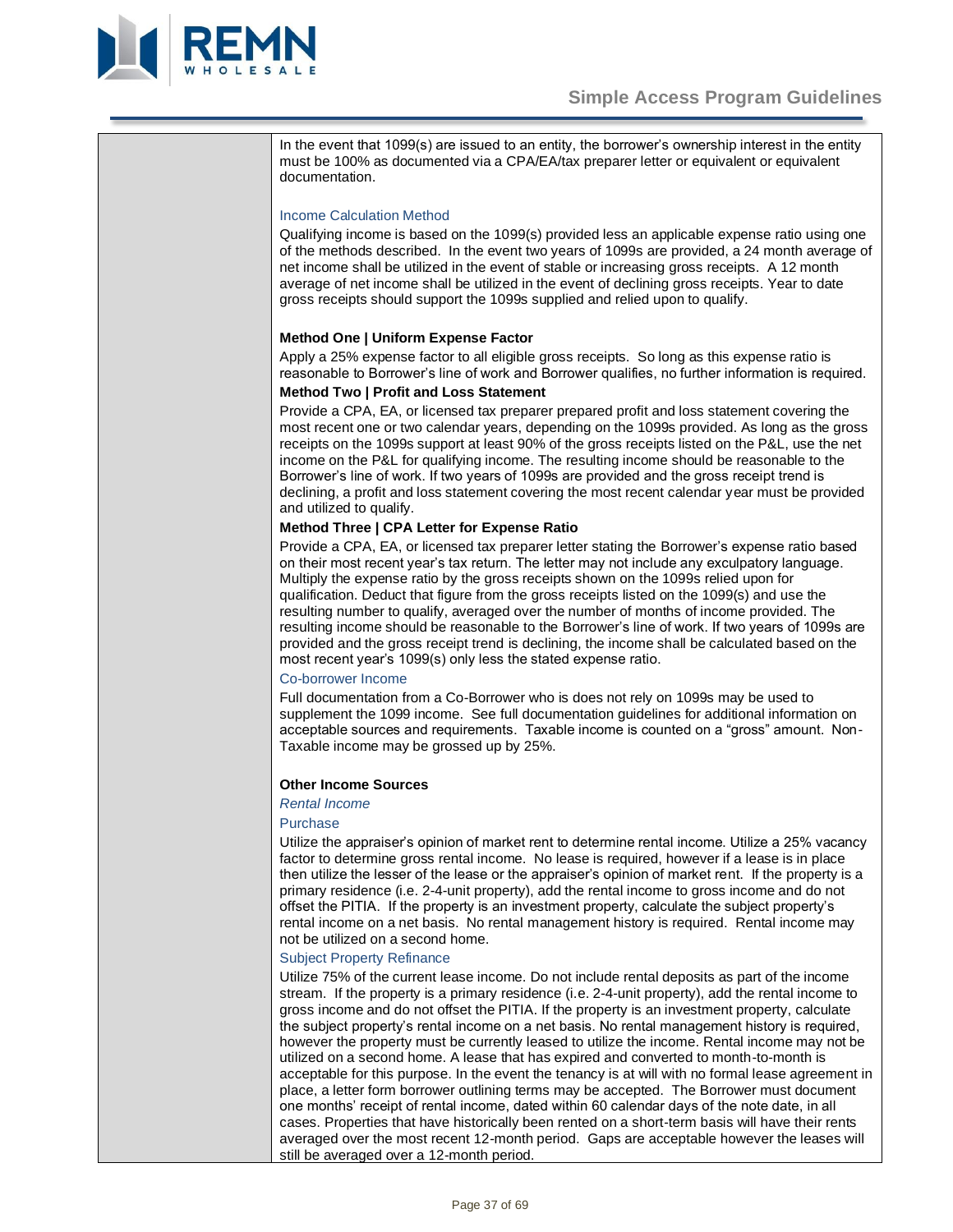

<span id="page-37-0"></span>

|                       | <b>Non-Subject Property</b><br>Utilize 75% of the current rental income less documented PITIA to qualify. Do not include rental<br>deposits as part of the income stream. No rental management history is required; however, the<br>property must be currently leased to utilize the income. Rental income may not be utilized on a<br>second home. A lease that has expired and converted to month-to-month is acceptable for this<br>purpose. In the event the tenancy is at will with no formal lease agreement in place, a letter<br>form borrower outlining terms may be accepted. The Borrower must document one months'<br>receipt of rental income, dated within 60 calendar days of the note date, in all cases. Properties<br>that have historically been rented on a short-term basis will have their rents averaged over the<br>most recent 12-month period. Gaps are acceptable however the leases will still be averaged<br>over a 12-month period.<br><b>Departing Residence</b> |
|-----------------------|-------------------------------------------------------------------------------------------------------------------------------------------------------------------------------------------------------------------------------------------------------------------------------------------------------------------------------------------------------------------------------------------------------------------------------------------------------------------------------------------------------------------------------------------------------------------------------------------------------------------------------------------------------------------------------------------------------------------------------------------------------------------------------------------------------------------------------------------------------------------------------------------------------------------------------------------------------------------------------------------------|
|                       | When a borrower vacates a principal residence in favor of another principal residence, the<br>rental income, reduced by the appropriate vacancy factor, may be considered in the<br>underwriting analysis.                                                                                                                                                                                                                                                                                                                                                                                                                                                                                                                                                                                                                                                                                                                                                                                      |
|                       | 75% of the monthly gross rental income less the property's PITIA is utilized for qualification. A<br>properly executed lease agreement (that is, a lease signed by the Borrower and the lessee) of<br>at least one year's duration after the loan is closed is required. Evidence of the security deposit<br>and/or evidence the first month's rent was paid to the homeowner must also be provided. The<br>borrower needs to evidence sufficient equity in the vacated property defined by an LTV ratio of<br>75% or less. Equity can be evidenced by a residential appraisal no more than 6 months old, an<br>automated valuation tool run by Seller and from a service acceptable to REMN WS, or by<br>comparing the unpaid principal balance against the original purchase price of the property.                                                                                                                                                                                           |
|                       | Income from Roommate in a Single-Family Residence                                                                                                                                                                                                                                                                                                                                                                                                                                                                                                                                                                                                                                                                                                                                                                                                                                                                                                                                               |
|                       | See Full Documentation guidelines for guidance. Note that tax return requirement listed in that<br>section does not apply. Show 12 months' receipt of boarder income to consider it effective<br>income.                                                                                                                                                                                                                                                                                                                                                                                                                                                                                                                                                                                                                                                                                                                                                                                        |
|                       | <b>Accessory Unit Rental Income</b>                                                                                                                                                                                                                                                                                                                                                                                                                                                                                                                                                                                                                                                                                                                                                                                                                                                                                                                                                             |
|                       | Rental income from an accessory unit may be utilized towards qualifying income. On a<br>purchase transaction, the appraiser's opinion of market rent may be utilized. On a refinance<br>transaction, the rental income must be documented by a lease, and proof of receipt of most<br>recent one month's rental income, dated within 60 calendar days of the note date. When used<br>on the subject property, the appraiser must be able to verify with the building department that<br>the accessory unit is a.) legal and b.) may legally be rented.                                                                                                                                                                                                                                                                                                                                                                                                                                          |
|                       | <b>Other Income Sources</b>                                                                                                                                                                                                                                                                                                                                                                                                                                                                                                                                                                                                                                                                                                                                                                                                                                                                                                                                                                     |
|                       | Borrowers relying on 1099s less applicable expense ratio to calculate DTI may supplement their<br>income with the following sources: Social Security, Pension, Asset Utilization/Distribution,<br>Alimony, Child Support, and Second Job income. Utilize the full documentation guidelines for<br>eligibility, documentation requirements and calculation methods. Provide W-2's and 1099's as<br>applicable, but do not provide tax returns. The Borrower must verify these alternative income<br>sources without providing tax documents other than W-2's/1099's, and they must derive their<br>primary income source from self-employed activity calculated based on the 1099(s) less the<br>applicable expense ratio.                                                                                                                                                                                                                                                                       |
| <b>Income - Asset</b> | <b>Product Eligibility</b>                                                                                                                                                                                                                                                                                                                                                                                                                                                                                                                                                                                                                                                                                                                                                                                                                                                                                                                                                                      |
| Qualifier             | Qualification is determined solely based on the borrower's assets which are liquid or may be<br>liquidated without restriction. No income or employment needs to be verified. No DTI is<br>developed for this program. Total post-closing assets must meet one of the three requirements<br>below. Funds to close must be documented in accordance with guideline requirements.<br>Method One   Mortgage Only                                                                                                                                                                                                                                                                                                                                                                                                                                                                                                                                                                                   |
|                       | Total post-closing assets must equal 125% of all outstanding mortgage debt for which the<br>Applicant has personal liability. Any mortgage debt which an applicant may document in<br>compliance with <b>Business Debt in Borrower's Name or Co-Signed Loans</b> Sections may be<br>omitted from this calculation.                                                                                                                                                                                                                                                                                                                                                                                                                                                                                                                                                                                                                                                                              |
|                       | <b>Method Two   Simplified</b>                                                                                                                                                                                                                                                                                                                                                                                                                                                                                                                                                                                                                                                                                                                                                                                                                                                                                                                                                                  |
|                       | Total post-closing assets must equal 120% of the subject loan amount on the subject property<br>plus 30% of all other outstanding debt (mortgage and consumer). Any debt which an applicant<br>may document in compliance with Business Debt in Borrower's Name or Co-Signed Loans<br>Sections may be omitted from this calculation.                                                                                                                                                                                                                                                                                                                                                                                                                                                                                                                                                                                                                                                            |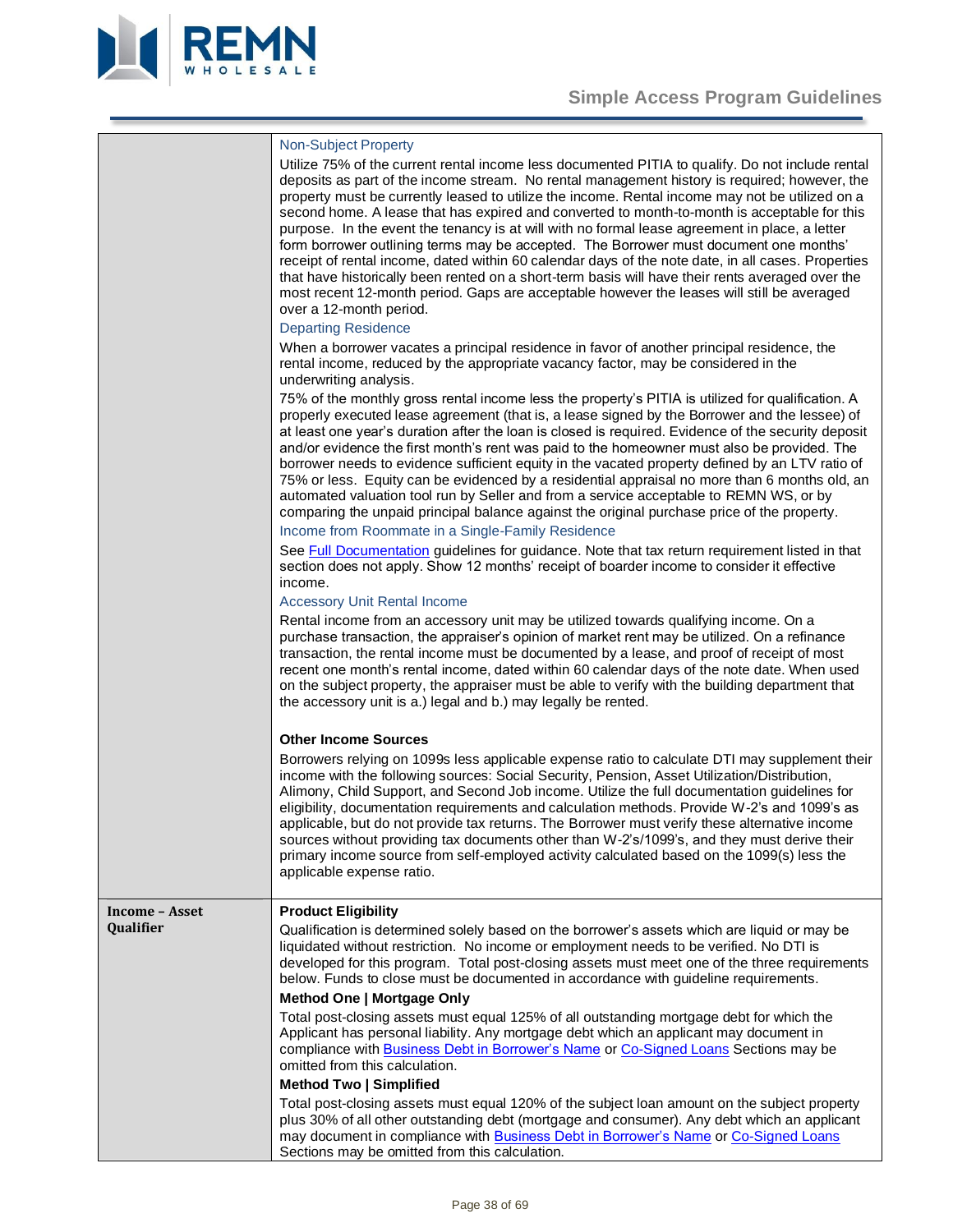

<span id="page-38-0"></span>

| <b>Method Three   Traditional</b>                                                                                                                                                                                                                                                                                                                                                                                                                                                                                                                                                                                                                                                                                                                                                                                                                                                                                                                                                                                                                                                                                                    |
|--------------------------------------------------------------------------------------------------------------------------------------------------------------------------------------------------------------------------------------------------------------------------------------------------------------------------------------------------------------------------------------------------------------------------------------------------------------------------------------------------------------------------------------------------------------------------------------------------------------------------------------------------------------------------------------------------------------------------------------------------------------------------------------------------------------------------------------------------------------------------------------------------------------------------------------------------------------------------------------------------------------------------------------------------------------------------------------------------------------------------------------|
| •100% of loan amount                                                                                                                                                                                                                                                                                                                                                                                                                                                                                                                                                                                                                                                                                                                                                                                                                                                                                                                                                                                                                                                                                                                 |
| •Reserves required per program guidelines                                                                                                                                                                                                                                                                                                                                                                                                                                                                                                                                                                                                                                                                                                                                                                                                                                                                                                                                                                                                                                                                                            |
| •60 months of total of other debt service, as determined by the liability section of this guideline.<br>Do not include PITIA on rental properties, as that is addressed separately. Do not include<br>PITIA on the subject property.                                                                                                                                                                                                                                                                                                                                                                                                                                                                                                                                                                                                                                                                                                                                                                                                                                                                                                 |
| •60 months of net loss on rental real estate properties as determined below in this section. Do<br>not include the subject property's PITIA.                                                                                                                                                                                                                                                                                                                                                                                                                                                                                                                                                                                                                                                                                                                                                                                                                                                                                                                                                                                         |
| <b>Income Calculation</b>                                                                                                                                                                                                                                                                                                                                                                                                                                                                                                                                                                                                                                                                                                                                                                                                                                                                                                                                                                                                                                                                                                            |
| <b>Eligible Asset Types</b>                                                                                                                                                                                                                                                                                                                                                                                                                                                                                                                                                                                                                                                                                                                                                                                                                                                                                                                                                                                                                                                                                                          |
| Assets are determined based on the below calculation:                                                                                                                                                                                                                                                                                                                                                                                                                                                                                                                                                                                                                                                                                                                                                                                                                                                                                                                                                                                                                                                                                |
| • Cash and cash equivalents-100% of face value                                                                                                                                                                                                                                                                                                                                                                                                                                                                                                                                                                                                                                                                                                                                                                                                                                                                                                                                                                                                                                                                                       |
| • Marketable securities (excludes unvested RSUs and Stock options) - 80%                                                                                                                                                                                                                                                                                                                                                                                                                                                                                                                                                                                                                                                                                                                                                                                                                                                                                                                                                                                                                                                             |
| • Retirement funds - 70% unless if borrower is of retirement age, then use 80%. If utilizing<br>retirement account, document borrower's ability to access the funds.                                                                                                                                                                                                                                                                                                                                                                                                                                                                                                                                                                                                                                                                                                                                                                                                                                                                                                                                                                 |
| • Cash surrender value of an annuity or life insurance contract - 100%                                                                                                                                                                                                                                                                                                                                                                                                                                                                                                                                                                                                                                                                                                                                                                                                                                                                                                                                                                                                                                                               |
| • Bitcoin: 50%, unless liquidated and deposited into another account                                                                                                                                                                                                                                                                                                                                                                                                                                                                                                                                                                                                                                                                                                                                                                                                                                                                                                                                                                                                                                                                 |
| The balance of any loans secured against financial assets being used for asset qualification will<br>be netted against the asset's value before application of discount, without regards to the total<br>amount that may be drawn. The borrower(s) may only use their proportionate share of any<br>accounts jointly held with parties who are not on the loan application. If no specified<br>percentage of ownership is listed, it will be assumed the account is divided evenly amongst the<br>account holders.<br><b>Documentation Requirements</b>                                                                                                                                                                                                                                                                                                                                                                                                                                                                                                                                                                              |
|                                                                                                                                                                                                                                                                                                                                                                                                                                                                                                                                                                                                                                                                                                                                                                                                                                                                                                                                                                                                                                                                                                                                      |
| The most recent 6 months of statements must be provided for any account that will be utilized<br>for asset qualification. The statements must be analyzed for deposit activity. Any deposit<br>greater than 10% of the face value of the account of the most recent statement must be<br>sourced and documented. Business accounts used for funds to close should follow standard<br>asset requirements. Gift funds do not need to be seasoned any longer than would be required<br>under standard asset requirements. Gift funds may be utilized for funds to close a purchase<br>only. Any deposits which cannot be sourced will be deducted from the end value of the<br>account. Note: taxes, insurance, and HOA/common charges on non-subject properties do not<br>need to be documented if utilizing Methods 1 or 2. Asset balances must be verified with the<br>most recent full month's statement available as of the closing date. If statements are issued<br>quarterly, provide updated documentation showing a balance within 120 days of the note date,<br>via statements or other verification of the account balance. |
| The residual income for the Asset Qualifier product must meet or exceed \$1,500 per month. For<br>purposes of the product, gross income is determined by taking available assets and dividing by<br>48 months. Do not impute tax deductions when determining residential income.                                                                                                                                                                                                                                                                                                                                                                                                                                                                                                                                                                                                                                                                                                                                                                                                                                                     |
| <b>Ineligible Asset Types</b>                                                                                                                                                                                                                                                                                                                                                                                                                                                                                                                                                                                                                                                                                                                                                                                                                                                                                                                                                                                                                                                                                                        |
| • Business funds (may be used for funds to close)                                                                                                                                                                                                                                                                                                                                                                                                                                                                                                                                                                                                                                                                                                                                                                                                                                                                                                                                                                                                                                                                                    |
| • Non-liquid assets (automobiles, artwork, business net worth etc.)                                                                                                                                                                                                                                                                                                                                                                                                                                                                                                                                                                                                                                                                                                                                                                                                                                                                                                                                                                                                                                                                  |
| • Face value of life insurance. Cash value of a vested life insurance policy is allowed at 100%.<br>When used for reserves the cash value must be documented but does not need to be                                                                                                                                                                                                                                                                                                                                                                                                                                                                                                                                                                                                                                                                                                                                                                                                                                                                                                                                                 |

- liquidated or received by borrower.
- Unvested restricted stock
- Stock options, unless exercised
- Securities that are not publicly traded
- Cryptocurrency other than Bitcoin

# *Rental Property Calculation*

Rental properties are counted on a net basis based on 75% of lease less PITIA to determine impact on debt service. Net rent can never exceed \$0 for determining impact. For example, a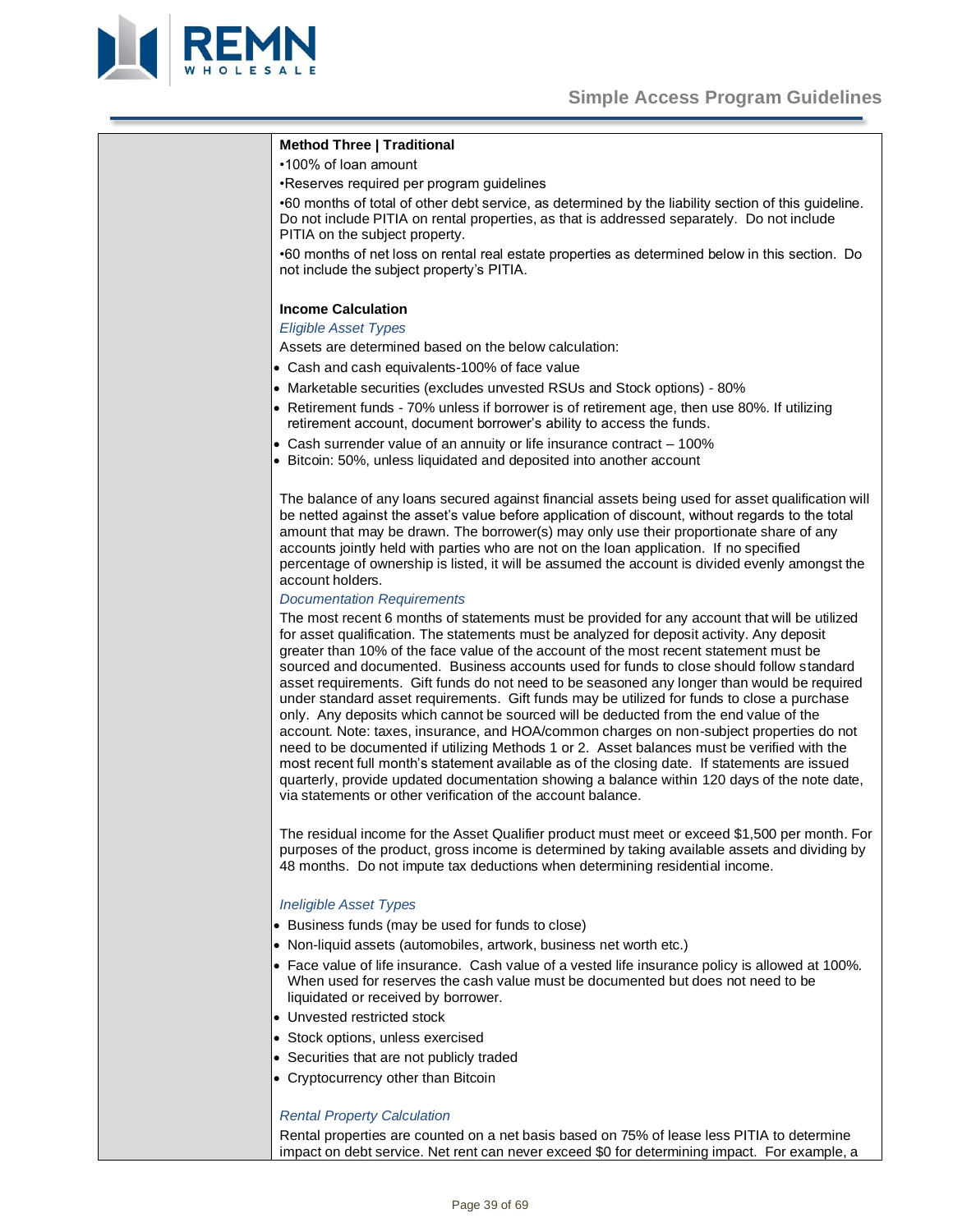

# **Simple Access Program Guidelines**

<span id="page-39-3"></span><span id="page-39-2"></span><span id="page-39-1"></span><span id="page-39-0"></span>

|                                                 | property with a lease of \$1,600 and PITIA of \$1,500 would have \$300 per month added to debt<br>service (\$1,600 x 75% less \$1,500=-\$300). A lease of \$2,400 and PITIA of \$1,500 would have<br>\$0 per month added to the debt service (\$2,400 x 75%=\$1,800 less \$1,500= \$300). Since the<br>result is greater than \$0, nothing is added to the debt service. Each property is countered<br>separately. Other REO (including any rental properties) require additional reserves. Document<br>at least 3 months receipt of rental income. If no rent can be documented for the property,<br>include the full PITIA in its debt service.                                                                                                                                                                                                                                                                                                                                                                                                                                                                 |
|-------------------------------------------------|-------------------------------------------------------------------------------------------------------------------------------------------------------------------------------------------------------------------------------------------------------------------------------------------------------------------------------------------------------------------------------------------------------------------------------------------------------------------------------------------------------------------------------------------------------------------------------------------------------------------------------------------------------------------------------------------------------------------------------------------------------------------------------------------------------------------------------------------------------------------------------------------------------------------------------------------------------------------------------------------------------------------------------------------------------------------------------------------------------------------|
| Income –<br><b>Investor Cash</b><br><b>Flow</b> | <b>Product Eligibility</b><br>Qualification is determined solely based the debt service coverage ratio (DSCR) of the<br>SUBJECT PROPERTY ONLY, as defined by rents divided by proposed PITIA (based on the<br>qualifying rate and payment), unless the interest only payment is utilized. See Qualifying Ratios<br>for more detail. The loan must be eligible for treatment as a business purpose loan. This<br>includes cash-out refinance transactions, where the cash-out proceeds must be used solely for<br>business purposes. At least one borrower on the file must have at least a 12-month history of<br>owning and managing rental properties, though it does not need to have been in the most<br>recent three years. Management of commercial properties is acceptable. See below for<br>requirements to waive the landlord history requirement. No income or employment is verified for<br>this product. No DTI is developed. These loans are deemed business purpose loans and as<br>such are exempt from ATR and QM requirements. They are also exempt from HPML<br>requirements.<br>Qualification |
|                                                 | The debt service coverage ratio is subject to the following requirements. Note that the DSCR is<br>a precise figure and may not be rounded up for purposes of qualification.<br>Purchase, Rate/Term Refinance, and Cash-Out Refinance:<br>Up to 70 LTV:<br>$\bullet$<br>FICO ≥700: No minimum<br>$\circ$<br>FICO <700: 1.0<br>$\circ$<br>Above 70 LTV and up to 75 LTV:<br>FICO $\geq$ 700 and purchase: no minimum (DSCR < 1.0 must have at least a 1-<br>$\circ$<br>year prepayment penalty)<br>Due to 1yr prepayment penalty requirement, DSCR < 1.0 with 70.01<br>- 75% LTV is only eligible in approved states for PPP (see<br><b>Prepayment Penalty section for more detail).</b><br>FICO <700 or refinance: 1.000<br>$\circ$                                                                                                                                                                                                                                                                                                                                                                               |
|                                                 | Above 75 LTV: 1.000<br>Example: Rents of \$1,000 and PITIA of \$800. DSCR=\$1,000/\$800=1.25. This would be<br>eligible for the product.<br>Rents of \$800 and PITIA of \$1,200. DSCR=\$800/\$1,200=.667. This would not be eligible for<br>the product, unless LTV is ≤75%, FICO >700, and borrower has an additional 6 months PITIA<br>reserves.                                                                                                                                                                                                                                                                                                                                                                                                                                                                                                                                                                                                                                                                                                                                                                |
|                                                 | <b>Interest Only Payment Qualification</b><br>The interest only payment on a loan with an interest only payment feature may be used in lieu<br>of an amortizing payment to calculate the Qualifying Payment and the DSCR, provided the LTV<br>does not exceed 75 and the FICO score on the file is not less than 680. The amortizing<br>payment described in the Qualifying Payment section must be used on a cash out refinance or<br>a purchase or rate and term refinance which does not meet the criteria laid out here. The<br>taxes, insurance, homeowner's association dues, and any other payments included in the "TIA"<br>of the PITIA must still be calculated in the DSCR.                                                                                                                                                                                                                                                                                                                                                                                                                            |
|                                                 | <b>Landlord History Waiver</b><br>Borrowers who meet all of the below criteria are not required to document a previous 12 month<br>history of owning and managing rental properties. Underwriting may, in its discretion, request a<br>motivation letter or other information as necessary to establish the loan as a business purpose<br>loan. In instances where there are multiple Borrowers and all Borrowers do not meet the below<br>requirements, the file is subject to additional due diligence to verify it will be a business purpose<br>loan.<br>$\cdot$ 680 FICO<br>• 1.000 DSCR based on a 30 year amortizing payment                                                                                                                                                                                                                                                                                                                                                                                                                                                                               |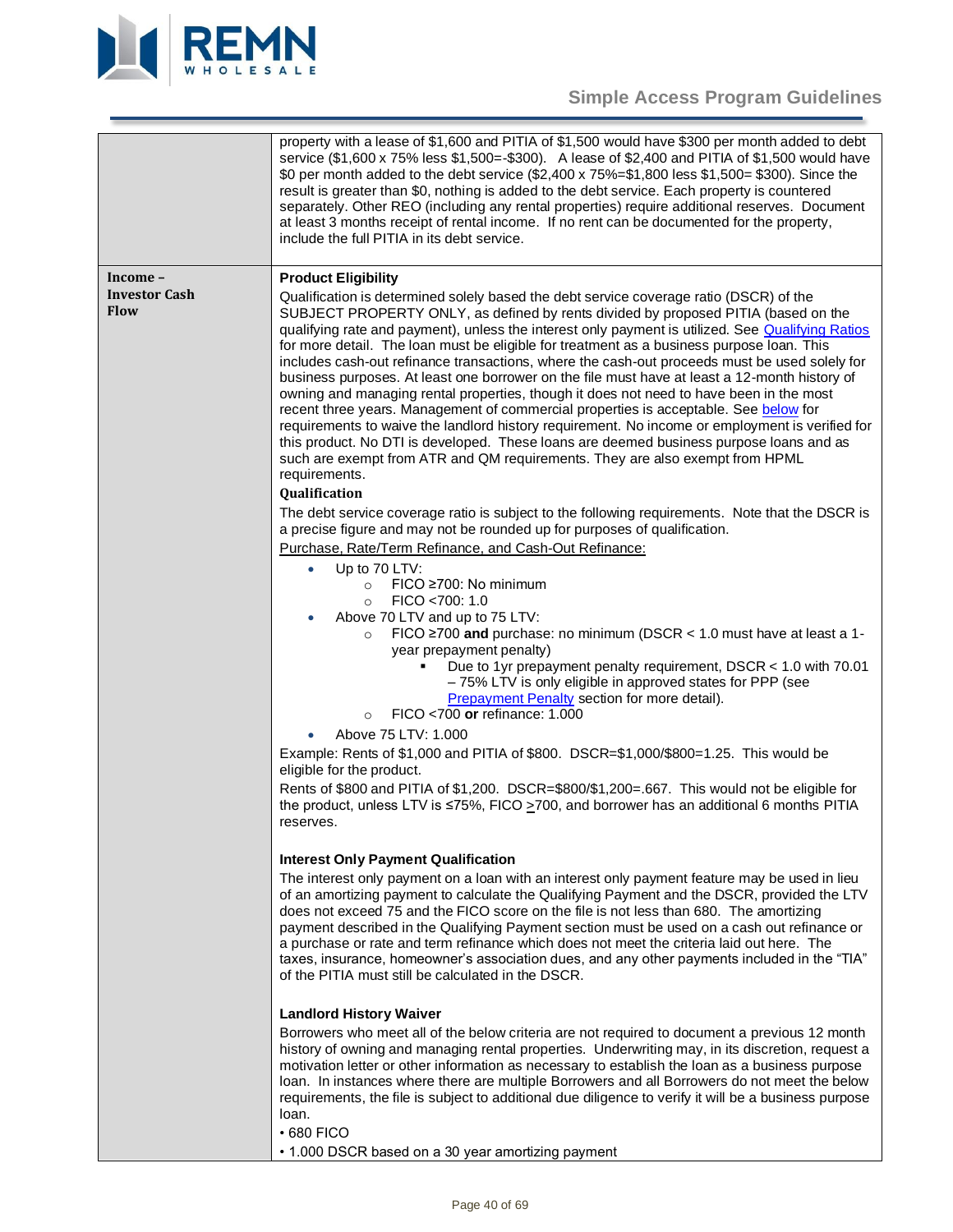

• 0x30x12 on all housing trade lines as of the application date

• No mortgage forbearances with a missed payment in the most recent 12 months prior to the application date

• Purchase transactions only

• Borrower must own their current primary residence

# **Determination of Rents**

### *Purchase*

Use 100% of the market rents as determined by the appraiser. No lease is required. If a lease is in place, the lesser of the market rents or the current rents will be utilized. In the event a property is subject to an at will tenancy without a written lease agreement which will continue after closing, documentation from the seller of the property outlining the terms of the lease including the tenant's name, address, monthly rent will be acceptable as a lease agreement. If a borrower has a tenant in place on a lease which will commence within 60 days of purchase, said lease may be included within the determination of the subject property's cash flow as the current rents. The rental income utilized may not exceed the appraiser's opinion of market rents. The Borrower must provide the executed lease and proof of receipt of 1 months' rent and/or security deposit due per the terms of the lease.

#### *Refinance*

Use 100% of the lesser of current or market rents as determined by the appraiser. Borrower must provide leases in place. An expired lease which either contains language or, per state law, which converts to month-to-month is acceptable. In the event a property is subject to an at will tenancy without a written lease agreement, a letter from the Borrower outlining the terms of the lease including the tenant's name, address, monthly rent, and how long the lease has been active will be acceptable as a lease agreement with proof of the most recent month's rental income. If a borrower has a tenant in place on a lease which will commence within 60 days of closing, said lease may be included within the determination of the subject property's cash flow as the current rents. The rental income utilized may not exceed the appraiser's opinion of market rents. Borrower must provide the executed lease and proof of receipt of 1st months' rent and/or security deposit due per the terms of the lease. In the event that the unit is subject to a lease agreement and the lease agreement exceeds the market rents, the lease may be used to calculate the DSCR provided the lease will continue for at least six months after the note date and the two months of rents due prior to the application date are documented as received timely. Properties rented on a short term basis where the actual rents exceed the market rents may use the actual rents. A 12 month average for the period preceding the application will be developed, a 25% vacancy factor applies to the DSCR calculation, and the gross rents may not be declining more than 10% over 6 months. If the unit is currently vacant, utilize 100% of the market rent.

#### *Multi-Year Lease*

In the event a Borrower has a multi-year lease, an increase coming within 12 months and which will continue for 12 months after the adjustment may be utilized to calculate the DSCR. The increased rents utilized to underwrite under this section may not exceed the appraiser's opinion market rent of the unit(s) in question.

#### *Accessory Unit Rental Income*

Rental income from an accessory unit may be utilized towards qualifying income. On a purchase transaction, the appraiser's opinion of market rent may be utilized. On a refinance transaction, the rental income may rely on the appraiser's opinion of market rent if vacant, otherwise rely upon the lesser of the lease or appraiser's opinion of market rent. In all cases, the appraiser must be able to verify with the building department that the accessory unit is a.) legal and b.) may legally be rented.

#### *Documentation for Other Owned Properties*

Mortgage statements for other properties listed on the Borrower's Schedule of Real Estate Owned are necessary solely to the extent that they are required to validate the payment history of the related mortgage. Other documentation related to the carrying costs of other properties owned such as the property tax bills, homeowner's insurance bills, and/or homeowner's association dues statements is not required.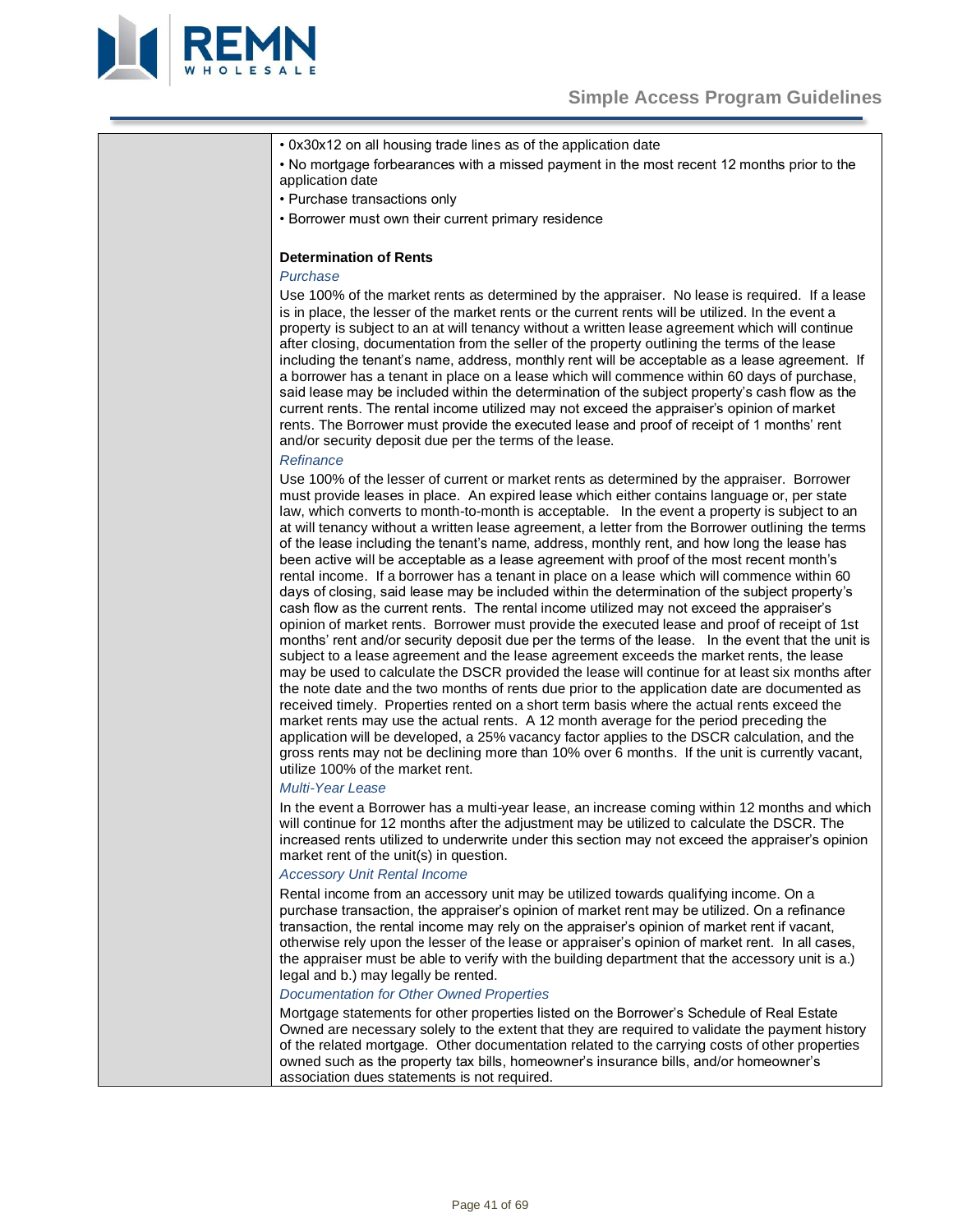

# **Simple Access Program Guidelines**

<span id="page-41-3"></span><span id="page-41-2"></span><span id="page-41-1"></span><span id="page-41-0"></span>

|                             | <b>ASSETS</b>                                                                                                                                                                                                                                                                                                                                                                                                                                                                                                                                                                                                                   |
|-----------------------------|---------------------------------------------------------------------------------------------------------------------------------------------------------------------------------------------------------------------------------------------------------------------------------------------------------------------------------------------------------------------------------------------------------------------------------------------------------------------------------------------------------------------------------------------------------------------------------------------------------------------------------|
| <b>Assets</b>               | The accumulation and availability of liquid assets are a strong factor indicating a sound credit<br>risk. Asset documentation is required to evidence funds needed to cover down payment and<br>other related closing costs as well as satisfy the reserve requirements per program guidelines.<br>Not all asset types are acceptable for each program's reserve requirement. Assets statements<br>are generally valid for 120 days. Asset statements provided must cover at least 60 days.                                                                                                                                     |
| Down<br>Payment             | On purchase transactions, borrowers must make the down payment with funds from their own<br>resources. Generally, all earnest money deposits must be fully documented including the source<br>of the down-payment from the borrower's account(s) and the evidence of transfer to the closing<br>agent. Gift funds may be utilized towards down payment requirements subject to the gift section<br>below.                                                                                                                                                                                                                       |
| <b>Asset</b><br>Eligibility | The following provides a list of assets and when they can be utilized for down payment and or<br>reserves. Items not identified on this list may be acceptable if pre-approved by REMN WS<br>Note that this section relates solely to the utilization of assets to meet the funds to close or<br>reserve requirements. This section does not apply to Asset Distribution, Asset Amortization<br>or Asset Qualifier.                                                                                                                                                                                                             |
|                             | <b>Annuities/Cash Value of Life Insurance</b>                                                                                                                                                                                                                                                                                                                                                                                                                                                                                                                                                                                   |
|                             | The cash value of an annuity or a whole life insurance policy is an acceptable source for funds<br>needed to close or for reserves and is defined as 100% of the stated value of the annuity, net of<br>any loans. If being used for funds to close, document the liquidation. If penalties for failure to<br>repay the loan are limited to the surrender of the policy, payments on a loan secured by the cash<br>value of a borrower's life insurance policy do not have to be considered in the total debt-to-<br>income ratio.                                                                                              |
|                             | <b>Borrowed Funds - Secured</b>                                                                                                                                                                                                                                                                                                                                                                                                                                                                                                                                                                                                 |
|                             | Borrowed Funds from a secured loan may be used as a source of closing funds or reserves. In<br>order to utilize Borrowed Funds:                                                                                                                                                                                                                                                                                                                                                                                                                                                                                                 |
|                             | • The loan must be secured by an asset already owned by the borrower (e.g. CDs, marketable<br>securities, other real estate, life insurance policies and retirement accounts);                                                                                                                                                                                                                                                                                                                                                                                                                                                  |
|                             | • The terms of repayment for the loan and the secured nature of the loan must be verified by<br>obtaining a copy of the note;                                                                                                                                                                                                                                                                                                                                                                                                                                                                                                   |
|                             | • The value of the remaining assets must be reduced by the amount of the secured loan balance                                                                                                                                                                                                                                                                                                                                                                                                                                                                                                                                   |
|                             | <b>Business Assets</b>                                                                                                                                                                                                                                                                                                                                                                                                                                                                                                                                                                                                          |
|                             | Cash from a business account may be acceptable provided the funds are not required to service<br>the business' current liabilities. These funds may be eligible on loans where the borrower can<br>evidence that the withdrawal of the funds will not impact the operation of the business.<br>Additionally, the amount of business assets that may be utilized would be restricted to the<br>percentage of ownership interest the borrower(s) has in the business. The borrower(s) on the<br>loan must own a combined 51% or greater interest in order for the funds to be utilized. One of the<br>following must be provided: |
|                             | • CPA, EA, or licensed tax preparer's letter stating that the use of the funds in the transaction will<br>not have a material adverse impact on the business' operations; OR                                                                                                                                                                                                                                                                                                                                                                                                                                                    |
|                             | • Complete a Cash Flow Analysis based on the following:                                                                                                                                                                                                                                                                                                                                                                                                                                                                                                                                                                         |
|                             | ○ Determine the business' monthly operating expenses based on either the most recent<br>year's tax returns or average deductions on six months' worth of statements                                                                                                                                                                                                                                                                                                                                                                                                                                                             |
|                             | $\circ$ Deduct six months' worth of expenses from current business balance to determine<br>available balance. Then apply borrower's ownership percentage to the result to<br>determine available business assets that may be utilized for the transaction.                                                                                                                                                                                                                                                                                                                                                                      |
|                             | Any funds which have been transferred into personal accounts prior to application date may be<br>utilized without restriction.                                                                                                                                                                                                                                                                                                                                                                                                                                                                                                  |
|                             | <b>Checking, Savings or Share Accounts</b>                                                                                                                                                                                                                                                                                                                                                                                                                                                                                                                                                                                      |
|                             | Funds held in a checking or savings or share accounts (credit unions) may be used for the down<br>payment, closing costs, and financial reserves. The underwriter must investigate any indication<br>of borrowed funds such as recently opened accounts, recent large deposits or account balances<br>that are considerably greater than the average balance over the previous few months. REMN<br>WS will require a written explanation of the source of funds from the borrower and must verify the<br>source of funds. The funds must be U.S. dollar deposits in institutions located in the U.S. A joint                    |
|                             | access letter is not needed to use 100% of the assets held in an account held jointly with non-                                                                                                                                                                                                                                                                                                                                                                                                                                                                                                                                 |

borrowing account holders.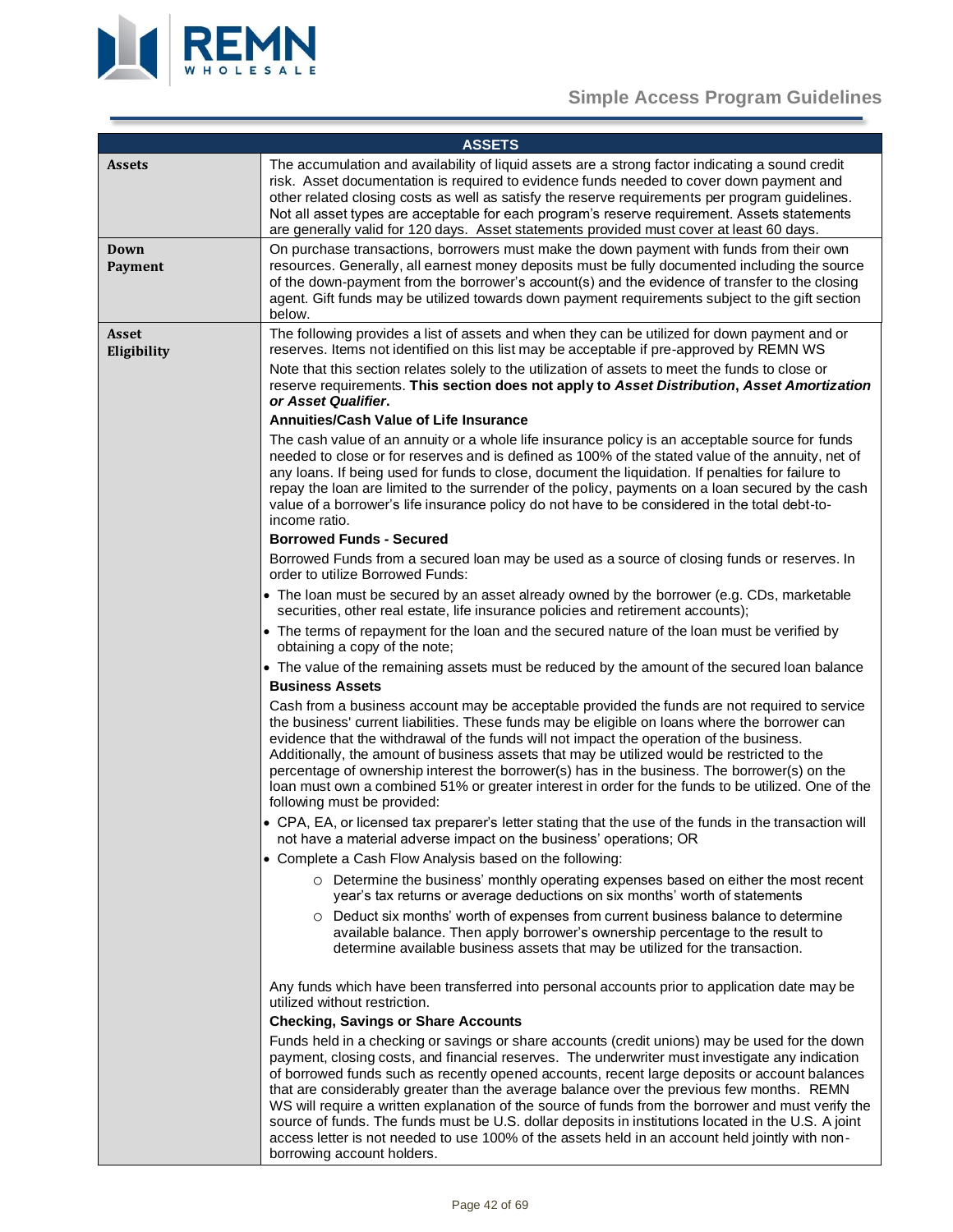

| <b>Proceeds from a Cash-Out Refinance</b>                                                                                                                                                                                                                                                                                                                                                                                                                                                                                                                                                                                                                                                                                  |
|----------------------------------------------------------------------------------------------------------------------------------------------------------------------------------------------------------------------------------------------------------------------------------------------------------------------------------------------------------------------------------------------------------------------------------------------------------------------------------------------------------------------------------------------------------------------------------------------------------------------------------------------------------------------------------------------------------------------------|
| Cash-out proceeds from a subject property refinance may be used as closing costs, source of<br>debt pay-down/off for all products and as post-closing reserves on a loan with an LTV up to 75.<br>Cash-out proceeds may not be used for asset utilization or asset qualification under the Asset<br>Qualifier product. Proceeds from a Technical Refinance, or a refinance where the borrower is<br>solely recouping documented expenditures, which represent the borrower's own funds being<br>recouped, may be used as reserves and towards Asset Utilization and Asset Qualifier<br>requirements.                                                                                                                       |
|                                                                                                                                                                                                                                                                                                                                                                                                                                                                                                                                                                                                                                                                                                                            |
| <b>Certificates of Deposit (CD)</b>                                                                                                                                                                                                                                                                                                                                                                                                                                                                                                                                                                                                                                                                                        |
| Certificates of Deposit are an acceptable source of funds for down payment, closing costs and<br>reserves. Funds must be U.S. dollar deposits in institutions located in the U.S. Utilize 100% of<br>the face value of the account.                                                                                                                                                                                                                                                                                                                                                                                                                                                                                        |
| <b>Custodial Accounts for Children or Others</b>                                                                                                                                                                                                                                                                                                                                                                                                                                                                                                                                                                                                                                                                           |
| Custodial accounts for children or others are an acceptable source of funds for down payment,<br>closing costs and reserves. 529 Accounts are not acceptable. Document the borrower's ability to<br>access the funds in order to utilize them.                                                                                                                                                                                                                                                                                                                                                                                                                                                                             |
| <b>Cryptocurrency Assets</b>                                                                                                                                                                                                                                                                                                                                                                                                                                                                                                                                                                                                                                                                                               |
| Borrowers with Bitcoin assets may utilize the assets for funds to close and for reserves. To<br>utilize as reserves, 50% of the face value of the asset will be utilized, unless liquidated in which<br>case 100% will be utilized. To utilize for funds to close, the assets must be liquidated and<br>deposited into another account prior to closing with same documented. Bitcoin is the only eligible<br>Cryptocurrency; all others are ineligible.                                                                                                                                                                                                                                                                   |
| <b>Foreign Deposit</b>                                                                                                                                                                                                                                                                                                                                                                                                                                                                                                                                                                                                                                                                                                     |
| Funds that are on deposit in institutions located outside the United States or non-U.S.<br>denominated funds in a deposit institution located in the U.S are considered foreign deposits.<br>These deposits can be subject to exchange-rate risk and country risk. The use of foreign deposits<br>for down payment, closing funds and reserves requires that:                                                                                                                                                                                                                                                                                                                                                              |
| • Proof the transferred funds belonged to borrower(s) prior to transfer,                                                                                                                                                                                                                                                                                                                                                                                                                                                                                                                                                                                                                                                   |
| • Funds must be transferred into a U.S. bank/deposit account, and                                                                                                                                                                                                                                                                                                                                                                                                                                                                                                                                                                                                                                                          |
| • Proof of wire transfer must be documented in the file                                                                                                                                                                                                                                                                                                                                                                                                                                                                                                                                                                                                                                                                    |
| Assets which are held in an approved institution may be used for post-closing reserves and may<br>remain in the foreign country. Refer to approved institution list.                                                                                                                                                                                                                                                                                                                                                                                                                                                                                                                                                       |
| <b>Marketable Bonds and Securities</b>                                                                                                                                                                                                                                                                                                                                                                                                                                                                                                                                                                                                                                                                                     |
| Marketable Securities such as stocks, government bonds and mutual funds (net of margin) are<br>acceptable sources of funds for down payment, closing costs, and reserves provided their value<br>can be verified. Marketable Securities must be traded on a major market exchange (e.g., NYSE,<br>AMEX, and NASDAQ) where market activity and valuation can be readily determined.<br>Marketable Securities can be used for closing funds and reserves at 80% of the verified market<br>value, net of the balance of any outstanding margin loans. A joint access letter is not needed to<br>use 100% of the assets held in an account held jointly with non-borrowing account holders.<br><b>Liquidation Requirements</b> |
| Document the liquidation of the funds and the end balance.                                                                                                                                                                                                                                                                                                                                                                                                                                                                                                                                                                                                                                                                 |
| <b>Non-Borrowing Title Holders</b>                                                                                                                                                                                                                                                                                                                                                                                                                                                                                                                                                                                                                                                                                         |
| Funds from a non-borrowing spouse who is/will be a titleholder may be utilized as funds to close<br>(not reserves) on a primary residence or second home. These funds will not be considered gift.<br>Two (2) months' asset statements must be provided and any large deposits sourced/documented<br>acceptably.                                                                                                                                                                                                                                                                                                                                                                                                           |
| <b>Stock Options - if Exercisable</b>                                                                                                                                                                                                                                                                                                                                                                                                                                                                                                                                                                                                                                                                                      |
| Vested Stock Options are an acceptable source of funds for down payment and closing costs if<br>they are immediately available to the borrower. Vested Stock Options are acceptable for reserves<br>at 70% of the current market value limited to the strike price value. The value of vested Stock<br>Options can be documented by: referencing a statement that lists the number of options and the<br>option price and using the current stock price to determine the gain that would be realized from<br>exercise of an option and the sale of the optioned stock.                                                                                                                                                     |
| If the brokerage firm or fiduciary that negotiated the execution of the Stock Options did not deduct<br>income taxes from the net proceeds, REMN WS must ensure that the borrower will not suffer<br>severe cash flow or liquidity problems when the taxes come due.                                                                                                                                                                                                                                                                                                                                                                                                                                                       |
| Non-vested Stock Options are not an acceptable source of funds for the down payment, closing                                                                                                                                                                                                                                                                                                                                                                                                                                                                                                                                                                                                                               |

costs, or reserves.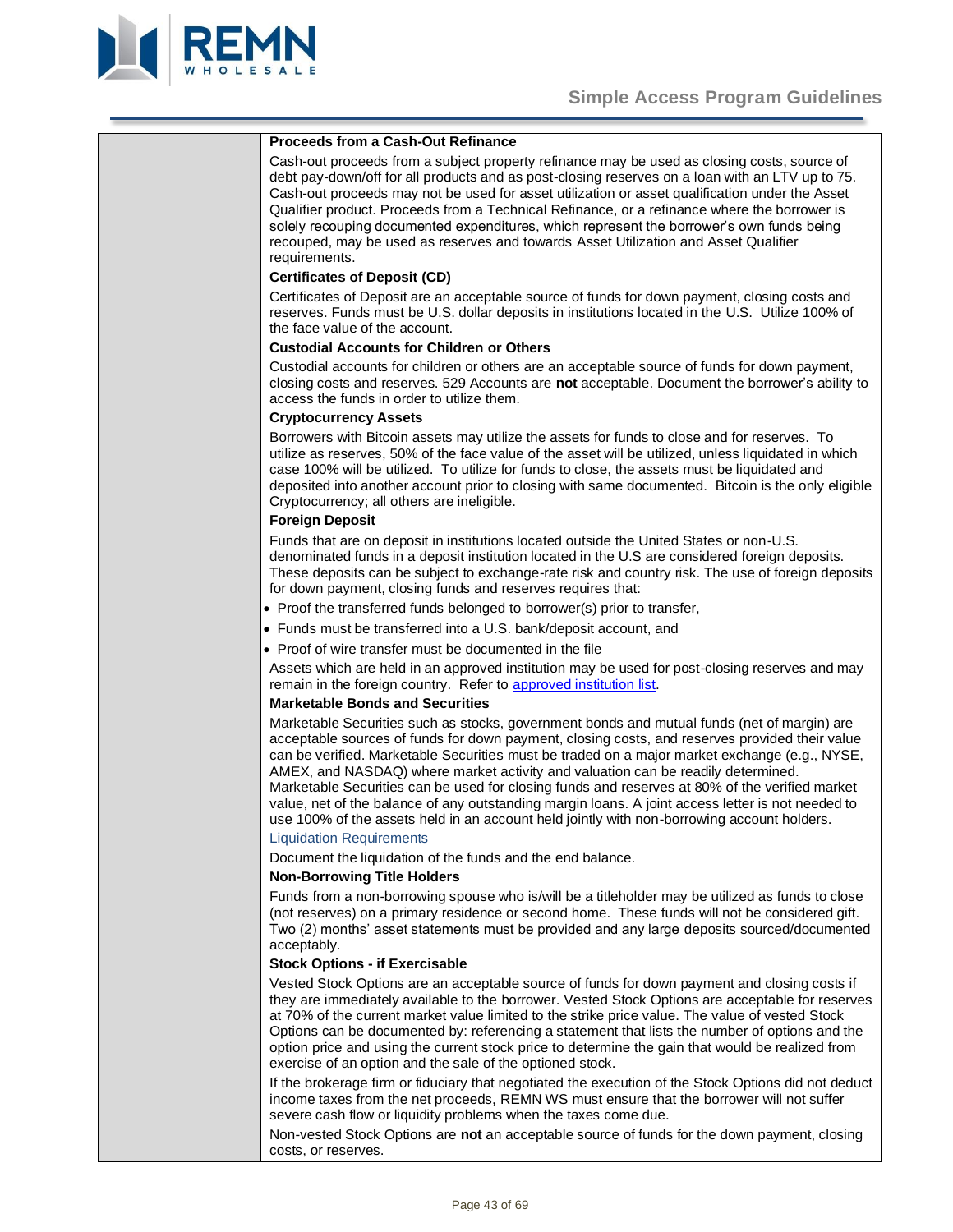

### **Proceeds from Sale of Real Estate**

Proceeds from the sale of real estate are an acceptable source of funds for funds to close and reserves. The closing of the other real estate transaction must take place prior to or simultaneous with the subject closing and the net proceeds to the borrower must be verified via a fully executed Closing Settlement Statement or equivalent settlement statement.

# **Proceeds from the Pending Sale of Real Estate**

In instances where a Borrower owns real property that is under contract to sell but will not close prior to the consummation of the subject transaction, the equity in the property in question may be used towards post-closing reserves. In order for a Borrower to be eligible under this guideline, the following criteria must be met:

- The transaction in question must be subject to a bona fide arm's length purchase and sales contract, listing the seller as either the owner individually or through an entity created for their benefit,
- The transaction in question must have a contracted closing date within 90 days of the closing of the subject transaction. An "on or about" date is acceptable for this purpose,
- The transaction in question may not be subject to any outstanding financing contingencies. If there were any financing contingencies in the purchase and sales contract, then there must be evidence in the loan that they have been cleared,
- The Borrower must provide an estimated settlement statement drawn up by the attorney or closing agent representing them in the transaction in question confirming the estimated proceeds, net of any seller closing costs and/or lien payoffs, and
- The Borrower must provide a letter attesting to the number and amount of outstanding liens on the property that is involved in the transaction in question

If all of these parameters are met, up to 50% of the borrower's documented share of the proceeds may be utilized towards the post-closing reserve requirement.

#### **Rental or Lease Credits**

Rent credit for option to purchase is an acceptable source of funds toward the down payment. Borrowers are not required to make a minimum borrower contribution from their own funds in order for the rental payments to be credited toward the down payment. Credit for the down payment is determined by calculating the difference between the market rent and the actual rent paid for the last 12 months. The market rent is determined by the appraiser in the appraisal for the subject property.

Only the portion of the rental payment that exceeds the fair-market rent can be applied to the down payment or closing costs.

In order to use credits granted to a borrower from a rent with an option to buy lease arrangement as closing funds, the following guidelines **should** be followed:

- The lease agreement must state how the credit will be accrued, and
- The borrower must provide:
	- o Copies of canceled checks/money orders to evidence a history of a minimum of 12 months, and
- o Copy of rental/purchase agreement evidencing a minimum original term of 12 months • The appraiser must provide:
	- o A Fannie Mae Form 1007 single-family comparable rent schedule for the property.
- Rental or lease credits **cannot** be used to calculate reserve requirements.

#### **Repayment of a Loan**

A lump sum repayment of a loan can be used as an asset for down payment, closing costs and reserves provided the initial loan and the repayment can be verified and documented.

#### **Retirement Accounts**

Vested funds from Individual Retirement Accounts, Annuities, (IRA/Keogh accounts) and taxfavored retirement savings accounts (401(k) accounts) are acceptable sources of funds for down payment, closing costs, and reserves.

Verify the ownership of the accounts and the borrower's actual receipt of the funds realized from the liquidation of the assets, if needed to complete the transaction. When funds from retirement accounts are used for reserves, we do not require the funds to be withdrawn from the account(s). If the Retirement Account only allows withdrawal based on the borrower's employment termination, retirement (unless the borrower is of retirement age), or death, REMN WS will **not**  consider the vested funds as effective reserves.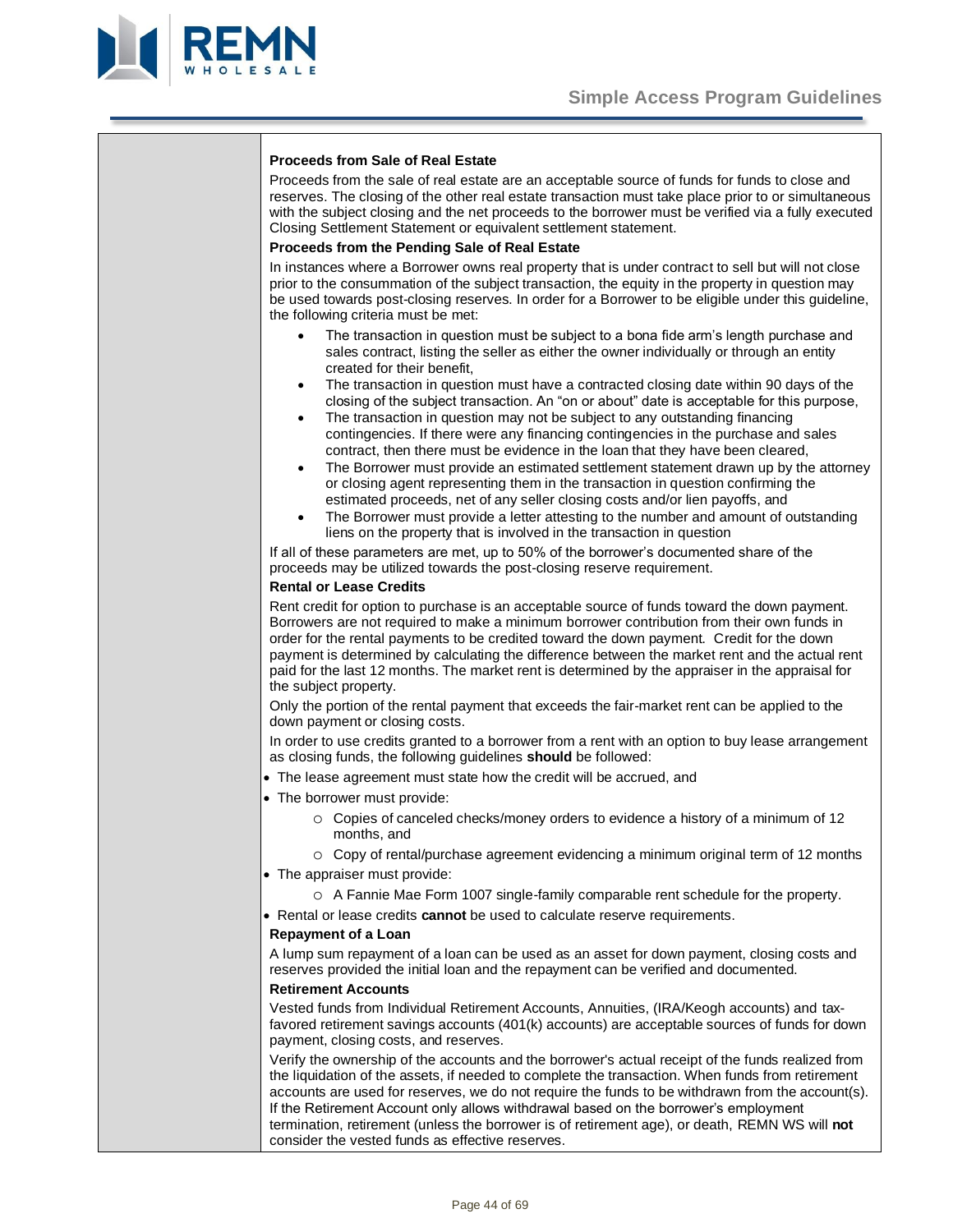



<span id="page-44-0"></span>

|                                      | Eligible Retirement Accounts without restrictions for withdrawal may be included in the reserves<br>or funds to close requirements as indicated above. For reserve purposes utilize the vested<br>balance amount minus any outstanding loans and/or funds liquidated to complete the transaction<br>at 70% of net value if borrower is not of retirement age. If the borrower is of retirement age, utilize<br>80%.<br>Tax Deferred Exchange (1031 exchange)                                                                                                             |
|--------------------------------------|--------------------------------------------------------------------------------------------------------------------------------------------------------------------------------------------------------------------------------------------------------------------------------------------------------------------------------------------------------------------------------------------------------------------------------------------------------------------------------------------------------------------------------------------------------------------------|
|                                      | Transactions involving 1031 exchange are permitted for investment properties. The Internal<br>Revenue Code provides that a taxpayer may sell an asset (personal property or real property)<br>and defer payment of capital gains tax, if that taxpayer uses the proceeds to acquire a like-kind<br>replacement asset. Funds are controlled by a Qualified Intermediary (QI) or Accommodator or<br>Facilitator, an individual or business entity that is sanctioned as a safe harbor by the IRS and<br>provides the following functions/services in a 1031 exchange:      |
|                                      | • Acquires the relinquished property from the Exchanger and causes it to be transferred to the<br>buyer,                                                                                                                                                                                                                                                                                                                                                                                                                                                                 |
|                                      | • Holds the exchange proceeds to avoid exchanger's actual or constructive receipt of funds, and                                                                                                                                                                                                                                                                                                                                                                                                                                                                          |
|                                      | • Acquires the replacement property and causes it to be transferred to the exchanger.                                                                                                                                                                                                                                                                                                                                                                                                                                                                                    |
|                                      | The QI/Accommodator/Facilitator cannot be the taxpayer, a related party or an agent of the<br>taxpayers. Provide the sales contract for the sold property along with the 1031 exchange<br>agreement in addition to any other documents required under standard requirements in this<br>guideline. Title can be held in an entity, please follow the respective requirements in the Title<br><b>Vesting</b> section of the Underwriting Guidelines                                                                                                                        |
|                                      | Transactions involving 1031 Exchange must meet following criteria to be eligible for financing:                                                                                                                                                                                                                                                                                                                                                                                                                                                                          |
|                                      | • The exchanged property must be identified within 45 days from the date of sale of the<br>relinquished property                                                                                                                                                                                                                                                                                                                                                                                                                                                         |
|                                      | • All 1031 proceeds of the initial sale must be controlled by Qualified Intermediary (QI),<br>Accommodator or Facilitator, with supporting documentation provided, and                                                                                                                                                                                                                                                                                                                                                                                                   |
|                                      | • All 1031 proceeds of the initial sale must be re-invested in the like-kind property within 180 days<br>of that sale.                                                                                                                                                                                                                                                                                                                                                                                                                                                   |
|                                      | When exchanging property, replacement property must be "like-kind" property. Example: Real<br>property has to be exchanged with real property, not personal property. Should exchange funds<br>be used to provide earnest money deposit, the tax payer must sign an Assignment of Purchase<br>and Sale Agreement with the QI/Accommodator/ Facilitator prior to the disbursement.<br><b>Trust Account Funds</b>                                                                                                                                                          |
|                                      | Funds from a borrower's Trust Account are an acceptable source for the down payment, closing<br>costs, and reserves provided the borrower has immediate access to the funds. Written<br>documentation of the value of the Trust Account from either the trust manager or the trustee and<br>document the conditions under which the borrower has access to the funds and the effect, if any,<br>that the withdrawal of funds will have on trust income used in qualifying the borrower for the<br>mortgage. The trust agreement or trust certificate should be provided. |
|                                      | <b>U.S. Savings Bonds</b><br>U.S. Savings Bonds are an acceptable source of funds for down payment, closing costs and<br>reserves. To use U.S. Savings Bonds for closing funds and cash reserves calculations, the<br>borrower should provide a list of amounts, serial numbers and maturity dates of the bonds.<br>Photocopies should not be made.                                                                                                                                                                                                                      |
|                                      | U. S. Savings Bonds should be based on their purchase price unless the redemption value can<br>be documented.                                                                                                                                                                                                                                                                                                                                                                                                                                                            |
|                                      | If all of these parameters are met, up to 50% of the Borrower's documented share of the<br>proceeds may be utilized towards the post-closing reserve requirement.                                                                                                                                                                                                                                                                                                                                                                                                        |
| <b>Relocation</b><br><b>Benefits</b> | When the borrower's employer assumes responsibility for paying off the existing mortgage in<br>connection with a corporate relocation plan, REMN WS will require a copy of the executed buyout<br>agreement to document the source of funds. In order to utilize Relocation Benefits paid by an<br>employer to a borrower for funds to close each of the following must be met:<br>• A copy of the executed buy-out agreement to purchase the existing residence must be provided,                                                                                       |
|                                      |                                                                                                                                                                                                                                                                                                                                                                                                                                                                                                                                                                          |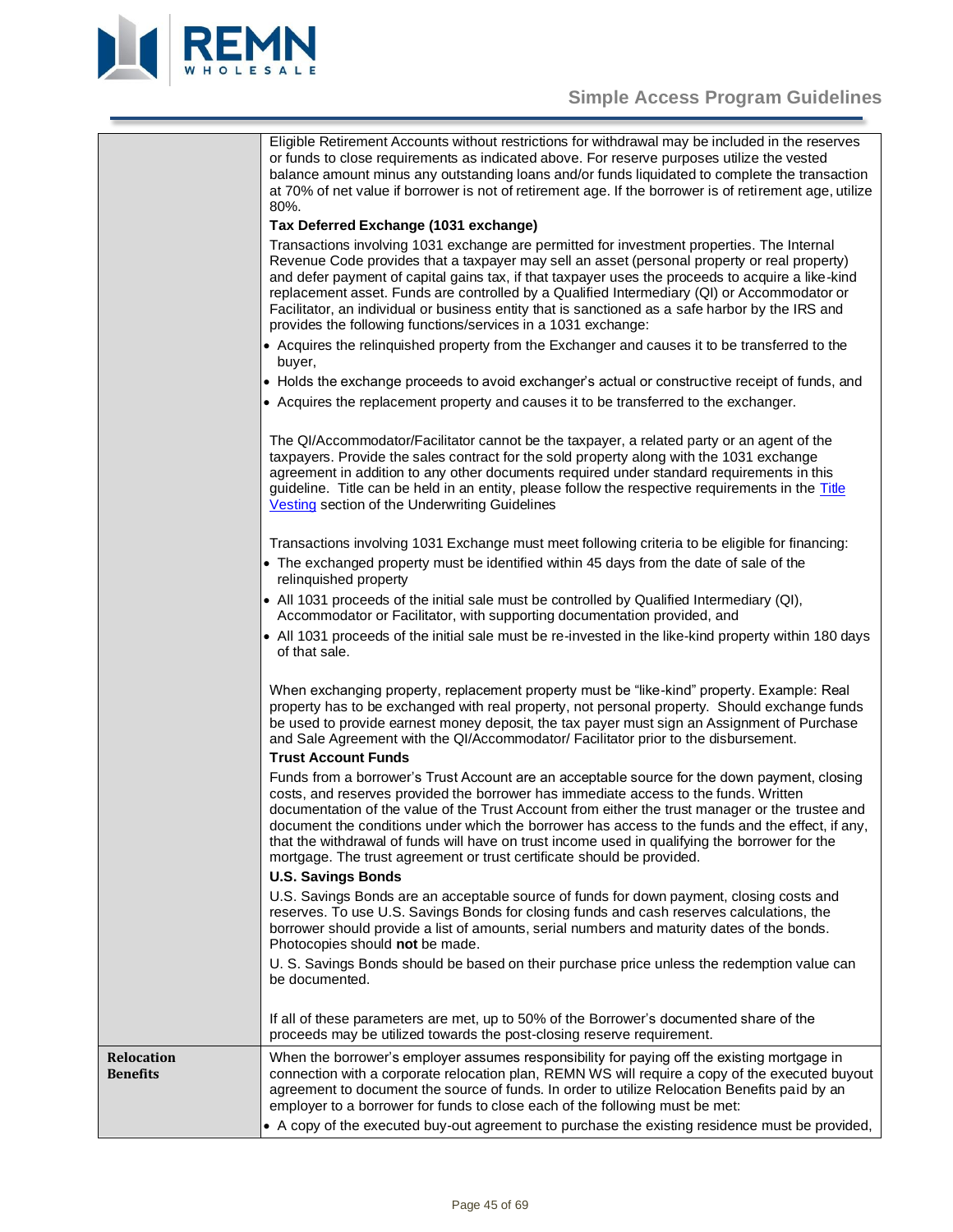

<span id="page-45-2"></span><span id="page-45-1"></span><span id="page-45-0"></span>

|                                                                                                                                                                                                                                                                                                                                                                                                                                                                                                                                                                                          | • Any closing costs and points that may be included in the relocation package may be used,<br>however, the borrower must provide funds for prepaid items unless specifically stated in the<br>relocation package,                                                                                                                                                                                                                                                                                                                                                                                                                                                                                                                                                                                              |  |
|------------------------------------------------------------------------------------------------------------------------------------------------------------------------------------------------------------------------------------------------------------------------------------------------------------------------------------------------------------------------------------------------------------------------------------------------------------------------------------------------------------------------------------------------------------------------------------------|----------------------------------------------------------------------------------------------------------------------------------------------------------------------------------------------------------------------------------------------------------------------------------------------------------------------------------------------------------------------------------------------------------------------------------------------------------------------------------------------------------------------------------------------------------------------------------------------------------------------------------------------------------------------------------------------------------------------------------------------------------------------------------------------------------------|--|
|                                                                                                                                                                                                                                                                                                                                                                                                                                                                                                                                                                                          | • At closing, a copy of the fully executed settlement statement must be provided as evidence of<br>sale and release from liability.                                                                                                                                                                                                                                                                                                                                                                                                                                                                                                                                                                                                                                                                            |  |
|                                                                                                                                                                                                                                                                                                                                                                                                                                                                                                                                                                                          | If the conditions above are met, the PITIA on the existing residence can be eliminated from the<br>debt-to- income ratio analysis.                                                                                                                                                                                                                                                                                                                                                                                                                                                                                                                                                                                                                                                                             |  |
| <b>Gift Funds</b>                                                                                                                                                                                                                                                                                                                                                                                                                                                                                                                                                                        | A borrower of a mortgage loan may use funds received as a personal gift from an acceptable<br>donor as a source of funds to close, closing costs, and funds to pay down debts. The gift donor<br>must be a relative. A relative is any person related by blood, legal proceedings, marriage, or<br>adoption and also includes a fiancé or domestic partner. Gift funds may not be used for reserves.<br>The borrower must contribute 5% of the purchase price from their own funds, except as<br>otherwise specified. A purchase of a primary residence with an LTV ≤70 does not require a<br>borrower contribution, except as otherwise specified.                                                                                                                                                            |  |
|                                                                                                                                                                                                                                                                                                                                                                                                                                                                                                                                                                                          | Gifts funds are eligible under the following guidelines:                                                                                                                                                                                                                                                                                                                                                                                                                                                                                                                                                                                                                                                                                                                                                       |  |
|                                                                                                                                                                                                                                                                                                                                                                                                                                                                                                                                                                                          | • The gift donor may not be, or have any affiliation with, the builder, the developer, the real estate<br>agent or any other interested party to the transaction.                                                                                                                                                                                                                                                                                                                                                                                                                                                                                                                                                                                                                                              |  |
|                                                                                                                                                                                                                                                                                                                                                                                                                                                                                                                                                                                          | • The gift funds must be transferred to the borrower. Documentation such as one of the following<br>is required to evidence gift funds are either in the donor's account or have been transferred from<br>the donor's account to the borrower:                                                                                                                                                                                                                                                                                                                                                                                                                                                                                                                                                                 |  |
|                                                                                                                                                                                                                                                                                                                                                                                                                                                                                                                                                                                          | O A copy of the donor's check and the borrower's deposit slip                                                                                                                                                                                                                                                                                                                                                                                                                                                                                                                                                                                                                                                                                                                                                  |  |
|                                                                                                                                                                                                                                                                                                                                                                                                                                                                                                                                                                                          | ○ A copy of the donor's withdrawal slip and the borrower's deposit slip                                                                                                                                                                                                                                                                                                                                                                                                                                                                                                                                                                                                                                                                                                                                        |  |
|                                                                                                                                                                                                                                                                                                                                                                                                                                                                                                                                                                                          | ○ A copy of the donor's check to the closing agent, or                                                                                                                                                                                                                                                                                                                                                                                                                                                                                                                                                                                                                                                                                                                                                         |  |
|                                                                                                                                                                                                                                                                                                                                                                                                                                                                                                                                                                                          | O A settlement statement showing receipt of the donor's check                                                                                                                                                                                                                                                                                                                                                                                                                                                                                                                                                                                                                                                                                                                                                  |  |
|                                                                                                                                                                                                                                                                                                                                                                                                                                                                                                                                                                                          | • Information related to the donor and gift are provided in an executed "gift letter" provided by the<br>donor that specifies:                                                                                                                                                                                                                                                                                                                                                                                                                                                                                                                                                                                                                                                                                 |  |
|                                                                                                                                                                                                                                                                                                                                                                                                                                                                                                                                                                                          | o The name and address of the receiving party                                                                                                                                                                                                                                                                                                                                                                                                                                                                                                                                                                                                                                                                                                                                                                  |  |
|                                                                                                                                                                                                                                                                                                                                                                                                                                                                                                                                                                                          | O The name and address of the donor party                                                                                                                                                                                                                                                                                                                                                                                                                                                                                                                                                                                                                                                                                                                                                                      |  |
|                                                                                                                                                                                                                                                                                                                                                                                                                                                                                                                                                                                          | o The donor's relationship to the borrower/receiving party                                                                                                                                                                                                                                                                                                                                                                                                                                                                                                                                                                                                                                                                                                                                                     |  |
|                                                                                                                                                                                                                                                                                                                                                                                                                                                                                                                                                                                          | o The dollar amount of the gift                                                                                                                                                                                                                                                                                                                                                                                                                                                                                                                                                                                                                                                                                                                                                                                |  |
|                                                                                                                                                                                                                                                                                                                                                                                                                                                                                                                                                                                          | O A statement from the donor that no repayment is expected                                                                                                                                                                                                                                                                                                                                                                                                                                                                                                                                                                                                                                                                                                                                                     |  |
|                                                                                                                                                                                                                                                                                                                                                                                                                                                                                                                                                                                          | The property being financed<br>$\circ$                                                                                                                                                                                                                                                                                                                                                                                                                                                                                                                                                                                                                                                                                                                                                                         |  |
|                                                                                                                                                                                                                                                                                                                                                                                                                                                                                                                                                                                          | The date the funds were (or will be) transferred<br>$\circ$                                                                                                                                                                                                                                                                                                                                                                                                                                                                                                                                                                                                                                                                                                                                                    |  |
| <b>Gift of Equity</b>                                                                                                                                                                                                                                                                                                                                                                                                                                                                                                                                                                    | Gift of Equity refers to a gift received from the seller of the property. The seller must be a relative<br>of the borrowers. A Gift of Equity represents a portion of the seller's equity in the property which<br>is transferred to the buyer as a credit in the transaction. The loan to value is limited to the lesser<br>of 75% or the product guidelines on files with a Gift of Equity. The Gift of Equity must be<br>referenced in the purchase agreement and on the settlement statement. A fully executed gift<br>letter must also be provided. All occupancies and products are eligible, subject to the above gift<br>requirements. For a primary residence or second home, a Borrower contribution is not required.<br>For an investment property, a 5% contribution must be made by the Borrower. |  |
| <b>Interested</b>                                                                                                                                                                                                                                                                                                                                                                                                                                                                                                                                                                        | Interested Third Party Contributions are the cost of items normally paid by the borrower, but                                                                                                                                                                                                                                                                                                                                                                                                                                                                                                                                                                                                                                                                                                                  |  |
| which are paid by the seller or another interested third party to the transaction. Interested parties<br>Party<br>generally include the builder, the developer, the seller of the property, the real estate agent, etc.<br><b>Contributions</b><br>Examples of sales incentives include: commission paid to a realtor, a program developed by a<br>seller or third party (e.g. a property management company, a builder, an investment group, a<br>marketing company, etc.) to entice a buyer to purchase the property or a finder's fee or bonus<br>paid to a realtor or a third party. |                                                                                                                                                                                                                                                                                                                                                                                                                                                                                                                                                                                                                                                                                                                                                                                                                |  |
|                                                                                                                                                                                                                                                                                                                                                                                                                                                                                                                                                                                          | Generally, REMN WS does not consider contributions that are from a person related to the<br>borrower, the borrower's employer, a municipality, or a non-profit organization as interested party<br>contributions.                                                                                                                                                                                                                                                                                                                                                                                                                                                                                                                                                                                              |  |
|                                                                                                                                                                                                                                                                                                                                                                                                                                                                                                                                                                                          | Interested party contributions must be:                                                                                                                                                                                                                                                                                                                                                                                                                                                                                                                                                                                                                                                                                                                                                                        |  |
|                                                                                                                                                                                                                                                                                                                                                                                                                                                                                                                                                                                          | • Disclosed in the sales contract,                                                                                                                                                                                                                                                                                                                                                                                                                                                                                                                                                                                                                                                                                                                                                                             |  |
|                                                                                                                                                                                                                                                                                                                                                                                                                                                                                                                                                                                          | • Documented in the Mortgage file,                                                                                                                                                                                                                                                                                                                                                                                                                                                                                                                                                                                                                                                                                                                                                                             |  |
|                                                                                                                                                                                                                                                                                                                                                                                                                                                                                                                                                                                          | • Clearly shown on the Closing Disclosure, and                                                                                                                                                                                                                                                                                                                                                                                                                                                                                                                                                                                                                                                                                                                                                                 |  |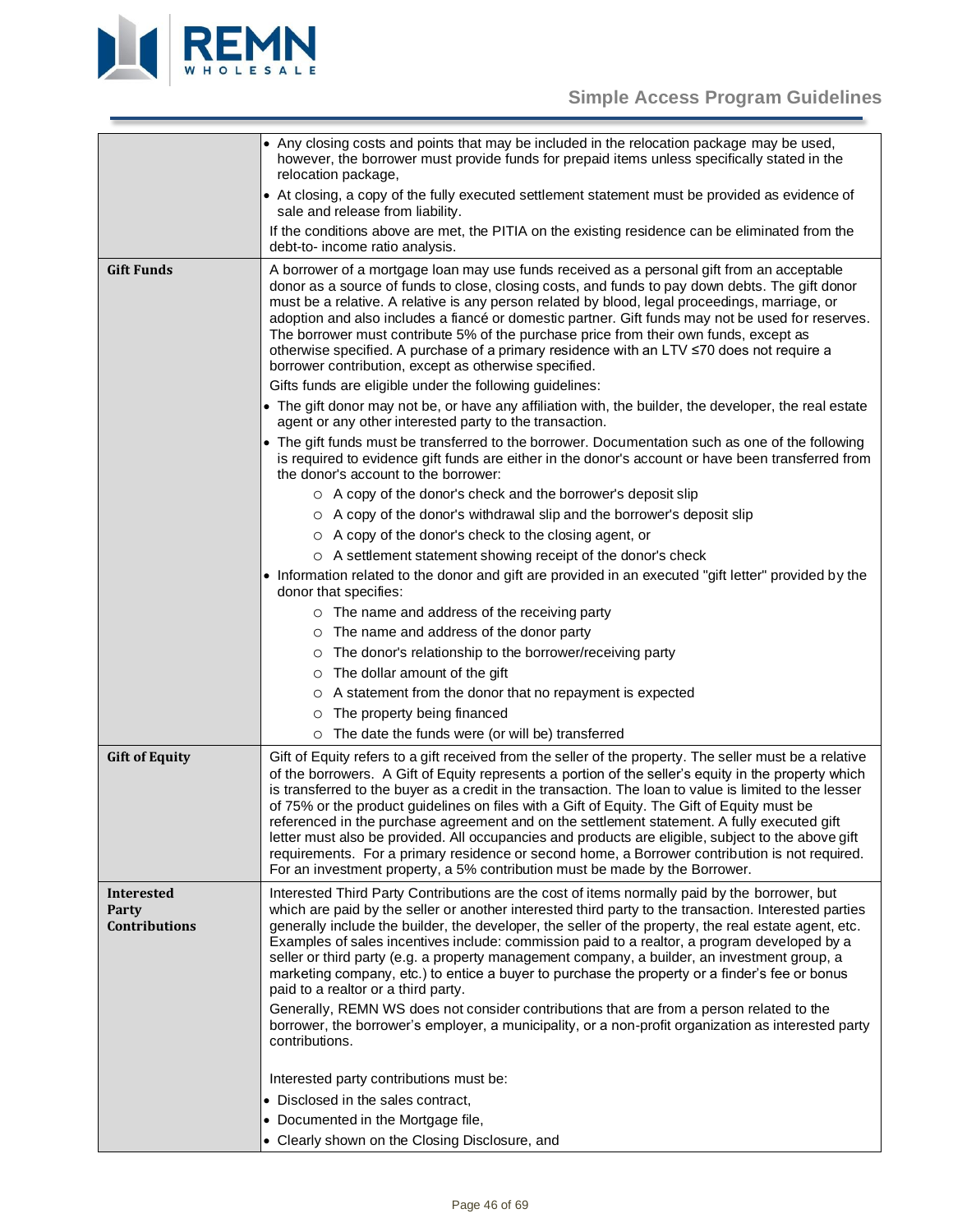

<span id="page-46-0"></span>

| • Paid to the appropriate vendor by the Title Insurance Company or Closing Attorney.<br><b>Seller Credit/Financing Contributions</b> |                                                                                                                                                                                                                                                                                                                                                                                                                                                                                                                                                                                                                          |                                   |  |
|--------------------------------------------------------------------------------------------------------------------------------------|--------------------------------------------------------------------------------------------------------------------------------------------------------------------------------------------------------------------------------------------------------------------------------------------------------------------------------------------------------------------------------------------------------------------------------------------------------------------------------------------------------------------------------------------------------------------------------------------------------------------------|-----------------------------------|--|
|                                                                                                                                      | Funds originating from an interested third party and paid to the appropriate vendor are<br>acceptable when they are used to permanently reduce the interest rate on the mortgage or pay<br>related mortgage financing costs, closing costs, required pre-paids, and escrow costs. The total<br>of financing contributions may not exceed the lesser of the total of the closing costs and pre-<br>paids or the LTV described in the guideline below.<br><b>Maximum Financing Contributions</b><br>Full Documentation, Bank Statements, 1099 Only, Asset Qualifier                                                        |                                   |  |
|                                                                                                                                      | On a primary or second home, 9% up to 75 LTV and 6% to 90 LTV. On an investment property,<br>3%.                                                                                                                                                                                                                                                                                                                                                                                                                                                                                                                         |                                   |  |
|                                                                                                                                      | <b>Investor Cash Flow Product</b>                                                                                                                                                                                                                                                                                                                                                                                                                                                                                                                                                                                        |                                   |  |
|                                                                                                                                      | 3% across all LTVs.                                                                                                                                                                                                                                                                                                                                                                                                                                                                                                                                                                                                      |                                   |  |
| <b>Reserves</b>                                                                                                                      | Reserves are those assets which are liquid or may be liquidated and are available to borrower(s)<br>post- closing of the mortgage loan. Reserves include cash and other assets that are easily and<br>readily convertible to cash by the borrower. Reserves are calculated using the qualifying<br>payment (see Qualifying Ratios for details) and are measured by the number of months of<br>monthly housing expense (PITIA- Principal, Interest, Taxes, insurances, Association dues<br>/Special assessments) that a borrower could pay using his or her financial assets. PITIA includes:<br>• Principal and Interest |                                   |  |
|                                                                                                                                      | • Real Estate Taxes                                                                                                                                                                                                                                                                                                                                                                                                                                                                                                                                                                                                      |                                   |  |
| • Homeowner's Insurance (Hazard, Flood, etc.)                                                                                        |                                                                                                                                                                                                                                                                                                                                                                                                                                                                                                                                                                                                                          |                                   |  |
|                                                                                                                                      | • Ground Rent                                                                                                                                                                                                                                                                                                                                                                                                                                                                                                                                                                                                            |                                   |  |
|                                                                                                                                      | • Special Assessments                                                                                                                                                                                                                                                                                                                                                                                                                                                                                                                                                                                                    |                                   |  |
|                                                                                                                                      | • Owner's Association Fees                                                                                                                                                                                                                                                                                                                                                                                                                                                                                                                                                                                               |                                   |  |
|                                                                                                                                      | • Cooperative monthly fees                                                                                                                                                                                                                                                                                                                                                                                                                                                                                                                                                                                               |                                   |  |
|                                                                                                                                      | • Payments for Subordinate Financing<br>The requirements for reserves for each program are as follows:                                                                                                                                                                                                                                                                                                                                                                                                                                                                                                                   |                                   |  |
|                                                                                                                                      | Full Documentation, Bank Statements, and 1099 Only:                                                                                                                                                                                                                                                                                                                                                                                                                                                                                                                                                                      |                                   |  |
|                                                                                                                                      | Requirements                                                                                                                                                                                                                                                                                                                                                                                                                                                                                                                                                                                                             |                                   |  |
|                                                                                                                                      | Loan amount up to \$1MM                                                                                                                                                                                                                                                                                                                                                                                                                                                                                                                                                                                                  | 6 months PITIA                    |  |
|                                                                                                                                      | Loan amount above \$1MM up to \$2MM                                                                                                                                                                                                                                                                                                                                                                                                                                                                                                                                                                                      | 9 months PITIA                    |  |
|                                                                                                                                      | Loan amount above \$2MM up to \$2.5MM                                                                                                                                                                                                                                                                                                                                                                                                                                                                                                                                                                                    | 12 months PITIA                   |  |
|                                                                                                                                      | LTV > 85%                                                                                                                                                                                                                                                                                                                                                                                                                                                                                                                                                                                                                | Additional 6 months PITIA         |  |
|                                                                                                                                      | DTI >50 & increased residual income not met                                                                                                                                                                                                                                                                                                                                                                                                                                                                                                                                                                              | Additional 6 months PITIA         |  |
|                                                                                                                                      | Other real estate owned*                                                                                                                                                                                                                                                                                                                                                                                                                                                                                                                                                                                                 | 2 months of each property's PITIA |  |
|                                                                                                                                      | <b>Asset Qualifier</b>                                                                                                                                                                                                                                                                                                                                                                                                                                                                                                                                                                                                   |                                   |  |
|                                                                                                                                      | No separate reserves required.                                                                                                                                                                                                                                                                                                                                                                                                                                                                                                                                                                                           |                                   |  |
|                                                                                                                                      | <b>Investor Cash Flow</b>                                                                                                                                                                                                                                                                                                                                                                                                                                                                                                                                                                                                |                                   |  |
| Requirements                                                                                                                         |                                                                                                                                                                                                                                                                                                                                                                                                                                                                                                                                                                                                                          |                                   |  |
|                                                                                                                                      | Loan amount up to \$1MM                                                                                                                                                                                                                                                                                                                                                                                                                                                                                                                                                                                                  | 6 months PITIA                    |  |
|                                                                                                                                      | Loan amount above \$1MM up to \$2MM                                                                                                                                                                                                                                                                                                                                                                                                                                                                                                                                                                                      | 9 months PITIA                    |  |
|                                                                                                                                      | Loan amount above \$2MM up to \$2.5MM                                                                                                                                                                                                                                                                                                                                                                                                                                                                                                                                                                                    | 12 months PITIA                   |  |
|                                                                                                                                      | DSCR < 1.0                                                                                                                                                                                                                                                                                                                                                                                                                                                                                                                                                                                                               | Additional 6 months PITIA         |  |
|                                                                                                                                      | Other real estate owned                                                                                                                                                                                                                                                                                                                                                                                                                                                                                                                                                                                                  | Not Required                      |  |
|                                                                                                                                      | <b>Foreign National</b>                                                                                                                                                                                                                                                                                                                                                                                                                                                                                                                                                                                                  |                                   |  |
|                                                                                                                                      | 12 months PITIA reserves required for the subject property if relying on Method Two for income<br>qualification. No additional reserves required for Method One.                                                                                                                                                                                                                                                                                                                                                                                                                                                         |                                   |  |
|                                                                                                                                      | <b>Full Documentation-Other Properties Owned</b>                                                                                                                                                                                                                                                                                                                                                                                                                                                                                                                                                                         |                                   |  |
|                                                                                                                                      | In the event Method One is utilized to calculate rental income on a non-subject rental property,<br>1/12th of the expenses claimed may be utilized to calculate the "TIA" of the "PITIA". The                                                                                                                                                                                                                                                                                                                                                                                                                            |                                   |  |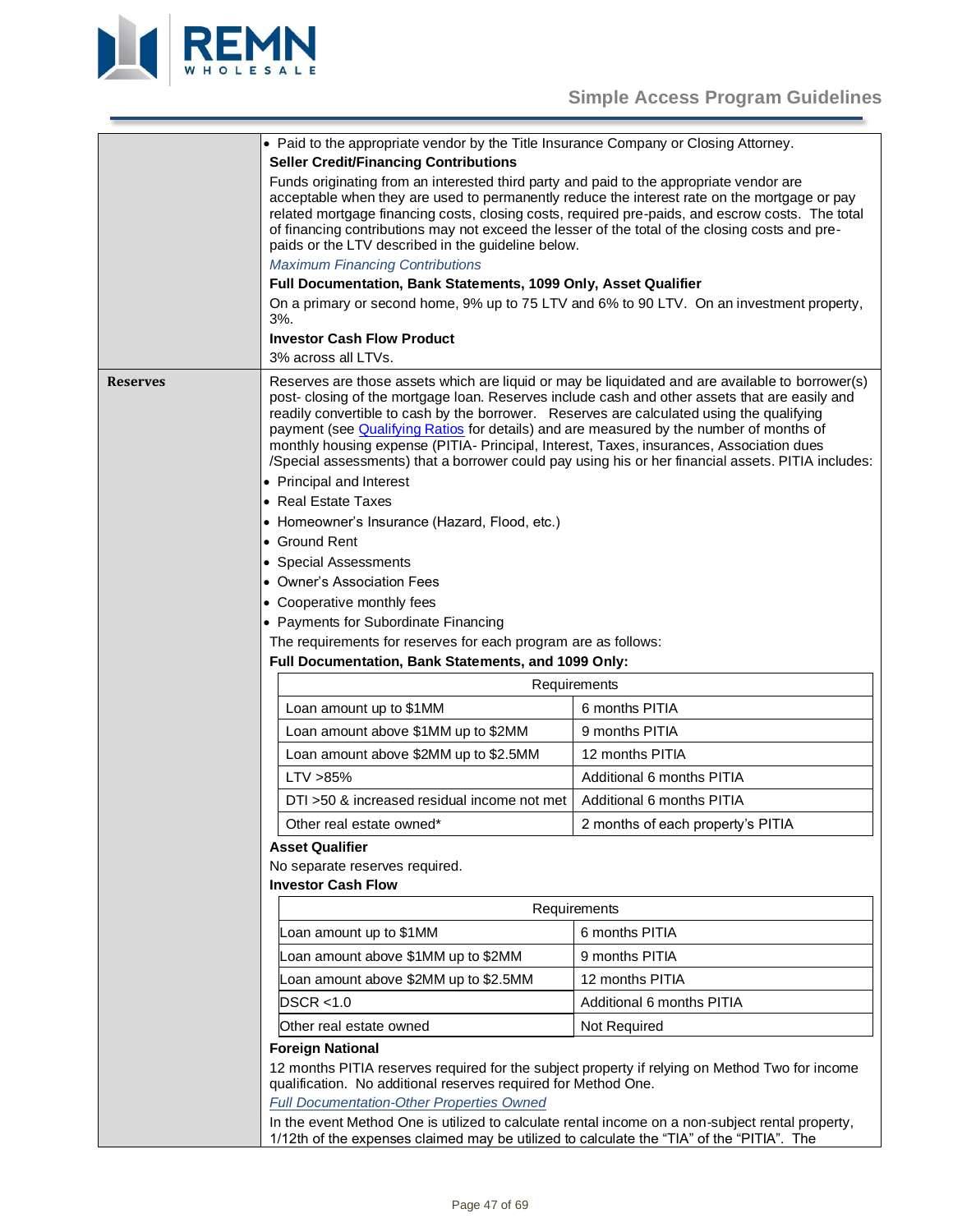

<span id="page-47-4"></span><span id="page-47-3"></span><span id="page-47-2"></span><span id="page-47-1"></span><span id="page-47-0"></span>

|                                                                                                                                                                                                                                                                                                                                                                                                                                                                                                                                                                                                                                                                | mortgage statement(s) must still be provided, the taxes, insurance, and HOA does statements do                                                                                                                                                                                                                                                                                                                                 |                                                                                                                                                                                                                                                                                                                                                                                                                                                                                                                                                                                                                                                                                                                                                                                                                                                                                                                                                                                                  |  |
|----------------------------------------------------------------------------------------------------------------------------------------------------------------------------------------------------------------------------------------------------------------------------------------------------------------------------------------------------------------------------------------------------------------------------------------------------------------------------------------------------------------------------------------------------------------------------------------------------------------------------------------------------------------|--------------------------------------------------------------------------------------------------------------------------------------------------------------------------------------------------------------------------------------------------------------------------------------------------------------------------------------------------------------------------------------------------------------------------------|--------------------------------------------------------------------------------------------------------------------------------------------------------------------------------------------------------------------------------------------------------------------------------------------------------------------------------------------------------------------------------------------------------------------------------------------------------------------------------------------------------------------------------------------------------------------------------------------------------------------------------------------------------------------------------------------------------------------------------------------------------------------------------------------------------------------------------------------------------------------------------------------------------------------------------------------------------------------------------------------------|--|
|                                                                                                                                                                                                                                                                                                                                                                                                                                                                                                                                                                                                                                                                | not.                                                                                                                                                                                                                                                                                                                                                                                                                           |                                                                                                                                                                                                                                                                                                                                                                                                                                                                                                                                                                                                                                                                                                                                                                                                                                                                                                                                                                                                  |  |
| Ineligible<br><b>Asset Types</b>                                                                                                                                                                                                                                                                                                                                                                                                                                                                                                                                                                                                                               | • Cash on Hand<br>value of sweat equity work.<br>(SEC) regulations.<br>• Assets generated from activity that is illegal on a local, state, and/or federal level.                                                                                                                                                                                                                                                               | Examples include, but are not limited to, the following:<br>• Unsecured Borrowed Funds: Unsecured loans, unsecured credit lines, advances against<br>overdraft protection or advances against credit cards or lines are not acceptable sources for<br>funds needed to close or for reserve requirements.<br>• Non-marketable Securities: Non-marketable Securities are not traded on a major stock market<br>exchange, and their valuation and market value cannot readily be obtained. Non-marketable<br>securities (stocks and bonds) are not used to calculate cash reserve requirements.<br>• Sweat Equity (Work Equity): Sweat equity is not an acceptable source of funds for the down<br>payment, closing costs, or reserves, since it is difficult to accurately assess the contributory<br>• Restricted Securities: Restricted Securities are not an acceptable source of funds. Restricted<br>Securities cannot be readily traded due to Rule 144 and Security and Exchange Commission |  |
|                                                                                                                                                                                                                                                                                                                                                                                                                                                                                                                                                                                                                                                                | • Cryptocurrency: Any Cryptocurrency other than Bitcoin                                                                                                                                                                                                                                                                                                                                                                        |                                                                                                                                                                                                                                                                                                                                                                                                                                                                                                                                                                                                                                                                                                                                                                                                                                                                                                                                                                                                  |  |
| Acceptable<br><b>Bank List for</b><br>Foreign<br>Credit/Assets                                                                                                                                                                                                                                                                                                                                                                                                                                                                                                                                                                                                 | Agricultural Bank of China*<br>Banco Bradesco<br>Banco do Brasil<br>Bank of America*<br>Bank of China*<br>Bank of New York Mellon*<br>Barclays*<br>BBVA*<br><b>BNP Paribas*</b><br><b>BTG Pactual</b><br>Caixa Econômica Federal (CEF)<br>Citigroup*<br>Credit Suisse*<br>Deutsche Bank*<br>Goldman Sachs*<br>Groupe BPCE<br>Group Crédit Agricole<br>HSBC*<br>Industrial and Commercial Bank of China<br>Limited<br>ING Bank* | Itau Unibanco<br>JP Morgan Chase*<br>Mitsubishi UFJ FG<br>Mizuho FG<br>Morgan Stanley*<br>Nordea<br>Royal Bank of Scotland<br>Royal Bank of Canada (RBC Bank)<br>Santander*<br>Société Générale<br>Standard Chartered*<br>State Street*<br>Sumitomo Mitsui FG<br>UBS*<br>Unicredit Group<br><b>XP</b> Investimentos<br>Wells Fargo*<br>* Denotes branch located in the United States                                                                                                                                                                                                                                                                                                                                                                                                                                                                                                                                                                                                             |  |
|                                                                                                                                                                                                                                                                                                                                                                                                                                                                                                                                                                                                                                                                | <b>CREDIT &amp; LIABILITIES</b>                                                                                                                                                                                                                                                                                                                                                                                                |                                                                                                                                                                                                                                                                                                                                                                                                                                                                                                                                                                                                                                                                                                                                                                                                                                                                                                                                                                                                  |  |
| Credit<br><b>Requirements</b>                                                                                                                                                                                                                                                                                                                                                                                                                                                                                                                                                                                                                                  | Utilization and timely repayment of credit is a strong positive factor in determining a<br>debt certification form at closing verifying they have not opened any new tradelines.<br>on the credit report. An inquiry letter is not required for Investor Cash Flow loans.                                                                                                                                                      | borrower's credit risk profile. This chapter of the guideline addresses requirements for<br>borrower's credit profile. A merged credit report is required from all borrowers containing<br>information from all three credit bureaus. A report for any borrower containing only two<br>bureaus is acceptable to the extent that it is the extent of the information available on said<br>borrower. Any frozen bureaus must be unfrozen and credit information obtained. The<br>credit report is good for 120 days from report date to note date. Borrower(s) must sign a<br>Borrower(s) must address in writing any credit inquiries from the prior 120 days that appear                                                                                                                                                                                                                                                                                                                         |  |
| <b>Trade Line</b><br>Each borrower must have three trade lines and a credit history covering 24 months. One<br>trade line must have been active within the last 6 months. At least one trade line must be<br>Requirement<br>seasoned for 24 months. The same trade line may be used to cover both the 24-month<br>history and active requirement. If a borrower's spouse is the only co-borrower listed, only<br>one borrower is required to meet this guideline.<br>Authorized user accounts may not be utilized to satisfy this requirement. The trade lines do<br>not need to be open. The following represents permissible exceptions to this requirement. |                                                                                                                                                                                                                                                                                                                                                                                                                                |                                                                                                                                                                                                                                                                                                                                                                                                                                                                                                                                                                                                                                                                                                                                                                                                                                                                                                                                                                                                  |  |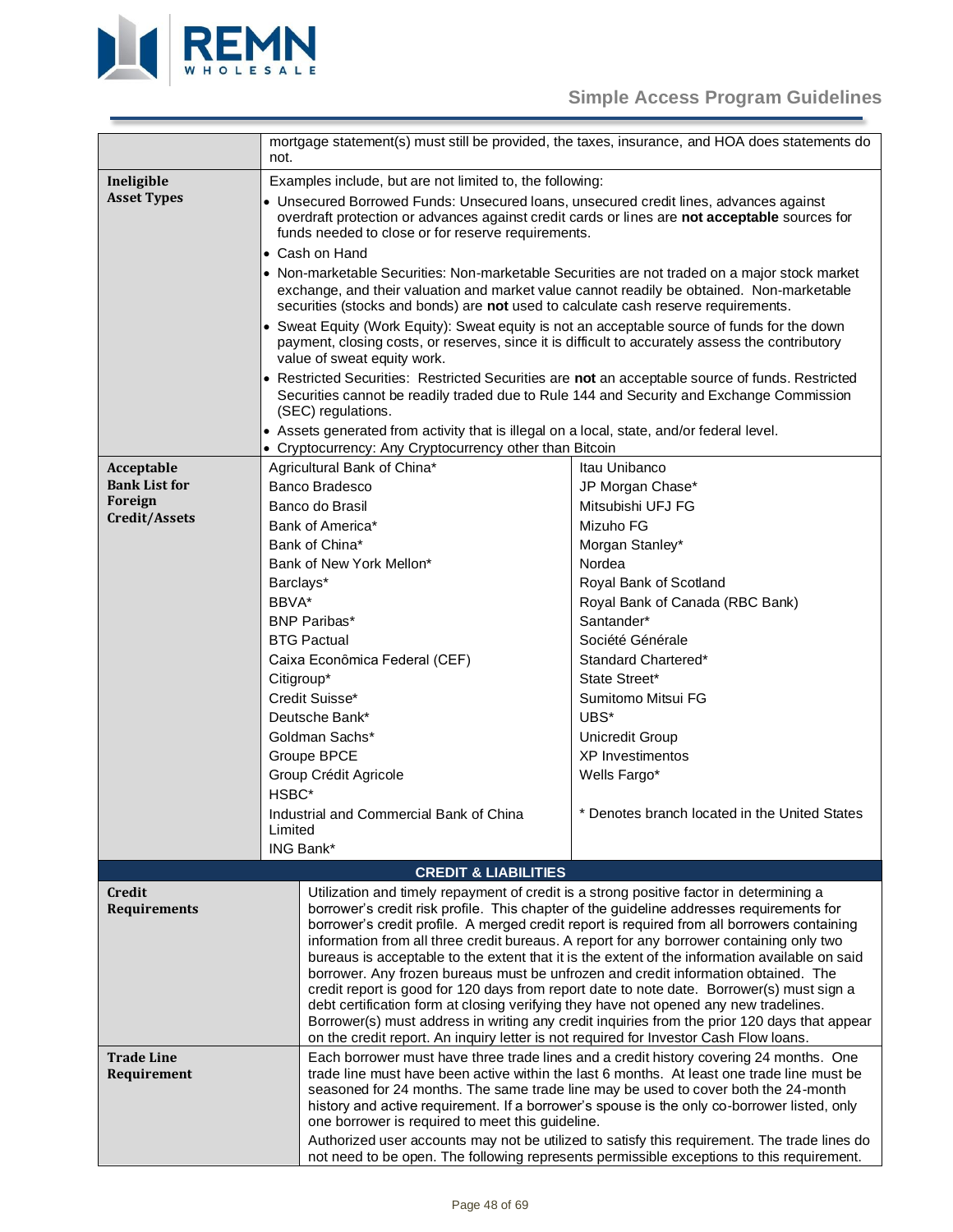



<span id="page-48-1"></span><span id="page-48-0"></span>

|                           | <b>U.S. Citizen Living Overseas</b>                                                                                                                                                                                                                                                                                                                                                                                                                                                                                                                               |
|---------------------------|-------------------------------------------------------------------------------------------------------------------------------------------------------------------------------------------------------------------------------------------------------------------------------------------------------------------------------------------------------------------------------------------------------------------------------------------------------------------------------------------------------------------------------------------------------------------|
|                           | A borrower who is a US citizen but currently living overseas and does not meet the trade<br>line requirements may utilize one of the below options to meet this requirement. In order to<br>utilize this guideline, the borrower must have at least one credit score reporting.                                                                                                                                                                                                                                                                                   |
|                           | <b>Method One   Financial Institution Letter</b>                                                                                                                                                                                                                                                                                                                                                                                                                                                                                                                  |
|                           | The borrower may provide one (1) reference letter from a financial institution with whom the<br>borrower has a deposit relationship (minimum two-year relationship preceding note date).<br>The letter must outline contact information for the institution, borrower's name and account<br>number(s), and detail the types and lengths of the institution's relationship with the<br>borrower. The letter should also state whether or not the borrower is in good standing.<br>The institution providing the letter must be an institution approved by REMN WS. |
|                           | <b>Method Two   Foreign Credit Reference Letters</b>                                                                                                                                                                                                                                                                                                                                                                                                                                                                                                              |
|                           | The borrower may provide three (3) reference letters from creditors in the borrower's home<br>country. Credit reference letter must be on institution letterhead and reflect telephone<br>number, address, and website. The reference letters must in combination meet the Trade<br>Line Requirement of the Underwriting Guidelines.                                                                                                                                                                                                                              |
|                           | <b>Borrowers with Insufficient Trade Lines</b>                                                                                                                                                                                                                                                                                                                                                                                                                                                                                                                    |
|                           | Alternate credit which would be acceptable to FNMA may be used to bridge a credit trade<br>line gap in the following circumstances. A borrower who has three trade lines on their<br>credit report but does not meet one or more of the 24-month history, 24-month seasoned<br>trade line, or active trade line in the last 6-month requirements:                                                                                                                                                                                                                 |
|                           | • Provide one additional trade line showing 0x30x12. One of the trade lines on credit<br>or the alternative must be a housing line showing 0x30x12, or<br>• Provide two additional trade lines showing 0x30x12                                                                                                                                                                                                                                                                                                                                                    |
|                           | <b>Unmarried Joint Borrowers</b>                                                                                                                                                                                                                                                                                                                                                                                                                                                                                                                                  |
|                           | Unmarried joint Borrowers who meet at least two of the three below criteria may be treated<br>as spouses for determining compliance with the trade line requirements:                                                                                                                                                                                                                                                                                                                                                                                             |
|                           | • Reside together for at least two years,<br>• Hold at least one joint trade line, and<br>• Jointly hold asset accounts                                                                                                                                                                                                                                                                                                                                                                                                                                           |
| <b>Credit Scores Used</b> | <b>Full Documentation</b>                                                                                                                                                                                                                                                                                                                                                                                                                                                                                                                                         |
| for Underwriting          | Use the middle score of the primary income earner. A borrower's documented income may<br>not be excluded to determine the primary income earner on a file.<br><b>Bank Statements</b>                                                                                                                                                                                                                                                                                                                                                                              |
|                           | Use the middle score of the primary income earner. A borrower's documented income may<br>not be excluded to determine the primary income earner on a file.                                                                                                                                                                                                                                                                                                                                                                                                        |
|                           | 1099 Only                                                                                                                                                                                                                                                                                                                                                                                                                                                                                                                                                         |
|                           | Use the middle score of the primary income earner. A borrower's documented income may<br>not be excluded to determine the primary income earner on a file.                                                                                                                                                                                                                                                                                                                                                                                                        |
|                           | <b>Asset Qualifier</b>                                                                                                                                                                                                                                                                                                                                                                                                                                                                                                                                            |
|                           | Generally, use the lowest middle score on the file. If one borrower is providing 75%+ of the<br>assets for the subject transaction, including funds to close and all post-closing reserve<br>requirements, in accounts that are either solely in their name or jointly with persons who<br>are not borrowers on the transaction, then they are deemed to be the primary asset<br>contributor and their FICO may be used for guideline purposes.                                                                                                                   |
|                           | <b>Investor Cash Flow</b>                                                                                                                                                                                                                                                                                                                                                                                                                                                                                                                                         |
|                           | Use the lowest middle score on the file.                                                                                                                                                                                                                                                                                                                                                                                                                                                                                                                          |
| <b>Credit Inquiries</b>   | Careful consideration must be given to determine if numerous inquiries reported on the<br>credit report require an explanation from the borrower and/or an investigation to uncover if<br>any new credit obligations resulted from the inquiries. A letter of explanation must be<br>requested for inquiries appearing on the credit report when there is not a recently<br>established trade line reflected in the file. If a new account resulted from the inquiry, it must                                                                                     |
|                           | be verified, and the obligation included in the qualifying debt ratio calculation. This                                                                                                                                                                                                                                                                                                                                                                                                                                                                           |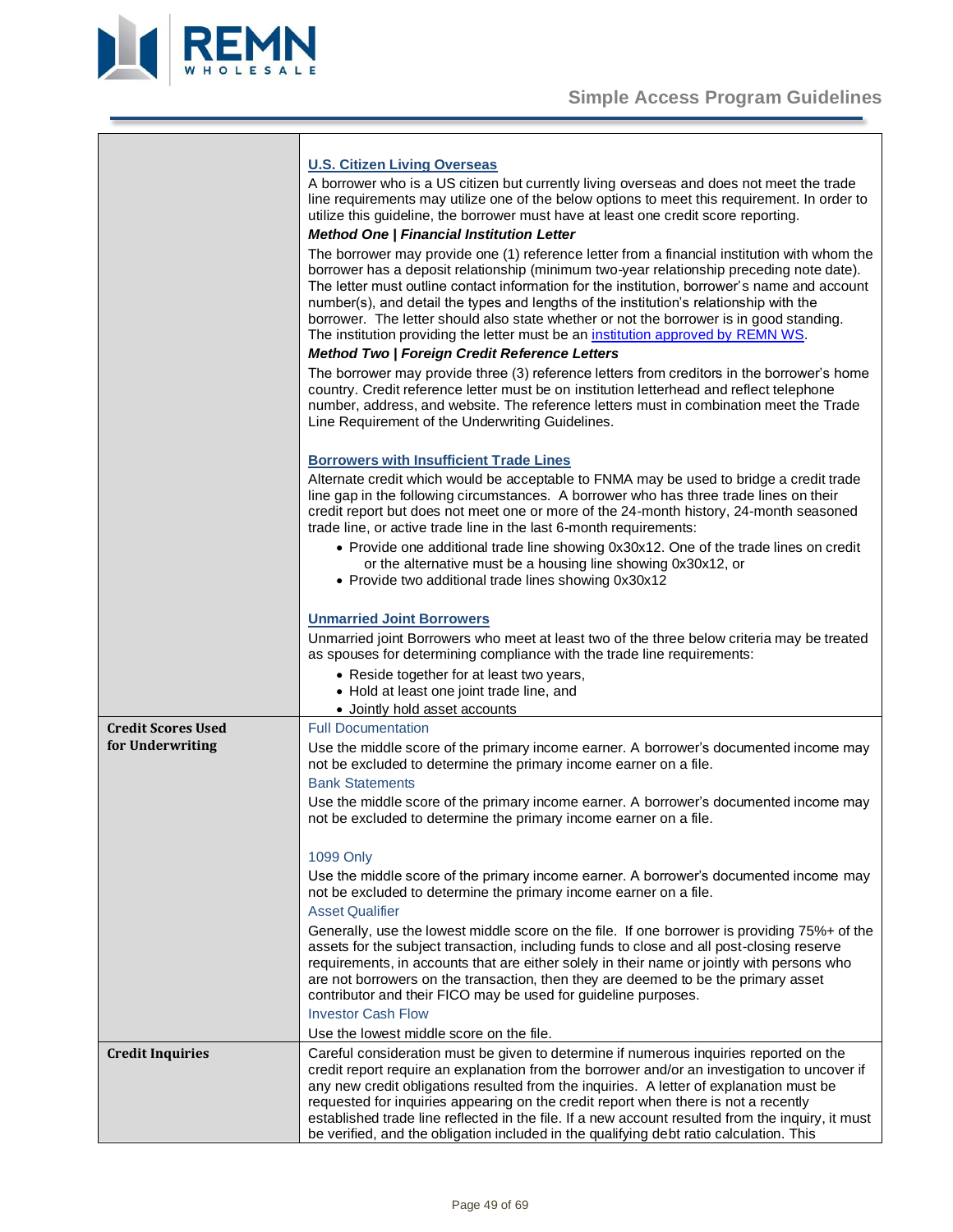

<span id="page-49-2"></span><span id="page-49-1"></span><span id="page-49-0"></span>

|                                                          | requirement does not apply to Investor Cash Flow Ioans. Seller should, however, take care<br>if mortgage inquiries appear and borrower has limited post-closing assets.                                                                                                                                                                                                                                                                                                                                                                                                                                                                                                                                                                                                                                                                                                                                                                                                                                                                                                                                                                                                                                                                                                                                                                                                                                                                                                                                                                                                                                                                                                                                                                                                                                                                                                                                                                                                                                                                                                               |
|----------------------------------------------------------|---------------------------------------------------------------------------------------------------------------------------------------------------------------------------------------------------------------------------------------------------------------------------------------------------------------------------------------------------------------------------------------------------------------------------------------------------------------------------------------------------------------------------------------------------------------------------------------------------------------------------------------------------------------------------------------------------------------------------------------------------------------------------------------------------------------------------------------------------------------------------------------------------------------------------------------------------------------------------------------------------------------------------------------------------------------------------------------------------------------------------------------------------------------------------------------------------------------------------------------------------------------------------------------------------------------------------------------------------------------------------------------------------------------------------------------------------------------------------------------------------------------------------------------------------------------------------------------------------------------------------------------------------------------------------------------------------------------------------------------------------------------------------------------------------------------------------------------------------------------------------------------------------------------------------------------------------------------------------------------------------------------------------------------------------------------------------------------|
| <b>Housing Payment</b><br><b>History</b>                 | The housing references provided or listed on credit may not exceed 0x30x12 in the<br>aggregate, aside from late payments resolved as a recent credit event. Any housing lates<br>in the last 12 month that resulted in a Significant Derogatory Credit Event are permissible<br>subject to the requirements outlined below and may be subject to a price adjustment.<br><b>Rental History</b><br>If a borrower rents from a professional management company, a fully completed and<br>signed VOR may be utilized. If a borrower rents from a private landlord, the most recent 12<br>months' consecutive cancelled checks (front and back) along with a copy of the lease must<br>be provided.<br>Mortgages/HELOCs<br>If a borrower has a mortgage from an institutional lender not reporting on credit, a fully<br>signed and completed VOM may be utilized. If a borrower has a private mortgage, the most<br>recent 12 months' consecutive cancelled checks (front and back) along with a copy of the                                                                                                                                                                                                                                                                                                                                                                                                                                                                                                                                                                                                                                                                                                                                                                                                                                                                                                                                                                                                                                                                              |
|                                                          | note must be provided.                                                                                                                                                                                                                                                                                                                                                                                                                                                                                                                                                                                                                                                                                                                                                                                                                                                                                                                                                                                                                                                                                                                                                                                                                                                                                                                                                                                                                                                                                                                                                                                                                                                                                                                                                                                                                                                                                                                                                                                                                                                                |
| Significant<br><b>Derogatory Credit</b><br><b>Events</b> | Borrowers who have completed any of the below within the four years preceding the<br>application date are subject to additional guideline requirements based on length removed<br>from the event completion date or discharge/dismissal date to application date. All events<br>must have been completed prior to application date.<br>• Foreclosure<br>• Short Sale<br>• Deed in Lieu of Foreclosure<br>• Short Payoff<br>• Bankruptcy (any chapter, either dismissed or discharged and includes Borrowers<br>currently in bankruptcy proceedings)<br>• Pre-foreclosure including Lis Pendens or Notice of Default<br>• Modification<br>• 120+ day mortgage late<br>0-2 Years Removed from a Credit Event<br>• Doc Types Allowed: Full Doc Only<br>• Maximum LTV: 70<br>2-4 Years* Removed from a Credit Event<br>• Doc Types Allowed: All<br>• Maximum LTV: 75<br>*Note: Exactly 2 years removed from a credit event considered under this category<br>Mortgage Tradelines in Forbearance<br>Borrowers who had one or more mortgage trade lines placed in forbearance must meet<br>one of the below requirements:<br>. If all payments made as originally scheduled during the forbearance period with no<br>payments missed, the account(s) in question must be reinstated prior to application but<br>there is no waiting period.<br>• If one or more payments on one or more accounts missed due to forbearance, then the<br>account in question must be reinstated and three monthly payments must be made as<br>scheduled after completion of the forbearance period and prior to the application date. A<br>borrower may have missed more than three payments during the forbearance period<br>and/or have the missed payments be added onto the loan's unpaid principal balance and<br>still be eligible under this guideline, provided the requirements listed here are met.<br>Non-Mortgage Tradelines in Forbearance<br>Any non-mortgage trade line in forbearance may remain in forbearance, however the<br>payment must be included in the Borrower's DTI/Debt Service. |
| Judgement/Tax                                            | Any outstanding judgments or tax liens may remain open under the following conditions:                                                                                                                                                                                                                                                                                                                                                                                                                                                                                                                                                                                                                                                                                                                                                                                                                                                                                                                                                                                                                                                                                                                                                                                                                                                                                                                                                                                                                                                                                                                                                                                                                                                                                                                                                                                                                                                                                                                                                                                                |
| Lien                                                     | • Must be on a repayment agreement,                                                                                                                                                                                                                                                                                                                                                                                                                                                                                                                                                                                                                                                                                                                                                                                                                                                                                                                                                                                                                                                                                                                                                                                                                                                                                                                                                                                                                                                                                                                                                                                                                                                                                                                                                                                                                                                                                                                                                                                                                                                   |
|                                                          | • Document the most recent 6 months' payments made in a timely manner,                                                                                                                                                                                                                                                                                                                                                                                                                                                                                                                                                                                                                                                                                                                                                                                                                                                                                                                                                                                                                                                                                                                                                                                                                                                                                                                                                                                                                                                                                                                                                                                                                                                                                                                                                                                                                                                                                                                                                                                                                |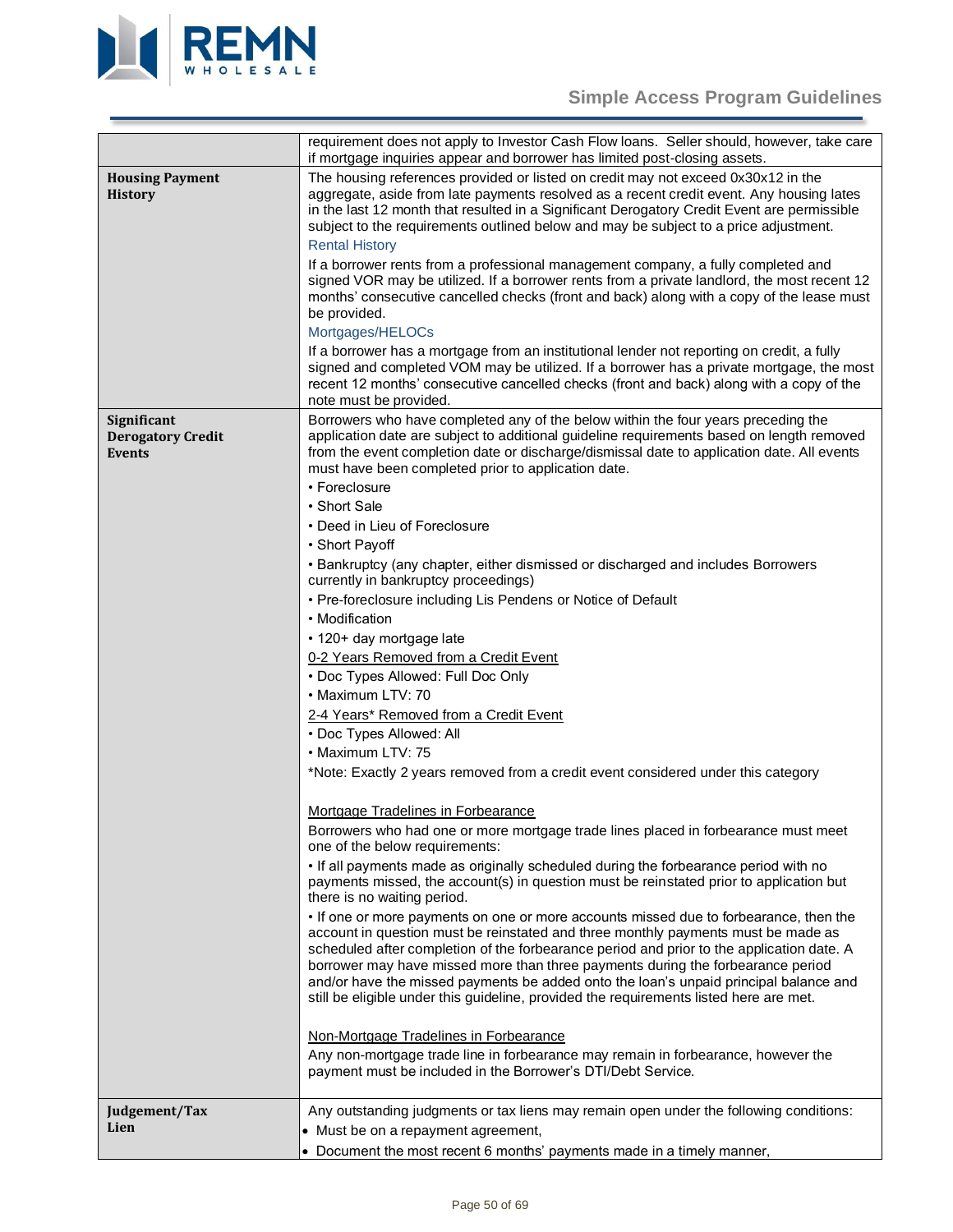

<span id="page-50-5"></span><span id="page-50-4"></span><span id="page-50-3"></span><span id="page-50-2"></span><span id="page-50-1"></span><span id="page-50-0"></span>

|                                          | • Include payment in the DTI or debt service, and                                                                                                                                                                                                                                                                                                                                                                                                                                                                                              |
|------------------------------------------|------------------------------------------------------------------------------------------------------------------------------------------------------------------------------------------------------------------------------------------------------------------------------------------------------------------------------------------------------------------------------------------------------------------------------------------------------------------------------------------------------------------------------------------------|
|                                          | • If the judgment or tax lien is recorded against the property, it must be subordinated                                                                                                                                                                                                                                                                                                                                                                                                                                                        |
|                                          | If the conditions above are not met, the judgment or tax lien must be paid off prior to or at<br>closing. Cash out proceeds may be utilized for this purpose                                                                                                                                                                                                                                                                                                                                                                                   |
| Collections/Charge-<br><b>Offs</b>       | Open adverse credit must generally be paid off prior to or at closing, however if an<br>individual account balance is under \$250 and the aggregate of accounts outstanding is<br>under \$1,000 it may remain open. Any collections or charge offs greater than this amount<br>may remain open provided they do not and may not affect title. Otherwise they must be<br>paid off. Medical collections may remain open regardless of amount.                                                                                                    |
| <b>Disputed Accounts</b>                 | Any disputed accounts on a borrower's credit report within the last two years prior to credit<br>report date require additional due diligence. When an account in dispute is a collection<br>account and the balance is less than or equal to \$250, the dispute may remain open.<br>Otherwise, the following guidelines must be adhered to:                                                                                                                                                                                                   |
|                                          | • Account with zero balance and no derogatory information in the two years preceding the<br>credit report date - no action required                                                                                                                                                                                                                                                                                                                                                                                                            |
|                                          | • Account with zero balance and derogatory information in the two years preceding the<br>credit report date - remove and pull new credit report                                                                                                                                                                                                                                                                                                                                                                                                |
|                                          | • Account with a positive balance and no derogatory information in the two years preceding<br>the credit report date - no action necessary                                                                                                                                                                                                                                                                                                                                                                                                     |
|                                          | • Account with a positive balance and derogatory information in the two years preceding the<br>credit report date - remove and pull new credit report                                                                                                                                                                                                                                                                                                                                                                                          |
|                                          | Note: A credit supplement is not allowed to document disputed accounts. A new report<br>must be pulled.                                                                                                                                                                                                                                                                                                                                                                                                                                        |
| <b>Other Derogatory</b><br><b>Credit</b> | Any derogatory credit on a borrower's credit report in the last 12 months not otherwise<br>addressed must be acceptably explained by the borrower. Any patterns of delinquent credit<br>outside of the 12-month period must be explained by the borrower.                                                                                                                                                                                                                                                                                      |
| <b>Credit Counseling</b>                 | Borrowers who have experienced credit or financial management problems in the past may<br>have elected to participate in consumer counseling sessions to learn how to correct or<br>avoid such problems in the future. Whether borrowers have or have not completed<br>participation in the sessions before closing on the mortgage transaction is not relevant<br>since it is the borrower's credit history that is of primary importance. The existence of credit<br>counselling on a file does not preclude financing under standard terms. |
| <b>Public Record</b><br><b>Search</b>    | The correspondent is responsible for verifying all existing public records to ensure that are<br>no outstanding judgements or liens against all borrowers. The seller needs to include its<br>public record search findings along with documentation to clear any alerts raised in its file.                                                                                                                                                                                                                                                   |
| <b>Liabilities</b>                       | The liabilities of all borrowers must be accurately documented and considered in order to<br>make a sound credit risk decision. This chapter of the guideline generally does not apply to<br>the Investor Cash Flow product as the product qualifies on the debt service coverage ratio<br>of the subject property only.                                                                                                                                                                                                                       |
|                                          | For each liability, underwriting must determine the unpaid principal balance, the terms of<br>repayment, the borrower's payment history, and verify any other liability that is not shown<br>on a credit report by obtaining documentation from the borrower or creditor.                                                                                                                                                                                                                                                                      |
|                                          | If the credit bureau report does not contain a reference for each significant open debt<br>shown on the loan application—including outstanding mortgage debt, bank, student, or<br>credit union loans the underwriter must document separate credit verification.                                                                                                                                                                                                                                                                              |
|                                          | If a current liability appears on the credit bureau report that is not shown on the loan<br>application, the borrower will be required to provide a reasonable explanation for the<br>undisclosed debt. Documentation may be required to support the borrower's explanation.                                                                                                                                                                                                                                                                   |
|                                          | If the borrower discloses, or REMN WS discovers additional liabilities after the underwriting<br>decision has been made, up to and concurrent with the closing, the underwriter must<br>recalculate the borrower's debt-to-income ratio for loan closing qualification.                                                                                                                                                                                                                                                                        |
|                                          | Debt payments, such as a student loan or balloon payment note scheduled to begin or<br>come due within 12 months of the mortgage loan closing, must be included as anticipated<br>monthly obligations during the underwriting analysis. Balloon payment notes that come due<br>within one year of loan closing must be considered in the underwriting analysis be verifying<br>sufficient liquid assets available to the Borrower to cover the amount due, in addition to all<br>other requirements.                                           |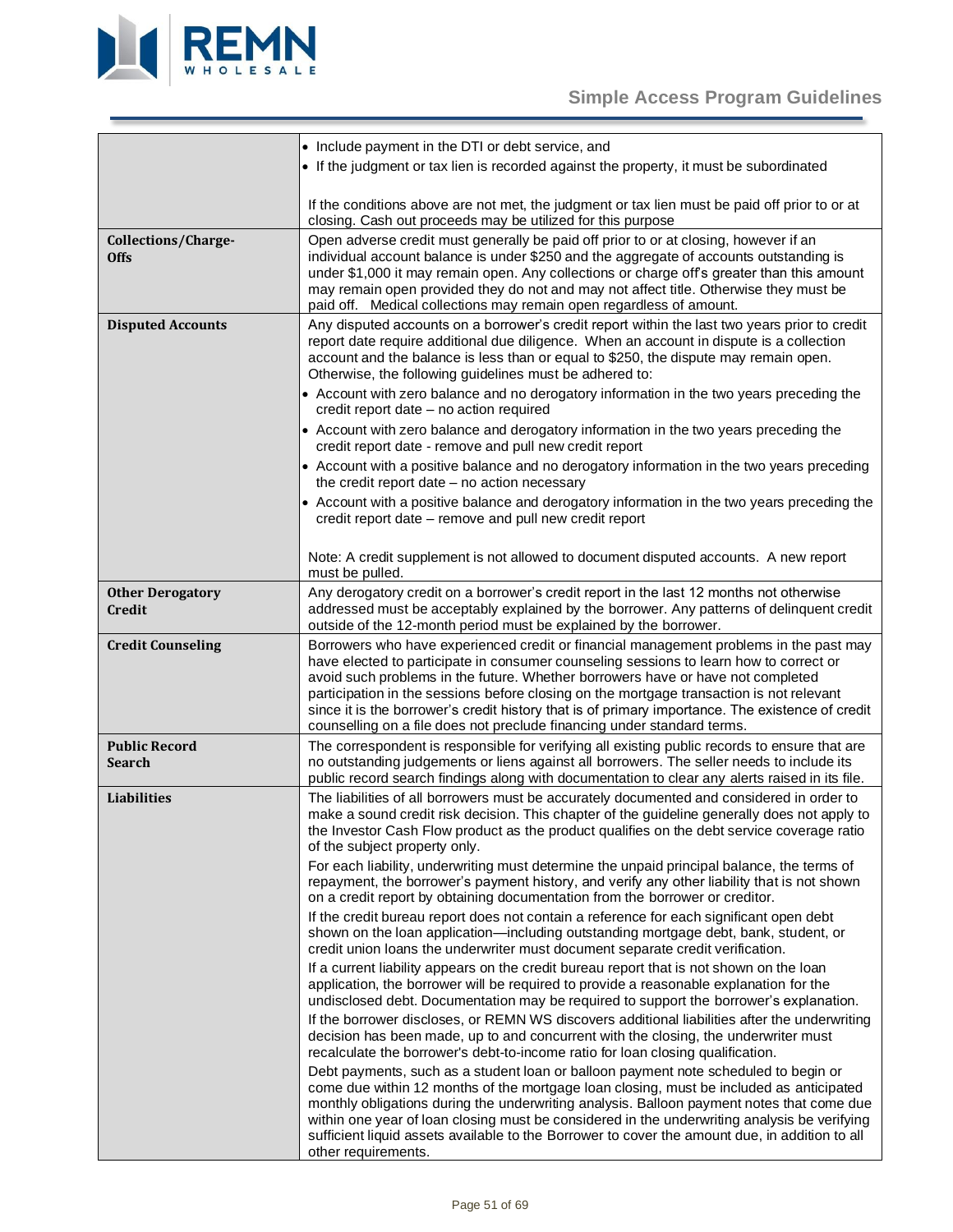

<span id="page-51-4"></span><span id="page-51-3"></span><span id="page-51-2"></span><span id="page-51-1"></span><span id="page-51-0"></span>

| Alimony/Child<br>Support/Separate<br><b>Maintenance</b> | For Full Documentation and Bank Statements, and 1099 Only, alimony may be deducted<br>from income rather than included as a liability provided that the alimony payments are tax<br>deductible to the payor. If not, the payments must be included as a liability. For Asset<br>Qualifier, it is included as part of the debt service. Child support and separate<br>maintenance must be included as a liability on all three product types. Document the terms<br>of the payment via either the divorce decree, separation agreement, court order, or<br>notarized agreement signed by all parties and their attorneys.                                                                                                                                                                                                                                                                                                                                                                                                                                                                                                                                                                                                                                                                                                                                                                                                                                                                                                                                                                                      |
|---------------------------------------------------------|---------------------------------------------------------------------------------------------------------------------------------------------------------------------------------------------------------------------------------------------------------------------------------------------------------------------------------------------------------------------------------------------------------------------------------------------------------------------------------------------------------------------------------------------------------------------------------------------------------------------------------------------------------------------------------------------------------------------------------------------------------------------------------------------------------------------------------------------------------------------------------------------------------------------------------------------------------------------------------------------------------------------------------------------------------------------------------------------------------------------------------------------------------------------------------------------------------------------------------------------------------------------------------------------------------------------------------------------------------------------------------------------------------------------------------------------------------------------------------------------------------------------------------------------------------------------------------------------------------------|
| <b>Installment Debt</b><br>(including<br>Mortgages)     | Installment loans (i.e. car loan, student loan, etc.) must be included in the DTI/Debt<br>Service. Utilize the payment listed on the credit report for qualifying. Installment debt with<br>less than 10 months remaining may be excluded from DTI/Debt Service, as long as the<br>borrower has the assets to make the remaining payments. Borrowers may pay down the<br>debt to less than 10 months to exclude the payment, the assets used must be sourced.<br>Borrowers may also pay off the balance on an installment debt to exclude the payment<br>from the DTI/Debt Service. Source the funds utilized. If no payment listed, obtain<br>documentation of the current payment. If the payment on an account is subject to change<br>within 6 months (I.E. an ARM or Interest Only loan that is near adjustment) document what<br>the new payment will be and utilize that payment in determining the DTI/Debt Service. An<br>authorized user account may be removed via supplement, and omitted from DTI/debt<br>service, provided there is not evidence in the file the Borrower is paying the account in<br>question.<br>The following additional requirements apply on a Texas 50(a)(6) loan:                                                                                                                                                                                                                                                                                                                                                                                                        |
|                                                         | The payoff of debt is a condition of qualification, the payoff(s) must be included on<br>the closing statement and disbursed directly to the creditor by the title company<br>The seller may not require any other seller-owned debt to be paid off as a part of<br>the transaction as a condition of loan approval.                                                                                                                                                                                                                                                                                                                                                                                                                                                                                                                                                                                                                                                                                                                                                                                                                                                                                                                                                                                                                                                                                                                                                                                                                                                                                          |
| <b>Revolving Debt</b><br>(including HELOC)              | Use actual payment on credit report, unless the borrower can document a lower payment.<br>If no payment can be documented, use 5% of outstanding balance (except for a HELOC, in<br>which case use 1%). If no balance, no payment needs to be included. Deduct 30-day<br>charge accounts from available liquid assets or use 5% of the balance as a payment. 30-<br>day charge accounts do not need to be considered on the Investor Cash Flow product.<br>Revolving debt may be paid off prior to or at closing to have the payment excluded from the<br>DTI/Debt Service. The account(s) do not need to be closed. When the borrower pays off an<br>account prior to closing, document the funds used for payoff. If paid at closing on a<br>purchase or rate and term refinance transaction, document the borrower brought the funds<br>to closing necessary to pay off the account(s). If on a refinance loan proceeds will be used<br>to pay off revolving debt, the transaction will be deemed cash out. An authorized user<br>account may be removed via supplement, and omitted from DTI/debt service, provided<br>there is not evidence in the file the Borrower is paying the account in question.<br>The following additional requirements apply on a Texas 50(a)(6) loan:<br>The payoff of debt is a condition of qualification, the payoff(s) must be included on<br>the closing statement and disbursed directly to the creditor by the title company<br>The seller may not require any other seller-owned debt to be paid off as a part of<br>the transaction as a condition of loan approval. |
| <b>Student Loans</b>                                    | If a payment exists on credit report, use that payment. If deferred and no payment listed,<br>use the lesser of 1% of the outstanding balance or document the fully amortized payment.                                                                                                                                                                                                                                                                                                                                                                                                                                                                                                                                                                                                                                                                                                                                                                                                                                                                                                                                                                                                                                                                                                                                                                                                                                                                                                                                                                                                                        |
| <b>Business Debt in</b><br><b>Borrower's Name</b>       | When a self-employed borrower claims that a monthly obligation that appears on his or her<br>personal credit report is being paid by the borrower's business, REMN WS must confirm<br>that it verified the obligation was actually paid out of company funds and that this was<br>considered in its cash flow analysis of the borrower's business.<br>The account payment does not need to be considered as part of the borrower's individual<br>recurring monthly debt obligations if:<br>• The account in question does not have a history of delinquency,<br>• The business provides acceptable evidence that the obligation was paid out of company<br>funds (such as 6 months of canceled company checks),<br>• The underwriter's analysis of the business took payment of the obligation into<br>consideration.<br>The account payment does need to be considered as part of the borrower's individual<br>recurring monthly debt obligations in any of the following situations:<br>• If the business does not provide sufficient evidence that the obligation was paid out of<br>company funds,                                                                                                                                                                                                                                                                                                                                                                                                                                                                                                        |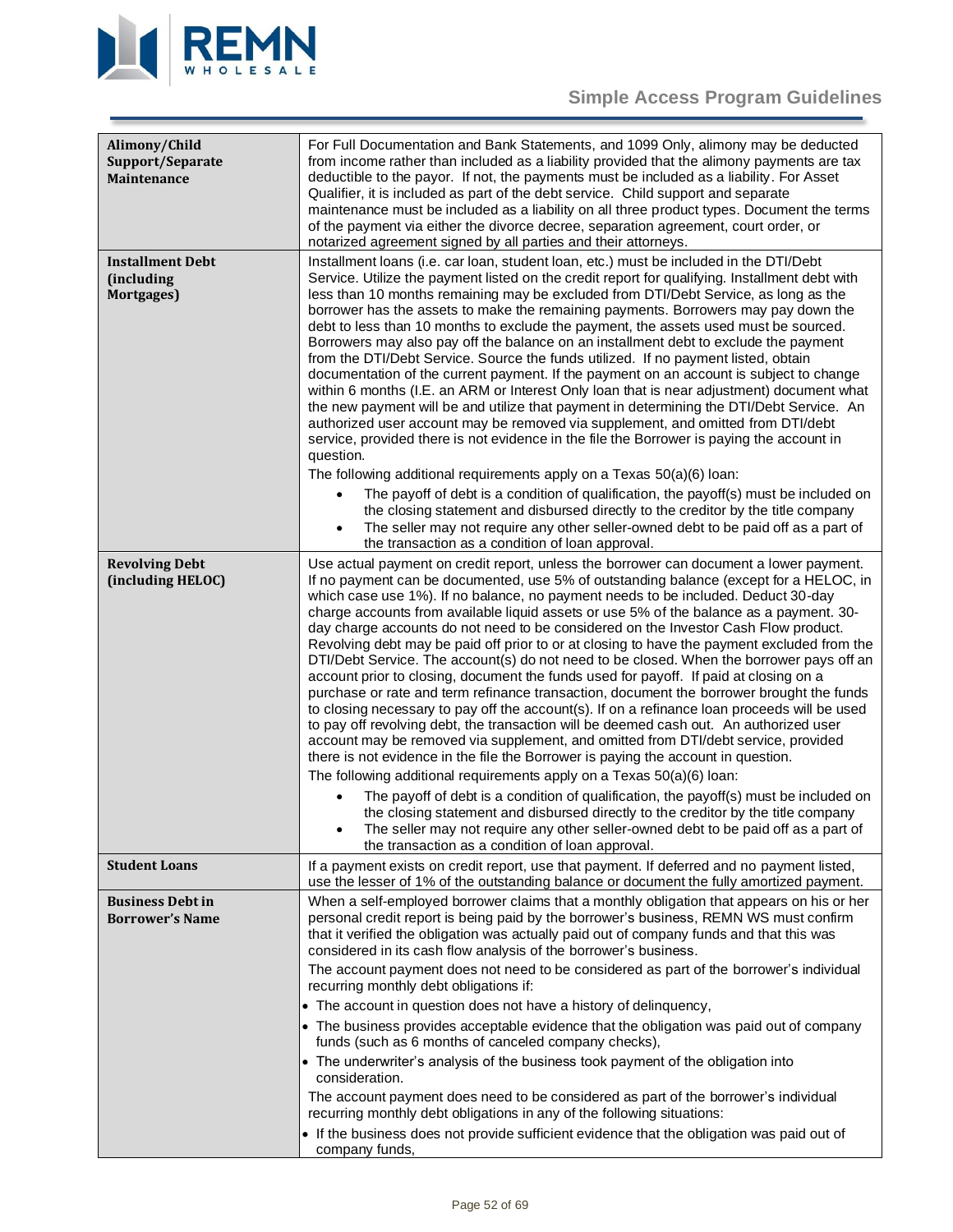

<span id="page-52-5"></span><span id="page-52-4"></span><span id="page-52-3"></span><span id="page-52-2"></span><span id="page-52-1"></span><span id="page-52-0"></span>

|                                                    | • If the business provides acceptable evidence of its payment of the obligation but the<br>underwriter's analysis of the business does not reflect any business expense related to<br>said obligation, it is reasonable to assume that the obligation has not been accounted for<br>in the underwriter's analysis, or                                                                                                                                                                                                                                                                                                                                                                                                                                                                                                                                                                                                                                                                                                                                                                                                                                                                                                          |
|----------------------------------------------------|--------------------------------------------------------------------------------------------------------------------------------------------------------------------------------------------------------------------------------------------------------------------------------------------------------------------------------------------------------------------------------------------------------------------------------------------------------------------------------------------------------------------------------------------------------------------------------------------------------------------------------------------------------------------------------------------------------------------------------------------------------------------------------------------------------------------------------------------------------------------------------------------------------------------------------------------------------------------------------------------------------------------------------------------------------------------------------------------------------------------------------------------------------------------------------------------------------------------------------|
|                                                    | • If the account in question has a history of delinquency.                                                                                                                                                                                                                                                                                                                                                                                                                                                                                                                                                                                                                                                                                                                                                                                                                                                                                                                                                                                                                                                                                                                                                                     |
|                                                    | To ensure that the obligation is counted only once, REMN WS should adjust the net<br>income of the business by the amount of interest, taxes, or insurance expense, if any, that<br>relates to the account in question.                                                                                                                                                                                                                                                                                                                                                                                                                                                                                                                                                                                                                                                                                                                                                                                                                                                                                                                                                                                                        |
| Court-Ordered<br><b>Assignment of Debt</b>         | When a borrower has outstanding debt that was assigned to another party by court order<br>(such as under a divorce decree or separation agreement) the Liability does not need to be<br>considered as part of the borrower's recurring monthly debt obligation. Verify through an<br>executed copy of Divorce Decree and Settlement Agreement that the debt assigned to<br>another party who is fully responsible for repayment of that debt.                                                                                                                                                                                                                                                                                                                                                                                                                                                                                                                                                                                                                                                                                                                                                                                  |
| <b>Co-Signed Loans</b>                             | When a borrower co-signs for a loan to enable another party (the primary obligor) to obtain<br>credit but is not the party who is actually repaying the debt, the borrower has a contingent<br>liability. The liability does not need to be considered as part of the borrower's recurring<br>monthly debt obligations if the underwriter can verify a history of documented payments on<br>the co-signed debt by the primary obligor of the loan and ascertain that there is not a<br>history of delinquent payments for that debt (since this could be an indication that the co-<br>signer might have to assume the obligation at some point in the future).                                                                                                                                                                                                                                                                                                                                                                                                                                                                                                                                                                |
|                                                    | Generally, the primary obligor of the loan should have been making payments on the debt<br>for at least 12 months. The liability does need to be considered as part of the borrower's<br>recurring monthly debt obligations if:                                                                                                                                                                                                                                                                                                                                                                                                                                                                                                                                                                                                                                                                                                                                                                                                                                                                                                                                                                                                |
|                                                    | • The payment history by the primary obligor cannot be sufficiently documented, or                                                                                                                                                                                                                                                                                                                                                                                                                                                                                                                                                                                                                                                                                                                                                                                                                                                                                                                                                                                                                                                                                                                                             |
|                                                    | • The primary obligor has a history of being delinquent in making payments on the debt.                                                                                                                                                                                                                                                                                                                                                                                                                                                                                                                                                                                                                                                                                                                                                                                                                                                                                                                                                                                                                                                                                                                                        |
|                                                    | For purposes of excluding a mortgage or HELOC, the co-signor may or may not be on title<br>to the property tied to the loan in question.                                                                                                                                                                                                                                                                                                                                                                                                                                                                                                                                                                                                                                                                                                                                                                                                                                                                                                                                                                                                                                                                                       |
| <b>Lease Payments</b>                              | Lease Payments must be included regardless of the remaining term. At the end of the<br>lease term, the borrower will be faced with either a buyout of the lease (purchase of the<br>car) or a new lease contract obligation.                                                                                                                                                                                                                                                                                                                                                                                                                                                                                                                                                                                                                                                                                                                                                                                                                                                                                                                                                                                                   |
| <b>Relocation Benefits</b>                         | The PITIA on the existing residence can be eliminated from the debt-to-income ratio<br>analysis in a relocation situation if all the following conditions are met:                                                                                                                                                                                                                                                                                                                                                                                                                                                                                                                                                                                                                                                                                                                                                                                                                                                                                                                                                                                                                                                             |
|                                                    | • A copy of the offer to purchase the existing residence must be provided,                                                                                                                                                                                                                                                                                                                                                                                                                                                                                                                                                                                                                                                                                                                                                                                                                                                                                                                                                                                                                                                                                                                                                     |
|                                                    | • Any closing costs and points that may be included in the relocation package can be used<br>as closing funds. However, the borrower must provide funds for prepaid items unless<br>specifically stated in the relocation package, and                                                                                                                                                                                                                                                                                                                                                                                                                                                                                                                                                                                                                                                                                                                                                                                                                                                                                                                                                                                         |
|                                                    | • At loan closing, a copy of the equity advance or a settlement statement must be provided<br>as evidence of sale and release from liability.                                                                                                                                                                                                                                                                                                                                                                                                                                                                                                                                                                                                                                                                                                                                                                                                                                                                                                                                                                                                                                                                                  |
| Deferred<br><b>Installment Debts</b>               | Deferred Installment Debts, such as deferred student loans, must be included as part of the<br>Borrower's recurring monthly debt obligations. If the Borrower's credit report does not<br>indicate the monthly amount that will be payable at the end of the deferment period, the<br>Borrower must obtain copies of the payment letters or forbearance agreements so that a<br>monthly payment amount can be determined and used in calculating the Borrower's total<br>monthly obligations. If a payment cannot be determined, utilize 1% of the outstanding<br>balance of the debt. Accounts in forbearance are subject to case by case review.                                                                                                                                                                                                                                                                                                                                                                                                                                                                                                                                                                             |
| <b>Loans Secured by</b><br><b>Financial Assets</b> | When a borrower uses his or her financial assets—life insurance policies, 401(k) accounts,<br>individual retirement accounts, certificates of deposit, stocks, bonds, etc.—as security for a<br>loan, the borrower has a contingent liability. The underwriter is not required to include this<br>contingent liability as part of the borrower's recurring monthly debt obligations provided that<br>REMN WS obtains a copy of the applicable loan instrument that shows the borrower's<br>financial asset as collateral for the loan. If the borrower intends to use the same asset to<br>satisfy financial reserve requirements, REMN WS must reduce the value of the asset (the<br>account balance, in most cases) by the proceeds from the secured loan and any related<br>fees to determine whether the borrower has sufficient reserves.<br>Payments on loans that are secured by a borrower's specific liquid financial assets may be<br>excluded from the DTI/debt service calculation in those circumstances where the<br>repayment of the loan rebuilds the financial asset and the current verified balance in the<br>account (or value of the financial asset) is sufficient to fully payoff the loan. Payments on |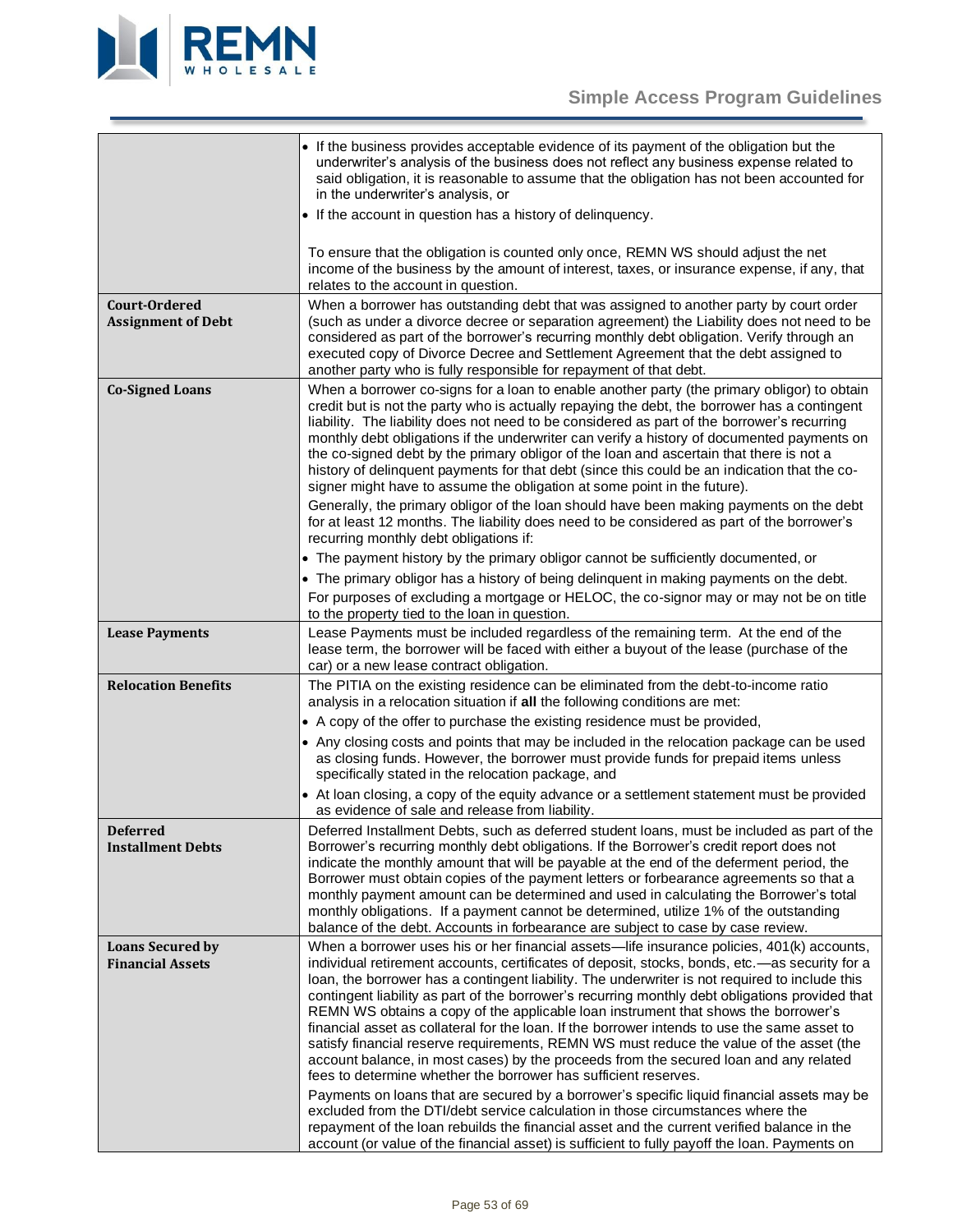

<span id="page-53-3"></span><span id="page-53-2"></span><span id="page-53-1"></span><span id="page-53-0"></span>

|                                              | loans secured by real estate or other personal property must always be included in the DTI<br>ratio/debt service.                                                                                                                                                                                                                                                                                                                                                                                                                                                                                                                                                                                                                                                                                                                                                                                                                                                                                                                                                                                                                                                                                                                                                                                                                                                                                                                                                                                                                                                                                                                                                                                                                                                                                                                                                                                                                                                                                                                                                                                                       |
|----------------------------------------------|-------------------------------------------------------------------------------------------------------------------------------------------------------------------------------------------------------------------------------------------------------------------------------------------------------------------------------------------------------------------------------------------------------------------------------------------------------------------------------------------------------------------------------------------------------------------------------------------------------------------------------------------------------------------------------------------------------------------------------------------------------------------------------------------------------------------------------------------------------------------------------------------------------------------------------------------------------------------------------------------------------------------------------------------------------------------------------------------------------------------------------------------------------------------------------------------------------------------------------------------------------------------------------------------------------------------------------------------------------------------------------------------------------------------------------------------------------------------------------------------------------------------------------------------------------------------------------------------------------------------------------------------------------------------------------------------------------------------------------------------------------------------------------------------------------------------------------------------------------------------------------------------------------------------------------------------------------------------------------------------------------------------------------------------------------------------------------------------------------------------------|
| Non-Reimbursed<br><b>Employee Expenses</b>   | If a Borrower provides two (2) years tax returns and the tax returns disclose non-<br>reimbursed business expenses, such as classroom supplies, uniforms, meals, gasoline,<br>automobile insurance, and/or automobile taxes, the expenses must be taken into account.<br>Utilize information from the borrower's IRS Form 1040 including all schedules (Schedule A<br>and IRS Form 2106) and net out any automobile depreciation claimed on IRS Form 2106.<br>Consequently, when calculating the total debt-to- income ratio, the 24-month average for<br>non-reimbursable expenses should be subtracted from the borrower's stable monthly<br>income, unless such expenses are automobile lease payments or automobile loan<br>payments, in which case they are to be considered part of the borrower's recurring monthly<br>debt obligations. If there is not a 24-month history of such expenses, develop an<br>annualized monthly average for the expenses and deduct from income. If unreimbursed<br>employee expenses do not appear on the Borrower's most recent tax returns, the<br>expenses do not need to be taken into account.                                                                                                                                                                                                                                                                                                                                                                                                                                                                                                                                                                                                                                                                                                                                                                                                                                                                                                                                                                              |
| <b>Sale of Departing</b><br><b>Residence</b> | If the borrower is under non-contingent contract to sell their departing residence, the<br>DTI/debt service can be calculated excluding the prior housing expenses (PITIA) if an<br>additional 6 months of PITIA for the home to be sold is verified. If the borrower is not under<br>contract to sell departing residence OR under contract to sell with mortgage contingencies<br>not yet released, the prior home will be treated as an investment property and standard<br>underwriting guidelines apply. The debt for the prior home will be included in DTI/debt<br>service.                                                                                                                                                                                                                                                                                                                                                                                                                                                                                                                                                                                                                                                                                                                                                                                                                                                                                                                                                                                                                                                                                                                                                                                                                                                                                                                                                                                                                                                                                                                                      |
|                                              | APPRAISAL, PROPERTY, TITLE & INSURANCE                                                                                                                                                                                                                                                                                                                                                                                                                                                                                                                                                                                                                                                                                                                                                                                                                                                                                                                                                                                                                                                                                                                                                                                                                                                                                                                                                                                                                                                                                                                                                                                                                                                                                                                                                                                                                                                                                                                                                                                                                                                                                  |
| <b>Appraisals</b>                            | All transactions require a new appraisal.<br>All loans shall have an appraisal performed by an independent unbiased appraiser as part<br>of the credit decision making process. All real estate appraisals must be performed<br>according to the Uniform Standards of Professional Appraisal Practice (USPAP) adopted<br>by the Appraisal Standards Board of the Appraisal Foundation. Appraisals must be<br>completed on the appropriate form and include proper documentation, and legible exterior /<br>interior photos including but not limited to all bedrooms and bathrooms. Changes or<br>alterations made to an appraisal (including value estimate) must be completed by the<br>original appraiser. The appraisal must be ordered in a manner compliant with Dodd-<br>Frank's AIR requirements and with REMN WS as intended user. REMN WS will permit the<br>use of previously completed report(s) provided all other requirements of this section<br>including regulatory compliance are met. For each transferred appraisal, the following<br>criteria must be met:<br>A copy of the appraiser's current license, to be independently verified by REMN<br>WS<br>A copy of the appraiser's current E&O Policy with sufficient coverage name the<br>appraiser as insured<br>If the appraisal is a transferred appraisal, the AMC must provide an assignment of<br>appraisal to REMN WS. In lieu of this requirement the AMC's business license<br>must be independently verified by REMN WS.<br>The AIR certificate confirming compliance with Dodd-Frank AIR requirements<br>۰<br>A Collateral Desktop Analysis (CDA) with a variance between 0% and positive<br>۰<br>10%, inclusive<br>Note: The ECOA Valuations Rule requires copies of appraisals and other written valuations<br>be delivered to the borrower promptly upon completion, or three (3) business days before<br>consummation, whichever is earlier.<br><b>Number of Appraisals Required</b><br>The table below addresses the number of appraisals for a file. Any requirements per<br>regulation (such as HPML) supersede this requirement. |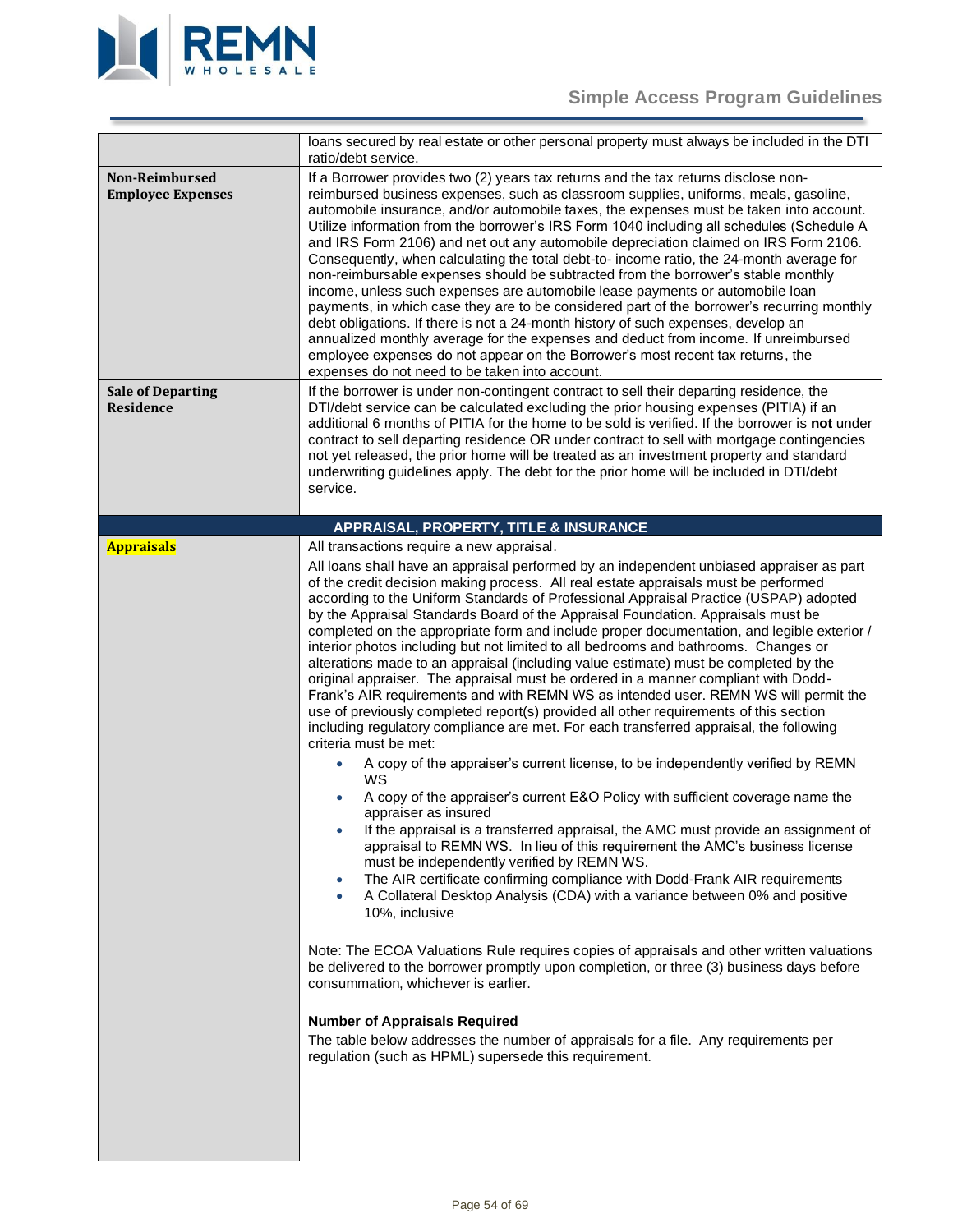

<span id="page-54-0"></span>

|              |            | <b>Appraisal Requirements</b>                                                                                                                                                                                                                                                                                                                                                                                                                                                                                                                                                                                                                                                                                                                                                                                                                                                     |  |                               |  |  |  |
|--------------|------------|-----------------------------------------------------------------------------------------------------------------------------------------------------------------------------------------------------------------------------------------------------------------------------------------------------------------------------------------------------------------------------------------------------------------------------------------------------------------------------------------------------------------------------------------------------------------------------------------------------------------------------------------------------------------------------------------------------------------------------------------------------------------------------------------------------------------------------------------------------------------------------------|--|-------------------------------|--|--|--|
|              |            | <b>Loan Amount</b>                                                                                                                                                                                                                                                                                                                                                                                                                                                                                                                                                                                                                                                                                                                                                                                                                                                                |  | <b>Requirement</b>            |  |  |  |
|              |            | $\leq$ \$2,000,000                                                                                                                                                                                                                                                                                                                                                                                                                                                                                                                                                                                                                                                                                                                                                                                                                                                                |  | One (1) full appraisal        |  |  |  |
|              |            | $>$ \$2,000,000                                                                                                                                                                                                                                                                                                                                                                                                                                                                                                                                                                                                                                                                                                                                                                                                                                                                   |  |                               |  |  |  |
|              |            | HPML Loan with a Flipped Property                                                                                                                                                                                                                                                                                                                                                                                                                                                                                                                                                                                                                                                                                                                                                                                                                                                 |  | Two (2) full appraisals       |  |  |  |
|              |            | <b>Age of Appraisal</b>                                                                                                                                                                                                                                                                                                                                                                                                                                                                                                                                                                                                                                                                                                                                                                                                                                                           |  |                               |  |  |  |
|              |            | As of the note date, the appraisal report(s) may not be more than 120 days old. A                                                                                                                                                                                                                                                                                                                                                                                                                                                                                                                                                                                                                                                                                                                                                                                                 |  |                               |  |  |  |
|              |            | recertification of value is acceptable to extend the expiration date of the report provided the<br>original report is not more than 180 days old as of the date of closing. See Geographic<br>Restrictions for additional requirements, including shortened expiration dates.                                                                                                                                                                                                                                                                                                                                                                                                                                                                                                                                                                                                     |  |                               |  |  |  |
|              |            | <b>Determining Collateral Value</b>                                                                                                                                                                                                                                                                                                                                                                                                                                                                                                                                                                                                                                                                                                                                                                                                                                               |  |                               |  |  |  |
|              |            | Collateral valuations impact the determination of the loan-to-value ratios, as well as<br>approval and identification of exceptions. Loans wherein the best usage is as a "tear down<br>and replace" are not eligible. The methods for determining collateral value are different for<br>purchase versus refinance transactions (see below). In instances where two full appraisals<br>are completed, utilize the lower of the two.<br><b>Purchase Transaction</b>                                                                                                                                                                                                                                                                                                                                                                                                                |  |                               |  |  |  |
|              |            | The collateral value is based upon the lesser of the sales price (minus concessions or<br>excess contributions) or the appraised value.                                                                                                                                                                                                                                                                                                                                                                                                                                                                                                                                                                                                                                                                                                                                           |  |                               |  |  |  |
|              |            | <b>Refinance Transactions</b>                                                                                                                                                                                                                                                                                                                                                                                                                                                                                                                                                                                                                                                                                                                                                                                                                                                     |  |                               |  |  |  |
|              | date.      | For properties owned less than 12 months as of the application date, current value may be<br>used provided the value is supported both by appraisal and a CDA with a variance <= 10%.<br>If value not supported, use lesser of purchase price plus documented improvements or<br>market value. If more than 12 months, use market value. Properties located in counties<br>listed in the Geographic Eligibility Section as "Declining Markets" must utilize the lesser of<br>the current value or the purchase price plus documented costs for improvements to price or<br>underwrite on refinances of properties owned less than 12 months as of the application                                                                                                                                                                                                                 |  |                               |  |  |  |
|              |            | <b>Appraisal Review Requirements</b>                                                                                                                                                                                                                                                                                                                                                                                                                                                                                                                                                                                                                                                                                                                                                                                                                                              |  |                               |  |  |  |
|              |            | In instances where one appraisal is required, the CU score must be reviewed. If the CU<br>score is less than or equal to 2.5, no additional appraisal review products are required. If<br>the CU score exceeds 2.5, or the appraisal is transferred, a CDA with a variance less than<br>10% is required. If the variance between the CDA and the appraisal is greater than 10%,<br>perform a field review. If the value of the field review is within 5% of the value of the<br>appraisal, utilize the lower of the two. If the value is outside of 5% of the appraised value,<br>complete a second full appraisal. In the event of two appraisals, the lower of the two<br>values will be utilized and a CDA is not required unless otherwise specified in these<br>guidelines. Loan amounts above 1.5MM and up to 2MM may not utilize the CU score in lieu<br>of obtaining CDA. |  |                               |  |  |  |
|              |            |                                                                                                                                                                                                                                                                                                                                                                                                                                                                                                                                                                                                                                                                                                                                                                                                                                                                                   |  |                               |  |  |  |
| Condominiums |            | A condominium is a form of ownership where the borrower has title to their individual unit<br>along with an undivided share of the condo's common elements. Condominium<br>applications submitted should be warrantable to Fannie Mae's criteria. Limited review is<br>eligible based on the below table. All others must undergo a full review. The following<br>documentation must be provided for condo submissions:<br>• Condo questionnaire (either short form or full form depending on the review being                                                                                                                                                                                                                                                                                                                                                                    |  |                               |  |  |  |
|              | completed) |                                                                                                                                                                                                                                                                                                                                                                                                                                                                                                                                                                                                                                                                                                                                                                                                                                                                                   |  |                               |  |  |  |
|              |            | • Master insurance certificate including all required coverages-See Insurance                                                                                                                                                                                                                                                                                                                                                                                                                                                                                                                                                                                                                                                                                                                                                                                                     |  |                               |  |  |  |
|              |            | • Current Budget (when utilizing a full review)                                                                                                                                                                                                                                                                                                                                                                                                                                                                                                                                                                                                                                                                                                                                                                                                                                   |  |                               |  |  |  |
|              | criteria)  | • Recorded declarations/CC&R's and by-laws (when project does not meet established                                                                                                                                                                                                                                                                                                                                                                                                                                                                                                                                                                                                                                                                                                                                                                                                |  |                               |  |  |  |
|              |            | • Other documentation as required by underwriting to complete project review<br><b>Limited Review table</b>                                                                                                                                                                                                                                                                                                                                                                                                                                                                                                                                                                                                                                                                                                                                                                       |  |                               |  |  |  |
|              |            | <b>Occupancy Type</b>                                                                                                                                                                                                                                                                                                                                                                                                                                                                                                                                                                                                                                                                                                                                                                                                                                                             |  | <b>Maximum LTV/CLTV/HCLTV</b> |  |  |  |
|              |            | Principal residence                                                                                                                                                                                                                                                                                                                                                                                                                                                                                                                                                                                                                                                                                                                                                                                                                                                               |  | 90/90/90                      |  |  |  |
|              |            | Second Home                                                                                                                                                                                                                                                                                                                                                                                                                                                                                                                                                                                                                                                                                                                                                                                                                                                                       |  | 75/75/75                      |  |  |  |
|              |            | <b>Investment Property</b>                                                                                                                                                                                                                                                                                                                                                                                                                                                                                                                                                                                                                                                                                                                                                                                                                                                        |  | 75/75/75                      |  |  |  |
|              |            |                                                                                                                                                                                                                                                                                                                                                                                                                                                                                                                                                                                                                                                                                                                                                                                                                                                                                   |  |                               |  |  |  |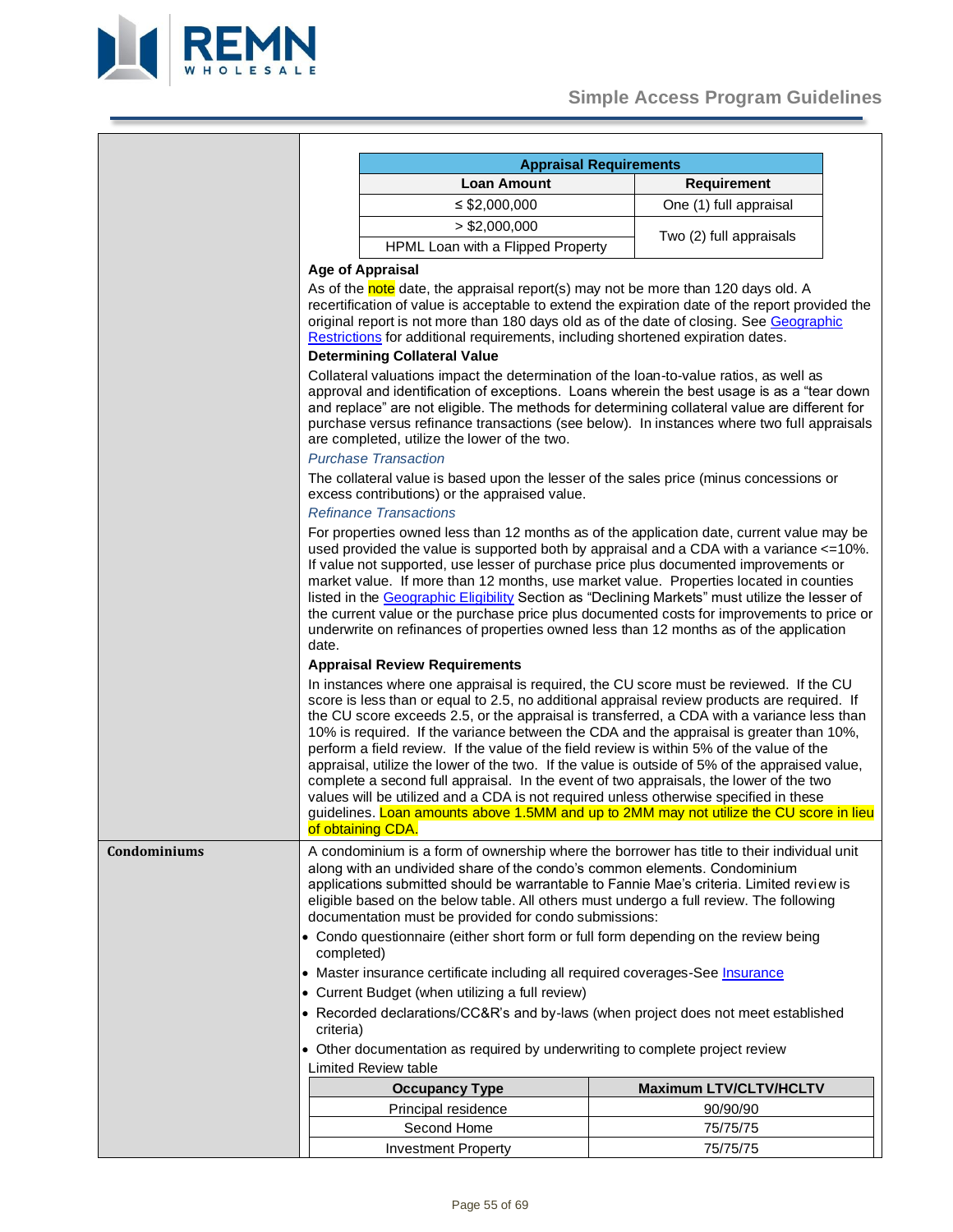

<span id="page-55-1"></span><span id="page-55-0"></span>

|                                             | Note that limited review is eligible for established projects only.                                                                                                                                                                                                                                                                                                                                                                                                                                                                                                                                                                                                                                     |
|---------------------------------------------|---------------------------------------------------------------------------------------------------------------------------------------------------------------------------------------------------------------------------------------------------------------------------------------------------------------------------------------------------------------------------------------------------------------------------------------------------------------------------------------------------------------------------------------------------------------------------------------------------------------------------------------------------------------------------------------------------------|
|                                             | Detached Condos and 2-4 Unit Condo projects follow Fannie Mae's guidelines.                                                                                                                                                                                                                                                                                                                                                                                                                                                                                                                                                                                                                             |
| Non-Warrantable<br>Condos                   | Condo projects which do not meet Fannie Mae warrantability criteria may be acceptable<br>under the Simple Access program, depending on the reason it is not warrantable. Condos<br>which are otherwise warrantable but ineligible due to one of the following criteria may be<br>considered. A condo which has multiple features that would deem it non-warrantable is not<br>acceptable. Non-Warrantable condos are subject to a pricing adjustment. Max 65 LTV for<br>a non-warrantable condo. The Condo project must be reviewed and approved by the<br>REMN WS project standards group.                                                                                                             |
|                                             | <b>Owner Occupancy Requirement on Investment Property</b>                                                                                                                                                                                                                                                                                                                                                                                                                                                                                                                                                                                                                                               |
|                                             | An investment condo unit situated in a project which meets the presale requirements for<br>number of units sold but does not meet Fannie Mae's owner occupancy requirement is<br>eligible under the program.                                                                                                                                                                                                                                                                                                                                                                                                                                                                                            |
|                                             | First Closing in a Non-Owner-Occupied Unit                                                                                                                                                                                                                                                                                                                                                                                                                                                                                                                                                                                                                                                              |
|                                             | A borrower whose closing will be the first in a new condo project is acceptable. In order to<br>be the first closing for a non-owner-occupied unit, a 70% presale requirement (owner<br>occupied and second home) must be met.                                                                                                                                                                                                                                                                                                                                                                                                                                                                          |
|                                             | <b>Single Entity Ownership</b>                                                                                                                                                                                                                                                                                                                                                                                                                                                                                                                                                                                                                                                                          |
|                                             | A single entity may own up to 25% of the units in the project (excludes the sponsor in an<br>initial marketing phase, where this cap does not apply).<br><b>Low Presales</b>                                                                                                                                                                                                                                                                                                                                                                                                                                                                                                                            |
|                                             | 40% presold is acceptable for a condo project. The underwriter must perform additional<br>due diligence by reviewing the sales history of the project. The average marketing time in<br>the project should not exceed the average marketing time for similar condo projects. The<br>appraiser may comment to that effect.                                                                                                                                                                                                                                                                                                                                                                               |
|                                             | <b>Insufficient Budgeted Reserves</b>                                                                                                                                                                                                                                                                                                                                                                                                                                                                                                                                                                                                                                                                   |
|                                             | A condo which undergoes full review and has less than 10% of reserves budgeted may be                                                                                                                                                                                                                                                                                                                                                                                                                                                                                                                                                                                                                   |
|                                             | acceptable. The management company must advise what their intent is to fund future<br>capital improvements and provide the last two years financials (audited, if available). The<br>project should have at least 20% of the annual HOA dues in reserves AND no capital<br>improvement projects pending that would individually or collectively amount to in excess of<br>10% of the annual HOA dues.                                                                                                                                                                                                                                                                                                   |
|                                             | <b>Commercial Space</b>                                                                                                                                                                                                                                                                                                                                                                                                                                                                                                                                                                                                                                                                                 |
|                                             | A condo project comprised of up to 40% commercial space is acceptable, provided it is<br>common and customary to the area and does not have an adverse impact on marketability.                                                                                                                                                                                                                                                                                                                                                                                                                                                                                                                         |
|                                             | <b>PERS Review</b>                                                                                                                                                                                                                                                                                                                                                                                                                                                                                                                                                                                                                                                                                      |
|                                             | Condo projects that would ordinarily require a PERS approval may be approved under full<br>review criteria.                                                                                                                                                                                                                                                                                                                                                                                                                                                                                                                                                                                             |
|                                             | <b>Rent Stabilized Units</b>                                                                                                                                                                                                                                                                                                                                                                                                                                                                                                                                                                                                                                                                            |
|                                             | Condos which do not meet the presale or owner occupancy requirements due to a high<br>number of rent stabilized units may have those units excluded from the relevant<br>calculations. For example, a condo with 100 units of which 50 are rent stabilized would only<br>be deemed to have 50 units. If 40 of the 50 units are sold, then it would be deemed 80%<br>sold. The developer must confirm it has the intent to sell the units as they become<br>available. If this is the only criteria that would deem the condo to be non-warrantable, then<br>the condo is warrantable for purposes of this program. A maximum of 20% of the units in<br>the project may be deducted from the unit count. |
| <b>Appraisal</b>                            | Appraisal must be ordered from one of REMN WS' approved AMC's.                                                                                                                                                                                                                                                                                                                                                                                                                                                                                                                                                                                                                                          |
| <b>Management</b><br><b>Companies (AMC)</b> | <b>ACT Appraisal Management</b><br>$\bullet$<br>AMC (Appraisal Management Company<br>$\bullet$<br><b>AMC Settlement Services</b><br>$\bullet$<br>Appraisal-Tek<br>$\bullet$<br><b>Assurant Mortgage Solutions</b><br>$\bullet$<br>Axis Management Solutions<br>$\bullet$                                                                                                                                                                                                                                                                                                                                                                                                                                |
|                                             | <b>BRIDGE Appraisal Management Corp.</b><br>٠<br><b>Class Valuation</b><br>$\bullet$                                                                                                                                                                                                                                                                                                                                                                                                                                                                                                                                                                                                                    |
|                                             |                                                                                                                                                                                                                                                                                                                                                                                                                                                                                                                                                                                                                                                                                                         |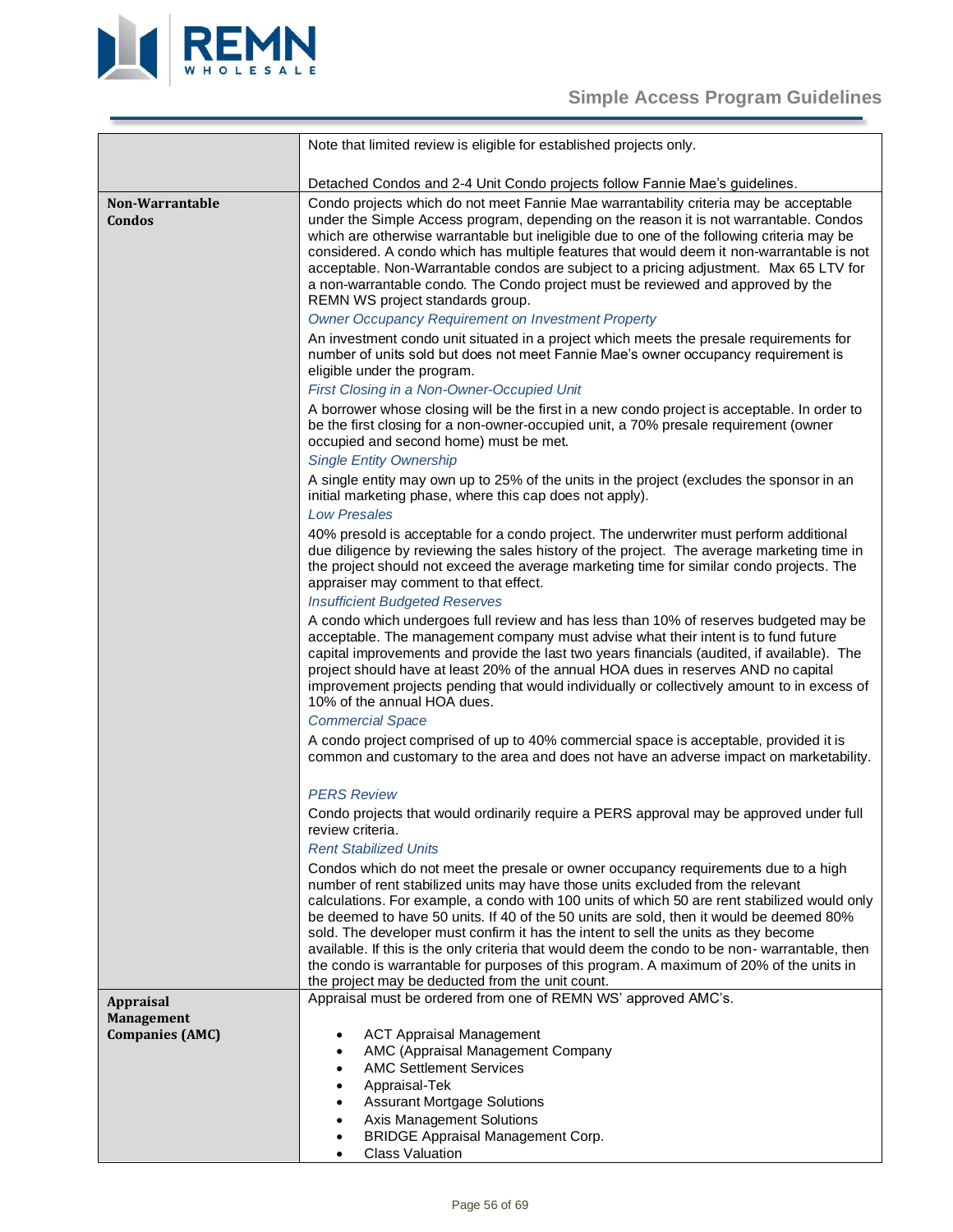

<span id="page-56-4"></span><span id="page-56-3"></span><span id="page-56-2"></span><span id="page-56-1"></span><span id="page-56-0"></span>

|                                                  | <b>Clear Capital</b><br>$\bullet$<br>Golden State AMC<br><b>GOT Appraisals</b><br>Karis Appraisal Management<br>٠<br>Integrity Appraisal Management LLC<br>$\bullet$<br>Lender's Choice Inc. (LCI)<br>$\bullet$<br>MaxVantage Appraisal Management Company<br>$\bullet$<br>Momentum Appraisal Group, Inc.<br>$\bullet$<br>Mortgage Management Consulting (MMC)<br>$\bullet$<br>Nationwide Appraisal Network<br>$\bullet$<br>Nationwide Property & Appraisal Services<br>$\bullet$<br>Opteon AMC, Inc.<br>$\bullet$<br>OrderProUSA<br>$\bullet$<br>Property Valuation Services, Inc. (Property Val)<br>٠<br>R3 Appraisal Management<br>Service Link<br>$\bullet$<br>Solidifi US Inc.<br>٠<br><b>United States Appraisals</b><br><b>USAMC</b><br><b>Value Trend Solutions</b> |
|--------------------------------------------------|-----------------------------------------------------------------------------------------------------------------------------------------------------------------------------------------------------------------------------------------------------------------------------------------------------------------------------------------------------------------------------------------------------------------------------------------------------------------------------------------------------------------------------------------------------------------------------------------------------------------------------------------------------------------------------------------------------------------------------------------------------------------------------|
| <b>Mixed Use</b>                                 | Mixed Use properties are allowed as defined in Fannie Mae guidelines. Examples of this                                                                                                                                                                                                                                                                                                                                                                                                                                                                                                                                                                                                                                                                                      |
| <b>Properties</b>                                | would include Business use in addition to residential use, such as property with space                                                                                                                                                                                                                                                                                                                                                                                                                                                                                                                                                                                                                                                                                      |
|                                                  | aside for a day care facility, a beauty or barber shop, or a doctor's office.                                                                                                                                                                                                                                                                                                                                                                                                                                                                                                                                                                                                                                                                                               |
|                                                  | The following must apply:<br>• The property must be a one-unit dwelling that the borrower occupies as a principal                                                                                                                                                                                                                                                                                                                                                                                                                                                                                                                                                                                                                                                           |
|                                                  | residence,                                                                                                                                                                                                                                                                                                                                                                                                                                                                                                                                                                                                                                                                                                                                                                  |
|                                                  | • The borrower must be both the owner and the operator of the business,                                                                                                                                                                                                                                                                                                                                                                                                                                                                                                                                                                                                                                                                                                     |
|                                                  | • The property must be primarily residential in nature, and                                                                                                                                                                                                                                                                                                                                                                                                                                                                                                                                                                                                                                                                                                                 |
|                                                  | • The dwelling may not be modified in a manner that has an adverse impact on its<br>marketability as a residential property.                                                                                                                                                                                                                                                                                                                                                                                                                                                                                                                                                                                                                                                |
|                                                  | The property must meet appraisal requirements for mixed use properties                                                                                                                                                                                                                                                                                                                                                                                                                                                                                                                                                                                                                                                                                                      |
|                                                  | Appraisal must indicate:                                                                                                                                                                                                                                                                                                                                                                                                                                                                                                                                                                                                                                                                                                                                                    |
|                                                  | • A detailed description of the mixed-use characteristics of the subject property,                                                                                                                                                                                                                                                                                                                                                                                                                                                                                                                                                                                                                                                                                          |
|                                                  | • That the mixed use of the property is a legal, permissible use of the property under the<br>local zoning requirements,                                                                                                                                                                                                                                                                                                                                                                                                                                                                                                                                                                                                                                                    |
|                                                  | • Any adverse impact on marketability and market resistance to the commercial use of the<br>property, and                                                                                                                                                                                                                                                                                                                                                                                                                                                                                                                                                                                                                                                                   |
|                                                  | • Market value of the property based on the residential characteristics, rather than of the<br>business use or any special business-use modifications that were made.                                                                                                                                                                                                                                                                                                                                                                                                                                                                                                                                                                                                       |
| <b>Agriculturally</b><br><b>Zoned Properties</b> | Properties which are agriculturally zoned but are not situated on more than twenty acres<br>may be considered acceptable. To proceed, the appraiser must confirm no adverse impact<br>to marketability as a result of the zoning designation and that there is no agricultural use at<br>the property. All other standard appraisal and property conditions considerations must be<br>followed. Agriculturally zoned properties <b>involving hobby/horse farms</b> require an exception<br>from the investor prior to closing.                                                                                                                                                                                                                                              |
| <b>Unpermitted</b>                               | Unpermitted additions are allowed. In order for the space to be included in the                                                                                                                                                                                                                                                                                                                                                                                                                                                                                                                                                                                                                                                                                             |
| <b>Additions</b>                                 | determination of value, the appraiser must comment that the addition was completed in a                                                                                                                                                                                                                                                                                                                                                                                                                                                                                                                                                                                                                                                                                     |
|                                                  | workmanlike manner and demonstrate that the addition does not have any adverse impact<br>on marketability. Otherwise, the appraiser should make note of the space but not include it                                                                                                                                                                                                                                                                                                                                                                                                                                                                                                                                                                                        |
|                                                  | in the conclusion of value.                                                                                                                                                                                                                                                                                                                                                                                                                                                                                                                                                                                                                                                                                                                                                 |
| <b>Deferred</b>                                  | Minor items of deferred maintenance are acceptable, provided the appraiser does not state                                                                                                                                                                                                                                                                                                                                                                                                                                                                                                                                                                                                                                                                                   |
| Maintenance                                      | that they represent a health and safety hazard. If appraisal is marked as "subject to"                                                                                                                                                                                                                                                                                                                                                                                                                                                                                                                                                                                                                                                                                      |
|                                                  | rather than "as is" then the required work must be completed prior to closing.                                                                                                                                                                                                                                                                                                                                                                                                                                                                                                                                                                                                                                                                                              |
| <b>Escrow Holdbacks</b>                          | Escrow holdbacks are acceptable at the time of closing, but all escrow funds must be<br>disbursed by the time that the investor purchases the subject loan from REMN WS. An                                                                                                                                                                                                                                                                                                                                                                                                                                                                                                                                                                                                 |
|                                                  | exception must be approved by REMN WS to close with an escrow holdback.                                                                                                                                                                                                                                                                                                                                                                                                                                                                                                                                                                                                                                                                                                     |
|                                                  |                                                                                                                                                                                                                                                                                                                                                                                                                                                                                                                                                                                                                                                                                                                                                                             |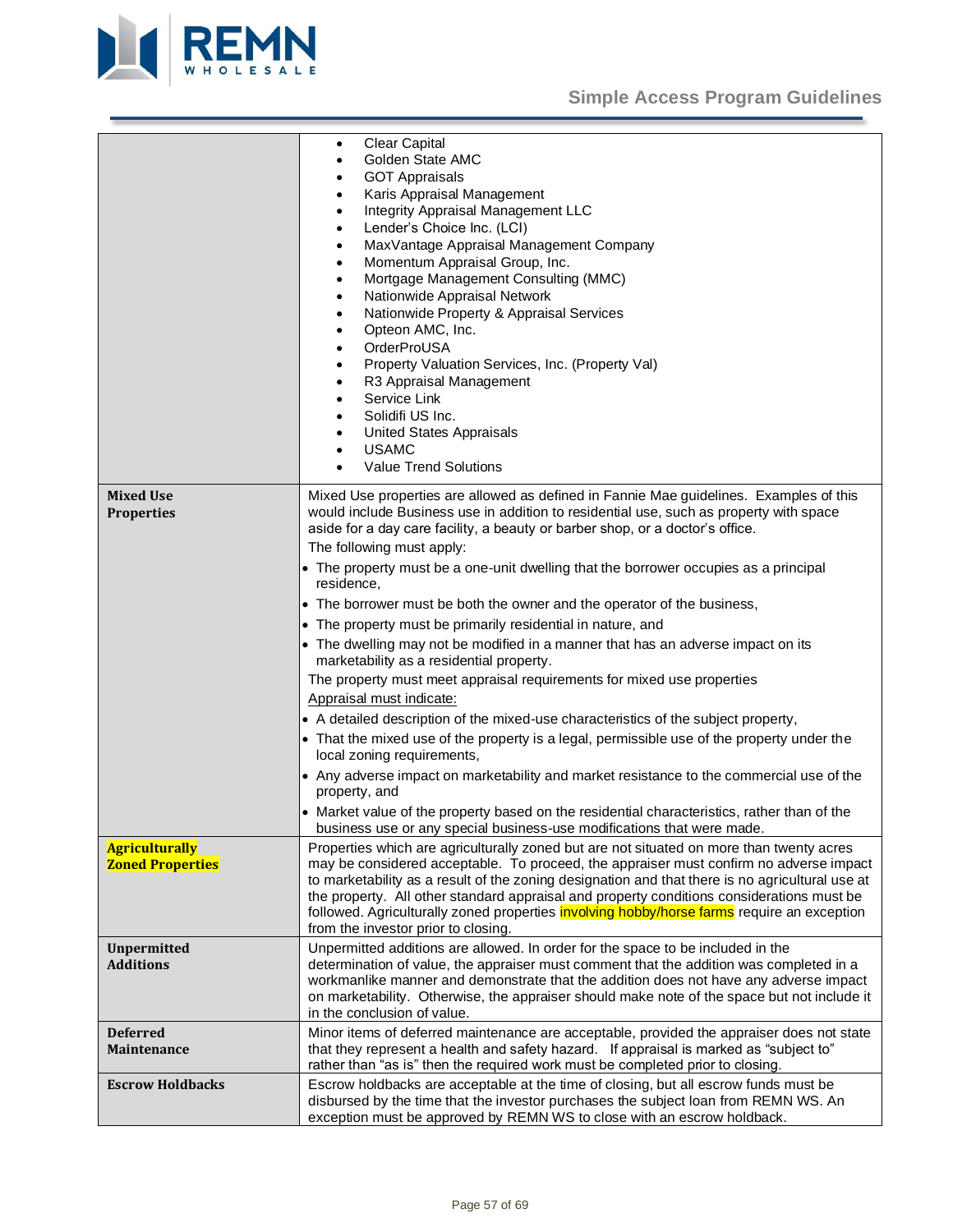

<span id="page-57-2"></span><span id="page-57-1"></span><span id="page-57-0"></span>

| <b>Properties with</b><br><b>Security Bars</b> | Security Bars on windows are a potential safety issue that must be addressed prior to<br>closing. Security bars must comply with local fire codes and meet one of the following<br>conditions:                                                                                                                                                                       |
|------------------------------------------------|----------------------------------------------------------------------------------------------------------------------------------------------------------------------------------------------------------------------------------------------------------------------------------------------------------------------------------------------------------------------|
|                                                | • There must be a "Quick Release" on at least one window in each bedroom. Appraiser<br>must comment on whether or not security bars meet local codes and whether or not there<br>are safety release latches installed and provide photos of the release latches, or                                                                                                  |
|                                                | • All bedrooms must have adequate egress to the exterior of the home. Appraiser must<br>provide comments                                                                                                                                                                                                                                                             |
| <b>Deed Restricted</b><br><b>Properties</b>    | Generally, REMN WS does not finance properties with deed or resale restriction(s).<br>Properties that are subject to deed or resale restrictions such as those listed below must be<br>approved by REMN WS prior to submission.                                                                                                                                      |
|                                                | • Resale restrictions are a right in perpetuity or for a certain number of years, stated in the<br>form of a restriction, easement, covenant, or condition in any deed, mortgage, ground<br>lease, agreement, or other instrument executed by or on behalf of the owner of the land.                                                                                 |
|                                                | • Resale restrictions may limit the use of all or part of the land to occupancy by persons or<br>families of low-income or moderate-income or may restrict the resale price of the property<br>to ensure its availability to future low-income and moderate-income borrowers.                                                                                        |
|                                                | • The restricted resale price provides a subsidy to the homeowner, in an amount equal to<br>the difference between the sales price and the market value of the property without resale<br>restrictions.                                                                                                                                                              |
|                                                | • The resale restrictions are binding on current and subsequent property owners and<br>remain in effect until they are formally removed or modified, or terminated in accordance<br>with their terms, that being at foreclosure or acceptance of deed in lieu of foreclosures, or<br>after a specific number of years.                                               |
|                                                | • Private Tax Fee                                                                                                                                                                                                                                                                                                                                                    |
|                                                | • Resale restrictions related to age (55+ communities)                                                                                                                                                                                                                                                                                                               |
| Leasehold<br><b>Properties</b>                 | Generally, a leasehold property is a property type whereby the property owner possesses<br>(owns) the improvements and the land is owned by another individual who leases the land<br>to the property owner.                                                                                                                                                         |
|                                                | Given the dependence on the maintenance of a contractual leasehold agreement with a<br>third party, leaseholds are considered to have more legal implications than properties<br>owned outright, regardless of the stated length of the lease. Conditions for leasehold<br>acceptance                                                                                |
|                                                | • The appraiser must produce a detailed description of the terms, conditions, and<br>restrictions of the ground lease,                                                                                                                                                                                                                                               |
|                                                | • The appraiser must consider and report any effect the terms of the lease have on the<br>value and marketability of the mortgaged premises,                                                                                                                                                                                                                         |
|                                                | • The leasehold must run five years beyond the maturity date of the mortgage, this<br>requirement does not apply if fee simple title will vest in the Borrower or an owner's<br>association at an earlier date,                                                                                                                                                      |
|                                                | • Due to the complexity of the lease, a copy of the underlying lease (and sublease if<br>applicable) must be obtained and reviewed by REMN WS as needed,                                                                                                                                                                                                             |
|                                                | • When sales of similar properties that have the same lease terms are available, the<br>appraiser should use these sales as comparable sales,                                                                                                                                                                                                                        |
|                                                | • If there are no comparable sales of leasehold properties, the appraiser should use sales<br>of similar properties owned in fee simple as comparable sales, and                                                                                                                                                                                                     |
|                                                | • The lease must meet all standards identified in "Additional Requirements" in this section.                                                                                                                                                                                                                                                                         |
|                                                | <b>Additional Requirements</b>                                                                                                                                                                                                                                                                                                                                       |
|                                                | The leasehold must meet the following requirements:                                                                                                                                                                                                                                                                                                                  |
|                                                | • The lease must provide that the Borrower will pay taxes, insurance, and owner's<br>association dues relative to the land in addition to those being paid on the improvements,                                                                                                                                                                                      |
|                                                | • The lease is valid, in good standing, and all assessments due are paid,                                                                                                                                                                                                                                                                                            |
|                                                | • The lease is assignable and transferable without restriction, or upon payment of a<br>reasonable fee and delivery of reasonable documentation to the lessor. The lessor may<br>not require a credit review or impose other qualifying criteria on any assignee, transferee,<br>mortgagee, or sublessee. The leasehold estate and the mortgage must not be impaired |
|                                                | by any merger of title between the lessor and lessee or by any default of a sublessor,                                                                                                                                                                                                                                                                               |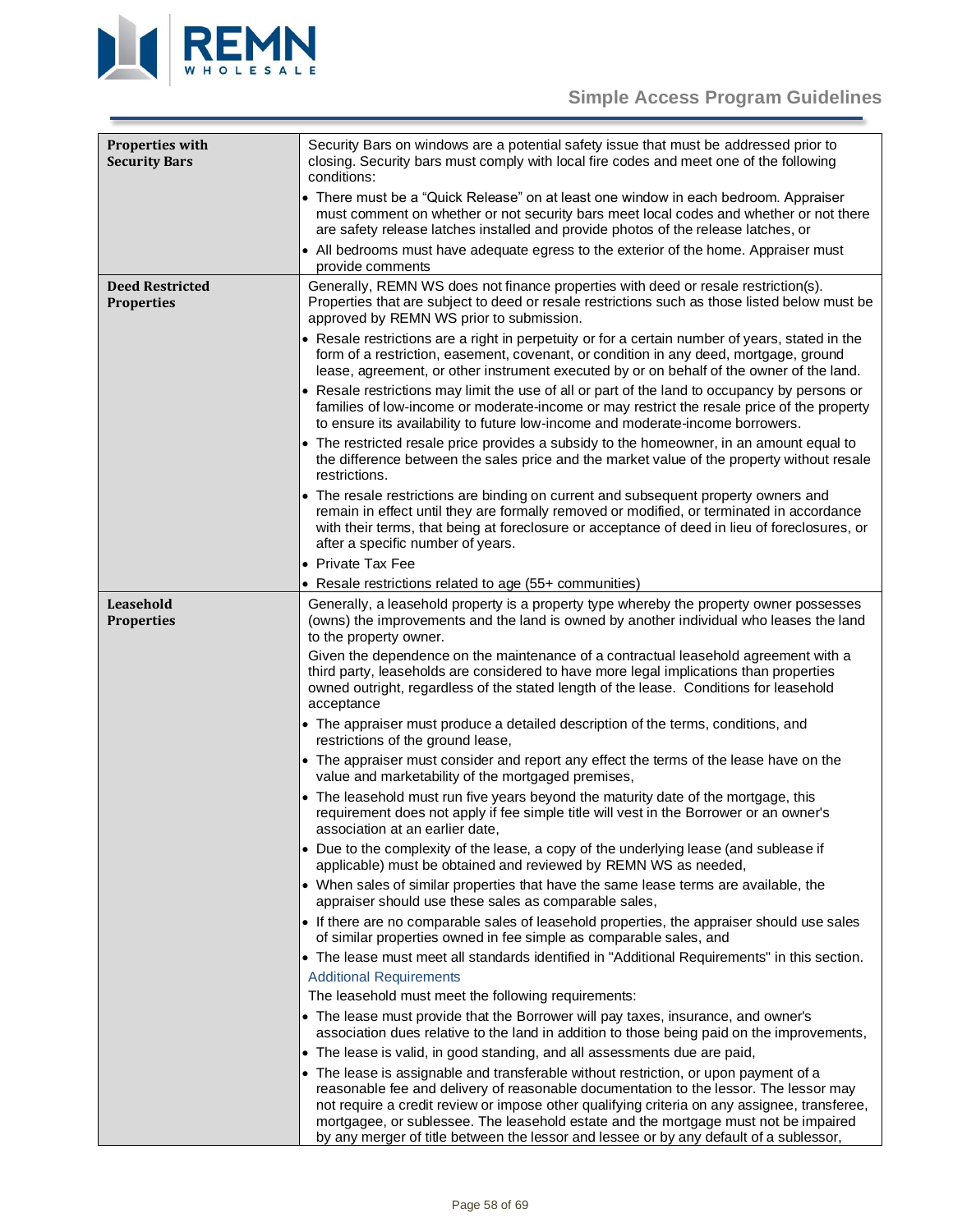

<span id="page-58-0"></span>

|                       | • The lease must provide for no default provisions except for non-payment of lease rents, or<br>failure to adhere to typical covenants and restrictions,                                                                                                                                                                                                                                                                                                                                                                                                                                                                                                    |  |  |  |  |  |
|-----------------------|-------------------------------------------------------------------------------------------------------------------------------------------------------------------------------------------------------------------------------------------------------------------------------------------------------------------------------------------------------------------------------------------------------------------------------------------------------------------------------------------------------------------------------------------------------------------------------------------------------------------------------------------------------------|--|--|--|--|--|
|                       | • All rents must be current,                                                                                                                                                                                                                                                                                                                                                                                                                                                                                                                                                                                                                                |  |  |  |  |  |
|                       | • The lease must have a provision to protect a mortgagee's interest in the event of<br>foreclosure or condemnation,                                                                                                                                                                                                                                                                                                                                                                                                                                                                                                                                         |  |  |  |  |  |
|                       | • If the lease has an option for the Borrower to purchase the fee interest in the land, the<br>option must be the Borrower's sole option and must be assignable. If exercised, the<br>mortgage must become a lien on the title in the same priority it had on the leasehold,                                                                                                                                                                                                                                                                                                                                                                                |  |  |  |  |  |
|                       | • Any potential increase in rent payments must be factored into the Borrower's housing<br>payment and analyzed when calculating the Borrower's housing payment and analyzed<br>when calculating the Borrower's debt to income ratio. Also, the appraiser must assess the<br>impact of such an increase on the future marketability of the property,                                                                                                                                                                                                                                                                                                         |  |  |  |  |  |
|                       | • The lease must provide for notification of default by Borrower to the mortgagee (usually<br>within 30 days),                                                                                                                                                                                                                                                                                                                                                                                                                                                                                                                                              |  |  |  |  |  |
|                       | • The lease must allow the mortgagee to cure the default, at least a 30-day cure period, or<br>take over Borrower's rights under the lease,                                                                                                                                                                                                                                                                                                                                                                                                                                                                                                                 |  |  |  |  |  |
|                       | • The lease must protect mortgagee's interest in the event of condemnation,                                                                                                                                                                                                                                                                                                                                                                                                                                                                                                                                                                                 |  |  |  |  |  |
|                       | • The lease must constitute real property that is subject to a mortgage lien that can be<br>insured by ALTA Leasehold Title Insurance Policy and Hazard Insurance Policy,                                                                                                                                                                                                                                                                                                                                                                                                                                                                                   |  |  |  |  |  |
|                       | • The lease must be recorded in public land records and executed by all parties,                                                                                                                                                                                                                                                                                                                                                                                                                                                                                                                                                                            |  |  |  |  |  |
|                       | • The lease must provide Borrower will retain voting rights in any owner's association,                                                                                                                                                                                                                                                                                                                                                                                                                                                                                                                                                                     |  |  |  |  |  |
|                       | • The mortgage must cover the property improvements as well as the leasehold interest in<br>the land,                                                                                                                                                                                                                                                                                                                                                                                                                                                                                                                                                       |  |  |  |  |  |
|                       | • The leasehold must be common for the area and readily marketable. The appraiser<br>should address this and advise if there is any negative impact on value or marketability.<br>Comparable provided should also be leasehold properties,                                                                                                                                                                                                                                                                                                                                                                                                                  |  |  |  |  |  |
|                       | • When the property improvements for a leasehold estate are already constructed as the<br>same time the lease is executed, the initial purchase price should be established as the<br>appraised value of the land on the date the lease is executed. (If the lease is tied to an<br>external index, - such as the Consumer Price Index (CPI) - the initial land rent should be<br>established as a percentage of the appraised value of the land that the lease is executed,<br>and the purchase price may be adjusted annually during the term of the lease to reflect<br>the percentage increased or decreased in the index from the preceding year), and |  |  |  |  |  |
|                       | • When the property improvements for a leasehold estate will be constructed after the lease<br>is executed, the purchase price of the land should be the lower of: the current appraised<br>value of the land or the amount that results when the percentage of the total original<br>appraised value that represented the land alone is applied to the current appraised value<br>of the land and improvements. (If lease is tied to an external index, the initial land value<br>may not exceed 40% of the combined appraised value of the lands and improvements).                                                                                       |  |  |  |  |  |
| <b>Land Contracts</b> | A mortgage in which the proceeds are used to pay the outstanding balance under a<br>recorded land contract or contract for deed may be considered either a purchase<br>transaction or a rate and term refinance, as described below. A copy of the executed land<br>contract or contract for deed is required.                                                                                                                                                                                                                                                                                                                                              |  |  |  |  |  |
|                       | <b>Purchase Transaction Requirements</b>                                                                                                                                                                                                                                                                                                                                                                                                                                                                                                                                                                                                                    |  |  |  |  |  |
|                       | • The land contract or contract for deed must have been executed less than 12 months<br>prior to the loan application interview date.                                                                                                                                                                                                                                                                                                                                                                                                                                                                                                                       |  |  |  |  |  |
|                       | • All of the loan proceeds must be used to pay the outstanding balance under the land<br>contract or contract for deed, and no loan proceeds may be disbursed to the borrower.                                                                                                                                                                                                                                                                                                                                                                                                                                                                              |  |  |  |  |  |
|                       | • The LTV must be calculated using the lesser of the following:                                                                                                                                                                                                                                                                                                                                                                                                                                                                                                                                                                                             |  |  |  |  |  |
|                       | $\circ$ The current appraised value, or                                                                                                                                                                                                                                                                                                                                                                                                                                                                                                                                                                                                                     |  |  |  |  |  |
|                       | The total acquisition cost (the purchase price indicated in the original land<br>$\circ$<br>contract or contract for deed, plus any cost the borrower has expended for<br>rehabilitation, renovation, refurbishment or energy conservation improvements).<br>The Mortgage file must contain sufficient documentation on which to calculate<br>the total acquisition cost.                                                                                                                                                                                                                                                                                   |  |  |  |  |  |
|                       | <b>Refinance Transaction Requirements</b>                                                                                                                                                                                                                                                                                                                                                                                                                                                                                                                                                                                                                   |  |  |  |  |  |
|                       | • The land contract or contract for deed must have been executed at least 12 months prior<br>to the loan application interview date,                                                                                                                                                                                                                                                                                                                                                                                                                                                                                                                        |  |  |  |  |  |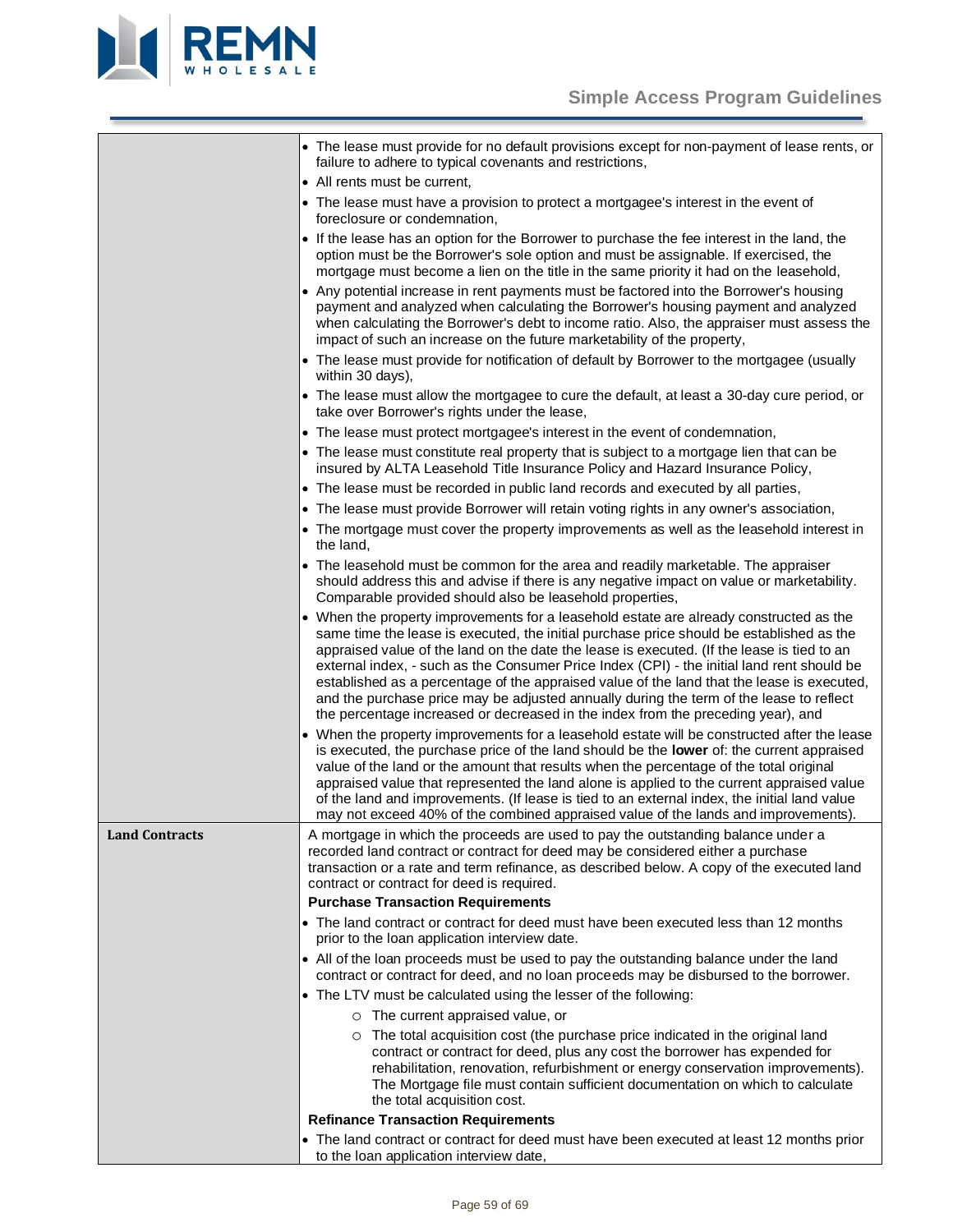

<span id="page-59-2"></span><span id="page-59-1"></span><span id="page-59-0"></span>

|                                           | • The LTV must be calculated using the current appraised value,                                                                                                                                                                                                                                                                                                                                                                                                                                                                                                                                   |
|-------------------------------------------|---------------------------------------------------------------------------------------------------------------------------------------------------------------------------------------------------------------------------------------------------------------------------------------------------------------------------------------------------------------------------------------------------------------------------------------------------------------------------------------------------------------------------------------------------------------------------------------------------|
|                                           | • Third-party documentation evidencing no late payments in accordance with the land<br>contract or contract for deed for the most recent 12-month period must be provided, and                                                                                                                                                                                                                                                                                                                                                                                                                    |
|                                           | • The transaction must meet the requirements for a rate and term ("no cash out") refinance.                                                                                                                                                                                                                                                                                                                                                                                                                                                                                                       |
| <b>Recently Listed for</b><br><b>Sale</b> | On a refinance where the property has been listed for sale in the last 6 months, the<br>property must be delisted prior to application and the borrower must provide an acceptable<br>motivation letter on their intent to retain the property going forwards. Extra due diligence<br>shall be performed in the case of a cash out refinance.                                                                                                                                                                                                                                                     |
| <b>Declining Markets</b>                  | In the event an appraisal indicates a property is located in a declining market, the file will<br>be subject to further review by REMN WS. See Geographic Eligibility for a list of declining<br>markets.                                                                                                                                                                                                                                                                                                                                                                                         |
| <b>Title Vesting -</b><br><b>Borrower</b> | The following forms of title vesting are eligible for this product                                                                                                                                                                                                                                                                                                                                                                                                                                                                                                                                |
| <b>Ownership Interest</b>                 | <b>Individual Names</b>                                                                                                                                                                                                                                                                                                                                                                                                                                                                                                                                                                           |
|                                           | Borrowers may take title to the property in the individual names as tenants in common, joint<br>tenants, tenancy by the entirety, or community property (with or without survivorship). Not<br>all borrowers need to be on title so long as at least one is, unless required by the manner<br>of title or state law.                                                                                                                                                                                                                                                                              |
|                                           | <b>Living Trust</b>                                                                                                                                                                                                                                                                                                                                                                                                                                                                                                                                                                               |
|                                           | An inter vivos revocable (living) trust is created by a written legal document that transfers<br>legal title to property from an individual to a trust, usually for estate planning or privacy<br>purposes. The individual or individuals that create the trust (often referred to as "creators,"<br>"settlors," "grantors," or "donors") are usually named as trustees within the trust and have<br>full control over the property. If the trust is revocable, the individual or individuals setting up<br>the trust have the right to revoke or alter the trust.<br><b>General Requirements</b> |
|                                           | The <i>inter vivos</i> revocable trust must meet all FNMA guidelines. The trust must be                                                                                                                                                                                                                                                                                                                                                                                                                                                                                                           |
|                                           | established by one or more natural persons, solely or jointly. The primary beneficiary of the<br>trust must be the individual(s) establishing the trust. If the trust is established jointly, there<br>may be more than one primary beneficiary as long as the income or assets of at least one<br>of the individuals establishing the trust will be used to qualify for the mortgage. The<br>trustee(s) must include either:                                                                                                                                                                     |
|                                           | • The individual establishing the trust (or at least one of the individuals, if there are two or<br>more), OR                                                                                                                                                                                                                                                                                                                                                                                                                                                                                     |
|                                           | • An institutional trustee that customarily performs trust functions and is authorized to act as<br>trustee under the laws of the applicable state.                                                                                                                                                                                                                                                                                                                                                                                                                                               |
|                                           | The trustee(s) must have the power to mortgage the property for the purpose of securing a<br>loan to the party (or parties) who are the borrower(s) under the mortgage or deed of trust<br>note.                                                                                                                                                                                                                                                                                                                                                                                                  |
|                                           | For loans that close in the name of a trust, the name, physical address of the trustee and<br>the identifying number of the trust (trustor's social security number) must be obtained as<br>part of the trust review process and retained in the permanent loan file.                                                                                                                                                                                                                                                                                                                             |
|                                           | Irrevocable Trusts are not eligible for financing                                                                                                                                                                                                                                                                                                                                                                                                                                                                                                                                                 |
|                                           | <b>Legal Requirements for Revocable Trusts</b>                                                                                                                                                                                                                                                                                                                                                                                                                                                                                                                                                    |
|                                           | The inter vivos revocable or living trust must comply with the following legal requirements:                                                                                                                                                                                                                                                                                                                                                                                                                                                                                                      |
|                                           | • The trust document names one or more trustees to hold legal title to and manage the<br>property in trust and the trustee must have the power to mortgage the property for the<br>creator of the trust.                                                                                                                                                                                                                                                                                                                                                                                          |
|                                           | • The title policy must specifically indicate that title is vested in the trustees of the inter vivos<br>trust or such other manner as is customary in the jurisdiction for living trusts,                                                                                                                                                                                                                                                                                                                                                                                                        |
|                                           | • Loan documents are to be executed so as to ensure full recourse against the underlying<br>creators/borrower. The creator/borrower will sign the Note individually as guarantor(s),                                                                                                                                                                                                                                                                                                                                                                                                              |
|                                           | • The trust complies with all applicable state and local laws and regulations, and                                                                                                                                                                                                                                                                                                                                                                                                                                                                                                                |
|                                           | • The trust meets the requirements of Fannie Mae                                                                                                                                                                                                                                                                                                                                                                                                                                                                                                                                                  |
|                                           | REMN WS will accept a fully executed Trust Certificate in lieu of the complete trust<br>agreement in states where it is customary to do so.<br><b>Blind Trust</b>                                                                                                                                                                                                                                                                                                                                                                                                                                 |
|                                           | A blind trust is a trust in which the trustee(s) or those to whom power of attorney has been<br>given, have full discretion over the assets, and the trust beneficiaries have no knowledge of                                                                                                                                                                                                                                                                                                                                                                                                     |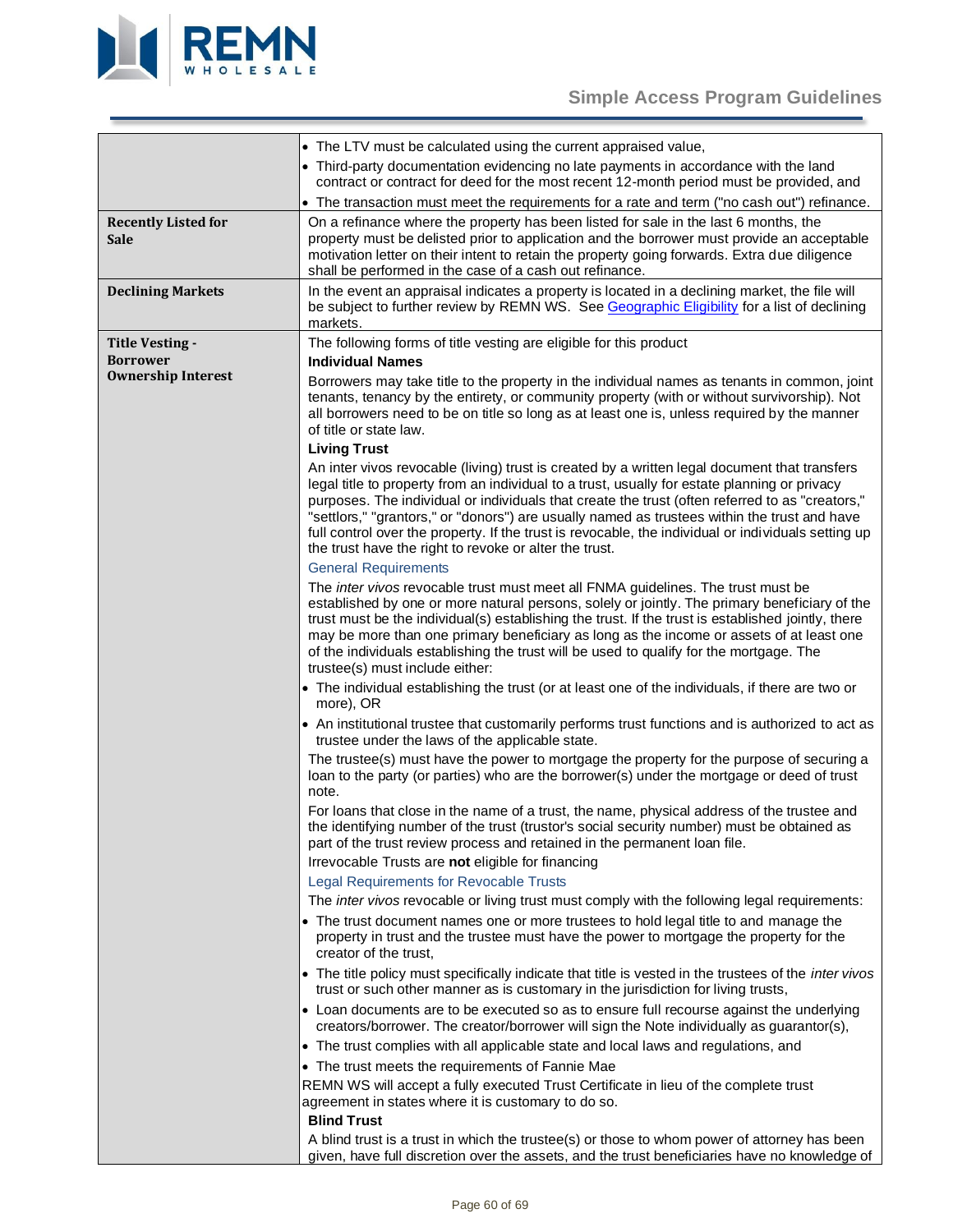

# **Simple Access Program Guidelines**

the holdings of the trust and no right to intervene in their handling. Blind trusts are generally used when a settlor (sometimes called a trustor or donor) wishes to keep the beneficiary unaware of the specific assets in the trust, such as to avoid conflict of interest between the beneficiary and the investments. The trust document must be approved by the investor via product help team

Legal Requirements for Blind Trusts

- The Blind Trust must be set up as revocable trust,
- Loan documents are to be executed so as to ensure recourse against the underlying creators/borrower. The creator/borrower will sign the Note individually as guarantor(s), and
- The trust complies with all applicable state and local laws and regulations,

An attorney opinion letter should be provided

Required Verbiage for Blind Trusts

The governing Trust document must be amended to include the following language: REPAYMENT OF LOAN

Anything contained herein to the contrary notwithstanding, with regards to that certain loan dated [*date*], between Grantor and [*lender*] **or its successor in interest or any subsequent purchaser or assignee of said loan** as collateralized by the note and mortgage assigned to this trust ("Loan"), said Loan, plus any interest and penalties related thereto shall be repaid upon the death of Grantor prior to any distribution made to any beneficiary under this trust or any amendment and/or restatement thereto.

# **Land Trusts**

A land trust is a trust in which the real estate is declared as personal property under the terms of a trust agreement. The trustee holds legal and equitable title to that property subject to the provisions of the trust agreement that sets out the rights of the beneficiaries. A property owner will transfer the property title to a corporation or financial institution that currently is in the business of acting as trustee under an "Illinois Land Trust". Concurrently, the owner (beneficiary) retains the power to manage, sell and control the property. There are two parts to the "Illinois Land Trust":

- The "Deed of Trust" that transfers the title from the beneficiary to the trustee, and
- The "Trust Agreement" that states the rights and power of direction.

The trust agreement must ensure that for all land trusts, regardless of product type:

- At least one borrower must be a beneficiary of the trust
- The trustee must be an Institutional Trustee
- The title search results must be consulted to ensure that current title reflects an accurate Trust Number and Trust Date
- If the current trustee differs from the one referenced in the trust documents, documentation must be provided to explain the discrepancy
- If the trust's term (as stated in the trust documents) has expired, additional documentation must be provided to demonstrate that it has been renewed and are in effect Additionally:
- A letter from the Institutional Trustee must certify that REMN WS will be notified if the trust attempts to change its name
- The Note must be signed by the borrower(s) and by the Institutional Trustee
- The Mortgage or Deed of Trust must be signed by the trustee only
- Power of Attorney is not allowed

# **Limited Liability Company ("LLC")**

An LLC is a non-corporate business whose owners actively participate in the organization's management and are protected against personal liability for the organization's debts and obligations. Domestic LLC's whose holdings are limited to the subject property or mortgage loan secured by the subject property are eligible subject to the requirements below.

- Must be legal in the state in which the LLC is being formed
- LLC must be formed in the same state where property is located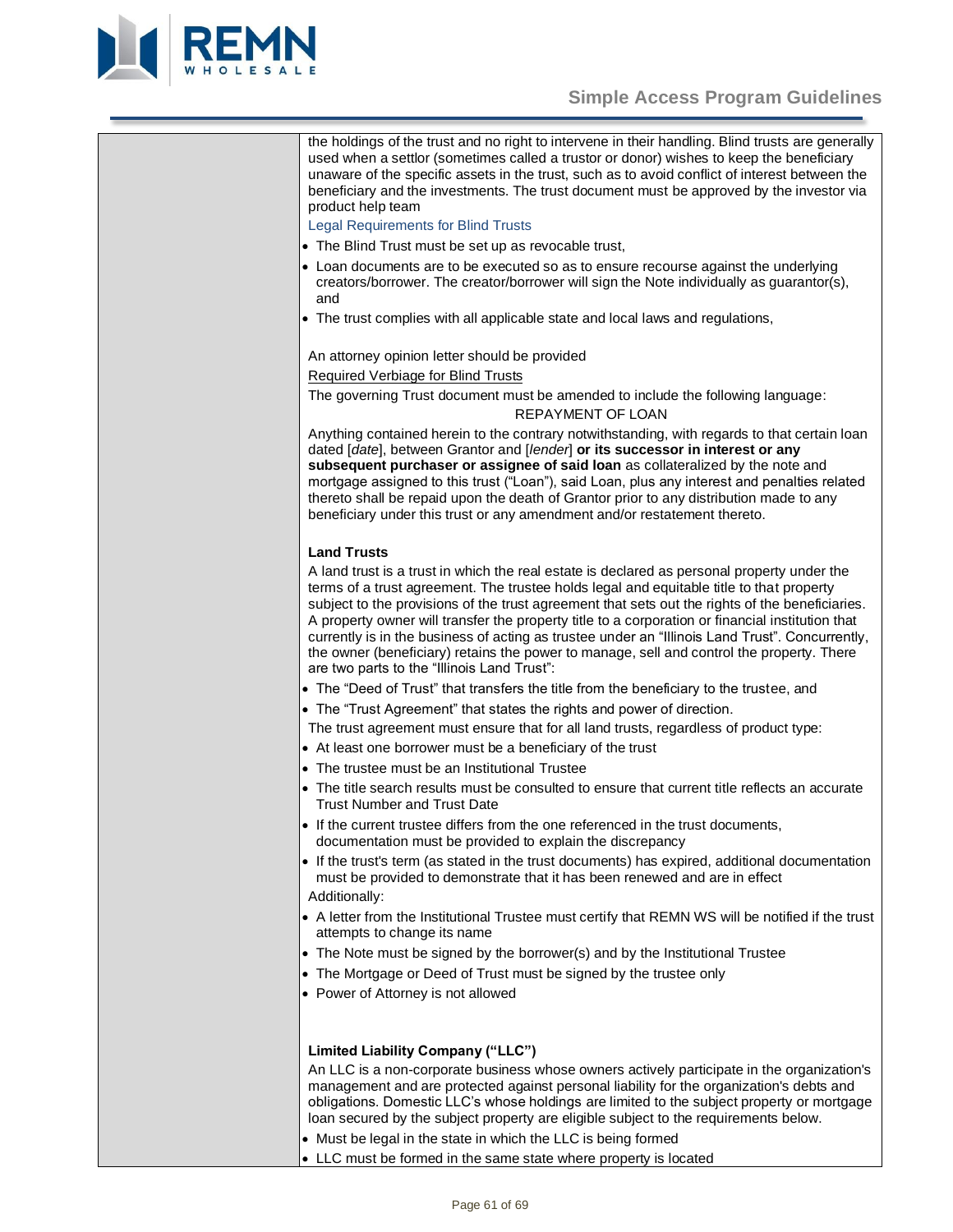

<span id="page-61-0"></span>

|                        | • Maximum 4 members who may be U.S. Citizens, Permanent Resident Aliens, Non-<br><b>Permanent Resident Alien</b>                                                                                                                                                                                                                                                                                                                                                                                                                                                                                                                                                                                                                                                                                                                                                                                                                                                                                                                                                                                                                                                                                                                                                                                                                                                                                                                                   |
|------------------------|----------------------------------------------------------------------------------------------------------------------------------------------------------------------------------------------------------------------------------------------------------------------------------------------------------------------------------------------------------------------------------------------------------------------------------------------------------------------------------------------------------------------------------------------------------------------------------------------------------------------------------------------------------------------------------------------------------------------------------------------------------------------------------------------------------------------------------------------------------------------------------------------------------------------------------------------------------------------------------------------------------------------------------------------------------------------------------------------------------------------------------------------------------------------------------------------------------------------------------------------------------------------------------------------------------------------------------------------------------------------------------------------------------------------------------------------------|
|                        | • Members of the LLC must be beneficial owners of the property                                                                                                                                                                                                                                                                                                                                                                                                                                                                                                                                                                                                                                                                                                                                                                                                                                                                                                                                                                                                                                                                                                                                                                                                                                                                                                                                                                                     |
|                        | • The operating agreement must provide the term of the LLC and the members authorized<br>to encumber the LLC as guarantors                                                                                                                                                                                                                                                                                                                                                                                                                                                                                                                                                                                                                                                                                                                                                                                                                                                                                                                                                                                                                                                                                                                                                                                                                                                                                                                         |
|                        | • At least one member of the LLC is required to qualify for the loan and individually sign the<br>note. Additionally, the Borrowers on the loan must combined to own >50% of the LLC. If<br>all members of the LLC are not Borrowers on the loan, then a six-month lookback will be<br>completed as of the application date and any members whose ownership has been<br>reduced below 50% during this time period would need to be added to the application. If<br>the LLC was formed less than six months ago, the lookback period will be measured from<br>LLC creation date to application date.                                                                                                                                                                                                                                                                                                                                                                                                                                                                                                                                                                                                                                                                                                                                                                                                                                                |
|                        | • LLCs are acceptable in all lending areas and all occupancies                                                                                                                                                                                                                                                                                                                                                                                                                                                                                                                                                                                                                                                                                                                                                                                                                                                                                                                                                                                                                                                                                                                                                                                                                                                                                                                                                                                     |
|                        | <b>Documentation Requirements:</b>                                                                                                                                                                                                                                                                                                                                                                                                                                                                                                                                                                                                                                                                                                                                                                                                                                                                                                                                                                                                                                                                                                                                                                                                                                                                                                                                                                                                                 |
|                        | • Articles of Organization                                                                                                                                                                                                                                                                                                                                                                                                                                                                                                                                                                                                                                                                                                                                                                                                                                                                                                                                                                                                                                                                                                                                                                                                                                                                                                                                                                                                                         |
|                        | • Operating Agreement                                                                                                                                                                                                                                                                                                                                                                                                                                                                                                                                                                                                                                                                                                                                                                                                                                                                                                                                                                                                                                                                                                                                                                                                                                                                                                                                                                                                                              |
|                        | • Unanimous Consent & Resolution to Borrow                                                                                                                                                                                                                                                                                                                                                                                                                                                                                                                                                                                                                                                                                                                                                                                                                                                                                                                                                                                                                                                                                                                                                                                                                                                                                                                                                                                                         |
|                        | • SS-4 Form listing tax ID Number                                                                                                                                                                                                                                                                                                                                                                                                                                                                                                                                                                                                                                                                                                                                                                                                                                                                                                                                                                                                                                                                                                                                                                                                                                                                                                                                                                                                                  |
|                        | • Certificate of Good Standing from the applicable Secretary of State's office (print out from<br>sec of state website not acceptable)                                                                                                                                                                                                                                                                                                                                                                                                                                                                                                                                                                                                                                                                                                                                                                                                                                                                                                                                                                                                                                                                                                                                                                                                                                                                                                             |
|                        | The LLC documents must receive prior approval before the loan can be cleared to<br>close. NO EXCEPTIONS.                                                                                                                                                                                                                                                                                                                                                                                                                                                                                                                                                                                                                                                                                                                                                                                                                                                                                                                                                                                                                                                                                                                                                                                                                                                                                                                                           |
|                        | <b>Partnerships and Corporations</b>                                                                                                                                                                                                                                                                                                                                                                                                                                                                                                                                                                                                                                                                                                                                                                                                                                                                                                                                                                                                                                                                                                                                                                                                                                                                                                                                                                                                               |
|                        | Vesting in the name of a partnership or corporation is acceptable. The entity must be legally<br>formed, domestic to the state where the property is located and have its purpose limited to<br>ownership of the subject property. It may not own other properties. At least one<br>shareholders/partners/ members must be Borrowers, be natural persons and meet all<br>underwriting criteria. Additionally, the Applicants on the loan must combined to own >50% of<br>the entity. If all shareholders/partners/members of the entity are not Applicants on the loan,<br>then a six-month lookback will be completed as of the application date and any<br>shareholders/partners/members whose ownership has been reduced below 50% during this<br>time period would need to be added to the application. If the entity was formed less than 6<br>months ago, the lookback period will be measured from entity creation date to application<br>date. Max four shareholders/partners/members, all of whom must be natural persons.<br>Documentation Requirements:<br>Articles of incorporation<br>Operating agreement, by-laws, or equivalent<br>$\bullet$<br>SS-4 Form listing tax ID Number<br>Certificate of Good Standing from the Applicable Sec of State Office<br>Unanimous Consent & Resolution to Borrow<br>The Partnership/Corporation documents must receive prior approval before the loan<br>can be cleared to close. NO EXCEPTIONS. |
|                        |                                                                                                                                                                                                                                                                                                                                                                                                                                                                                                                                                                                                                                                                                                                                                                                                                                                                                                                                                                                                                                                                                                                                                                                                                                                                                                                                                                                                                                                    |
| <b>Title Insurance</b> | The subject property must be covered by a title insurance policy or other approved form of<br>title evidence issued by a title insurer acceptable to Fannie Mae/Freddie Mac or REMN<br>WS. The title insurer must be qualified to do business in the state where the subject<br>property is located. The title insurance policy must be a current standard form of the<br>American Land Title Association (ALTA) Policy. If applicable in the subject property state,<br>an attorney's opinion letter may be acceptable.<br>The title report/commitment/certification is valid for 60 days.                                                                                                                                                                                                                                                                                                                                                                                                                                                                                                                                                                                                                                                                                                                                                                                                                                                        |
|                        | See Texas Cash-Out Refinance a/k/a Home Equity Loans for additional information that                                                                                                                                                                                                                                                                                                                                                                                                                                                                                                                                                                                                                                                                                                                                                                                                                                                                                                                                                                                                                                                                                                                                                                                                                                                                                                                                                               |
|                        | may be needed.                                                                                                                                                                                                                                                                                                                                                                                                                                                                                                                                                                                                                                                                                                                                                                                                                                                                                                                                                                                                                                                                                                                                                                                                                                                                                                                                                                                                                                     |
|                        | The title insurance policy must insure and protect the mortgagee of the loan and all                                                                                                                                                                                                                                                                                                                                                                                                                                                                                                                                                                                                                                                                                                                                                                                                                                                                                                                                                                                                                                                                                                                                                                                                                                                                                                                                                               |
|                        | successors and assigns against:                                                                                                                                                                                                                                                                                                                                                                                                                                                                                                                                                                                                                                                                                                                                                                                                                                                                                                                                                                                                                                                                                                                                                                                                                                                                                                                                                                                                                    |
|                        | • Unrecorded mechanic's liens,                                                                                                                                                                                                                                                                                                                                                                                                                                                                                                                                                                                                                                                                                                                                                                                                                                                                                                                                                                                                                                                                                                                                                                                                                                                                                                                                                                                                                     |
|                        | • Unrecorded physical easements,                                                                                                                                                                                                                                                                                                                                                                                                                                                                                                                                                                                                                                                                                                                                                                                                                                                                                                                                                                                                                                                                                                                                                                                                                                                                                                                                                                                                                   |
|                        | • Facts that a physical survey would reveal,                                                                                                                                                                                                                                                                                                                                                                                                                                                                                                                                                                                                                                                                                                                                                                                                                                                                                                                                                                                                                                                                                                                                                                                                                                                                                                                                                                                                       |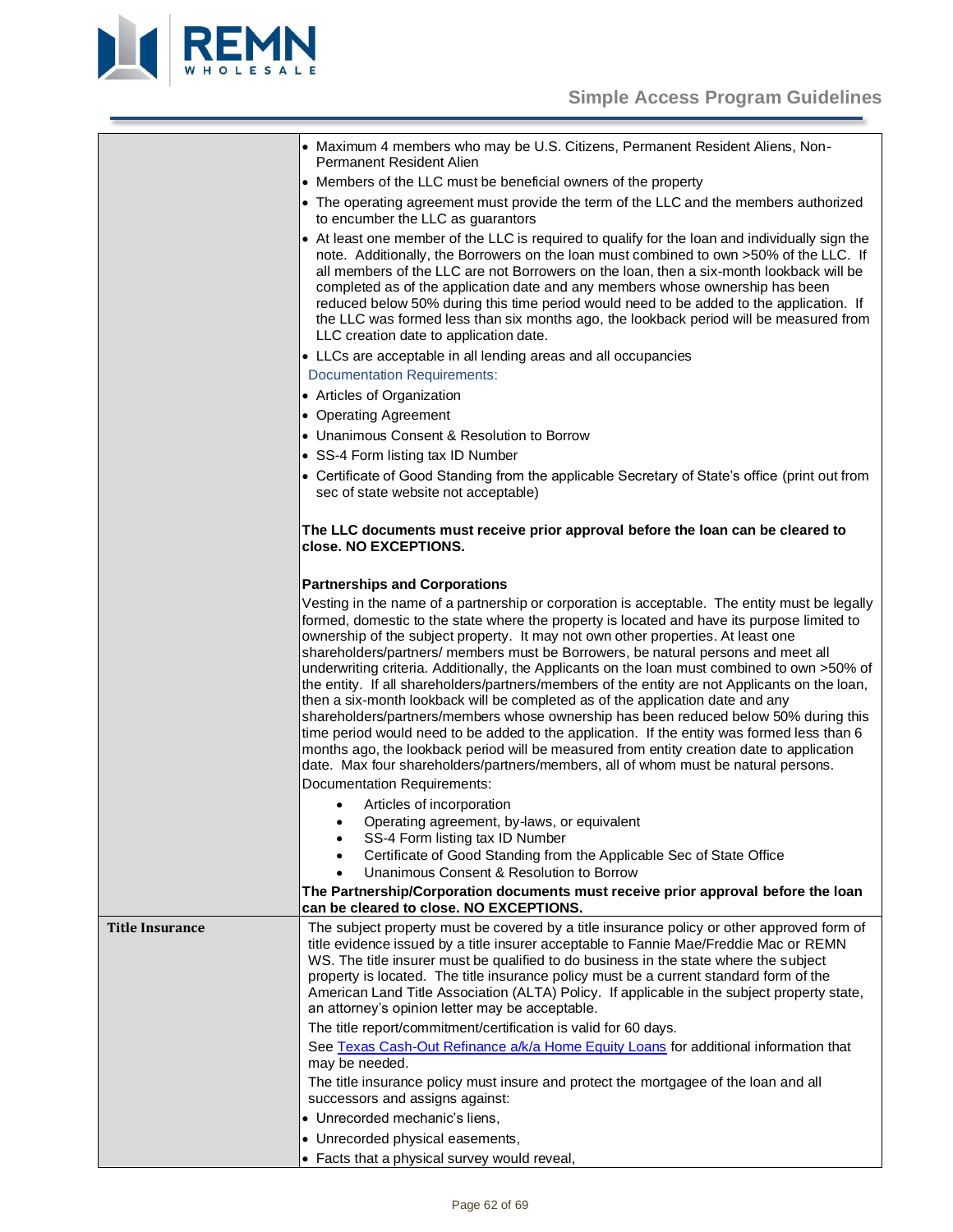

|  |  |  | O Water and mineral rights, and |  |  |
|--|--|--|---------------------------------|--|--|
|--|--|--|---------------------------------|--|--|

- o Rights of parties in possession (Vesting).
	- **Tenants under unrecorded instruments;**
	- Buvers under unrecorded instruments.
- Additional issues which may be covered by attached Endorsements,
	- o Environmental Protection Lien Endorsement which is required for all loans (Forms: ALTA 8 or 8.1; or CLTA 110.8 or 110.9),
	- o Comprehensive Endorsement and a Location Endorsement required for all loans without surveys (CLTA Form 100 and Form 116),
	- o ARM endorsement,
	- o PUD endorsement,
	- o Condominium Endorsement,
	- o Mineral rights endorsement insuring against loss due to surface entry (CLTA Form 100.29), and
	- o Leasehold Endorsement is required for all leasehold properties.

#### Required Information

All files are to contain a 24-month title history from an acceptable source. Transfer date, price, and buyer and seller names on any title transfers that occurred within the previous 24 months must be listed.

# Title Policy Requirements

All loans must be covered by a title insurance policy or other approved form of title evidence that is paid in full, and is valid, binding and remains in full force and effect.

- The lien(s) must be insured in the designated position of the most recent holder of the collateral,
- The amount of coverage must be equal to the face value of the loan amount,
- An ALTA insurance company must issue all title commitments and/or policies with Endorsements. Copies of documents verifying proof of satisfaction or release to eliminate any items on title is retained with the title work, and
- Real estate taxes must reflect "not yet due and payable" upon closing. On condominiums and single-family dwellings taxes can only be assessable against the subject unit and it undivided interest in the common areas, and not the project as a whole.

# Acceptable Title Exceptions

- Customary public utility subsurface easements, the location of which are fixed and can be verified. The exercise of rights of easement will not interfere with the use and enjoyment of any present improvement of the subject property or proposed improvements upon which the appraisal or loan is based,
- Above-surface public utility easements that extend along one or more property lines for distribution purposes or along the rear property line for drainage, provided they do not extend more than 12 feet from the subject property lines and do not interfere with any of the buildings or improvements, or with the use of the subject property; restrictions, provided their violation will not result in the forfeiture or reversion of title or a lien of any kind for damages, or have an adverse effect on the fair market value of the subject property,
- Mutual easement agreements that establish joint driveways or party walls constructed on the subject property and on an adjoining property, provided all future owners have unlimited and unrestricted use of them,
- Encroachments on one (1) foot or less on adjoining property by eaves or other overhanging projections or by driveways provided there is at least a ten (10) foot clearance between the buildings on the subject property and the property line affected by the encroachments,
- Encroachments on the subject property by improvements on adjoining property provided these encroachments extend one (1) foot or less over the property line of the subject property, have a total area of 50 square feet or less, do not touch any buildings, and do not interfere with the use of any improvements on the subject property or the use of the subject property not occupied by improvements,

• Encroachments on adjoining properties by hedges or removable fences, and • Liens for real estate or ad valor taxes and assessments not yet due and payable.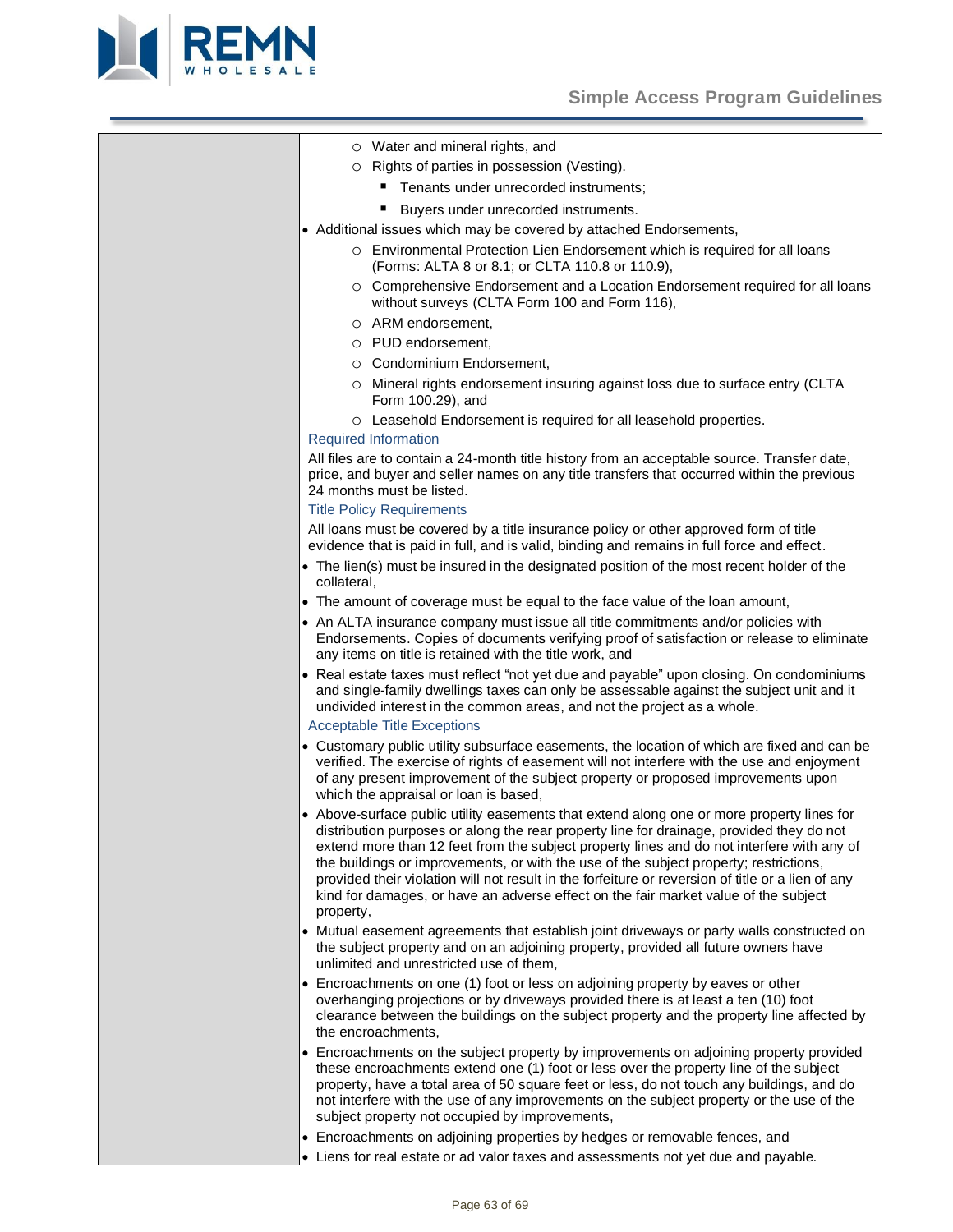

<span id="page-63-0"></span>

|                         | <b>Survey Requirements</b><br>If not insured against loss by title insurance, a survey will be provided to the title agent for<br>review and removal of the survey exception. Surveys must be certified, dated, and signed<br>by the licensed civil engineer or registered surveyor performing the survey. The survey<br>must conform to Fannie Mae/Freddie Mac guidelines. A survey is required for a Texas<br>Home Equity Loan.                                                                                                                                                                                                                      |
|-------------------------|--------------------------------------------------------------------------------------------------------------------------------------------------------------------------------------------------------------------------------------------------------------------------------------------------------------------------------------------------------------------------------------------------------------------------------------------------------------------------------------------------------------------------------------------------------------------------------------------------------------------------------------------------------|
| <b>Hazard Insurance</b> | The subject property must be protected (including when vacant) against loss or damage<br>from fire and other perils with a Homeowners/Master Casualty Policy, through a company,<br>which has an acceptable rating to REMN WS. Hazard Insurance is required for all 1-4 unit<br>attached and detached properties. An individual Homeowners policy is acceptable for 2-4-<br>unit properties. Requirements for Attached PUDs and Condominiums are detailed in<br>separate sections below.                                                                                                                                                               |
|                         | The insurance must be in force at the time of closing. The loan file must evidence the<br>existence of insurance for the subject property and project (when applicable) prior to the<br>close of escrow. Acceptable proof would be front and back copy of canceled check,<br>Closing Disclosure showing payment, and receipt for payment of the premium, the<br>insurance binder or the policy with a minimum of 30 days remaining on the policy at the<br>time of funding. The hazard insurance policy must contain a mortgagee clause, naming<br>REMN WS as the loss payee. The insurance must be maintained throughout the duration<br>of the loan. |
|                         | Attached PUD Specific Hazard Insurance Requirement                                                                                                                                                                                                                                                                                                                                                                                                                                                                                                                                                                                                     |
|                         | The homeowner may provide insurance protection from either an individual insurance<br>policy or a master insurance policy provided by the HOA using one of the following options:                                                                                                                                                                                                                                                                                                                                                                                                                                                                      |
|                         | • A master policy provided by the HOA that includes full insurance protection for the<br>individual (both exterior and walls-in) as well as the common areas,                                                                                                                                                                                                                                                                                                                                                                                                                                                                                          |
|                         | • A master policy provided by the HOA that includes coverage for the exterior of the unit as<br>well as common areas, the homeowner must then provide a walls-in policy, or                                                                                                                                                                                                                                                                                                                                                                                                                                                                            |
|                         | • A master policy provided by the HOA that covers only the common areas. The<br>homeowner must then provide coverage for both the exterior and interior (walls-in) of the<br>unit                                                                                                                                                                                                                                                                                                                                                                                                                                                                      |
|                         | Either the master policy or the individual unit policy must provide adequate liability<br>coverage in addition to structural coverage<br><b>Acceptable Rating Categories</b>                                                                                                                                                                                                                                                                                                                                                                                                                                                                           |
|                         | REMN WS will accept hazard insurance policies from a carrier rated:                                                                                                                                                                                                                                                                                                                                                                                                                                                                                                                                                                                    |
|                         | • A.M. Best Company - "B" or better financial strength rating in Best's Insurance Reports,                                                                                                                                                                                                                                                                                                                                                                                                                                                                                                                                                             |
|                         | • Demotech, Inc. - "A" or better rating in Demotech's Hazard Insurance Financial Stability<br>Ratings, or                                                                                                                                                                                                                                                                                                                                                                                                                                                                                                                                              |
|                         | • Standard and Poor's Inc. - "BBB" or better insurer financial strength rating in Standard<br>and Poor's Rating Direct Insurance Services.                                                                                                                                                                                                                                                                                                                                                                                                                                                                                                             |
|                         | REMN WS will accept policies underwritten by Lloyd's of London or Hawaiian Insurance<br>and Guaranty Company even though they are not rated by one of the acceptable rating<br>agencies. In addition, coverage obtained through state insurance plans is acceptable to<br>REMN WS, if that is the only coverage available.                                                                                                                                                                                                                                                                                                                             |
|                         | <b>Amount of Coverage</b>                                                                                                                                                                                                                                                                                                                                                                                                                                                                                                                                                                                                                              |
|                         | The amount of coverage must be at least equal to:                                                                                                                                                                                                                                                                                                                                                                                                                                                                                                                                                                                                      |
|                         | • Replacement Cost coverage or similar verbiage as stated in the declarations page, or                                                                                                                                                                                                                                                                                                                                                                                                                                                                                                                                                                 |
|                         | • 100% of the insurable value of the improvements as established by the insurer or<br>coverage amounts as determined by REMN WS' calculation from a full appraisal.                                                                                                                                                                                                                                                                                                                                                                                                                                                                                    |
|                         | REMN WS will not accept hazard insurance policies that limit or exclude from coverage<br>windstorm, hurricane, hail damages, or any other peril normally included under an<br>extended coverage endorsement unless a separate policy or endorsement is obtained that<br>provides adequate coverage for the limited or excluded peril.                                                                                                                                                                                                                                                                                                                  |
|                         | The separate policy may come from an insurance pool established by a state to cover the<br>limitations or exclusions.                                                                                                                                                                                                                                                                                                                                                                                                                                                                                                                                  |
|                         | <b>Rent Loss Coverage</b>                                                                                                                                                                                                                                                                                                                                                                                                                                                                                                                                                                                                                              |
|                         | For 2-4-unit principal residence and 1-4-unit investment properties rental loss insurance is<br>not required.                                                                                                                                                                                                                                                                                                                                                                                                                                                                                                                                          |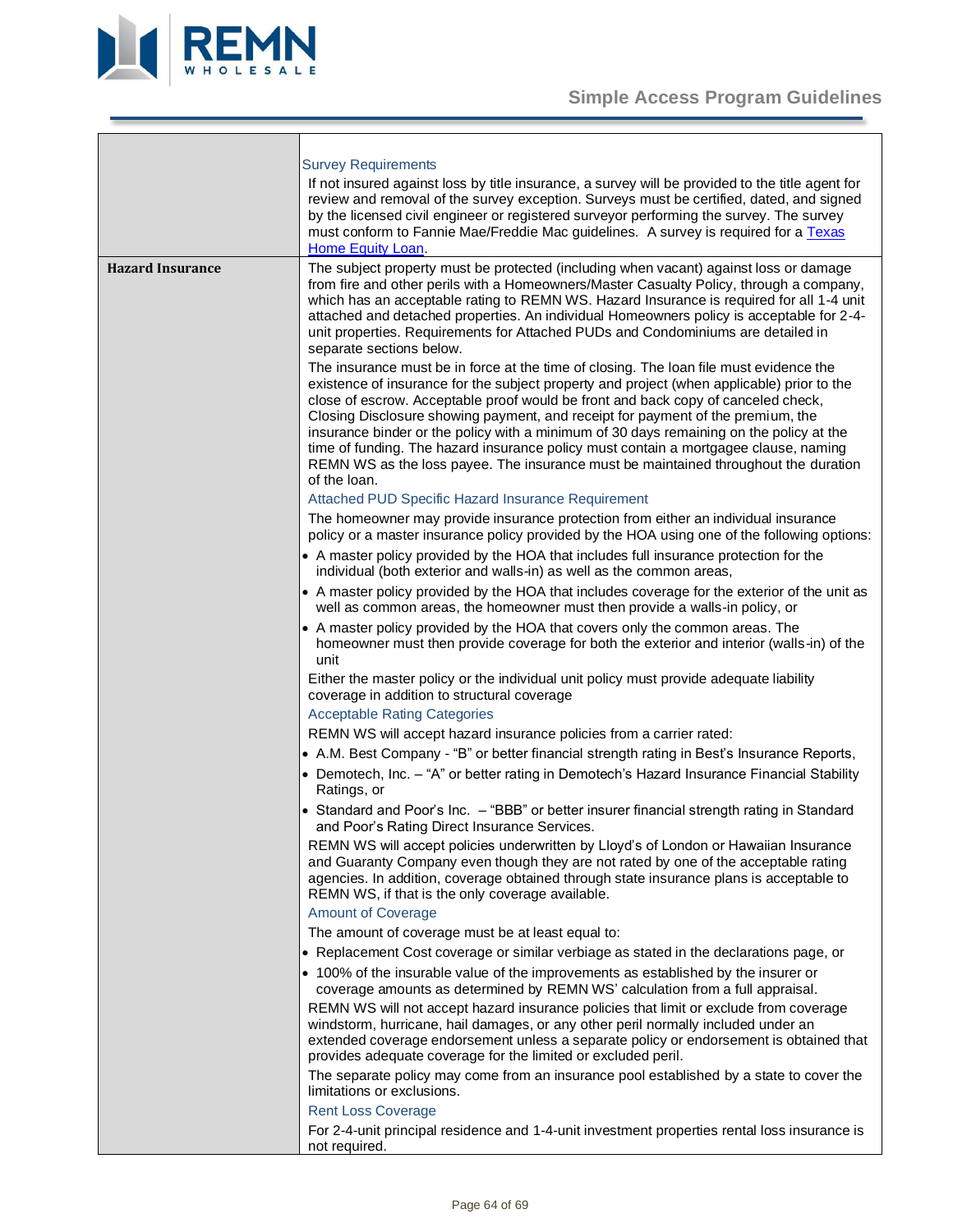

<span id="page-64-0"></span>

|                        | <b>Acceptable Terms</b>                                                                                                                                                                                                                                                                                                                                                                                                                                                            |
|------------------------|------------------------------------------------------------------------------------------------------------------------------------------------------------------------------------------------------------------------------------------------------------------------------------------------------------------------------------------------------------------------------------------------------------------------------------------------------------------------------------|
|                        | Hazard policies may have a term of one year or life of loan.                                                                                                                                                                                                                                                                                                                                                                                                                       |
|                        | <b>Deductible</b>                                                                                                                                                                                                                                                                                                                                                                                                                                                                  |
|                        | Minimum deductibles may be dictated by state regulation. The maximum deductible for                                                                                                                                                                                                                                                                                                                                                                                                |
|                        | casualty insurance is 5% of the face amount of the policy.                                                                                                                                                                                                                                                                                                                                                                                                                         |
|                        | <b>Lender-Placed Coverage</b>                                                                                                                                                                                                                                                                                                                                                                                                                                                      |
|                        | REMN WS will lender place insurance (at borrower's expense) on any collateral where the<br>borrower's act of omission or commission nullifies the required insurance coverage.                                                                                                                                                                                                                                                                                                     |
| <b>Condo Insurance</b> | Master/Blanket Insurance Policy                                                                                                                                                                                                                                                                                                                                                                                                                                                    |
| Requirements           | The Homeowners' Association (HOA) must maintain a policy of property insurance, with<br>premiums being paid as a common expense. The policy must cover all of the common<br>elements except for those that are normally excluded such as land, foundation, or<br>excavations. Included common elements may be fixtures, building service equipment,<br>common personal property, and supplies. REMN WS requires the following the following<br>insurance for condominium projects: |
|                        | Hazard Insurance                                                                                                                                                                                                                                                                                                                                                                                                                                                                   |
|                        | REMN WS will accept condominium hazard coverage as detailed in Fannie Mae's<br>Correspondent Seller Guide, Hazard and Flood Insurance, or coverage which complies<br>with the following:                                                                                                                                                                                                                                                                                           |
|                        | • The Condominium Project must maintain a commercial insurance policy that provides for<br>at least fire and has an extended coverage endorsement.                                                                                                                                                                                                                                                                                                                                 |
|                        | • The policy must cover 100% of the insurable replacement cost of the entire project,<br>including the individual units.                                                                                                                                                                                                                                                                                                                                                           |
|                        | • Deductible not to exceed 5% of the policy. If policy provides for a separate wind-loss<br>deductible (either in the policy itself or in a separate endorsement), deductible must not<br>exceed 5% of the policy.                                                                                                                                                                                                                                                                 |
|                        | • If policy includes a coinsurance clause, REMN WS requires an "Agreed Amount<br>Endorsement" to waive the requirement for coinsurance.                                                                                                                                                                                                                                                                                                                                            |
|                        | • Operating reserve accounts must include funds to cover the deductible amounts for the<br>condominium project.                                                                                                                                                                                                                                                                                                                                                                    |
|                        | <b>Acceptable Rating Categories</b>                                                                                                                                                                                                                                                                                                                                                                                                                                                |
|                        | REMN WS will accept hazard insurance policies from a carrier rated:                                                                                                                                                                                                                                                                                                                                                                                                                |
|                        | • A.M. Best Company - "B" or better financial strength rating in Best's Insurance Reports,                                                                                                                                                                                                                                                                                                                                                                                         |
|                        | • Demotech, Inc. - "A" or better rating in Demotech's Hazard Insurance Financial Stability<br>Ratings, or                                                                                                                                                                                                                                                                                                                                                                          |
|                        | • Standard and Poor's Inc. - "BBB" or better insurer financial strength rating in Standard<br>and Poor's Rating Direct Insurance Services.                                                                                                                                                                                                                                                                                                                                         |
|                        | REMN WS will accept policies underwritten by Lloyd's of London or Hawaiian Insurance<br>and Guaranty Company even though they are not rated by one of the acceptable rating<br>agencies. In addition, coverage obtained through state insurance plans is acceptable to<br>REMN WS, if that is the only coverage available.                                                                                                                                                         |
|                        | <b>Amount of Coverage</b>                                                                                                                                                                                                                                                                                                                                                                                                                                                          |
|                        | Policy must include one of the following endorsements to ensure full insurable value<br>replacement cost coverage:                                                                                                                                                                                                                                                                                                                                                                 |
|                        | • A "Replacement Cost Endorsement," under which the insurer agrees to pay up to, but no<br>more than, 100% of the property's insurable replacement cost, or                                                                                                                                                                                                                                                                                                                        |
|                        | A "Replacement Cost Endorsement," under which the insurer agrees to replace the<br>property up to a specified percentage over the policy limit, or agrees to replace the<br>property regardless of the cost                                                                                                                                                                                                                                                                        |
|                        | Insurance should cover replacement cost of the project improvements, including the<br>individual unit. Coverage does not need to include land, foundations or excavations or<br>other items that are usually excluded from insurance coverage                                                                                                                                                                                                                                      |
|                        | REMN WS will not accept hazard insurance policies that limit or exclude from coverage<br>windstorm, hurricane, hail damages, or any other peril normally included under an<br>extended coverage endorsement unless a separate policy or endorsement is obtained that                                                                                                                                                                                                               |

provides adequate coverage for the limited or excluded peril.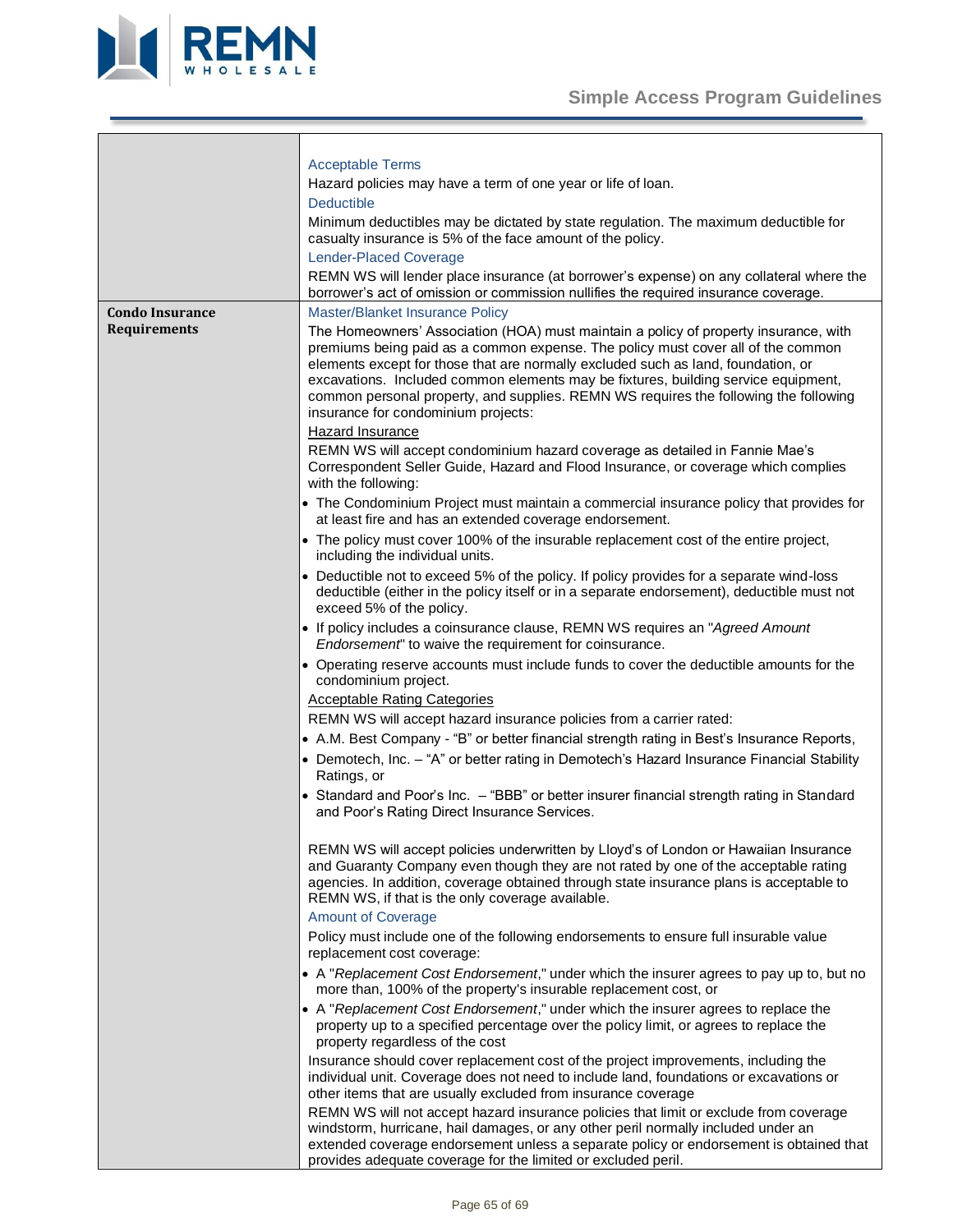

| The separate policy may come from an insurance pool established by a state to cover the<br>limitations or exclusions.                                                                                                                                                                                                                                                                                                                                                                                                                                                                                                                 |
|---------------------------------------------------------------------------------------------------------------------------------------------------------------------------------------------------------------------------------------------------------------------------------------------------------------------------------------------------------------------------------------------------------------------------------------------------------------------------------------------------------------------------------------------------------------------------------------------------------------------------------------|
| <b>Condo Flood Insurance</b>                                                                                                                                                                                                                                                                                                                                                                                                                                                                                                                                                                                                          |
| REMN WS will accept condominium flood insurance as detailed in Fannie Guide.                                                                                                                                                                                                                                                                                                                                                                                                                                                                                                                                                          |
| Condo Title Insurance                                                                                                                                                                                                                                                                                                                                                                                                                                                                                                                                                                                                                 |
| REMN WS will require condominium title insurance as detailed in Fannie Mae's                                                                                                                                                                                                                                                                                                                                                                                                                                                                                                                                                          |
| Correspondent Guide.                                                                                                                                                                                                                                                                                                                                                                                                                                                                                                                                                                                                                  |
| <b>Fidelity</b>                                                                                                                                                                                                                                                                                                                                                                                                                                                                                                                                                                                                                       |
| Fidelity insurance is required for condominium projects consisting of more than 20 units. In<br>those states that have statutory fidelity insurance requirements, REMN WS will accept the<br>state fidelity insurance requirements. The following requirements apply:                                                                                                                                                                                                                                                                                                                                                                 |
| • The owners' association must have blanket fidelity insurance coverage for anyone who<br>either handles (or is responsible for) funds that it holds or administers, whether or not that<br>individual receives compensation for services,                                                                                                                                                                                                                                                                                                                                                                                            |
| • The insurance policy should name the owners' association as the insured,                                                                                                                                                                                                                                                                                                                                                                                                                                                                                                                                                            |
| • A management agent that handles funds for the owners' association should be covered                                                                                                                                                                                                                                                                                                                                                                                                                                                                                                                                                 |
| by its own fidelity insurance policy, which must provide the same coverage required by<br>the HOA, and                                                                                                                                                                                                                                                                                                                                                                                                                                                                                                                                |
| • The fidelity insurance policy should cover the maximum funds that will be in the custody of<br>the owners' association or its management agent at any time while the policy is in force.                                                                                                                                                                                                                                                                                                                                                                                                                                            |
| Directors and Officers Liability Insurance                                                                                                                                                                                                                                                                                                                                                                                                                                                                                                                                                                                            |
| The owners' association must have blanket Directors and Officers insurance policy payable<br>to the Directors and Officer of a company or to the Organization(s) itself as indemnification<br>(reimbursement) for losses or advancement of defense costs in the event an insured<br>suffers such loss as a of a legal action brought for alleged wrongful acts in their capacity as<br>directors and officers. Such coverage can extend to defense costs arising out of criminal<br>and regulatory investigations/trials as well; in fact, often civil and criminal actions are<br>brought against directors/officers simultaneously. |
| • The minimum policy is to cover \$1 million per occurrence                                                                                                                                                                                                                                                                                                                                                                                                                                                                                                                                                                           |
| · Maximum \$25,000 Deductible                                                                                                                                                                                                                                                                                                                                                                                                                                                                                                                                                                                                         |
|                                                                                                                                                                                                                                                                                                                                                                                                                                                                                                                                                                                                                                       |
| <b>Liability Insurance</b>                                                                                                                                                                                                                                                                                                                                                                                                                                                                                                                                                                                                            |
| The HOA must maintain a commercial general liability insurance policy for the entire<br>project, including all common areas and elements, public ways, and any other areas that<br>are under its supervision. This insurance should also cover commercial spaces that are<br>owned by the HOA, even if they are leased to others. The commercial general liability<br>insurance policy should provide coverage for bodily injury and property damage that result<br>from the operation, maintenance, or use of the project's common areas and elements.                                                                               |
| • The amount of coverage should be at least \$1 million for bodily injury and property<br>damage for any single occurrence and the owners' association must be the named<br>insured.                                                                                                                                                                                                                                                                                                                                                                                                                                                  |
| • If the policy does not include "severability of interest" in its terms, REMN WS requires a<br>specific endorsement to preclude the insurer's denial of a unit owner's claim because of<br>negligent acts of the owners' association or of other unit owners.                                                                                                                                                                                                                                                                                                                                                                        |
| • The policy should provide for at least ten days' written notice to the owners' association<br>before the insurer can cancel or substantially modify it. For condominium projects, similar<br>notice must also be given to each holder of a first mortgage on an individual unit in the<br>project.                                                                                                                                                                                                                                                                                                                                  |
|                                                                                                                                                                                                                                                                                                                                                                                                                                                                                                                                                                                                                                       |
| <b>Additional Coverage</b>                                                                                                                                                                                                                                                                                                                                                                                                                                                                                                                                                                                                            |
| The association must also carry any additional coverage commonly required for                                                                                                                                                                                                                                                                                                                                                                                                                                                                                                                                                         |
| developments similar in construction, location and use, including the following where                                                                                                                                                                                                                                                                                                                                                                                                                                                                                                                                                 |

- An Umbrella/Excess liability policy is required for projects with elevators.
- Comprehensive automobile liability,

applicable and available: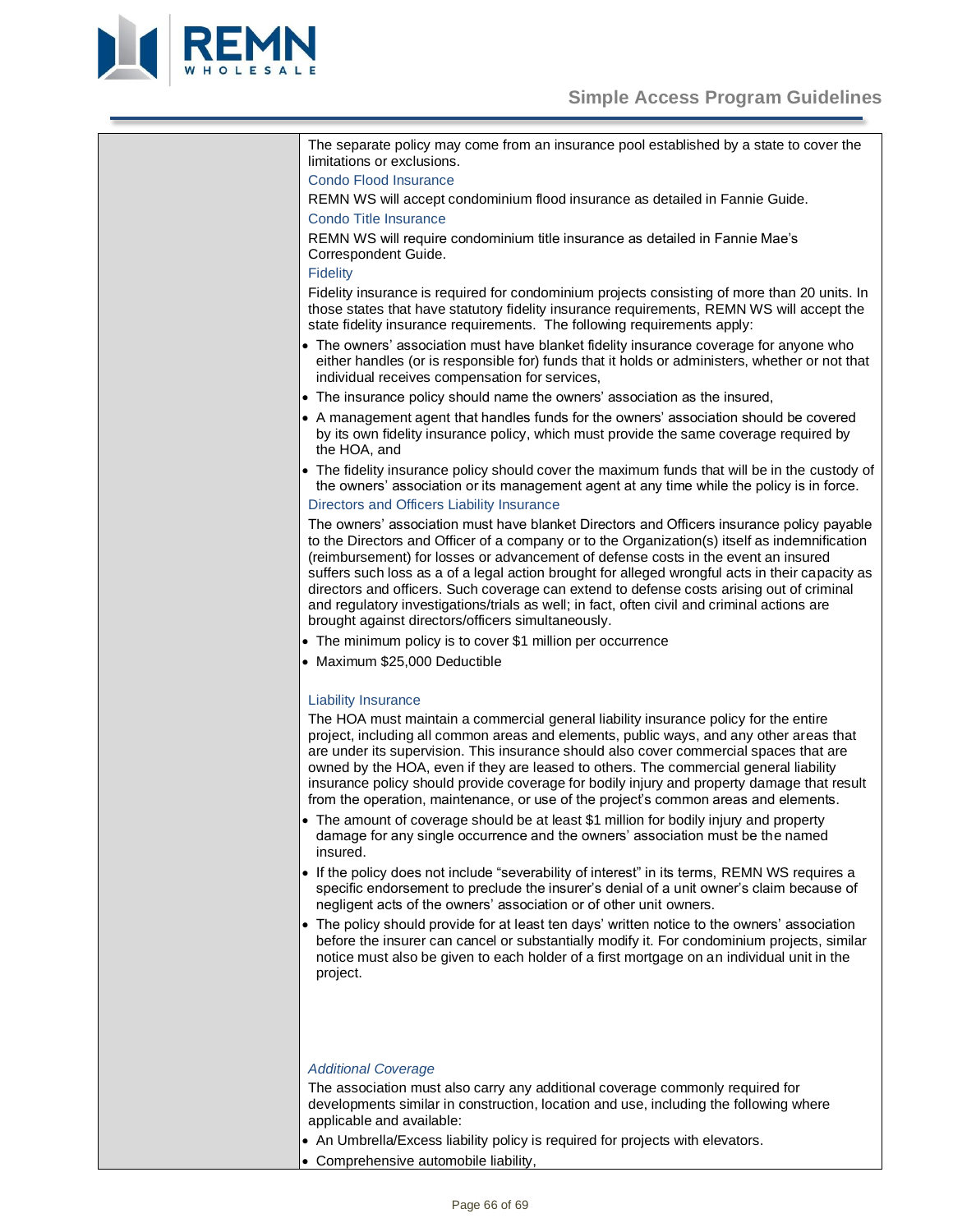

<span id="page-66-1"></span><span id="page-66-0"></span>

|                           | • Bailee's liability,                                                                                                                                                                                                                                                                                                                                                                                                                                                                                                                                                  |
|---------------------------|------------------------------------------------------------------------------------------------------------------------------------------------------------------------------------------------------------------------------------------------------------------------------------------------------------------------------------------------------------------------------------------------------------------------------------------------------------------------------------------------------------------------------------------------------------------------|
|                           | • Elevator collision liability,                                                                                                                                                                                                                                                                                                                                                                                                                                                                                                                                        |
|                           | • Garage keeper's liability,                                                                                                                                                                                                                                                                                                                                                                                                                                                                                                                                           |
|                           | • Host liquor liability,                                                                                                                                                                                                                                                                                                                                                                                                                                                                                                                                               |
|                           | • Workers' compensation and employer's liability, and                                                                                                                                                                                                                                                                                                                                                                                                                                                                                                                  |
|                           | • Contractual liability.                                                                                                                                                                                                                                                                                                                                                                                                                                                                                                                                               |
|                           | The insurer's limit of liability per occurrence for personal injury, bodily injury or property<br>damage under the terms of the above coverages must be at least \$1 million and the<br>owners' association must be the named insured.                                                                                                                                                                                                                                                                                                                                 |
| <b>Flood Insurance</b>    | Flood insurance is required for any property located within any area designated by the<br>Federal Emergency Management Agency (FEMA) as an Area of Special Flood Hazard.<br>This is typically denoted as Flood Zone A or Zone V (coastal areas). Properties in Flood<br>Zone A or V must be located in a community which participates in the FEMA program to be<br>eligible for financing. Flood insurance is required to be escrowed.<br><b>Flood Zone Determination</b><br>Determination whether a subject property is in a flood zone must be established by a Life |
|                           | of Loan Flood Certificate provided by the Federal Emergency Management Agency<br>(FEMA). In addition, the appraisal report should accurately reflect the flood zone.                                                                                                                                                                                                                                                                                                                                                                                                   |
|                           | REMN WS requires that a completed Life of Loan Flood Certificate (FEMA Form 81-93) be<br>in the file.                                                                                                                                                                                                                                                                                                                                                                                                                                                                  |
|                           | <b>Coverage and Deductibles</b>                                                                                                                                                                                                                                                                                                                                                                                                                                                                                                                                        |
|                           | If the subject property is located in a Special Flood Hazard Area, flood insurance is<br>required and maintained as follows:                                                                                                                                                                                                                                                                                                                                                                                                                                           |
|                           | • Buildings and improvements in Flood Zone A (lettered or numbered) or Zones V1 through<br>V30 must have flood insurance,                                                                                                                                                                                                                                                                                                                                                                                                                                              |
|                           | • Minimum flood insurance coverage must be the lower of:                                                                                                                                                                                                                                                                                                                                                                                                                                                                                                               |
|                           | $\circ$ 100% of replacement cost of dwelling,                                                                                                                                                                                                                                                                                                                                                                                                                                                                                                                          |
|                           | ○ The maximum insurance available from the National Flood Insurance Program<br>(NFIP), or                                                                                                                                                                                                                                                                                                                                                                                                                                                                              |
|                           | o The unpaid principal balance (UPB) of the mortgage.                                                                                                                                                                                                                                                                                                                                                                                                                                                                                                                  |
|                           | • Deductibles permitted up to the maximum deductible available under the National Flood<br>Insurance Program (NFIP),                                                                                                                                                                                                                                                                                                                                                                                                                                                   |
|                           | • The borrower's name and the subject property must be on the flood insurance application<br>or binder,                                                                                                                                                                                                                                                                                                                                                                                                                                                                |
|                           | • The flood insurance policy must contain a mortgagee clause, naming REMN WS as the<br>loss payee,                                                                                                                                                                                                                                                                                                                                                                                                                                                                     |
|                           | • Evidence of coverage must be provided at closing; (for refinance transactions, if an<br>existing flood insurance policy is in place and the expiration date of the policy is less than<br>30 days from the closing date of the transaction, then an updated flood insurance policy is<br>required),                                                                                                                                                                                                                                                                  |
|                           | The insurance must be maintained throughout the duration of the loan. REMN WS will<br>force place flood insurance if a borrower allows a policy to lapse or if it is determined that<br>the current coverage is inadequate.                                                                                                                                                                                                                                                                                                                                            |
|                           | The flood insurance requirement may be waived if the borrower obtains a letter from<br>FEMA, Letter of Map Adjustment ("LOMA") stating that its maps have been amended so<br>that the subject property is no longer in an area of Special Flood Hazard. The appraisal<br>report and flood determination form should be amended by the appropriate vendors to<br>accurately reflect the change to the flood zone.                                                                                                                                                       |
| Catastrophic<br>Insurance | In specific geologic locations, catastrophic events may occur on a more regular basis. If<br>the subject property is located within these areas, additional insurance may be required.                                                                                                                                                                                                                                                                                                                                                                                 |
|                           | Examples of catastrophic insurance are:                                                                                                                                                                                                                                                                                                                                                                                                                                                                                                                                |
|                           | • Hurricane Insurance,                                                                                                                                                                                                                                                                                                                                                                                                                                                                                                                                                 |
|                           | • Earthquake Insurance, and                                                                                                                                                                                                                                                                                                                                                                                                                                                                                                                                            |
|                           | • Lava Insurance                                                                                                                                                                                                                                                                                                                                                                                                                                                                                                                                                       |
|                           | Earthquake insurance is required if the appraisal report or any other document (survey or<br>title work) indicates the subject is located on or in close proximity to a fault or seismic study                                                                                                                                                                                                                                                                                                                                                                         |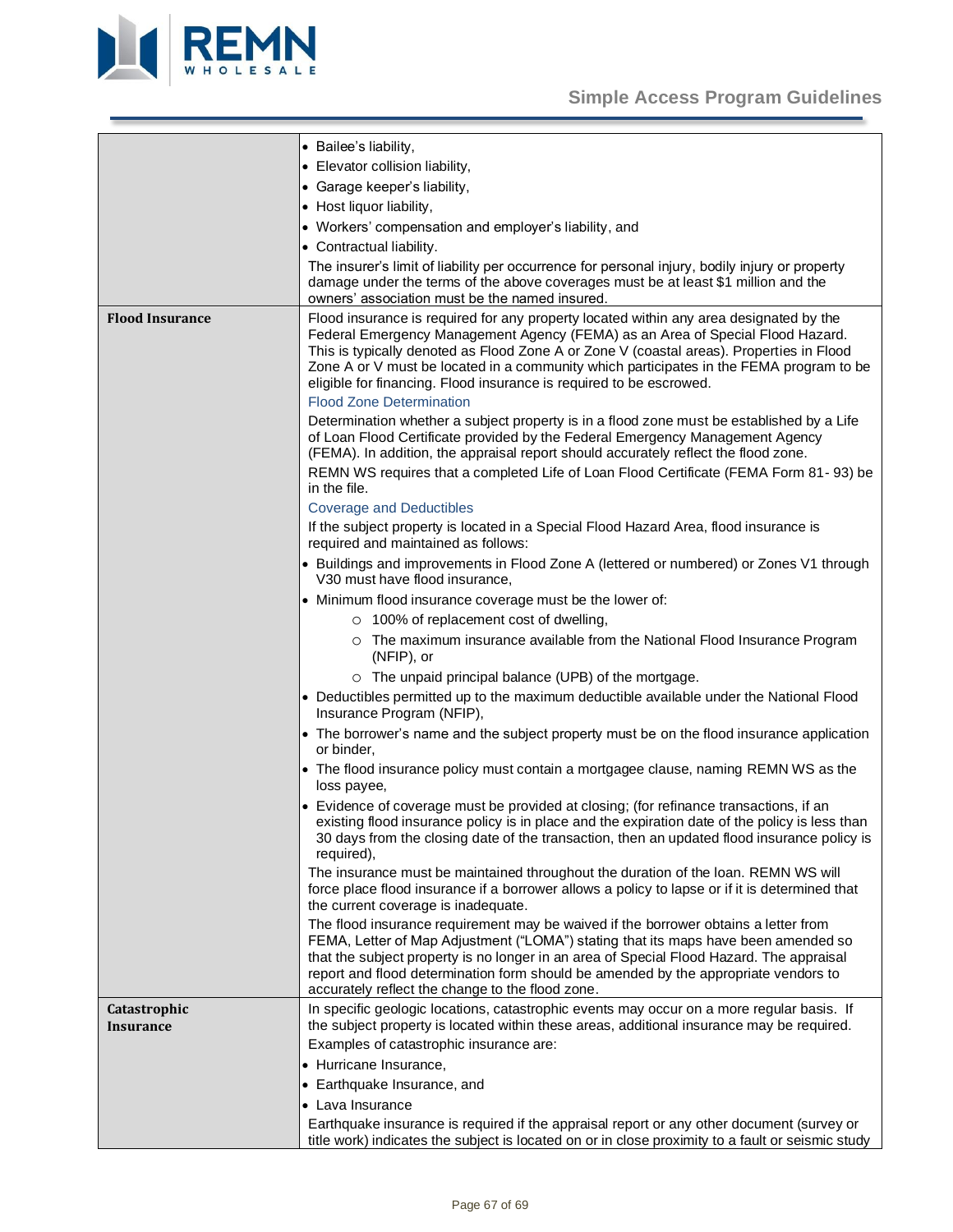

<span id="page-67-0"></span>

|                          | area. If no mention is made regarding earthquake exposure, insurance should not be<br>required. The maximum insurance deductible allowed is 10%.                                                                                                                                                                                                                                                                                                                                                                                                                                                                                                                                                                                                                                                                                                                                                                                      |
|--------------------------|---------------------------------------------------------------------------------------------------------------------------------------------------------------------------------------------------------------------------------------------------------------------------------------------------------------------------------------------------------------------------------------------------------------------------------------------------------------------------------------------------------------------------------------------------------------------------------------------------------------------------------------------------------------------------------------------------------------------------------------------------------------------------------------------------------------------------------------------------------------------------------------------------------------------------------------|
| <b>Foreign Nationals</b> | Foreign Nationals are defined as Borrowers who do not work in or reside in the U.S. The<br>Borrower must reside in and work in a foreign country. Foreign Nationals are eligible under<br>the Simple Access product series to purchase or refinance either second homes or<br>investment properties. First Time Home Buyers may be eligible, under the same<br>guidelines as standard First Time Home Buyer Borrowers. Foreign Nationals may<br>purchase property in an entity, subject to the entity section. All other underwriting<br>requirements must be met. See Exhibit C for LTV/FICO/Loan Amount matrices.                                                                                                                                                                                                                                                                                                                   |
|                          | An IRS form W-8BEN, Certificate of Foreign Status must be filed with the IRS (all<br>Borrowers). A copy of the Certificate must be retained in the file.                                                                                                                                                                                                                                                                                                                                                                                                                                                                                                                                                                                                                                                                                                                                                                              |
|                          | Any documentation provided from a borrower's home country must be provided in its<br>original language listing that country's currency, as applicable. A certified translation must<br>also be provided.                                                                                                                                                                                                                                                                                                                                                                                                                                                                                                                                                                                                                                                                                                                              |
|                          | <b>Visa Requirements</b>                                                                                                                                                                                                                                                                                                                                                                                                                                                                                                                                                                                                                                                                                                                                                                                                                                                                                                              |
|                          | Borrowers must provide a legible, valid foreign passport AND visa. The visa must<br>evidence that the Borrower has legally entered the US, though no defined length of stay is<br>required. The passport and visa should contain all necessary information on the Borrower<br>and include a photograph and signature. Borrowers who are citizens of Canada do not<br>need to present a visa. Borrowers who are from countries on the State Department's Visa<br>Waiver Program do not need to present a Visa, however they must present their passport<br>and the applicable paperwork related to the visa waiver program. Borrowers who are<br>citizens of Mexico may provide one of the following to meet the visa requirements:<br>• A laser visa card; it is both a border crossing card and a B1/B2 visa, or<br>• A NAFTA treaty visa (TN, TC, E1 & E2)                                                                          |
|                          | Borrowers with diplomatic immunity are ineligible for this program.                                                                                                                                                                                                                                                                                                                                                                                                                                                                                                                                                                                                                                                                                                                                                                                                                                                                   |
|                          |                                                                                                                                                                                                                                                                                                                                                                                                                                                                                                                                                                                                                                                                                                                                                                                                                                                                                                                                       |
|                          | <b>Credit Requirements</b><br>A credit report and credit score are not required. However, if a borrower on the loan has a<br>social security number, a credit report must be obtained and reviewed. Borrowers that<br>have established credit in the U.S. and do not meet the standard trade line requirement<br>may not have their credit history disregarded. The credit history (i.e., combination of credit<br>report and supplemental credit references), including payment history and any derogatory<br>credit, must comply with the requirements listed in this Underwriting Guideline. Foreign<br>credit does not need to be provided, documented, or verified. Borrowers with a US credit<br>score must use their score for pricing and eligibility purposes. Borrowers without a US<br>credit score will be underwritten based on a 680 FICO score but no LTV/FICO LLPA shall<br>be utilized, either positive or negative. |
|                          | <b>Income</b>                                                                                                                                                                                                                                                                                                                                                                                                                                                                                                                                                                                                                                                                                                                                                                                                                                                                                                                         |
|                          | <b>Foreign Full Documentation</b><br>Not eligible<br><b>Asset Qualifier</b>                                                                                                                                                                                                                                                                                                                                                                                                                                                                                                                                                                                                                                                                                                                                                                                                                                                           |
|                          | A foreign national Borrower may utilize method two of the asset qualifier product to qualify.<br>The Borrower must document 120% of the subject mortgage and 30% of all other debt<br>outstanding in the US. Foreign debts/liabilities do not need to be document or included in<br>the total. As with all other documents, the documents must be provided both in their<br>original form and as a certified translation. A currency conversion must be completed by<br>the underwriter. Any deposits >10% of the face value of the end account must be sourced<br>and documented.                                                                                                                                                                                                                                                                                                                                                    |
|                          | Funds to be utilized for funds to close must be moved into the U.S. prior to closing.                                                                                                                                                                                                                                                                                                                                                                                                                                                                                                                                                                                                                                                                                                                                                                                                                                                 |
|                          | Assets that will be utilized for reserves or asset qualification purposes may remain in a<br>foreign account provided that the institution which is custodian of the funds is on the<br>Acceptable Institution List Exhibit A. Otherwise, reserve funds must be moved to an<br>account in the US prior to closing.                                                                                                                                                                                                                                                                                                                                                                                                                                                                                                                                                                                                                    |